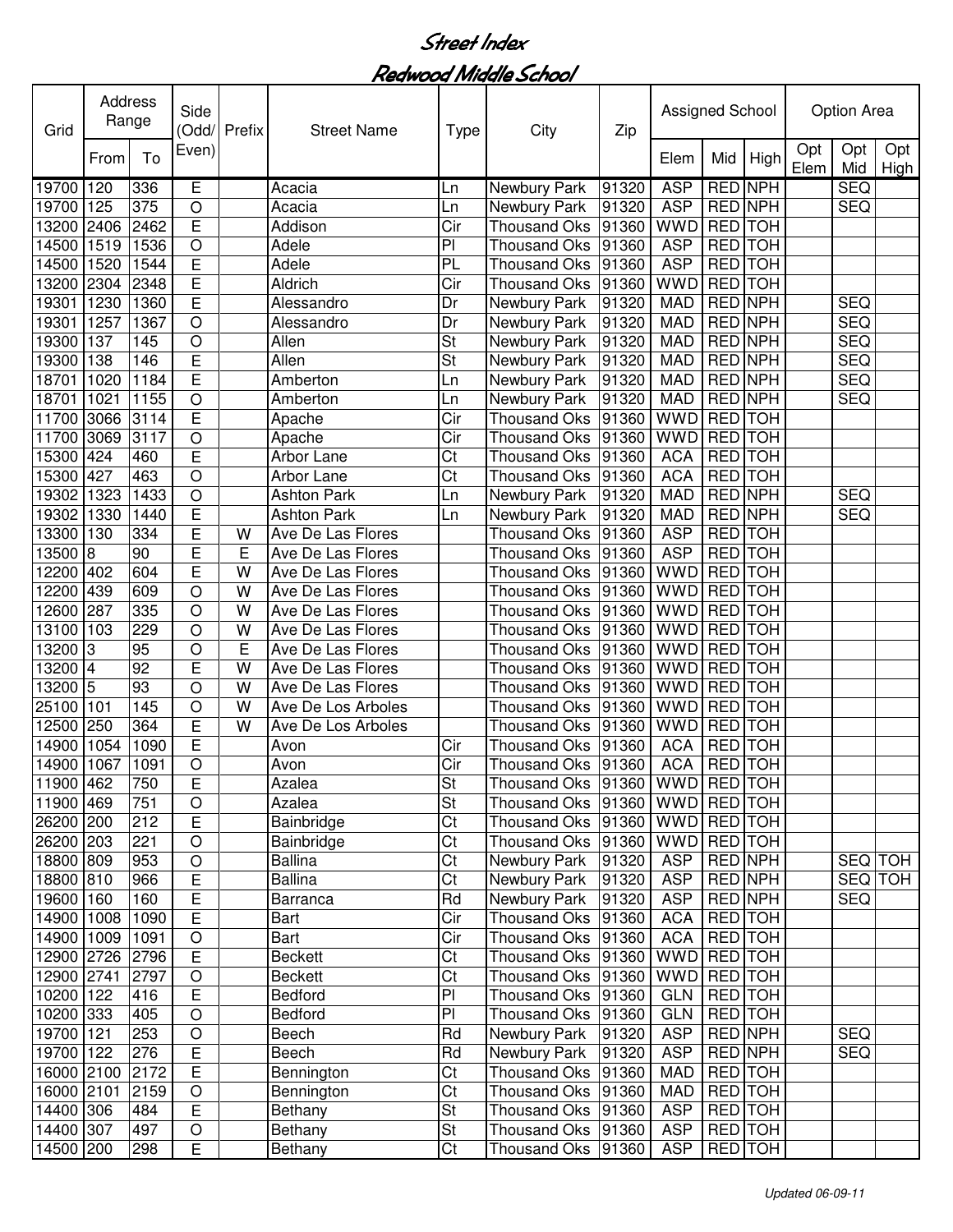| Grid       | Address | Range | Side<br>(Odd/  | Prefix | <b>Street Name</b> | Type                   | City                                 | Zip   | Assigned School |                |         |             | <b>Option Area</b> |             |
|------------|---------|-------|----------------|--------|--------------------|------------------------|--------------------------------------|-------|-----------------|----------------|---------|-------------|--------------------|-------------|
|            | From    | To    | Even)          |        |                    |                        |                                      |       | Elem            | Mid            | High    | Opt<br>Elem | Opt<br>Mid         | Opt<br>High |
| 14500      | 259     | 295   | O              |        | Bethany            | Ct                     | <b>Thousand Oks</b>                  | 91360 | <b>ASP</b>      | RED TOH        |         |             |                    |             |
| 11700      | 3301    | 3329  | $\circ$        |        | <b>Big Cloud</b>   | $\overline{C}$ ir      | <b>Thousand Oks</b>                  | 91360 | WWD             | RED TOH        |         |             |                    |             |
| 11700      | 3302    | 3326  | E              |        | <b>Big Cloud</b>   | Cir                    | <b>Thousand Oks</b>                  | 91360 | <b>WWD</b>      | RED TOH        |         |             |                    |             |
| 11600      | 3032    | 3280  | E              |        | <b>Big Sky</b>     | Dr                     | <b>Thousand Oks</b>                  | 91360 | <b>WWD</b>      | <b>RED</b> TOH |         |             |                    |             |
| 11600      | 3033    | 3281  | $\circ$        |        | <b>Big Sky</b>     | Dr                     | <b>Thousand Oks</b>                  | 91360 | <b>WWD</b>      | <b>RED</b> TOH |         |             |                    |             |
| 11700      | 3350    | 3548  | E              |        | <b>Big Sky</b>     | Dr                     | <b>Thousand Oks</b>                  | 91360 | <b>WWD</b>      | RED TOH        |         |             |                    |             |
| 11700      | 3351    | 3549  | $\circ$        |        | <b>Big Sky</b>     | Dr                     | <b>Thousand Oks</b>                  | 91360 | <b>WWD</b>      | RED TOH        |         |             |                    |             |
| 11701      | 3281    | 3349  | $\circ$        |        | <b>Big Sky</b>     | Dr                     | <b>Thousand Oks</b>                  | 91360 | <b>WWD</b>      | <b>RED</b> TOH |         |             |                    |             |
| 11701      | 3282    | 3348  | E              |        | <b>Big Sky</b>     | Dr                     | <b>Thousand Oks</b>                  | 91360 | <b>WWD</b>      | <b>RED</b> TOH |         |             |                    |             |
| 11600      | 935     | 947   | $\circ$        |        | <b>Big Sky</b>     | Cir                    | <b>Thousand Oks</b>                  | 91360 | <b>WWD</b>      | <b>RED</b> TOH |         |             |                    |             |
| 11600      | 948     | 948   | $\overline{E}$ |        | <b>Big Sky</b>     | $\overline{C}$ ir      | <b>Thousand Oks</b>                  | 91360 | <b>WWD</b>      | <b>RED</b> TOH |         |             |                    |             |
| 19800      | 853     | 957   | $\circ$        |        | <b>Birch Hill</b>  | <b>St</b>              | Newbury Park                         | 91320 | <b>ACA</b>      | <b>RED</b> TOH |         |             | <b>SEQ NPH</b>     |             |
| 19800      | 858     | 938   | E              |        | <b>Birch Hill</b>  | St                     | Newbury Park                         | 91320 | <b>ACA</b>      | <b>RED</b> TOH |         |             | SEQ NPH            |             |
| 25500      | 2804    | 2860  | Ē              |        | <b>Birchcreek</b>  | P                      | <b>Thousand Oks</b>                  | 91360 | <b>WWD</b>      | <b>RED</b> TOH |         |             |                    |             |
| 25500      | 2805    | 2847  | $\circ$        |        | <b>Birchcreek</b>  | P                      | <b>Thousand Oks</b>                  | 91360 | <b>WWD</b>      | <b>RED</b> TOH |         |             |                    |             |
| 15300      | 751     | 769   | $\circ$        |        | <b>Birchpark</b>   | $\overline{C}$ ir      | <b>Thousand Oks</b>                  | 91360 | <b>ACA</b>      | <b>RED</b> TOH |         |             |                    |             |
| 15300      | 786     | 786   | E              |        | <b>Birchpark</b>   | Cir                    | <b>Thousand Oks</b>                  | 91360 | <b>ACA</b>      | <b>RED</b> TOH |         |             |                    |             |
| 18600      | 68      | 110   | E              |        | Blair              | Ct                     | Newbury Park                         | 91320 | <b>MAD</b>      | RED NPH        |         |             | <b>SEQ</b>         |             |
| 18600      | 103     | 115   | O              |        | <b>Blair</b>       | $\overline{\text{C}t}$ | Newbury Park                         | 91320 | <b>MAD</b>      | RED NPH        |         |             | <b>SEQ</b>         |             |
| 19801      | 641     | 741   | $\circ$        |        | <b>Blue Oak</b>    | Ave                    | Newbury Park                         | 91320 | <b>ACA</b>      | RED TOH        |         |             | SEQ NPH            |             |
| 19801      | 644     | 746   | E              |        | <b>Blue Oak</b>    | Ave                    | Newbury Park                         | 91320 | <b>ACA</b>      | RED TOH        |         |             | SEQ NPH            |             |
| 11900      | 687     | 723   | $\circ$        |        | Bluebonnet         | Ct                     | <b>Thousand Oks</b>                  | 91360 | <b>WWD</b>      | RED TOH        |         |             |                    |             |
| 11900      | 696     | 732   | E              |        | Bluebonnet         | $\overline{\text{C}t}$ | <b>Thousand Oks</b>                  | 91360 | <b>WWD</b>      | RED TOH        |         |             |                    |             |
| 26200      | 301     | 373   | $\circ$        |        | <b>Briar Bluff</b> | Cir                    | <b>Thousand Oks</b>                  | 91360 | <b>WWD</b>      | RED TOH        |         |             |                    |             |
| 26200      | 306     | 318   | E              |        | <b>Briar Bluff</b> | Cir                    | <b>Thousand Oks</b>                  | 91360 | <b>WWD</b>      | RED TOH        |         |             |                    |             |
| 09900      | 632     | 782   | E              |        | <b>Briar Cliff</b> | Rd                     | <b>Thousand Oks</b>                  | 91360 | <b>GLN</b>      | RED TOH        |         |             |                    |             |
| 09900      | 779     | 779   | $\overline{O}$ |        | <b>Briar Cliff</b> | Rd                     | <b>Thousand Oks</b>                  | 91360 | <b>GLN</b>      | RED TOH        |         |             |                    |             |
| 10100      | 807     | 879   | $\circ$        |        | <b>Briar Cliff</b> | Rd                     | <b>Thousand Oks</b>                  | 91360 | <b>GLN</b>      | RED TOH        |         |             |                    |             |
| 10100      | 866     | 878   | E              |        | <b>Briar Cliff</b> | Rd                     | <b>Thousand Oks</b>                  | 91360 | <b>GLN</b>      | RED TOH        |         |             |                    |             |
| 11600      | 752     | 930   | E              |        | <b>Bright Star</b> | St                     | Thousand Oks                         | 91360 | WWD             | <b>RED</b> TOH |         |             |                    |             |
| 11600      | 757     | 931   | O              |        | <b>Bright Star</b> | St                     | Thousand Oks                         | 91360 | <b>WWD</b>      | RED TOH        |         |             |                    |             |
| 25801 988  |         | 998   | O              |        | <b>Bright Star</b> | Cir                    | Thousand Oks  91360   WWD   RED  TOH |       |                 |                |         |             |                    |             |
| 25801      | 940     | 998   | E              |        | <b>Bright Star</b> | <b>St</b>              | Thousand Oks                         | 91360 | WWD RED TOH     |                |         |             |                    |             |
| 25801 991  |         | 997   | O              |        | <b>Bright Star</b> | <b>St</b>              | Thousand Oks                         | 91360 | WWD RED TOH     |                |         |             |                    |             |
| 25801      | 988     | 998   | E              |        | <b>Bright Star</b> | $\overline{C}$ ir      | <b>Thousand Oks</b>                  | 91360 | WWD RED TOH     |                |         |             |                    |             |
| 19600 167  |         | 281   | O              |        | <b>Brook</b>       | Rd                     | Newbury Park                         | 91320 | <b>ASP</b>      | RED NPH        |         |             | <b>SEQ</b>         |             |
| 19600      | 180     | 286   | E              |        | <b>Brook</b>       | Rd                     | Newbury Park                         | 91320 | <b>ASP</b>      | RED NPH        |         |             | <b>SEQ</b>         |             |
| 19401      | 16      | 64    | E              |        | <b>Brookside</b>   | $\overline{P}$         | Newbury Park                         | 91320 | <b>ASP</b>      | RED NPH        |         |             |                    | SEQ TOH     |
| 19401      | 17      | 65    | $\overline{O}$ |        | <b>Brookside</b>   | $\overline{P}$         | Newbury Park                         | 91320 | <b>ASP</b>      | <b>RED NPH</b> |         |             |                    | SEQ TOH     |
| 10000 1087 |         | 1391  | $\circ$        |        | Buckingham         | Dr                     | Thousand Oks                         | 91360 | <b>GLN</b>      | RED TOH        |         |             |                    |             |
| 10000 1106 |         | 1374  | $\overline{E}$ |        | Buckingham         | Dr                     | <b>Thousand Oks</b>                  | 91360 | <b>GLN</b>      | <b>RED</b> TOH |         |             |                    |             |
| 13900 1808 |         | 1994  | $\overline{E}$ |        | <b>Burleson</b>    | Ave                    | Thousand Oks                         | 91360 | <b>ASP</b>      | <b>RED</b> TOH |         |             |                    |             |
| 13900 1825 |         | 1891  | $\bigcirc$     |        | <b>Burleson</b>    | Ave                    | Thousand Oks                         | 91360 | <b>ASP</b>      | RED TOH        |         |             |                    |             |
| 13400 2317 |         | 2385  | $\bigcirc$     |        | <b>Burr</b>        | $\overline{C}$ ir      | Thousand Oks                         | 91360 | <b>ASP</b>      | RED TOH        |         |             |                    |             |
| 13400 2350 |         | 2350  | E              |        | <b>Burr</b>        | Cir                    | <b>Thousand Oks</b>                  | 91360 | <b>ASP</b>      | RED TOH        |         |             |                    |             |
| 13600 306  |         | 348   | E              |        | <b>Burton</b>      | Ct                     | <b>Thousand Oks</b>                  | 91360 | <b>ASP</b>      | RED TOH        |         |             |                    |             |
| 13600 309  |         | 359   | $\circ$        |        | <b>Burton</b>      | Ct                     | <b>Thousand Oks</b>                  | 91360 | <b>ASP</b>      |                | RED TOH |             |                    |             |
| 13600 376  |         | 390   | E              |        | <b>Burton</b>      | <b>St</b>              | <b>Thousand Oks</b>                  | 91360 | <b>ASP</b>      |                | RED TOH |             |                    |             |
| 10100 1005 |         | 1243  | $\circ$        |        | Burtonwood         | Ave                    | <b>Thousand Oks</b>                  | 91360 | <b>GLN</b>      |                | RED TOH |             |                    |             |
| 10100 1016 |         | 1242  | $\overline{E}$ |        | Burtonwood         | Ave                    | Thousand Oks 91360                   |       | <b>GLN</b>      |                | RED TOH |             |                    |             |
| 10100 808  |         | 890   | E              |        | <b>Bury</b>        | Cir                    | Thousand Oks 91360                   |       | <b>GLN</b>      | RED TOH        |         |             |                    |             |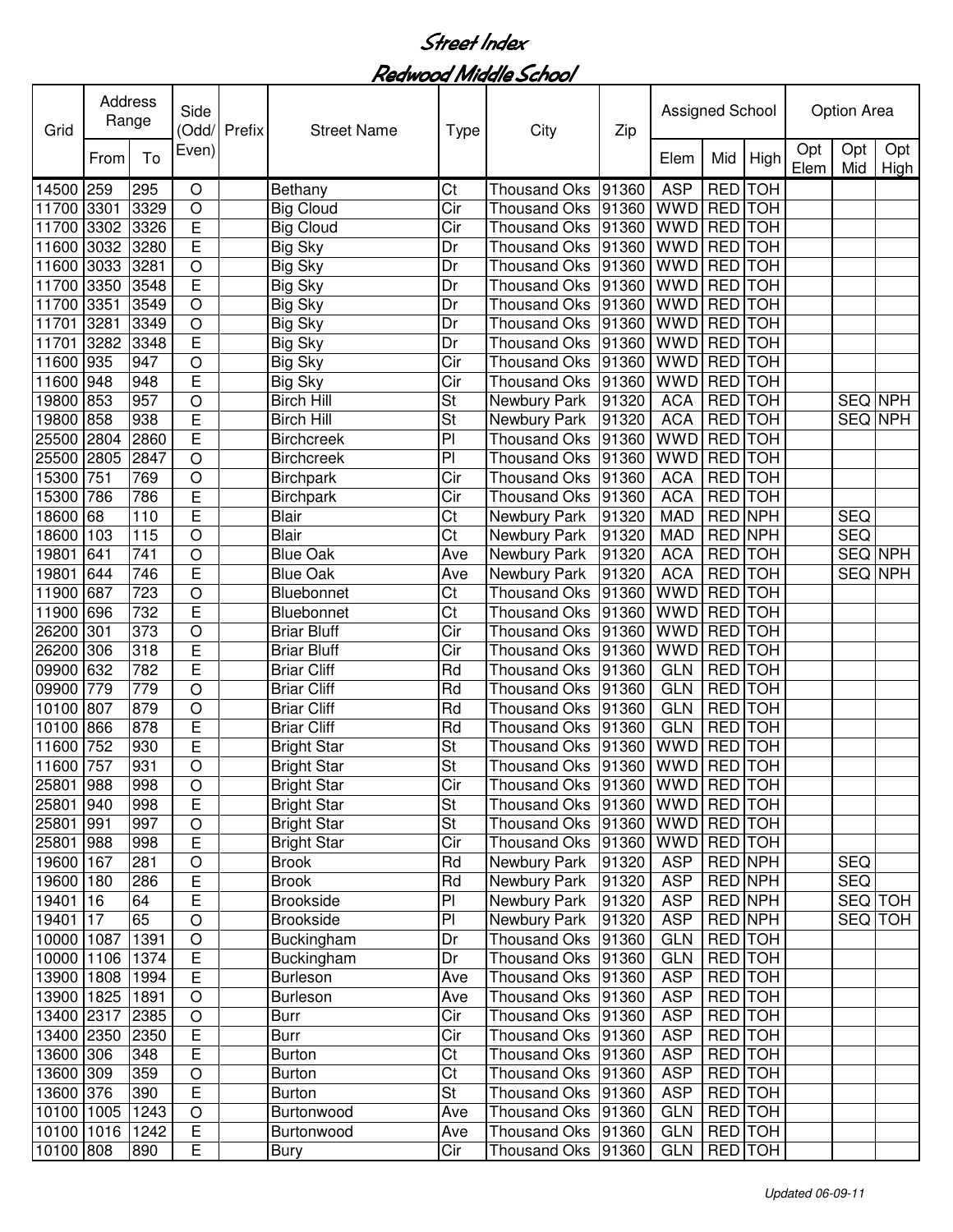| Grid               | Address<br>Range |              | Side                | (Odd/ Prefix | <b>Street Name</b>           | Type                   | City                                     | Zip   | Assigned School             |                           |                |             | <b>Option Area</b> |             |
|--------------------|------------------|--------------|---------------------|--------------|------------------------------|------------------------|------------------------------------------|-------|-----------------------------|---------------------------|----------------|-------------|--------------------|-------------|
|                    | From             | To           | Even)               |              |                              |                        |                                          |       | Elem                        | Mid                       | High           | Opt<br>Elem | Opt<br>Mid         | Opt<br>High |
| 10100              | 825              | 891          | O                   |              | <b>Bury</b>                  | Cir                    | <b>Thousand Oks</b>                      | 91360 | <b>GLN</b>                  | RED TOH                   |                |             |                    |             |
| 12500              | 2724             | 2788         | E                   |              | Cabot                        | Ct                     | <b>Thousand Oks</b>                      | 91360 | <b>WWD</b>                  | RED TOH                   |                |             |                    |             |
| 12500              | 2725             | 2789         | O                   |              | Cabot                        | Ct                     | <b>Thousand Oks</b>                      | 91360 | <b>WWD</b>                  | RED TOH                   |                |             |                    |             |
| 11900              | 2842             | 2890         | E                   |              | Calendula                    | Ct                     | <b>Thousand Oks</b>                      | 91360 | <b>WWD</b>                  | <b>RED</b> TOH            |                |             |                    |             |
| 11900 2843         |                  | 2891         | $\circ$             |              | Calendula                    | $\overline{\text{C}t}$ | <b>Thousand Oks</b>                      | 91360 | <b>WWD</b>                  | <b>RED</b> TOH            |                |             |                    |             |
| 16200              | 910              | 976          | Ē                   |              | Calle Angosta                |                        | Thousand Oks                             | 91360 | <b>MAD</b>                  | RED TOH                   |                |             |                    |             |
| 16200              | 911              | 975          | $\overline{O}$      |              | Calle Angosta                |                        | <b>Thousand Oks</b>                      | 91360 | <b>MAD</b>                  | RED TOH                   |                |             |                    |             |
| 17100              | 970              | 1284         | $\overline{E}$      |              | Calle Arroyo                 |                        | Thousand Oks                             | 91360 | <b>MAD</b>                  | <b>RED</b> TOH            |                |             |                    |             |
| 17100              | 975              | 1245         | $\overline{O}$      |              | Calle Arroyo                 |                        | Thousand Oks                             | 91360 | <b>MAD</b>                  | <b>RED</b> TOH            |                |             |                    |             |
| 17200              | 447              | 741          | $\circ$             |              | Calle Arroyo                 |                        | <b>Thousand Oks</b>                      | 91360 | <b>MAD</b>                  | <b>RED</b> TOH            |                |             |                    |             |
| 17200              | 452              | 732          | $\overline{E}$      |              | Calle Arroyo                 |                        | <b>Thousand Oks</b>                      | 91360 | <b>MAD</b>                  | <b>RED</b> TOH            |                |             |                    |             |
| 16200              | 1822             | 1898         | Ē                   |              | Calle Borrego                |                        | <b>Thousand Oks</b>                      | 91360 | <b>MAD</b>                  | <b>RED</b> TOH            |                |             |                    |             |
| 16200              | 1823             | 1891         | $\circ$             |              | Calle Borrego                |                        | <b>Thousand Oks</b>                      | 91360 | <b>MAD</b>                  | <b>RED</b> TOH            |                |             |                    |             |
| 25000              | 904              | 990          | E                   |              | Calle Brusca                 |                        | <b>Thousand Oks</b>                      | 91360 | <b>MAD</b>                  | <b>RED</b> TOH            |                |             |                    |             |
| 25000              | 905              | 991          | $\circ$             |              | Calle Brusca                 |                        | <b>Thousand Oks</b>                      | 91360 | <b>MAD</b>                  | <b>RED</b> TOH            |                |             |                    |             |
| 25000              | 903              | 983          | $\circ$             |              | Calle Collado                |                        | <b>Thousand Oks</b>                      | 91360 | <b>MAD</b>                  | <b>RED</b> TOH            |                |             |                    |             |
| 25000              | 906              | 958          | E                   |              | Calle Collado                |                        | <b>Thousand Oks</b>                      | 91360 | <b>MAD</b>                  | <b>RED</b> TOH            |                |             |                    |             |
| 16200              | 806              | 870          | E                   |              | Calle Compo                  |                        | <b>Thousand Oks</b>                      | 91360 | <b>MAD</b>                  | RED TOH                   |                |             |                    |             |
| 16200              | 807              | 893          | $\circ$             |              | Calle Compo                  |                        | <b>Thousand Oks</b>                      | 91360 | <b>MAD</b>                  | <b>RED</b> TOH            |                |             |                    |             |
| 16900              | 718              | 744          | E                   |              | Calle Corta                  |                        | <b>Thousand Oks</b>                      | 91360 | <b>MAD</b>                  | RED TOH                   |                |             |                    |             |
| 16900              | 719              | 755          | $\circ$             |              | Calle Corta                  |                        | <b>Thousand Oks</b>                      | 91360 | <b>MAD</b>                  | RED TOH                   |                |             |                    |             |
| 17100              | 1240             | 1270         | E                   |              | Calle El Camaron             |                        | <b>Thousand Oks</b>                      | 91360 | <b>MAD</b>                  | RED TOH                   |                |             |                    |             |
| 17100              | 1255             | 1275         | $\mathsf O$         |              | Calle El Camaron             |                        | Thousand Oks                             | 91360 | <b>MAD</b>                  | RED TOH                   |                |             |                    |             |
| 25000              | 1108             | 1194         | Ē                   |              | Calle Elaina                 |                        | <b>Thousand Oks</b>                      | 91360 | <b>MAD</b>                  | RED TOH                   |                |             |                    |             |
| 25000              | 1109             | 1151         | $\circ$             |              | Calle Elaina                 |                        | Thousand Oks                             | 91360 | <b>MAD</b>                  | RED TOH                   |                |             |                    |             |
| 22000              | 812              | 886          | E<br>$\overline{O}$ |              | Calle Jon                    |                        | <b>Thousand Oks</b>                      | 91360 | <b>MAD</b>                  | RED TOH                   |                |             |                    |             |
| 22000              | 813              | 887          |                     |              | Calle Jon                    |                        | <b>Thousand Oks</b>                      | 91360 | <b>MAD</b><br><b>WWD</b>    | RED TOH                   |                |             |                    |             |
| 11400              | 3661<br>3676     | 3677<br>3676 | O<br>E              |              | Calle La Fuego               |                        | <b>Thousand Oks</b>                      | 91360 |                             | RED TOH                   |                |             |                    |             |
| 11400              |                  | 599          |                     |              | Calle La Fuego               |                        | <b>Thousand Oks</b>                      | 91360 | <b>WWD</b>                  | RED TOH<br><b>RED</b> TOH |                |             |                    |             |
| 15600<br>15600 550 | 550              | 599          | O<br>Ē              |              | Calle Laredo<br>Calle Laredo |                        | Thousand Oks                             | 91360 | <b>ACA</b>                  | RED TOH                   |                |             |                    |             |
| 17200 700          |                  |              |                     |              | Calle Laredo                 |                        | Thousand Oks                             | 91360 | <b>ACA</b><br>MAD   RED TOH |                           |                |             |                    |             |
| 17200 700          |                  | 899<br>899   | O<br>E              |              | Calle Laredo                 |                        | Thousand Oks 91360<br>Thousand Oks 91360 |       | MAD                         |                           | RED TOH        |             |                    |             |
| 22000 600          |                  | 699          | O                   |              | Calle Laredo                 |                        | Thousand Oks 91360                       |       | MAD                         |                           | RED TOH        |             |                    |             |
| 22000 600          |                  | 699          | $\overline{E}$      |              | Calle Laredo                 |                        | Thousand Oks 91360                       |       | MAD                         |                           | RED TOH        |             |                    |             |
| 17100 1222         |                  | 1286         | E                   |              | Calle Las Casas              |                        | Thousand Oks                             | 91360 | <b>MAD</b>                  |                           | RED TOH        |             |                    |             |
| 17100 1225         |                  | 1251         | O                   |              | Calle Las Casas              |                        | Thousand Oks                             | 91360 | <b>MAD</b>                  |                           | RED TOH        |             |                    |             |
| 16200 1133         |                  | 1297         | $\circ$             |              | Calle Las Trancas            |                        | Thousand Oks 91360                       |       | MAD                         |                           | <b>RED</b> TOH |             |                    |             |
| 16200 1162         |                  | 1388         | E                   |              | Calle Las Trancas            |                        | Thousand Oks                             | 91360 | MAD                         | <b>RED</b> TOH            |                |             |                    |             |
| 16900 922          |                  | 1120         | E                   |              | Calle Las Trancas            |                        | Thousand Oks 91360                       |       | MAD                         |                           | <b>RED</b> TOH |             |                    |             |
| 16900 933          |                  | 1121         | $\circ$             |              | Calle Las Trancas            |                        | Thousand Oks 91360                       |       | MAD                         |                           | RED TOH        |             |                    |             |
| 16900 670          |                  | 776          | E                   |              | Calle Mandarinas             |                        | Thousand Oks 91360                       |       | MAD                         |                           | RED TOH        |             |                    |             |
| 16900 693          |                  | 777          | $\mathsf O$         |              | Calle Mandarinas             |                        | Thousand Oks 91360                       |       | MAD                         |                           | RED TOH        |             |                    |             |
| 16900 1202         |                  | 1390         | E                   |              | Calle Pecos                  |                        | Thousand Oks  91360                      |       | MAD                         |                           | RED TOH        |             |                    |             |
| 16900 1209         |                  | 1377         | O                   |              | Calle Pecos                  |                        | Thousand Oks 91360                       |       | MAD                         |                           | RED TOH        |             |                    |             |
| 17100 731          |                  | 973          | O                   |              | Calle Pecos                  |                        | Thousand Oks 91360                       |       | MAD                         |                           | RED TOH        |             |                    |             |
| 17100 734          |                  | 946          | E                   |              | Calle Pecos                  |                        | Thousand Oks 91360                       |       | MAD                         |                           | RED TOH        |             |                    |             |
| 25000 1001         |                  | 1089         | O                   |              | Calle Pecos                  |                        | Thousand Oks 91360                       |       | MAD                         |                           | RED TOH        |             |                    |             |
| 25000 1002         |                  | 1186         | E                   |              | Calle Pecos                  |                        | Thousand Oks 91360                       |       | MAD                         |                           | RED TOH        |             |                    |             |
| 16200 1820 1890    |                  |              | Е                   |              | Calle Petaluma               |                        | Thousand Oks 91360                       |       | MAD   RED   TOH             |                           |                |             |                    |             |
| 16200 1821 1891    |                  |              | O                   |              | Calle Petaluma               |                        | Thousand Oks 91360                       |       | MAD                         | <b>RED</b> TOH            |                |             |                    |             |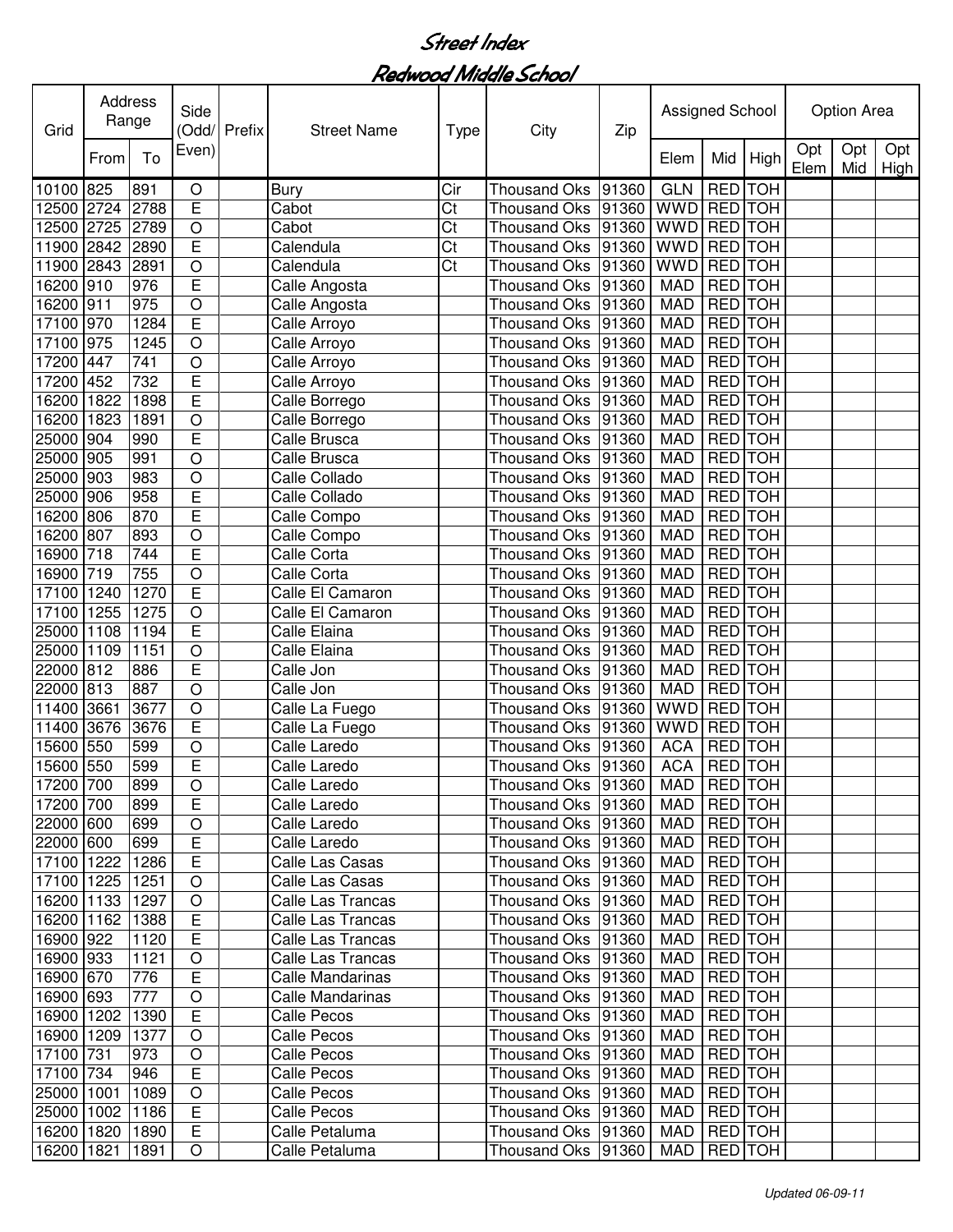| Grid      | Address | Range | Side           | Odd/ Prefix | <b>Street Name</b>       | <b>Type</b> | City                | Zip   | Assigned School |                |            |             | Option Area |             |
|-----------|---------|-------|----------------|-------------|--------------------------|-------------|---------------------|-------|-----------------|----------------|------------|-------------|-------------|-------------|
|           | From    | To    | Even)          |             |                          |             |                     |       | Elem            | Mid            | High       | Opt<br>Elem | Opt<br>Mid  | Opt<br>High |
| 16200     | 912     | 986   | Е              |             | Calle Plantador          |             | <b>Thousand Oks</b> | 91360 | <b>MAD</b>      | RED TOH        |            |             |             |             |
| 16200     | 913     | 987   | $\bigcirc$     |             | Calle Plantador          |             | <b>Thousand Oks</b> | 91360 | <b>MAD</b>      | RED TOH        |            |             |             |             |
| 25000     | 1008    | 1090  | E              |             | Calle Rey                |             | <b>Thousand Oks</b> | 91360 | <b>MAD</b>      | RED TOH        |            |             |             |             |
| 16300     | 1810    | 2086  | E              |             | <b>Calle Salto</b>       |             | <b>Thousand Oks</b> | 91360 | <b>MAD</b>      | RED TOH        |            |             |             |             |
| 16300     | 1811    | 2087  | O              |             | <b>Calle Salto</b>       |             | <b>Thousand Oks</b> | 91360 | <b>MAD</b>      | RED TOH        |            |             |             |             |
| 22000     | 512     | 786   | E              |             | Calle Sequoia            |             | <b>Thousand Oks</b> | 91360 | <b>MAD</b>      | RED TOH        |            |             |             |             |
| 22000     | 513     | 787   | O              |             | Calle Sequoia            |             | Thousand Oks        | 91360 | <b>MAD</b>      | RED TOH        |            |             |             |             |
| 16200     | 1264    | 1998  | Ē              |             | Calle Yucca              |             | Thousand Oks        | 91360 | <b>MAD</b>      | <b>RED</b> TOH |            |             |             |             |
| 16200     | 1447    | 1851  | $\circ$        |             | Calle Yucca              |             | <b>Thousand Oks</b> | 91360 | <b>MAD</b>      | <b>RED</b> TOH |            |             |             |             |
| 16300     | 2004    | 2064  | $\overline{E}$ |             | <b>Calle Yucca</b>       |             | <b>Thousand Oks</b> | 91360 | <b>MAD</b>      | <b>RED</b> TOH |            |             |             |             |
| 16300     | 2015    | 2077  | O              |             | <b>Calle Yucca</b>       |             | <b>Thousand Oks</b> | 91360 | <b>MAD</b>      | <b>RED</b> TOH |            |             |             |             |
| 16900     | 923     | 1233  | $\circ$        |             | Calle Yucca              |             | <b>Thousand Oks</b> | 91360 | <b>MAD</b>      | <b>RED</b> TOH |            |             |             |             |
| 16900     | 934     | 1246  | E              |             | Calle Yucca              |             | <b>Thousand Oks</b> | 91360 | <b>MAD</b>      | <b>RED</b> TOH |            |             |             |             |
| 17200     | 440     | 788   | E              |             | Calle Yucca              |             | Thousand Oks        | 91360 | <b>MAD</b>      | RED TOH        |            |             |             |             |
| 17200     | 441     | 781   | $\circ$        |             | Calle Yucca              |             | <b>Thousand Oks</b> | 91360 | <b>MAD</b>      | RED TOH        |            |             |             |             |
| 24400     | 841     | 865   | $\circ$        |             | Calle Yucca              |             | <b>Thousand Oks</b> | 91360 | <b>MAD</b>      | <b>RED</b> TOH |            |             |             |             |
| 24400     | 842     | 886   | E              |             | <b>Calle Yucca</b>       |             | <b>Thousand Oks</b> | 91360 | <b>MAD</b>      | <b>RED</b> TOH |            |             |             |             |
| 16300     | 1306    | 1384  | E              |             | Camino Cristobal         |             | <b>Thousand Oks</b> | 91360 | <b>MAD</b>      | RED TOH        |            |             |             |             |
| 16300     | 1329    | 1387  | $\circ$        |             | Camino Cristobal         |             | <b>Thousand Oks</b> | 91360 | <b>MAD</b>      | RED TOH        |            |             |             |             |
| 11400     | 348     | 698   | E              |             | Camino De Celeste        |             | <b>Thousand Oks</b> | 91360 | <b>WWD</b>      | RED TOH        |            |             |             |             |
| 11400     | 357     | 725   | $\circ$        |             | <b>Camino De Celeste</b> |             | <b>Thousand Oks</b> | 91360 | <b>WWD</b>      | RED TOH        |            |             |             |             |
| 16900     | 735     | 831   | $\circ$        |             | <b>Camino Dos Rios</b>   |             | <b>Thousand Oks</b> | 91360 | <b>MAD</b>      | RED TOH        |            |             |             |             |
| 16900     | 742     | 884   | E              |             | <b>Camino Dos Rios</b>   |             | <b>Thousand Oks</b> | 91360 | <b>MAD</b>      | RED TOH        |            |             |             |             |
| 17000     | 667     | 691   | $\circ$        |             | Camino Dos Rios          |             | Thousand Oks        | 91360 | <b>MAD</b>      | RED TOH        |            |             |             |             |
| 25000     | 908     | 1142  | $\overline{E}$ |             | <b>Camino Dos Rios</b>   |             | Thousand Oks        | 91360 | <b>MAD</b>      | RED TOH        |            |             |             |             |
| 25000     | 949     | 1201  | $\circ$        |             | <b>Camino Dos Rios</b>   |             | <b>Thousand Oks</b> | 91360 | <b>MAD</b>      | RED TOH        |            |             |             |             |
| 17200     | 726     | 738   | E              |             | Camino Durango           |             | <b>Thousand Oks</b> | 91360 | <b>MAD</b>      | RED TOH        |            |             |             |             |
| 17200     | 737     | 751   | O              |             | Camino Durango           |             | Thousand Oks        | 91360 | <b>MAD</b>      | RED TOH        |            |             |             |             |
| 17100     | 836     | 870   | E              |             | Camino El Carrizo        |             | <b>Thousand Oks</b> | 91360 | <b>MAD</b>      | <b>RED</b>     | <b>TOH</b> |             |             |             |
| 17100     | 837     | 889   | O              |             | Camino El Carrizo        |             | <b>Thousand Oks</b> | 91360 | <b>MAD</b>      | <b>RED</b>     | <b>TOH</b> |             |             |             |
| 16900     | 900     | 1249  | O              |             | <b>Camino Flores</b>     |             | Thousand Oks        | 91360 | <b>MAD</b>      | RED TOH        |            |             |             |             |
| 16900 900 |         | 1249  | E.             |             | <b>Camino Flores</b>     |             | Thousand Oks 91360  |       | MAD   RED   TOH |                |            |             |             |             |
| 17200 801 |         | 801   | O              |             | <b>Camino Flores</b>     |             | Thousand Oks        | 91360 | MAD             | RED TOH        |            |             |             |             |
| 17200 801 |         | 801   | E              |             | <b>Camino Flores</b>     |             | Thousand Oks        | 91360 | <b>MAD</b>      | RED TOH        |            |             |             |             |
| 17200 801 |         | 830   | O              |             | <b>Camino Flores</b>     |             | Thousand Oks        | 91360 | <b>MAD</b>      | RED TOH        |            |             |             |             |
| 17200 801 |         | 830   | $\overline{E}$ |             | Camino Flores            |             | Thousand Oks        | 91360 | <b>MAD</b>      | <b>RED</b> TOH |            |             |             |             |
| 17200 851 |         | 852   | O              |             | <b>Camino Flores</b>     |             | Thousand Oks        | 91360 | <b>MAD</b>      | RED TOH        |            |             |             |             |
| 17200 851 |         | 852   | E              |             | <b>Camino Flores</b>     |             | Thousand Oks        | 91360 | <b>MAD</b>      | RED TOH        |            |             |             |             |
| 17200 868 |         | 868   | $\circ$        |             | <b>Camino Flores</b>     |             | Thousand Oks        | 91360 | <b>MAD</b>      | <b>RED</b> TOH |            |             |             |             |
| 17200 868 |         | 868   | $\overline{E}$ |             | <b>Camino Flores</b>     |             | Thousand Oks        | 91360 | MAD             | RED TOH        |            |             |             |             |
| 17200 890 |         | 890   | $\circ$        |             | Camino Flores            |             | Thousand Oks        | 91360 | <b>MAD</b>      | RED TOH        |            |             |             |             |
| 17200 890 |         | 890   | E              |             | <b>Camino Flores</b>     |             | Thousand Oks        | 91360 | <b>MAD</b>      | RED TOH        |            |             |             |             |
| 24400 850 |         | 850   | $\circ$        |             | Camino Flores            |             | Thousand Oks        | 91360 | <b>MAD</b>      | RED TOH        |            |             |             |             |
| 24400 850 |         | 850   | E              |             | Camino Flores            |             | Thousand Oks        | 91360 | <b>MAD</b>      | RED TOH        |            |             |             |             |
| 24400 853 |         | 867   | O              |             | Camino Flores            |             | Thousand Oks        | 91360 | <b>MAD</b>      | RED TOH        |            |             |             |             |
| 24400 853 |         | 867   | E              |             | Camino Flores            |             | Thousand Oks        | 91360 | MAD             | RED TOH        |            |             |             |             |
| 24400 869 |         | 889   | O              |             | Camino Flores            |             | Thousand Oks 91360  |       | MAD             | RED TOH        |            |             |             |             |
| 24400 869 |         | 889   | E              |             | Camino Flores            |             | Thousand Oks 91360  |       | <b>MAD</b>      | RED TOH        |            |             |             |             |
| 24400 891 |         | 899   | O              |             | Camino Flores            |             | Thousand Oks 91360  |       | MAD             | RED TOH        |            |             |             |             |
| 24400 891 |         | 899   | E              |             | Camino Flores            |             | Thousand Oks 91360  |       | MAD             | RED TOH        |            |             |             |             |
| 16900 745 |         | 769   | $\circ$        |             | Camino Las Conchas       |             | Thousand Oks 91360  |       | MAD             | RED TOH        |            |             |             |             |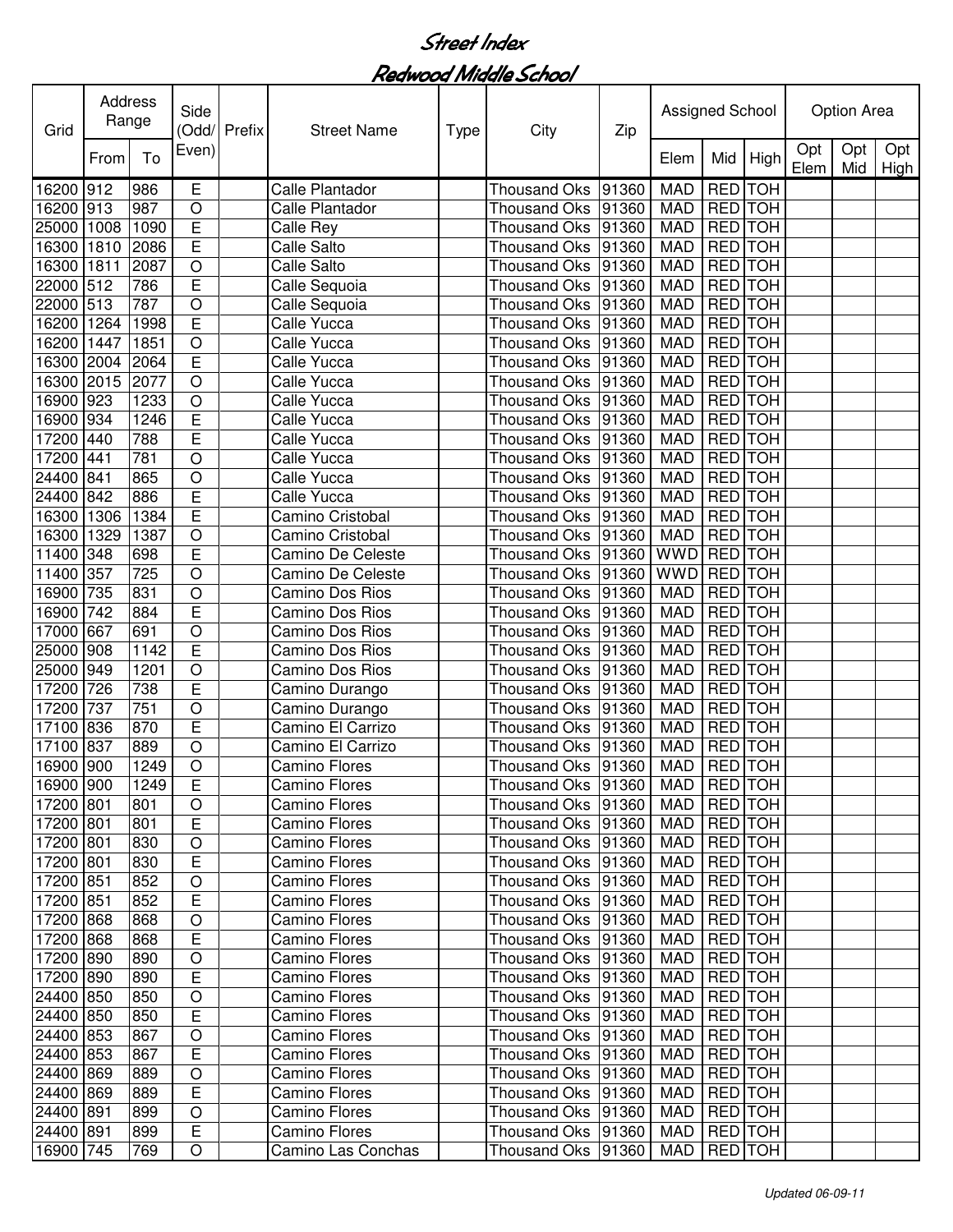| Grid       | Address<br>Range |      | Side<br>(Odd/  | Prefix | <b>Street Name</b>         | <b>Type</b>              | City                | Zip   | Assigned School |                |            |             | Option Area    |             |
|------------|------------------|------|----------------|--------|----------------------------|--------------------------|---------------------|-------|-----------------|----------------|------------|-------------|----------------|-------------|
|            | From             | To   | Even)          |        |                            |                          |                     |       | Elem            | Mid            | High       | Opt<br>Elem | Opt<br>Mid     | Opt<br>High |
| 16900      | 750              | 762  | Е              |        | Camino Las Conchas         |                          | <b>Thousand Oks</b> | 91360 | <b>MAD</b>      | <b>RED</b>     | <b>TOH</b> |             |                |             |
| 17200      | 930              | 938  | E              |        | Camino Madera              |                          | <b>Thousand Oks</b> | 91360 | <b>MAD</b>      | RED TOH        |            |             |                |             |
| 17200      | 931              | 931  | O              |        | Camino Madera              |                          | <b>Thousand Oks</b> | 91360 | <b>MAD</b>      | RED TOH        |            |             |                |             |
| 16900      | 1105             | 1553 | $\circ$        |        | Camino Magenta             |                          | <b>Thousand Oks</b> | 91360 | <b>MAD</b>      | RED TOH        |            |             |                |             |
| 16900      | 1110             | 1430 | E              |        | Camino Magenta             |                          | <b>Thousand Oks</b> | 91360 | <b>MAD</b>      | RED TOH        |            |             |                |             |
| 17000      | 1007             | 1079 | O              |        | Camino Magenta             |                          | <b>Thousand Oks</b> | 91360 | <b>MAD</b>      | RED TOH        |            |             |                |             |
| 17000      | 1020             | 1092 | E              |        | Camino Magenta             |                          | <b>Thousand Oks</b> | 91360 | <b>MAD</b>      | <b>RED</b>     | <b>TOH</b> |             |                |             |
| 14600      | 208              | 290  | E              |        | Camino Manzanas            |                          | <b>Thousand Oks</b> | 91360 | <b>ACA</b>      | <b>RED</b> TOH |            |             |                |             |
| 14500      | 306              | 550  | E              |        | Camino Manzanas            |                          | <b>Thousand Oks</b> | 91360 | <b>ASP</b>      | <b>RED</b> TOH |            |             |                |             |
| 14500      | 363              | 465  | O              |        | Camino Manzanas            |                          | <b>Thousand Oks</b> | 91360 | <b>ASP</b>      | <b>RED</b> TOH |            |             |                |             |
| 16900      | 690              | 776  | E              |        | Camino Manzanas            |                          | <b>Thousand Oks</b> | 91360 | <b>MAD</b>      | <b>RED</b>     | <b>TOH</b> |             |                |             |
| 16900      | 691              | 777  | $\circ$        |        | Camino Manzanas            |                          | <b>Thousand Oks</b> | 91360 | <b>MAD</b>      | <b>RED</b>     | <b>TOH</b> |             |                |             |
| 17000      | 573              | 663  | $\circ$        |        | Camino Manzanas            |                          | <b>Thousand Oks</b> | 91360 | <b>MAD</b>      | <b>RED</b>     | <b>TOH</b> |             |                |             |
| 17000      | 588              | 686  | E              |        | Camino Manzanas            |                          | <b>Thousand Oks</b> | 91360 | <b>MAD</b>      | <b>RED</b>     | <b>TOH</b> |             |                |             |
| 16900      | 610              | 620  | Ē              |        | Camino Roberto             |                          | <b>Thousand Oks</b> | 91360 | <b>MAD</b>      | <b>RED</b>     | <b>TOH</b> |             |                |             |
| 16900      | 613              | 633  | O              |        | Camino Roberto             |                          | <b>Thousand Oks</b> | 91360 | <b>MAD</b>      | <b>RED</b>     | <b>TOH</b> |             |                |             |
| 17000      | 636              | 668  | E              |        | Camino Rojo                |                          | <b>Thousand Oks</b> | 91360 | <b>MAD</b>      | <b>RED</b>     | <b>TOH</b> |             |                |             |
| 17000      | 637              | 661  | O              |        | Camino Rojo                |                          | <b>Thousand Oks</b> | 91360 | <b>MAD</b>      | <b>RED</b>     | ТОН        |             |                |             |
| 17200      | 742              | 792  | E              |        | Camino Santos Reyes        |                          | <b>Thousand Oks</b> | 91360 | <b>MAD</b>      | <b>RED</b>     | <b>TOH</b> |             |                |             |
| 17200      | 781              | 835  | O              |        | <b>Camino Santos Reyes</b> |                          | <b>Thousand Oks</b> | 91360 | <b>MAD</b>      | <b>RED</b>     | <b>TOH</b> |             |                |             |
| 17200      | 751              | 751  | $\circ$        |        | <b>Camino Valles</b>       |                          | <b>Thousand Oks</b> | 91360 | <b>MAD</b>      | <b>RED</b>     | <b>TOH</b> |             |                |             |
| 17200      | 752              | 756  | E              |        | <b>Camino Valles</b>       |                          | <b>Thousand Oks</b> | 91360 | <b>MAD</b>      | <b>RED</b>     | <b>TOH</b> |             |                |             |
| 17000      | 602              | 692  | E              |        | Camino Verde               |                          | <b>Thousand Oks</b> | 91360 | <b>MAD</b>      | <b>RED</b>     | <b>TOH</b> |             |                |             |
| 17000      | 603              | 679  | $\overline{O}$ |        | Camino Verde               |                          | <b>Thousand Oks</b> | 91360 | <b>MAD</b>      | <b>RED</b>     | <b>TOH</b> |             |                |             |
| 14100      | 2000             | 2014 | E              |        | Campbell                   | Ave                      | Thousand Oks        | 91360 | <b>ASP</b>      | <b>RED</b>     | <b>TOH</b> |             |                |             |
| 14100      | 2001             | 2021 | $\circ$        |        | Campbell                   | Ave                      | <b>Thousand Oks</b> | 91360 | <b>ASP</b>      | <b>RED</b>     | <b>TOH</b> |             |                |             |
| 14400      | 1903             | 1993 | $\circ$        |        | Campbell                   | Ave                      | <b>Thousand Oks</b> | 91360 | <b>ASP</b>      | <b>RED</b>     | <b>TOH</b> |             |                |             |
| 14400      | 1904             | 1992 | E              |        | Campbell                   | Ave                      | Thousand Oks        | 91360 | <b>ASP</b>      | <b>RED</b>     | <b>TOH</b> |             |                |             |
| 14500      | 1508             | 1852 | Ē              |        | Campbell                   | Ave                      | Thousand Oks        | 91360 | <b>ASP</b>      | <b>RED</b>     | <b>TOH</b> |             |                |             |
| 14500      | 1509             | 1895 | $\circ$        |        | Campbell                   | Ave                      | <b>Thousand Oks</b> | 91360 | <b>ASP</b>      | <b>RED</b>     | <b>TOH</b> |             |                |             |
| 26200      | 3254             | 3898 | E              |        | Campus                     | Dr                       | <b>Thousand Oks</b> | 91360 | <b>WWD</b>      | <b>RED</b>     | <b>TOH</b> |             |                |             |
| 26200 3257 |                  | 3885 | $\overline{O}$ |        | Campus                     | Dr                       | Thousand Oks  91360 |       | WWD RED TOH     |                |            |             |                |             |
| 11900 2750 |                  | 3044 | E              |        | Canna                      | $\overline{\mathsf{St}}$ | Thousand Oks        | 91360 | <b>WWD</b>      | RED TOH        |            |             |                |             |
| 11900 2841 |                  | 3045 | O              |        | Canna                      | $\overline{\mathsf{St}}$ | <b>Thousand Oks</b> | 91360 | <b>WWD</b>      |                | RED TOH    |             |                |             |
| 19600 172  |                  | 272  | E              |        | Canyon                     | Rd                       | Newbury Park        | 91320 | <b>ASP</b>      | RED NPH        |            |             | <b>SEQ</b>     |             |
| 19600 167  |                  | 267  | O              |        | Canyon                     | Rd                       | Newbury Park        | 91320 | <b>ASP</b>      | RED NPH        |            |             | <b>SEQ</b>     |             |
| 17400 388  |                  | 620  | E              |        | Canyon Vista               | Dr                       | Newbury Park        | 91320 | <b>MAD</b>      | RED TOH        |            |             |                |             |
| 17400 477  |                  | 611  | O              |        | Canyon Vista               | Dr                       | Newbury Park        | 91320 | <b>MAD</b>      | RED TOH        |            |             |                |             |
| 19800      | 158              | 358  | E              |        | Capitan                    | <b>St</b>                | Newbury Park        | 91320 | <b>ACA</b>      | RED TOH        |            |             | <b>SEQ NPH</b> |             |
| 19800      | 257              | 359  | O              |        | Capitan                    | $\overline{\mathsf{St}}$ | Newbury Park        | 91320 | <b>ACA</b>      | RED TOH        |            |             | SEQ NPH        |             |
| 18900      | 726              | 794  | E              |        | Capitan                    | $\overline{\mathsf{St}}$ | <b>Newbury Park</b> | 91320 | <b>ASP</b>      | <b>RED</b> TOH |            |             | <b>SEQ NPH</b> |             |
| 19400      | 804              | 890  | E              |        | Capitan                    | $\overline{\mathsf{St}}$ | Newbury Park        | 91320 | <b>ASP</b>      | <b>RED</b> TOH |            |             |                | SEQ NPH     |
| 19400 811  |                  | 873  | $\circ$        |        | Capitan                    | St                       | Newbury Park        | 91320 | <b>ASP</b>      | RED TOH        |            |             | SEQ NPH        |             |
| 18800 111  |                  | 285  | $\bigcirc$     |        | Castillian                 | Ave                      | Newbury Park        | 91320 | <b>ASP</b>      | RED NPH        |            |             | SEQ TOH        |             |
| 18800 112  |                  | 240  | E              |        | Castillian                 | Ave                      | Newbury Park        | 91320 | <b>ASP</b>      | RED NPH        |            |             | SEQ TOH        |             |
| 19400 99   |                  | 99   | O              |        | Castillian                 | Ave                      | Newbury Park        | 91320 | <b>ASP</b>      | RED TOH        |            |             | SEQ NPH        |             |
| 19400      | 14               | 75   | $\circ$        |        | Castillian                 | Ct                       | Newbury Park        | 91320 | <b>ASP</b>      | RED TOH        |            |             | SEQ NPH        |             |
| 19400      | 14               | 74   | E              |        | Castillian                 | Ct                       | Newbury Park        | 91320 | <b>ASP</b>      |                | RED TOH    |             | SEQ NPH        |             |
| 19401      | 345              | 381  | O              |        | Castillian                 | Ave                      | Newbury Park        | 91320 | <b>ASP</b>      |                | RED NPH    |             | SEQ            | <b>TOH</b>  |
| 19401      | 346              | 394  | E              |        | Castillian                 | Ave                      | Newbury Park        | 91320 | <b>ASP</b>      |                | RED NPH    |             |                | SEQ TOH     |
| 12000 2621 |                  | 2687 | O              |        | Castillo                   | Cir                      | Thousand Oks        | 91360 | <b>WWD</b>      |                | RED TOH    |             |                |             |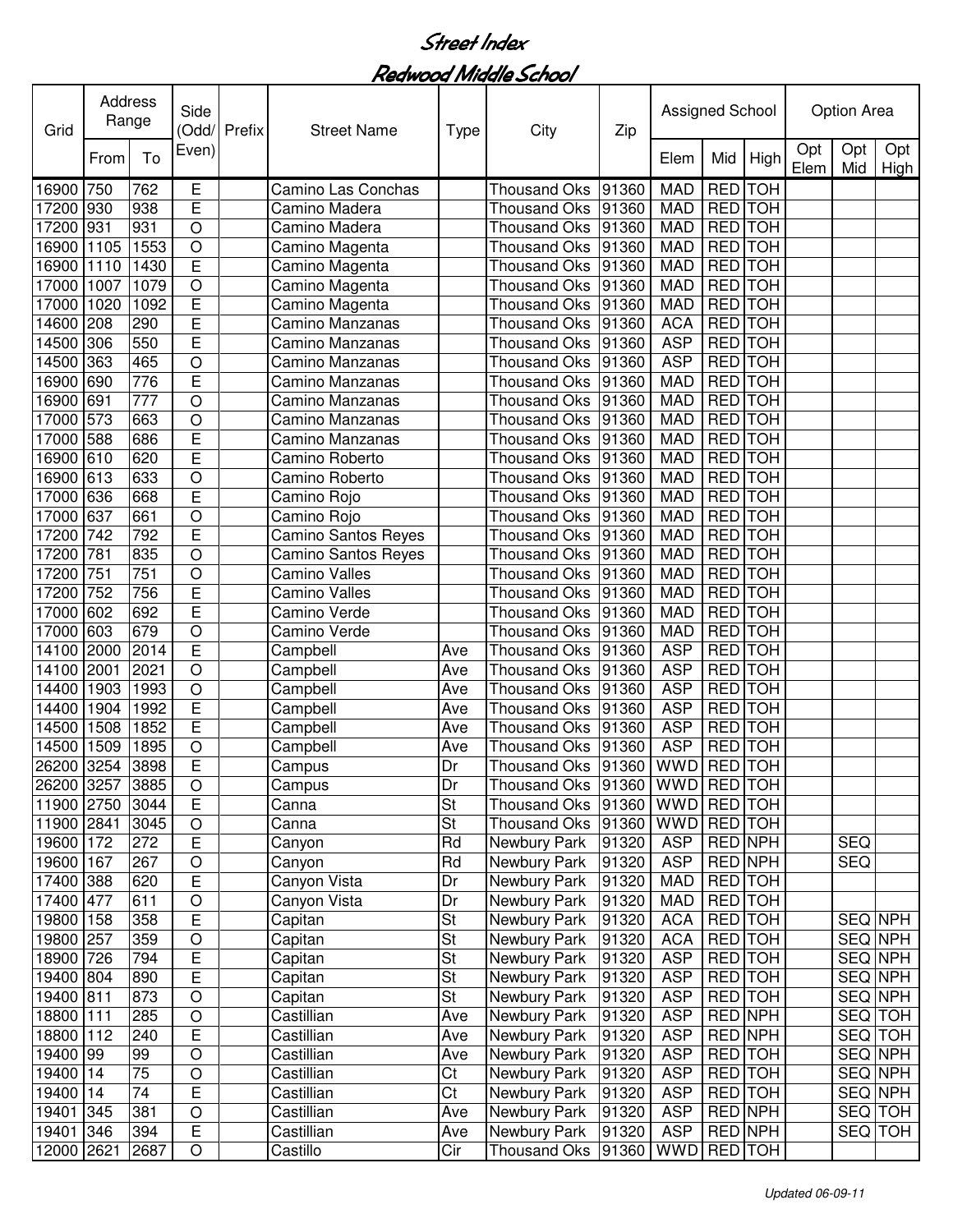| Grid            | <b>Address</b><br>Range |      | Side<br>(Odd/           | Prefix | <b>Street Name</b>   | <b>Type</b>             | City                | Zip   | Assigned School |                |            |             | Option Area    |             |
|-----------------|-------------------------|------|-------------------------|--------|----------------------|-------------------------|---------------------|-------|-----------------|----------------|------------|-------------|----------------|-------------|
|                 | From                    | To   | Even)                   |        |                      |                         |                     |       | Elem            | Mid            | High       | Opt<br>Elem | Opt<br>Mid     | Opt<br>High |
| 12000           | 2642                    | 2682 | Е                       |        | Castillo             | Cir                     | <b>Thousand Oks</b> | 91360 | <b>WWD</b>      | <b>RED</b>     | <b>TOH</b> |             |                |             |
| 19400           | 10                      | 72   | E                       |        | <b>Cedar Crest</b>   | Ct                      | Newbury Park        | 91320 | <b>ASP</b>      | RED TOH        |            |             | SEQ NPH        |             |
| 19400           | 11                      | 73   | O                       |        | <b>Cedar Crest</b>   | Ct                      | Newbury Park        | 91320 | <b>ASP</b>      | <b>RED</b> TOH |            |             | SEQ NPH        |             |
| 25500           | 152                     | 272  | E                       |        | Cedar Heights        | Dr                      | <b>Thousand Oks</b> | 91360 | <b>WWD</b>      | <b>RED</b> TOH |            |             |                |             |
| 25500           | 153                     | 239  | $\circ$                 |        | <b>Cedar Heights</b> | Dr                      | <b>Thousand Oks</b> | 91360 | <b>WWD</b>      | RED TOH        |            |             |                |             |
| 19800           | 795                     | 813  | $\circ$                 |        | Chaparral            | Ct                      | Newbury Park        | 91320 | <b>ACA</b>      | <b>RED</b> TOH |            |             | SEQ NPH        |             |
| 19800           | 806                     | 812  | E                       |        | Chaparral            | Ct                      | Newbury Park        | 91320 | <b>ACA</b>      | RED TOH        |            |             | SEQ NPH        |             |
| 19300           | 117                     | 131  | $\bigcirc$              |        | Charla               | $\overline{\text{Ct}}$  | Newbury Park        | 91320 | <b>MAD</b>      | <b>RED NPH</b> |            |             | <b>SEQ</b>     |             |
| 19300           | 118                     | 130  | E                       |        | Charla               | $\overline{\text{Ct}}$  | Newbury Park        | 91320 | <b>MAD</b>      | <b>RED NPH</b> |            |             | SEQ            |             |
| 18900           | 110                     | 342  | E                       |        | Charro               | Ave                     | Newbury Park        | 91320 | <b>ASP</b>      | <b>RED</b> TOH |            |             | <b>SEQ NPH</b> |             |
| 18900           | 111                     | 331  | $\circ$                 |        | Charro               | Ave                     | Newbury Park        | 91320 | <b>ASP</b>      | <b>RED</b> TOH |            |             | <b>SEQ NPH</b> |             |
| 10000           | 1095                    | 1095 | $\overline{O}$          |        | Chelterham           | Cir                     | <b>Thousand Oks</b> | 91360 | <b>GLN</b>      | <b>RED</b> TOH |            |             |                |             |
| 10100           | 824                     | 890  | Ē                       |        | Chelterham           | $\overline{\text{Cir}}$ | <b>Thousand Oks</b> | 91360 | <b>GLN</b>      | <b>RED</b> TOH |            |             |                |             |
| 10100           | 831                     | 891  | $\circ$                 |        | Chelterham           | Cir                     | <b>Thousand Oks</b> | 91360 | <b>GLN</b>      | <b>RED</b> TOH |            |             |                |             |
| 19801           | 410                     | 466  | E                       |        | <b>Cherry Hills</b>  | Ln                      | Newbury Park        | 91320 | <b>ACA</b>      | <b>RED</b> TOH |            |             | SEQ NPH        |             |
| 19801           | 433                     | 473  | $\overline{O}$          |        | <b>Cherry Hills</b>  | Ln                      | Newbury Park        | 91320 | <b>ACA</b>      | <b>RED</b> TOH |            |             | <b>SEQ NPH</b> |             |
| 19802           | 261                     | 457  | O                       |        | <b>Cherry Hills</b>  | Ct                      | Newbury Park        | 91320 | <b>ACA</b>      | <b>RED</b> TOH |            |             | SEQ NPH        |             |
| 19802           | 266                     | 450  | E                       |        | <b>Cherry Hills</b>  | Ct                      | Newbury Park        | 91320 | <b>ACA</b>      | RED TOH        |            |             | <b>SEQ NPH</b> |             |
| 19800           | 775                     | 835  | O                       |        | Chestnut             | St                      | Newbury Park        | 91320 | ACA             | RED TOH        |            |             | SEQ NPH        |             |
| 19800           | 792                     | 798  | E                       |        | Chestnut             | St                      | Newbury Park        | 91320 | <b>ACA</b>      | <b>RED</b> TOH |            |             | SEQ NPH        |             |
| 15300           | 324                     | 348  | E                       |        | <b>Chestnut Hill</b> | Ct                      | <b>Thousand Oks</b> | 91360 | <b>ACA</b>      | RED TOH        |            |             |                |             |
| 15300           | 327                     | 351  | $\circ$                 |        | <b>Chestnut Hill</b> | Ct                      | <b>Thousand Oks</b> | 91360 | <b>ACA</b>      | RED TOH        |            |             |                |             |
| 11700           | 3470                    | 3528 | $\mathsf E$             |        | Chief                | Cir                     | <b>Thousand Oks</b> | 91360 | <b>WWD</b>      | RED TOH        |            |             |                |             |
| 11700           | 3471                    | 3523 | $\bigcirc$              |        | Chief                | Cir                     | <b>Thousand Oks</b> | 91360 | <b>WWD</b>      | RED TOH        |            |             |                |             |
| 16100           | 1601                    | 1685 | $\circ$                 |        | Chilco               | Ct                      | <b>Thousand Oks</b> | 91360 | <b>MAD</b>      | RED TOH        |            |             |                |             |
| 16100           | 1606                    | 1678 | E                       |        | Chilco               | Ct                      | <b>Thousand Oks</b> | 91360 | <b>MAD</b>      | RED TOH        |            |             |                |             |
| 12600           | 2506                    | 2592 | E                       |        | Ciro                 | Ave                     | <b>Thousand Oks</b> | 91360 | <b>WWD</b>      | RED TOH        |            |             |                |             |
| 12600           | 2523                    | 2587 | $\circ$                 |        | Ciro                 | Ave                     | <b>Thousand Oks</b> | 91360 | <b>WWD</b>      | <b>RED</b> TOH |            |             |                |             |
| 12600           | 2519                    | 2535 | $\bigcirc$              |        | Ciro                 | Cir                     | <b>Thousand Oks</b> | 91360 | <b>WWD</b>      | RED TOH        |            |             |                |             |
| 17400           | 484                     | 636  | E                       |        | Citation             | Way                     | Newbury Park        | 91320 | <b>MAD</b>      | RED TOH        |            |             |                |             |
| 17400           | 505                     | 637  | $\circ$                 |        | Citation             | Way                     | Newbury Park        | 91320 | <b>MAD</b>      | <b>RED</b> TOH |            |             |                |             |
| 13900 20        |                         | 486  | $\overline{\mathsf{E}}$ |        | Columbia             | <b>Hd</b>               | Thousand Oks 91360  |       | <b>ASP</b>      | <b>RED TOH</b> |            |             |                |             |
| 13900 113       |                         | 451  | O                       |        | Columbia             | Rd                      | Thousand Oks 91360  |       | <b>ASP</b>      | RED TOH        |            |             |                |             |
| 11900 2846 2906 |                         |      | $\overline{E}$          |        | Columbine            | $\overline{\text{C}t}$  | <b>Thousand Oks</b> | 91360 | WWD RED TOH     |                |            |             |                |             |
| 11900 2847 2895 |                         |      | $\circ$                 |        | Columbine            | $\overline{\text{C}t}$  | <b>Thousand Oks</b> | 91360 | WWD RED TOH     |                |            |             |                |             |
| 19700 1151      |                         | 1265 | $\circ$                 |        | Combs                | Rd                      | Newbury Park        | 91320 | <b>ASP</b>      | RED NPH        |            |             | <b>SEQ</b>     |             |
| 19700 1162 1380 |                         |      | $\overline{E}$          |        | Combs                | Rd                      | Newbury Park        | 91320 | <b>ASP</b>      | <b>RED NPH</b> |            |             | <b>SEQ</b>     |             |
| 12400 2802 2872 |                         |      | E                       |        | Coneflower           | <b>St</b>               | <b>Thousand Oks</b> | 91360 | WWD RED TOH     |                |            |             |                |             |
| 12400 2805 2877 |                         |      | $\bigcirc$              |        | Coneflower           | <b>St</b>               | <b>Thousand Oks</b> | 91360 | WWD RED TOH     |                |            |             |                |             |
| 15900 10        |                         | 50   | $\overline{E}$          |        | Conejo               | <b>Blvd</b>             | <b>Thousand Oks</b> | 91360 | <b>ACA</b>      | RED TOH        |            |             |                |             |
| 13500 2115 2181 |                         |      | $\bigcirc$              |        | Cook                 | Cir                     | <b>Thousand Oks</b> | 91360 | <b>ASP</b>      | RED TOH        |            |             |                |             |
| 13500 2118 2188 |                         |      | $\overline{E}$          |        | Cook                 | Cir                     | Thousand Oks        | 91360 | <b>ASP</b>      | RED TOH        |            |             |                |             |
| 19800 285       |                         | 361  | O                       |        | Corrine Hill         | Ct                      | Newbury Park        | 91320 | <b>ACA</b>      | RED TOH        |            |             | SEQ NPH        |             |
| 19800 298       |                         | 350  | E                       |        | Corrine Hill         | Ct                      | Newbury Park        | 91320 | <b>ACA</b>      | RED TOH        |            |             |                | SEQ NPH     |
| 11900 458       |                         | 542  | E                       |        | Cosmos               | Ct                      | Thousand Oks        | 91360 | WWD RED TOH     |                |            |             |                |             |
| 11900 465       |                         | 535  | $\bigcirc$              |        | Cosmos               | $\overline{\text{Ct}}$  | Thousand Oks        | 91360 | WWD RED TOH     |                |            |             |                |             |
| 10000 1102      |                         | 1282 | $\overline{E}$          |        | Coventry             | Dr                      | <b>Thousand Oks</b> | 91360 | <b>GLN</b>      | RED TOH        |            |             |                |             |
| 10000 1119      |                         | 1283 | $\bigcirc$              |        | Coventry             | Dr                      | <b>Thousand Oks</b> | 91360 | GLN             | RED TOH        |            |             |                |             |
| 19600           | 124                     | 124  | E                       |        | Culver               | Ln                      | Newbury Park        | 91320 | <b>ASP</b>      | RED NPH        |            |             | <b>SEQ</b>     |             |
| 19600 125       |                         | 125  | O                       |        | Culver               | Ln                      | Newbury Park        | 91320 | <b>ASP</b>      | RED NPH        |            |             | <b>SEQ</b>     |             |
| 19400 718       |                         | 826  | E                       |        | Cypress              | <b>St</b>               | Newbury Park        | 91320 | <b>ASP</b>      |                | RED TOH    |             |                | SEQ NPH     |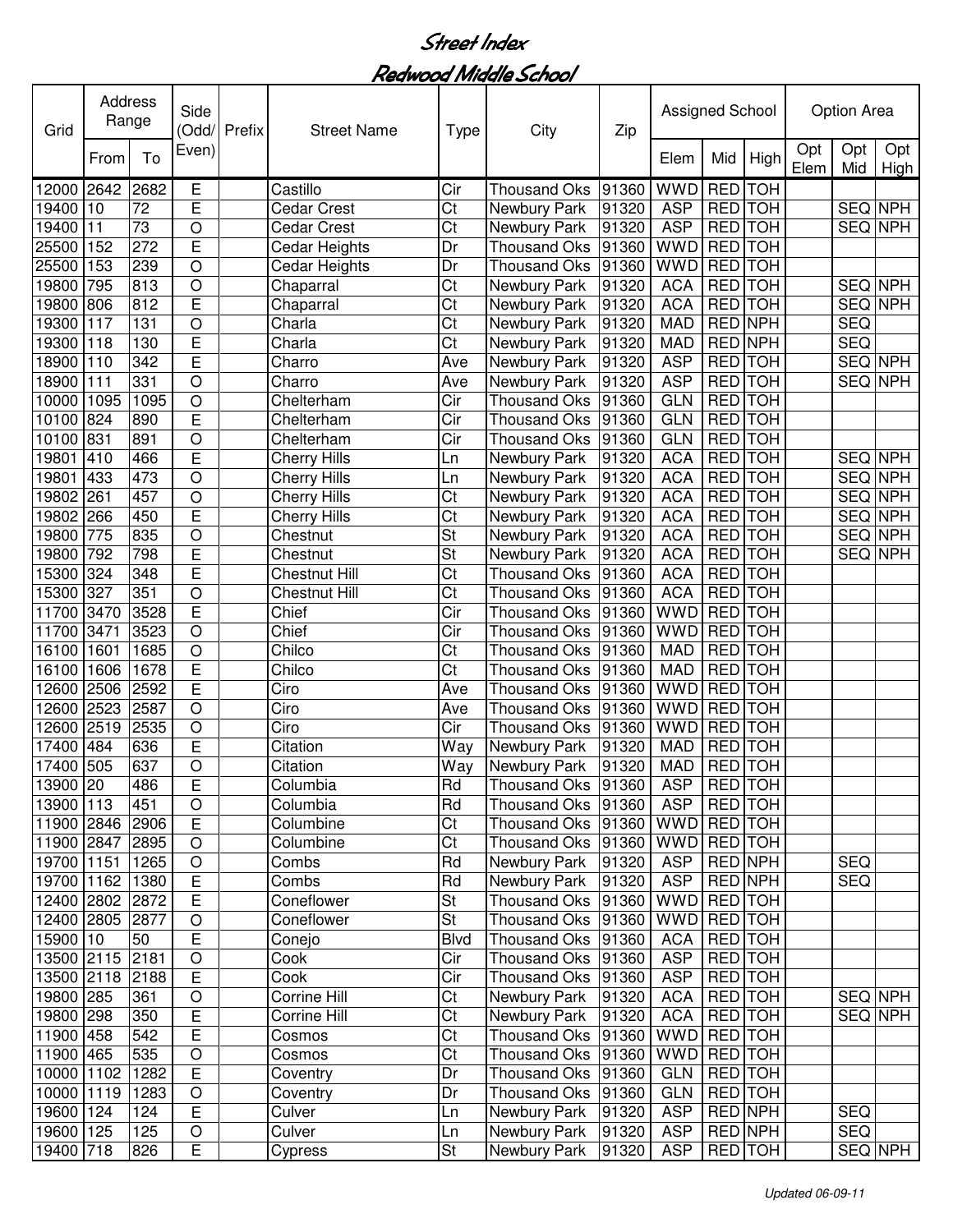| Grid            | Address | Range            | Side<br>(Odd/  | Prefix | <b>Street Name</b> | Type                   | City                | Zip   | Assigned School |                |         |             | <b>Option Area</b> |             |
|-----------------|---------|------------------|----------------|--------|--------------------|------------------------|---------------------|-------|-----------------|----------------|---------|-------------|--------------------|-------------|
|                 | From    | To               | Even)          |        |                    |                        |                     |       | Elem            | Mid            | High    | Opt<br>Elem | Opt<br>Mid         | Opt<br>High |
| 19400           | 725     | 851              | $\circ$        |        | Cypress            | <b>St</b>              | Newbury Park        | 91320 | <b>ASP</b>      | RED TOH        |         |             | SEQ NPH            |             |
| 19401           | 650     | 674              | E              |        | Cypress            | St                     | Newbury Park        | 91320 | <b>ASP</b>      | RED NPH        |         |             | SEQ TOH            |             |
| 19401           | 691     | 697              | $\circ$        |        | Cypress            | St                     | Newbury Park        | 91320 | <b>ASP</b>      | RED NPH        |         |             | <b>SEQ TOH</b>     |             |
| 16000           | 1927    | 1963             | $\circ$        |        | Darkwood           | Cir                    | <b>Thousand Oks</b> | 91360 | <b>MAD</b>      | RED TOH        |         |             |                    |             |
| 18600           | 167     | 191              | O              |        | Daybreak           | Cir                    | Newbury Park        | 91320 | <b>MAD</b>      | RED NPH        |         |             | <b>SEQ</b>         |             |
| 18600           | 168     | 180              | E              |        | Daybreak           | Cir                    | Newbury Park        | 91320 | <b>MAD</b>      | RED NPH        |         |             | <b>SEQ</b>         |             |
| 12200           | 2451    | 2465             | $\circ$        |        | Dillon             | $\overline{\text{C}t}$ | <b>Thousand Oks</b> | 91360 | <b>WWD</b>      | RED TOH        |         |             |                    |             |
| 12200           | 2452    | 2466             | Ē              |        | <b>Dillon</b>      | $\overline{\text{Ct}}$ | <b>Thousand Oks</b> | 91360 | <b>WWD</b>      | <b>RED</b> TOH |         |             |                    |             |
| 14900           | 6       | 90               | E              |        | Dombey             | Cir                    | <b>Thousand Oks</b> | 91360 | <b>ACA</b>      | <b>RED</b> TOH |         |             |                    |             |
| 14900           |         | 91               | $\overline{O}$ |        | Dombey             | $\overline{C}$ ir      | <b>Thousand Oks</b> | 91360 | <b>ACA</b>      | <b>RED</b> TOH |         |             |                    |             |
| 19600           | 355     | $\overline{371}$ | $\circ$        |        | Donlin             | Ln                     | Newbury Park        | 91320 | <b>ASP</b>      | <b>RED NPH</b> |         |             | <b>SEQ</b>         |             |
| 19600           | 390     | 396              | $\overline{E}$ |        | Donlin             | Ln                     | Newbury Park        | 91320 | <b>ASP</b>      | <b>RED NPH</b> |         |             | <b>SEQ</b>         |             |
| 19600           | 375     | 393              | O              |        | Donlin             | Rd                     | Newbury Park        | 91320 | <b>ASP</b>      | <b>RED NPH</b> |         |             | SEQ                |             |
| 19600           | 400     | 400              | E              |        | Donlin             | Rd                     | Newbury Park        | 91320 | <b>ASP</b>      | <b>RED NPH</b> |         |             | <b>SEQ</b>         |             |
| 14200           | 104     | 236              | E              |        | Donnick            | Ave                    | <b>Thousand Oks</b> | 91360 | <b>ASP</b>      | <b>RED</b> TOH |         |             |                    |             |
| 14200           | 105     | 157              | O              |        | Donnick            | Ave                    | <b>Thousand Oks</b> | 91360 | <b>ASP</b>      | <b>RED</b> TOH |         |             |                    |             |
| 14900           |         | 97               | $\circ$        |        | Doone              | St                     | <b>Thousand Oks</b> | 91360 | <b>ACA</b>      | <b>RED</b> TOH |         |             |                    |             |
| 14900           | 12      | 96               | E              |        | Doone              | <b>St</b>              | <b>Thousand Oks</b> | 91360 | <b>ACA</b>      | RED TOH        |         |             |                    |             |
| 10100           | 824     | 890              | E              |        | Dorchester         | St                     | <b>Thousand Oks</b> | 91360 | <b>GLN</b>      | <b>RED</b> TOH |         |             |                    |             |
| 10100           | 825     | 891              | $\circ$        |        | Dorchester         | St                     | <b>Thousand Oks</b> | 91360 | <b>GLN</b>      | <b>RED</b> TOH |         |             |                    |             |
| 14600           | 1406    | 1490             | E              |        | Dorset             | Ave                    | <b>Thousand Oks</b> | 91360 | <b>ACA</b>      | RED TOH        |         |             |                    |             |
| 14600           | 1407    | 1463             | $\circ$        |        | Dorset             | Ave                    | <b>Thousand Oks</b> | 91360 | <b>ACA</b>      | RED TOH        |         |             |                    |             |
| 14800           | 1417    | 1495             | $\circ$        |        | Dover              | Ave                    | <b>Thousand Oks</b> | 91360 | <b>ACA</b>      | RED TOH        |         |             |                    |             |
| 14800           | 1516    | 1588             | $\overline{E}$ |        | Dover              | Ave                    | <b>Thousand Oks</b> | 91360 | <b>ACA</b>      | <b>RED</b> TOH |         |             |                    |             |
| 14900           | 1230    | 1312             | $\overline{E}$ |        | Dover              | Ave                    | Thousand Oks        | 91360 | <b>ACA</b>      | RED TOH        |         |             |                    |             |
| 14900           | 1239    | 1369             | $\overline{O}$ |        | Dover              | Ave                    | <b>Thousand Oks</b> | 91360 | <b>ACA</b>      | RED TOH        |         |             |                    |             |
| 14000           | 1601    | 1603             | $\circ$        |        | Dover              | Ave                    | <b>Thousand Oks</b> | 91360 | <b>ASP</b>      | RED TOH        |         |             |                    |             |
| 14000           | 1604    | 1604             | E              |        | Dover              | Ave                    | <b>Thousand Oks</b> | 91360 | <b>ASP</b>      | RED TOH        |         |             |                    |             |
| 13200           | 2204    | 2504             | Ē              |        | Drayton            | Ave                    | <b>Thousand Oks</b> | 91360 | WWD             | RED TOH        |         |             |                    |             |
| 13200           | 2273    | 2477             | $\circ$        |        | Drayton            | Ave                    | <b>Thousand Oks</b> | 91360 | <b>WWD</b>      | RED TOH        |         |             |                    |             |
| 14900           | 1016    | 1092             | E              |        | <b>Drexel</b>      | Cir                    | Thousand Oks        | 91360 | <b>ACA</b>      | <b>RED</b> TOH |         |             |                    |             |
| 14900 1017 1093 |         |                  | O              |        | Drexel             | Cir                    | Thousand Oks  91360 |       | ACA   RED   TOH |                |         |             |                    |             |
| 12900 2742 2796 |         |                  | $\overline{E}$ |        | Drummond           | $\overline{P}$         | Thousand Oks        | 91360 | WWD RED TOH     |                |         |             |                    |             |
| 12900 2745 2799 |         |                  | $\bigcirc$     |        | Drummond           | $\overline{P}$         | Thousand Oks        | 91360 | WWD RED TOH     |                |         |             |                    |             |
| 10200 108       |         | 450              | E              |        | Dryden             | <b>St</b>              | Thousand Oks        | 91360 | <b>GLN</b>      | RED TOH        |         |             |                    |             |
| 10200 109       |         | 469              | $\bigcirc$     |        | Dryden             | <b>St</b>              | <b>Thousand Oks</b> | 91360 | <b>GLN</b>      | RED TOH        |         |             |                    |             |
| 15600 914       |         | 998              | E              |        | Dunbar             | Ln                     | Thousand Oks        | 91360 | <b>ACA</b>      | RED TOH        |         |             |                    |             |
| 15600 915       |         | 963              | $\circ$        |        | Dunbar             | Ln                     | Thousand Oks        | 91360 | <b>ACA</b>      |                | RED TOH |             |                    |             |
| 14400 1605      |         | 1683             | $\bigcirc$     |        | Dunham             | $\overline{C}$ ir      | <b>Thousand Oks</b> | 91360 | <b>ASP</b>      | <b>RED</b> TOH |         |             |                    |             |
| 14400 1616      |         | 1682             | E              |        | Dunham             | $\overline{C}$ ir      | <b>Thousand Oks</b> | 91360 | <b>ASP</b>      | RED TOH        |         |             |                    |             |
| 13500 2116 2150 |         |                  | $\overline{E}$ |        | Dunn               | $\overline{C}t$        | Thousand Oks        | 91360 | <b>ASP</b>      | RED TOH        |         |             |                    |             |
| 13500 2117 2185 |         |                  | $\bigcirc$     |        | Dunn               | $\overline{C}$ t       | <b>Thousand Oks</b> | 91360 | <b>ASP</b>      | RED TOH        |         |             |                    |             |
| 13600 231       |         | 267              | $\bigcirc$     |        | Dyer               | $\overline{\text{C}t}$ | <b>Thousand Oks</b> | 91360 | <b>ASP</b>      | RED TOH        |         |             |                    |             |
| 25500 2885      |         | 2911             | $\bigcirc$     |        | Eagle Heights      | Ct                     | <b>Thousand Oks</b> | 91360 | <b>WWD</b>      | RED TOH        |         |             |                    |             |
| 25500 2884      |         | 2912             | E              |        | Eagle Heights      | C <sub>t</sub>         | <b>Thousand Oks</b> | 91360 | <b>WWD</b>      |                | RED TOH |             |                    |             |
| 19700 224       |         | 280              | $\overline{E}$ |        | Edward             | Rd                     | Newbury Park        | 91320 | <b>ASP</b>      |                | RED NPH |             | <b>SEQ</b>         |             |
| 14500 1404      |         | 1436             | $\overline{E}$ |        | Ellsworth          | Cir                    | Thousand Oks        | 91360 | <b>ASP</b>      |                | RED TOH |             |                    |             |
| 14500 1407      |         | 1435             | $\circ$        |        | Ellsworth          | Cir                    | Thousand Oks        | 91360 | <b>ASP</b>      |                | RED TOH |             |                    |             |
| 19700 184       |         | 296              | $\overline{E}$ |        | Elm                | Rd                     | Newbury Park        | 91320 | <b>ASP</b>      | RED NPH        |         |             | <b>SEQ</b>         |             |
| 19700 243       |         | 299              | O              |        | Elm                | Rd                     | Newbury Park        | 91320 | <b>ASP</b>      | RED NPH        |         |             | <b>SEQ</b>         |             |
| 14900 1116      |         | 1184             | E              |        | Enfield            | Cir                    | Thousand Oks 91360  |       | <b>ACA</b>      |                | RED TOH |             |                    |             |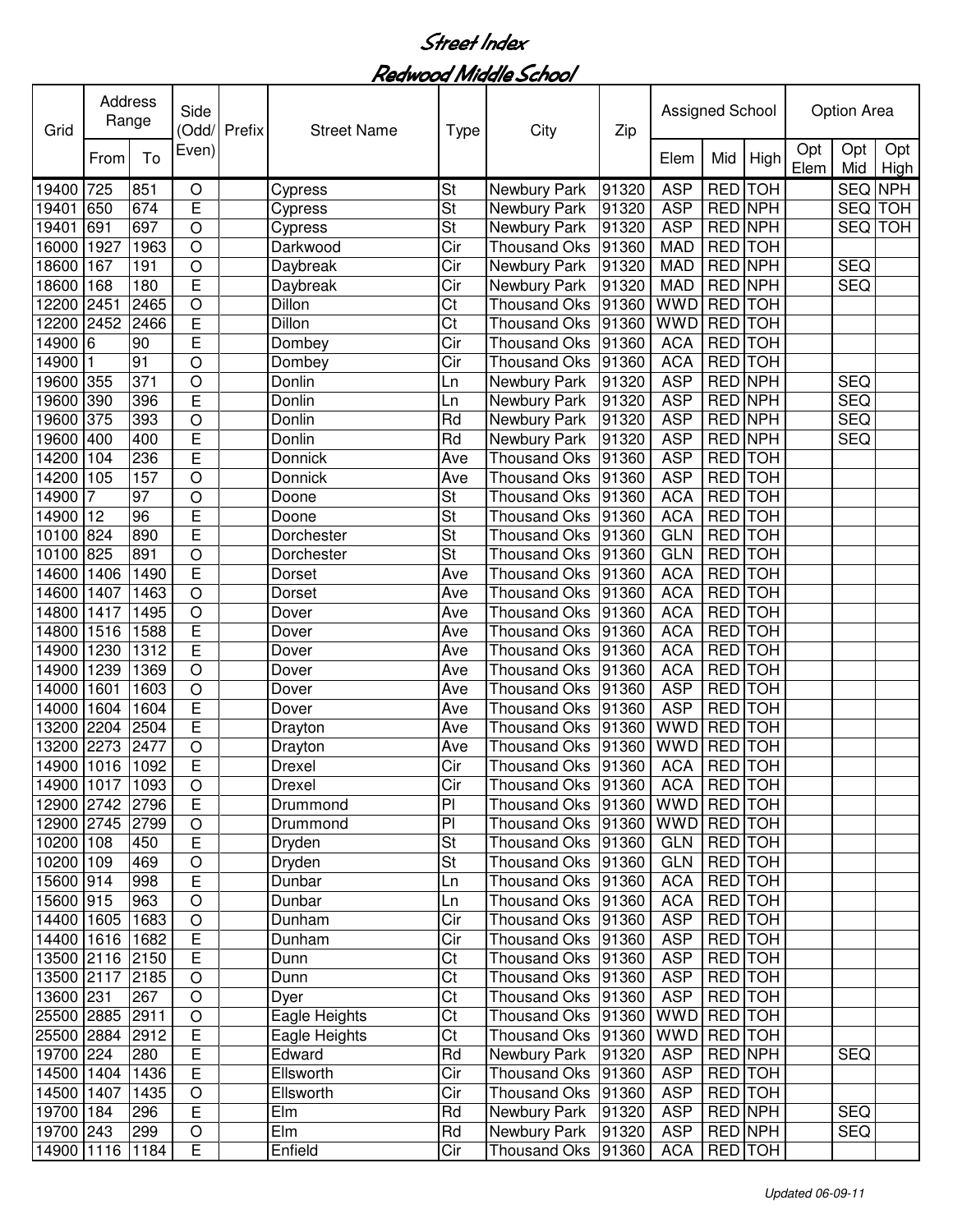| Grid      | Address<br>Range |                  | Side<br>(Odd/  | Prefix | <b>Street Name</b>  | Type           | City                | Zip   | Assigned School |                |            |             | <b>Option Area</b> |                    |
|-----------|------------------|------------------|----------------|--------|---------------------|----------------|---------------------|-------|-----------------|----------------|------------|-------------|--------------------|--------------------|
|           | From             | To               | Even)          |        |                     |                |                     |       | Elem            | Mid            | High       | Opt<br>Elem | Opt<br>Mid         | Opt<br><b>High</b> |
| 14900     | 1117             | 1185             | O              |        | Enfield             | Cir            | Thousand Oks        | 91360 | <b>ACA</b>      | RED TOH        |            |             |                    |                    |
| 18900     | 106              | 262              | E              |        | Ensenada            | Ave            | Newbury Park        | 91320 | <b>ASP</b>      | RED TOH        |            |             | SEQ NPH            |                    |
| 18900     | 107              | 263              | $\circ$        |        | Ensenada            | Ave            | Newbury Park        | 91320 | <b>ASP</b>      | RED TOH        |            |             | SEQ NPH            |                    |
| 09900     | 1374             | 1510             | E              |        | Equestrian          | Ave            | <b>Thousand Oks</b> | 91360 | <b>GLN</b>      | <b>RED</b> TOH |            |             |                    |                    |
| 10000     | 1254             | 1362             | E              |        | Equestrian          | Ave            | <b>Thousand Oks</b> | 91360 | <b>GLN</b>      | RED TOH        |            |             |                    |                    |
| 13300     | 105              | 213              | O              |        | Erten               | St             | <b>Thousand Oks</b> | 91360 | <b>ASP</b>      | RED TOH        |            |             |                    |                    |
| 13300     | 122              | 224              | Ē              |        | Erten               | St             | <b>Thousand Oks</b> | 91360 | <b>ASP</b>      | RED TOH        |            |             |                    |                    |
| 10000     | 1130             | 1178             | E              |        | Essex               | Way            | <b>Thousand Oks</b> | 91360 | <b>GLN</b>      | <b>RED</b> TOH |            |             |                    |                    |
| 12700     | 26               | 202              | E              |        | Faculty             | Rd             | <b>Thousand Oks</b> | 91360 | <b>WWD</b>      | <b>RED</b> TOH |            |             |                    |                    |
| 12700     | 203              | 203              | $\overline{O}$ |        | Faculty             | Rd             | <b>Thousand Oks</b> | 91360 | <b>WWD</b>      | <b>RED</b> TOH |            |             |                    |                    |
| 12200     | 444              | 634              | Ē              |        | Fargo               | St             | <b>Thousand Oks</b> | 91360 | <b>WWD</b>      | <b>RED</b> TOH |            |             |                    |                    |
| 12200     | 445              | 629              | $\circ$        |        | Fargo               | St             | <b>Thousand Oks</b> | 91360 | <b>WWD</b>      | <b>RED</b> TOH |            |             |                    |                    |
| 19300     | 58               | 88               | E              |        | Farland             | St             | Newbury Park        | 91320 | <b>MAD</b>      | <b>RED NPH</b> |            |             | <b>SEQ</b>         |                    |
| 19300     | 59               | $\overline{87}$  | O              |        | Farland             | <b>St</b>      | Newbury Park        | 91320 | <b>MAD</b>      | <b>RED NPH</b> |            |             | <b>SEQ</b>         |                    |
| 19300     | 233              | 257              | O              |        | Farland             | St             | <b>Newbury Park</b> | 91320 | <b>MAD</b>      | <b>RED NPH</b> |            |             | <b>SEQ</b>         |                    |
| 19300     | 234              | 254              | E              |        | Farland             | <b>St</b>      | Newbury Park        | 91320 | <b>MAD</b>      | <b>RED NPH</b> |            |             | <b>SEQ</b>         |                    |
| 14600     | 1304             | 1744             | E              |        | Feather             | Ave            | <b>Thousand Oks</b> | 91360 | <b>ACA</b>      | <b>RED</b> TOH |            |             |                    |                    |
| 14600     | 1305             | 1755             | O              |        | Feather             | Ave            | <b>Thousand Oks</b> | 91360 | <b>ACA</b>      | <b>RED</b> TOH |            |             |                    |                    |
| 16000     | 1900             | 2008             | E              |        | Ferndale            | P              | <b>Thousand Oks</b> | 91360 | <b>MAD</b>      | <b>RED</b> TOH |            |             |                    |                    |
| 16000     | 1907             | 2007             | $\circ$        |        | Ferndale            | PI             | <b>Thousand Oks</b> | 91360 | <b>MAD</b>      | RED TOH        |            |             |                    |                    |
| 12200     | 610              | 726              | E              |        | <b>Flaming Star</b> | Ave            | <b>Thousand Oks</b> | 91360 | <b>WWD</b>      | RED TOH        |            |             |                    |                    |
| 12200     | 635              | 739              | $\circ$        |        | <b>Flaming Star</b> | Ave            | <b>Thousand Oks</b> | 91360 | <b>WWD</b>      | RED TOH        |            |             |                    |                    |
| 14500     | 1444             | 1872             | E              |        | Fordham             | Ave            | <b>Thousand Oks</b> | 91360 | <b>ASP</b>      | RED TOH        |            |             |                    |                    |
| 14500     | 1449             | 1891             | $\circ$        |        | Fordham             | Ave            | <b>Thousand Oks</b> | 91360 | <b>ASP</b>      | RED TOH        |            |             |                    |                    |
| 11800     | 3029             | 3227             | $\circ$        |        | Fort Courage        | Ave            | <b>Thousand Oks</b> | 91360 | <b>WWD</b>      | RED TOH        |            |             |                    |                    |
| 11800     | 3062             | 3224             | E              |        | Fort Courage        | Ave            | <b>Thousand Oks</b> | 91360 | <b>WWD</b>      | RED TOH        |            |             |                    |                    |
| 11600     | 3018             | 3084             | $\overline{E}$ |        | Frontier            | Ave            | <b>Thousand Oks</b> | 91360 | <b>WWD</b>      | RED TOH        |            |             |                    |                    |
| 11600     | 3019             | 3085             | $\circ$        |        | Frontier            | Ave            | Thousand Oks        | 91360 | <b>WWD</b>      | RED TOH        |            |             |                    |                    |
| 13100     | 2538             | 2588             | E              |        | Frost               | Ave            | <b>Thousand Oks</b> | 91360 | <b>WWD</b>      | RED TOH        |            |             |                    |                    |
| 14600     | 105              | 159              | $\circ$        | W      | Gainsborough        | Rd             | Thousand Oks        | 91360 | <b>ACA</b>      | <b>RED</b>     | <b>TOH</b> |             |                    |                    |
| 14800     |                  | 91               | O              | W      | Gainsborough        | Rd             | Thousand Oks        | 91360 | <b>ACA</b>      | RED TOH        |            |             |                    |                    |
| 14800   9 |                  | 191              | O              | ᄇ      | Gainsborough        | Rd             | Thousand Oks  91360 |       | <b>ACA</b>      | <b>REDITOH</b> |            |             |                    |                    |
| 14900 6   |                  | 268              | E              | W      | Gainsborough        | Rd             | Thousand Oks        | 91360 | <b>ACA</b>      |                | RED TOH    |             |                    |                    |
| 14900 8   |                  | 190              | E              | E      | Gainsborough        | Rd             | Thousand Oks        | 91360 | <b>ACA</b>      |                | RED TOH    |             |                    |                    |
| 15000 400 |                  | 499              | O              | W      | Gainsborough        | Rd             | Thousand Oks        | 91360 | <b>ACA</b>      | RED TOH        |            |             |                    |                    |
| 15000 400 |                  | 499              | E              | W      | Gainsborough        | Rd             | <b>Thousand Oks</b> | 91360 | <b>ACA</b>      |                | RED TOH    |             |                    |                    |
| 15000 501 |                  | 599              | $\circ$        | W      | Gainsborough        | Rd             | <b>Thousand Oks</b> | 91360 | <b>ACA</b>      | RED TOH        |            |             |                    |                    |
| 15100 300 |                  | 300              | $\circ$        | W      | Gainsborough        | Rd             | <b>Thousand Oks</b> | 91360 | <b>ACA</b>      | RED TOH        |            |             |                    |                    |
| 15100 300 |                  | 300              | E              | W      | Gainsborough        | Rd             | <b>Thousand Oks</b> | 91360 | <b>ACA</b>      | <b>RED</b> TOH |            |             |                    |                    |
| 15600 496 |                  | $\overline{514}$ | E              | W      | Gainsborough        | Rd             | <b>Thousand Oks</b> | 91360 | <b>ACA</b>      | RED TOH        |            |             |                    |                    |
| 10000 271 |                  | 417              | $\circ$        | E      | Gainsborough        | Rd             | <b>Thousand Oks</b> | 91360 | <b>GLN</b>      | RED TOH        |            |             |                    |                    |
| 10100 511 |                  | 617              | $\circ$        | E      | Gainsborough        | Rd             | <b>Thousand Oks</b> | 91360 | <b>GLN</b>      | RED TOH        |            |             |                    |                    |
| 10200 244 |                  | 588              | E              | E      | Gainsborough        | Rd             | <b>Thousand Oks</b> | 91360 | <b>GLN</b>      | RED TOH        |            |             |                    |                    |
| 10200 106 |                  | 592              | E              |        | Galsworthy          | <b>St</b>      | Thousand Oks        | 91360 | <b>GLN</b>      | RED TOH        |            |             |                    |                    |
| 10200     | 107              | 591              | $\mathsf O$    |        | Galsworthy          | <b>St</b>      | Thousand Oks        | 91360 | <b>GLN</b>      | RED TOH        |            |             |                    |                    |
| 11900 664 |                  | 678              | E              |        | Garland             | C <sub>t</sub> | Thousand Oks        | 91360 | WWD             | RED TOH        |            |             |                    |                    |
| 18600     | 100              | 336              | E              |        | Giant Oak           | Ave            | Newbury Park        | 91320 | <b>MAD</b>      | RED NPH        |            |             | <b>SEQ</b>         |                    |
| 18600     | 101              | 355              | O              |        | Giant Oak           | Ave            | Newbury Park        | 91320 | <b>MAD</b>      | RED NPH        |            |             | <b>SEQ</b>         |                    |
| 19300     | 146              | 158              | E              |        | Gina                | C <sub>t</sub> | Newbury Park        | 91320 | <b>MAD</b>      |                | RED NPH    |             | <b>SEQ</b>         |                    |
| 19300     | 147              | 159              | O              |        | Gina                | C <sub>t</sub> | Newbury Park        | 91320 | <b>MAD</b>      |                | RED NPH    |             | <b>SEQ</b>         |                    |
| 10000 442 |                  | 542              | E              |        | Gladstone           | Dr             | <b>Thousand Oks</b> | 91360 | <b>GLN</b>      |                | RED TOH    |             |                    |                    |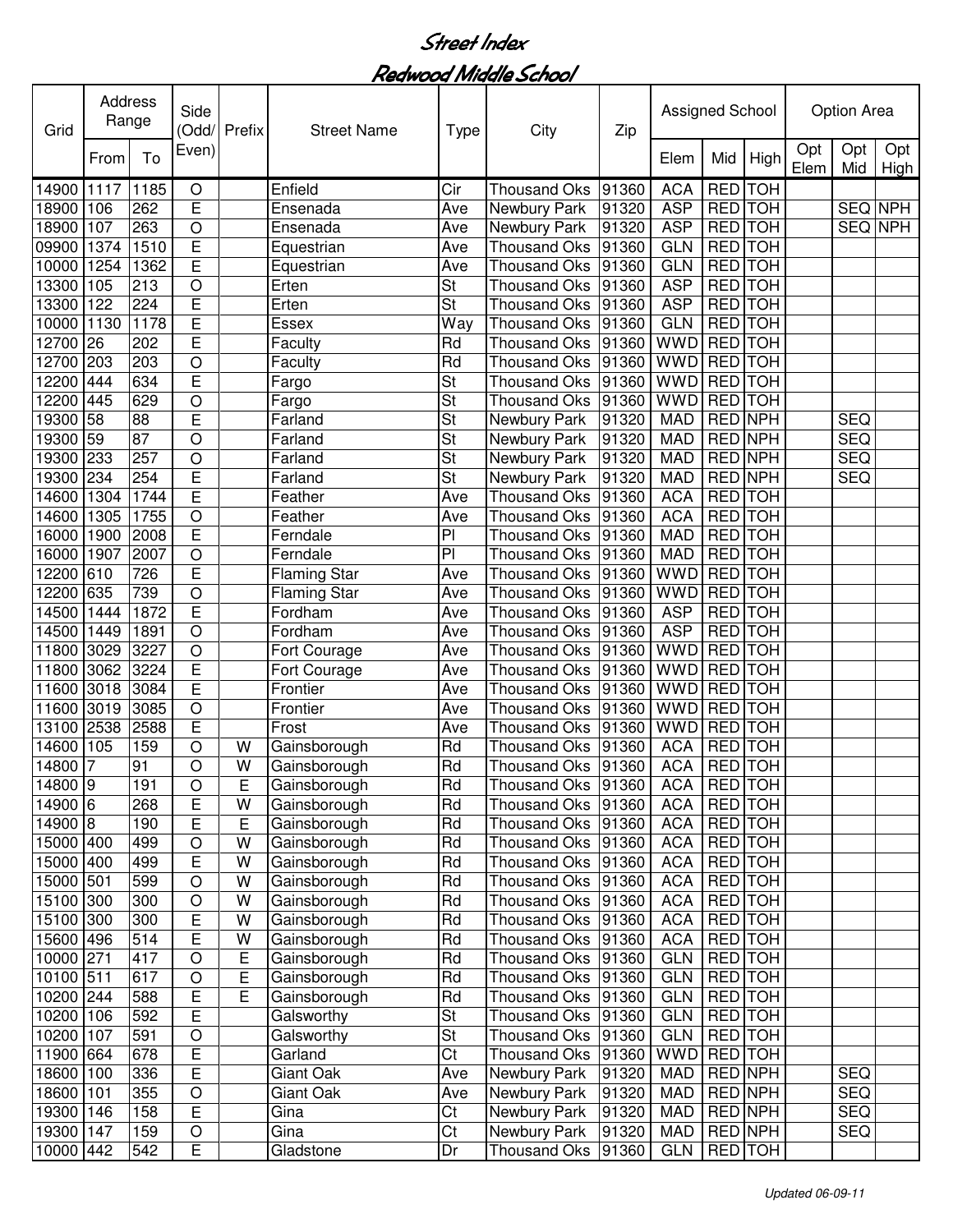| Opt<br>Opt<br>Opt<br>Even)<br>To<br>High<br>From<br>Elem<br>Mid<br>Elem<br>Mid<br>High<br><b>GLN</b><br>543<br>Dr<br><b>RED</b> TOH<br>10000<br>453<br>Gladstone<br><b>Thousand Oks</b><br>91360<br>O<br>E<br><b>WWD</b><br>RED TOH<br>640<br>656<br>Glenncliff<br>Cir<br>11700<br><b>Thousand Oks</b><br>91360<br>$\circ$<br>RED TOH<br>643<br>667<br>Cir<br>91360<br><b>WWD</b><br>11700<br>Glenncliff<br><b>Thousand Oks</b><br>3215<br>$\circ$<br>Cir<br><b>WWD</b><br>RED TOH<br>3167<br>Gold Hill<br>91360<br>11800<br><b>Thousand Oks</b><br>E<br>Gold Hill<br>Cir<br><b>WWD</b><br>3208<br>3216<br>91360<br><b>RED</b> TOH<br>11800<br><b>Thousand Oks</b><br>E<br>91360<br>RED TOH<br>13200<br>2206<br>2422<br>Goldsmith<br><b>WWD</b><br>Ave<br><b>Thousand Oks</b><br>$\circ$<br>RED TOH<br>2207<br>2423<br>91360<br><b>WWD</b><br>13200<br>Goldsmith<br>Ave<br>Thousand Oks<br>485<br><b>RED</b> TOH<br>15001<br>401<br>$\circ$<br>91360<br><b>ACA</b><br><b>Grand Oak</b><br><b>Thousand Oks</b><br>Ln<br>$\overline{E}$<br><b>ACA</b><br><b>RED</b> TOH<br>402<br>486<br><b>Grand Oak</b><br>91360<br>15001<br>Thousand Oks<br>Ln<br>2761<br>$\overline{O}$<br>P<br><b>WWD</b><br><b>RED</b> TOH<br>2711<br>91360<br>12000<br>Granvia<br><b>Thousand Oks</b><br>E<br>$\overline{P}$<br><b>RED</b> TOH<br>2712<br>2764<br><b>WWD</b><br>12000<br>Granvia<br><b>Thousand Oks</b><br>91360<br>Ē<br>$\overline{\mathsf{St}}$<br><b>RED</b> TOH<br>14900<br>1008<br>1252<br>Greenfield<br><b>Thousand Oks</b><br><b>ACA</b><br>91360<br><b>St</b><br>1009<br>1275<br>Greenfield<br><b>ACA</b><br><b>RED</b> TOH<br>14900<br>O<br><b>Thousand Oks</b><br>91360<br><b>ACA</b><br>161<br><b>RED</b> TOH<br>SEQ NPH<br>19801<br>O<br>Greenmeadow<br>Dr<br>Newbury Park<br>91320<br><b>ACA</b><br>225<br>285<br>O<br><b>RED</b> TOH<br>SEQ NPH<br>19800<br>Greenmeadow<br>Ave<br>Newbury Park<br>91320<br>S<br>Ē<br><b>ACA</b><br>19800<br>228<br>284<br>S<br>Ave<br><b>RED</b> TOH<br>SEQ NPH<br>Greenmeadow<br>Newbury Park<br>91320<br>19800<br>35<br>35<br>Dr<br>91320<br><b>ACA</b><br>RED TOH<br><b>SEQ NPH</b><br>O<br>Greenmeadow<br>Newbury Park<br>E<br>162<br><b>ACA</b><br>$\overline{2}$<br>Dr<br>91320<br><b>RED</b> TOH<br><b>SEQ NPH</b><br>19801<br>Greenmeadow<br>Newbury Park<br><b>ACA</b><br>SEQ NPH<br>19801<br>637<br>$\circ$<br>91361<br><b>RED</b> TOH<br>625<br>Greenmeadow<br><b>Thousand Oks</b><br>Ln<br><b>ACA</b><br>RED TOH<br>19801<br>625<br>637<br>$\circ$<br>91361<br><b>SEQ</b><br><b>NPH</b><br><b>Thousand Oks</b><br>Greenmeadow<br>Ln<br>E<br><b>ACA</b><br>RED TOH<br>SEQ NPH<br>19801<br>630<br>634<br>91361<br><b>Thousand Oks</b><br>Greenmeadow<br>Ln<br>373<br><b>ASP</b><br>RED TOH<br>SEQ NPH<br>18900<br>97<br>$\circ$<br>91320<br>Ave<br>Newbury Park<br>N<br>Greenmeadow<br>373<br>E<br><b>ASP</b><br>RED TOH<br>SEQ NPH<br>18900<br>97<br>91320<br>Ave<br>Newbury Park<br>N<br>Greenmeadow<br>$\circ$<br>RED TOH<br>19400<br>11<br>86<br>N<br>91320<br><b>ASP</b><br>SEQ NPH<br>Ave<br>Newbury Park<br>Greenmeadow<br>$\overline{E}$<br>86<br><b>ASP</b><br>RED TOH<br>SEQ NPH<br>19400<br>11<br>N<br>91320<br>Ave<br>Newbury Park<br>Greenmeadow<br>33<br>33<br>$\circ$<br>St<br>RED TOH<br>91360<br>WWD<br>13200<br>Greta<br><b>Thousand Oks</b><br>E<br>Cir<br>RED TOH<br>13900<br>1812<br>1886<br>Guilford<br>91360<br><b>ASP</b><br><b>Thousand Oks</b><br>$\circ$<br>Cir<br><b>ASP</b><br>RED TOH<br>1813<br>1887<br>Guilford<br>13900<br><b>Thousand Oks</b><br>91360<br>Rd<br><b>ASP</b><br>RED NPH<br>18800<br>200<br>O<br><b>TOH</b><br>399<br>Haigh<br>Newbury Park<br>91320<br><b>SEQ</b><br>E<br>Rd<br><b>ASP</b><br>RED NPH<br>TOH<br>18800<br>200<br>399<br>Haigh<br>Newbury Park<br>91320<br><b>SEQ</b><br>19400<br>O<br>Rd<br><b>ASP</b><br><b>RED</b> TOH<br>SEQ NPH<br>199<br>91320<br>Haigh<br>Newbury Park<br>19400 1<br>199<br>Ε<br>Haigh<br>Rd<br>Newbury Park<br>91320<br><b>ASP</b><br><b>RED</b> TOH<br>SEQ NPH<br>E<br>$\overline{C}$ ir<br>16000 2052 2100<br>Thousand Oks<br>91360<br>RED TOH<br>Hartwick<br>MAD<br>Cir<br>RED TOH<br>16000 2055 2091<br>$\bigcirc$<br><b>Hartwick</b><br><b>Thousand Oks</b><br>91360<br><b>MAD</b><br>15600 587<br><b>ACA</b><br>RED TOH<br>617<br>$\bigcirc$<br>Harwood<br><b>Thousand Oks</b><br>91360<br>Ln<br>E<br>15600 594<br>Harwood<br><b>Thousand Oks</b><br><b>ACA</b><br>RED TOH<br>618<br>91360<br>Ln<br><b>ASP</b><br><b>RED NPH</b><br>19700 125<br>285<br>$\circ$<br><b>Heavenly Valley</b><br>Rd<br><b>SEQ</b><br>Newbury Park<br>91320<br>$\overline{E}$<br><b>RED NPH</b><br><b>SEQ</b><br>19700 136<br>284<br>Rd<br>Newbury Park<br>91320<br><b>ASP</b><br><b>Heavenly Valley</b><br>$\overline{E}$<br>SEQ<br><b>ASP</b><br><b>RED NPH</b><br>19700 1010<br>Dr<br>91320<br>1090<br>Hemlock<br>Newbury Park<br>E<br><b>RED</b> TOH<br>1776<br><b>Thousand Oks</b><br><b>ACA</b><br>14300 1600<br>Hendrix<br>Ave<br>91360<br>$\bigcirc$<br>91360<br><b>ACA</b><br>RED TOH<br>14300 1609<br>1993<br>Hendrix<br>Thousand Oks<br>Ave<br>$\bigcirc$<br><b>ACA</b><br>RED TOH<br>14600 1321<br>1593<br>Hendrix<br>Thousand Oks<br>91360<br>Ave<br>E<br><b>Thousand Oks</b><br><b>ACA</b><br>RED TOH<br>14600 1362<br>1594<br>Hendrix<br>91360<br>Ave<br>E<br>RED TOH<br>14900 1004<br>Thousand Oks<br><b>ACA</b><br>1268<br>Hendrix<br>Ave<br>91360<br>RED TOH<br>$\circ$<br>Thousand Oks<br>14900 1119<br>1275<br>Hendrix<br>91360<br><b>ACA</b><br>Ave<br><b>ASP</b><br>RED TOH<br>13800 2019<br>2091<br>O<br>Hendrix<br>Thousand Oks<br>91360<br>Ave<br>E<br><b>Thousand Oks</b><br>RED TOH<br>13800 2030<br>Hendrix<br>91360<br><b>ASP</b><br>2090<br>Ave<br>E<br>Hickory Grove<br>Newbury Park<br>SEQ NPH<br>19800 300<br>Dr<br>91320<br><b>ACA</b><br>RED TOH<br>360<br>19800 301<br>377<br>$\circ$<br>Dr<br><b>Hickory Grove</b><br>Newbury Park<br>91320<br><b>ACA</b><br>RED TOH<br>SEQ NPH<br>WWD RED TOH<br>11700 3129 3411<br>$\circ$<br>Hidden Creek<br>Thousand Oks 91360<br>Ave<br>11700 3130 3446<br>Thousand Oks  91360   WWD   RED   TOH | Grid | Address<br>Range | Side<br>(Odd/ | Prefix | <b>Street Name</b>  | Type | City | Zip | Assigned School |  | <b>Option Area</b> |  |
|------------------------------------------------------------------------------------------------------------------------------------------------------------------------------------------------------------------------------------------------------------------------------------------------------------------------------------------------------------------------------------------------------------------------------------------------------------------------------------------------------------------------------------------------------------------------------------------------------------------------------------------------------------------------------------------------------------------------------------------------------------------------------------------------------------------------------------------------------------------------------------------------------------------------------------------------------------------------------------------------------------------------------------------------------------------------------------------------------------------------------------------------------------------------------------------------------------------------------------------------------------------------------------------------------------------------------------------------------------------------------------------------------------------------------------------------------------------------------------------------------------------------------------------------------------------------------------------------------------------------------------------------------------------------------------------------------------------------------------------------------------------------------------------------------------------------------------------------------------------------------------------------------------------------------------------------------------------------------------------------------------------------------------------------------------------------------------------------------------------------------------------------------------------------------------------------------------------------------------------------------------------------------------------------------------------------------------------------------------------------------------------------------------------------------------------------------------------------------------------------------------------------------------------------------------------------------------------------------------------------------------------------------------------------------------------------------------------------------------------------------------------------------------------------------------------------------------------------------------------------------------------------------------------------------------------------------------------------------------------------------------------------------------------------------------------------------------------------------------------------------------------------------------------------------------------------------------------------------------------------------------------------------------------------------------------------------------------------------------------------------------------------------------------------------------------------------------------------------------------------------------------------------------------------------------------------------------------------------------------------------------------------------------------------------------------------------------------------------------------------------------------------------------------------------------------------------------------------------------------------------------------------------------------------------------------------------------------------------------------------------------------------------------------------------------------------------------------------------------------------------------------------------------------------------------------------------------------------------------------------------------------------------------------------------------------------------------------------------------------------------------------------------------------------------------------------------------------------------------------------------------------------------------------------------------------------------------------------------------------------------------------------------------------------------------------------------------------------------------------------------------------------------------------------------------------------------------------------------------------------------------------------------------------------------------------------------------------------------------------------------------------------------------------------------------------------------------------------------------------------------------------------------------------------------------------------------------------------------------------------------------------------------------------------------------------------------------------------------------------------------------------------------------------------------------------------------------------------------------------------------------------------------------------------------------------------------------------------------------------------------------------------------------------------------------------------------------------------------------------------------------------------------------------------------------------------------------------------------------------------------------------------------------------------------------------------------------------------------------------------------------------------------------------------------------------------------------------------|------|------------------|---------------|--------|---------------------|------|------|-----|-----------------|--|--------------------|--|
|                                                                                                                                                                                                                                                                                                                                                                                                                                                                                                                                                                                                                                                                                                                                                                                                                                                                                                                                                                                                                                                                                                                                                                                                                                                                                                                                                                                                                                                                                                                                                                                                                                                                                                                                                                                                                                                                                                                                                                                                                                                                                                                                                                                                                                                                                                                                                                                                                                                                                                                                                                                                                                                                                                                                                                                                                                                                                                                                                                                                                                                                                                                                                                                                                                                                                                                                                                                                                                                                                                                                                                                                                                                                                                                                                                                                                                                                                                                                                                                                                                                                                                                                                                                                                                                                                                                                                                                                                                                                                                                                                                                                                                                                                                                                                                                                                                                                                                                                                                                                                                                                                                                                                                                                                                                                                                                                                                                                                                                                                                                                                                                                                                                                                                                                                                                                                                                                                                                                                                                                                                                                                                |      |                  |               |        |                     |      |      |     |                 |  |                    |  |
|                                                                                                                                                                                                                                                                                                                                                                                                                                                                                                                                                                                                                                                                                                                                                                                                                                                                                                                                                                                                                                                                                                                                                                                                                                                                                                                                                                                                                                                                                                                                                                                                                                                                                                                                                                                                                                                                                                                                                                                                                                                                                                                                                                                                                                                                                                                                                                                                                                                                                                                                                                                                                                                                                                                                                                                                                                                                                                                                                                                                                                                                                                                                                                                                                                                                                                                                                                                                                                                                                                                                                                                                                                                                                                                                                                                                                                                                                                                                                                                                                                                                                                                                                                                                                                                                                                                                                                                                                                                                                                                                                                                                                                                                                                                                                                                                                                                                                                                                                                                                                                                                                                                                                                                                                                                                                                                                                                                                                                                                                                                                                                                                                                                                                                                                                                                                                                                                                                                                                                                                                                                                                                |      |                  |               |        |                     |      |      |     |                 |  |                    |  |
|                                                                                                                                                                                                                                                                                                                                                                                                                                                                                                                                                                                                                                                                                                                                                                                                                                                                                                                                                                                                                                                                                                                                                                                                                                                                                                                                                                                                                                                                                                                                                                                                                                                                                                                                                                                                                                                                                                                                                                                                                                                                                                                                                                                                                                                                                                                                                                                                                                                                                                                                                                                                                                                                                                                                                                                                                                                                                                                                                                                                                                                                                                                                                                                                                                                                                                                                                                                                                                                                                                                                                                                                                                                                                                                                                                                                                                                                                                                                                                                                                                                                                                                                                                                                                                                                                                                                                                                                                                                                                                                                                                                                                                                                                                                                                                                                                                                                                                                                                                                                                                                                                                                                                                                                                                                                                                                                                                                                                                                                                                                                                                                                                                                                                                                                                                                                                                                                                                                                                                                                                                                                                                |      |                  |               |        |                     |      |      |     |                 |  |                    |  |
|                                                                                                                                                                                                                                                                                                                                                                                                                                                                                                                                                                                                                                                                                                                                                                                                                                                                                                                                                                                                                                                                                                                                                                                                                                                                                                                                                                                                                                                                                                                                                                                                                                                                                                                                                                                                                                                                                                                                                                                                                                                                                                                                                                                                                                                                                                                                                                                                                                                                                                                                                                                                                                                                                                                                                                                                                                                                                                                                                                                                                                                                                                                                                                                                                                                                                                                                                                                                                                                                                                                                                                                                                                                                                                                                                                                                                                                                                                                                                                                                                                                                                                                                                                                                                                                                                                                                                                                                                                                                                                                                                                                                                                                                                                                                                                                                                                                                                                                                                                                                                                                                                                                                                                                                                                                                                                                                                                                                                                                                                                                                                                                                                                                                                                                                                                                                                                                                                                                                                                                                                                                                                                |      |                  |               |        |                     |      |      |     |                 |  |                    |  |
|                                                                                                                                                                                                                                                                                                                                                                                                                                                                                                                                                                                                                                                                                                                                                                                                                                                                                                                                                                                                                                                                                                                                                                                                                                                                                                                                                                                                                                                                                                                                                                                                                                                                                                                                                                                                                                                                                                                                                                                                                                                                                                                                                                                                                                                                                                                                                                                                                                                                                                                                                                                                                                                                                                                                                                                                                                                                                                                                                                                                                                                                                                                                                                                                                                                                                                                                                                                                                                                                                                                                                                                                                                                                                                                                                                                                                                                                                                                                                                                                                                                                                                                                                                                                                                                                                                                                                                                                                                                                                                                                                                                                                                                                                                                                                                                                                                                                                                                                                                                                                                                                                                                                                                                                                                                                                                                                                                                                                                                                                                                                                                                                                                                                                                                                                                                                                                                                                                                                                                                                                                                                                                |      |                  |               |        |                     |      |      |     |                 |  |                    |  |
|                                                                                                                                                                                                                                                                                                                                                                                                                                                                                                                                                                                                                                                                                                                                                                                                                                                                                                                                                                                                                                                                                                                                                                                                                                                                                                                                                                                                                                                                                                                                                                                                                                                                                                                                                                                                                                                                                                                                                                                                                                                                                                                                                                                                                                                                                                                                                                                                                                                                                                                                                                                                                                                                                                                                                                                                                                                                                                                                                                                                                                                                                                                                                                                                                                                                                                                                                                                                                                                                                                                                                                                                                                                                                                                                                                                                                                                                                                                                                                                                                                                                                                                                                                                                                                                                                                                                                                                                                                                                                                                                                                                                                                                                                                                                                                                                                                                                                                                                                                                                                                                                                                                                                                                                                                                                                                                                                                                                                                                                                                                                                                                                                                                                                                                                                                                                                                                                                                                                                                                                                                                                                                |      |                  |               |        |                     |      |      |     |                 |  |                    |  |
|                                                                                                                                                                                                                                                                                                                                                                                                                                                                                                                                                                                                                                                                                                                                                                                                                                                                                                                                                                                                                                                                                                                                                                                                                                                                                                                                                                                                                                                                                                                                                                                                                                                                                                                                                                                                                                                                                                                                                                                                                                                                                                                                                                                                                                                                                                                                                                                                                                                                                                                                                                                                                                                                                                                                                                                                                                                                                                                                                                                                                                                                                                                                                                                                                                                                                                                                                                                                                                                                                                                                                                                                                                                                                                                                                                                                                                                                                                                                                                                                                                                                                                                                                                                                                                                                                                                                                                                                                                                                                                                                                                                                                                                                                                                                                                                                                                                                                                                                                                                                                                                                                                                                                                                                                                                                                                                                                                                                                                                                                                                                                                                                                                                                                                                                                                                                                                                                                                                                                                                                                                                                                                |      |                  |               |        |                     |      |      |     |                 |  |                    |  |
|                                                                                                                                                                                                                                                                                                                                                                                                                                                                                                                                                                                                                                                                                                                                                                                                                                                                                                                                                                                                                                                                                                                                                                                                                                                                                                                                                                                                                                                                                                                                                                                                                                                                                                                                                                                                                                                                                                                                                                                                                                                                                                                                                                                                                                                                                                                                                                                                                                                                                                                                                                                                                                                                                                                                                                                                                                                                                                                                                                                                                                                                                                                                                                                                                                                                                                                                                                                                                                                                                                                                                                                                                                                                                                                                                                                                                                                                                                                                                                                                                                                                                                                                                                                                                                                                                                                                                                                                                                                                                                                                                                                                                                                                                                                                                                                                                                                                                                                                                                                                                                                                                                                                                                                                                                                                                                                                                                                                                                                                                                                                                                                                                                                                                                                                                                                                                                                                                                                                                                                                                                                                                                |      |                  |               |        |                     |      |      |     |                 |  |                    |  |
|                                                                                                                                                                                                                                                                                                                                                                                                                                                                                                                                                                                                                                                                                                                                                                                                                                                                                                                                                                                                                                                                                                                                                                                                                                                                                                                                                                                                                                                                                                                                                                                                                                                                                                                                                                                                                                                                                                                                                                                                                                                                                                                                                                                                                                                                                                                                                                                                                                                                                                                                                                                                                                                                                                                                                                                                                                                                                                                                                                                                                                                                                                                                                                                                                                                                                                                                                                                                                                                                                                                                                                                                                                                                                                                                                                                                                                                                                                                                                                                                                                                                                                                                                                                                                                                                                                                                                                                                                                                                                                                                                                                                                                                                                                                                                                                                                                                                                                                                                                                                                                                                                                                                                                                                                                                                                                                                                                                                                                                                                                                                                                                                                                                                                                                                                                                                                                                                                                                                                                                                                                                                                                |      |                  |               |        |                     |      |      |     |                 |  |                    |  |
|                                                                                                                                                                                                                                                                                                                                                                                                                                                                                                                                                                                                                                                                                                                                                                                                                                                                                                                                                                                                                                                                                                                                                                                                                                                                                                                                                                                                                                                                                                                                                                                                                                                                                                                                                                                                                                                                                                                                                                                                                                                                                                                                                                                                                                                                                                                                                                                                                                                                                                                                                                                                                                                                                                                                                                                                                                                                                                                                                                                                                                                                                                                                                                                                                                                                                                                                                                                                                                                                                                                                                                                                                                                                                                                                                                                                                                                                                                                                                                                                                                                                                                                                                                                                                                                                                                                                                                                                                                                                                                                                                                                                                                                                                                                                                                                                                                                                                                                                                                                                                                                                                                                                                                                                                                                                                                                                                                                                                                                                                                                                                                                                                                                                                                                                                                                                                                                                                                                                                                                                                                                                                                |      |                  |               |        |                     |      |      |     |                 |  |                    |  |
|                                                                                                                                                                                                                                                                                                                                                                                                                                                                                                                                                                                                                                                                                                                                                                                                                                                                                                                                                                                                                                                                                                                                                                                                                                                                                                                                                                                                                                                                                                                                                                                                                                                                                                                                                                                                                                                                                                                                                                                                                                                                                                                                                                                                                                                                                                                                                                                                                                                                                                                                                                                                                                                                                                                                                                                                                                                                                                                                                                                                                                                                                                                                                                                                                                                                                                                                                                                                                                                                                                                                                                                                                                                                                                                                                                                                                                                                                                                                                                                                                                                                                                                                                                                                                                                                                                                                                                                                                                                                                                                                                                                                                                                                                                                                                                                                                                                                                                                                                                                                                                                                                                                                                                                                                                                                                                                                                                                                                                                                                                                                                                                                                                                                                                                                                                                                                                                                                                                                                                                                                                                                                                |      |                  |               |        |                     |      |      |     |                 |  |                    |  |
|                                                                                                                                                                                                                                                                                                                                                                                                                                                                                                                                                                                                                                                                                                                                                                                                                                                                                                                                                                                                                                                                                                                                                                                                                                                                                                                                                                                                                                                                                                                                                                                                                                                                                                                                                                                                                                                                                                                                                                                                                                                                                                                                                                                                                                                                                                                                                                                                                                                                                                                                                                                                                                                                                                                                                                                                                                                                                                                                                                                                                                                                                                                                                                                                                                                                                                                                                                                                                                                                                                                                                                                                                                                                                                                                                                                                                                                                                                                                                                                                                                                                                                                                                                                                                                                                                                                                                                                                                                                                                                                                                                                                                                                                                                                                                                                                                                                                                                                                                                                                                                                                                                                                                                                                                                                                                                                                                                                                                                                                                                                                                                                                                                                                                                                                                                                                                                                                                                                                                                                                                                                                                                |      |                  |               |        |                     |      |      |     |                 |  |                    |  |
|                                                                                                                                                                                                                                                                                                                                                                                                                                                                                                                                                                                                                                                                                                                                                                                                                                                                                                                                                                                                                                                                                                                                                                                                                                                                                                                                                                                                                                                                                                                                                                                                                                                                                                                                                                                                                                                                                                                                                                                                                                                                                                                                                                                                                                                                                                                                                                                                                                                                                                                                                                                                                                                                                                                                                                                                                                                                                                                                                                                                                                                                                                                                                                                                                                                                                                                                                                                                                                                                                                                                                                                                                                                                                                                                                                                                                                                                                                                                                                                                                                                                                                                                                                                                                                                                                                                                                                                                                                                                                                                                                                                                                                                                                                                                                                                                                                                                                                                                                                                                                                                                                                                                                                                                                                                                                                                                                                                                                                                                                                                                                                                                                                                                                                                                                                                                                                                                                                                                                                                                                                                                                                |      |                  |               |        |                     |      |      |     |                 |  |                    |  |
|                                                                                                                                                                                                                                                                                                                                                                                                                                                                                                                                                                                                                                                                                                                                                                                                                                                                                                                                                                                                                                                                                                                                                                                                                                                                                                                                                                                                                                                                                                                                                                                                                                                                                                                                                                                                                                                                                                                                                                                                                                                                                                                                                                                                                                                                                                                                                                                                                                                                                                                                                                                                                                                                                                                                                                                                                                                                                                                                                                                                                                                                                                                                                                                                                                                                                                                                                                                                                                                                                                                                                                                                                                                                                                                                                                                                                                                                                                                                                                                                                                                                                                                                                                                                                                                                                                                                                                                                                                                                                                                                                                                                                                                                                                                                                                                                                                                                                                                                                                                                                                                                                                                                                                                                                                                                                                                                                                                                                                                                                                                                                                                                                                                                                                                                                                                                                                                                                                                                                                                                                                                                                                |      |                  |               |        |                     |      |      |     |                 |  |                    |  |
|                                                                                                                                                                                                                                                                                                                                                                                                                                                                                                                                                                                                                                                                                                                                                                                                                                                                                                                                                                                                                                                                                                                                                                                                                                                                                                                                                                                                                                                                                                                                                                                                                                                                                                                                                                                                                                                                                                                                                                                                                                                                                                                                                                                                                                                                                                                                                                                                                                                                                                                                                                                                                                                                                                                                                                                                                                                                                                                                                                                                                                                                                                                                                                                                                                                                                                                                                                                                                                                                                                                                                                                                                                                                                                                                                                                                                                                                                                                                                                                                                                                                                                                                                                                                                                                                                                                                                                                                                                                                                                                                                                                                                                                                                                                                                                                                                                                                                                                                                                                                                                                                                                                                                                                                                                                                                                                                                                                                                                                                                                                                                                                                                                                                                                                                                                                                                                                                                                                                                                                                                                                                                                |      |                  |               |        |                     |      |      |     |                 |  |                    |  |
|                                                                                                                                                                                                                                                                                                                                                                                                                                                                                                                                                                                                                                                                                                                                                                                                                                                                                                                                                                                                                                                                                                                                                                                                                                                                                                                                                                                                                                                                                                                                                                                                                                                                                                                                                                                                                                                                                                                                                                                                                                                                                                                                                                                                                                                                                                                                                                                                                                                                                                                                                                                                                                                                                                                                                                                                                                                                                                                                                                                                                                                                                                                                                                                                                                                                                                                                                                                                                                                                                                                                                                                                                                                                                                                                                                                                                                                                                                                                                                                                                                                                                                                                                                                                                                                                                                                                                                                                                                                                                                                                                                                                                                                                                                                                                                                                                                                                                                                                                                                                                                                                                                                                                                                                                                                                                                                                                                                                                                                                                                                                                                                                                                                                                                                                                                                                                                                                                                                                                                                                                                                                                                |      |                  |               |        |                     |      |      |     |                 |  |                    |  |
|                                                                                                                                                                                                                                                                                                                                                                                                                                                                                                                                                                                                                                                                                                                                                                                                                                                                                                                                                                                                                                                                                                                                                                                                                                                                                                                                                                                                                                                                                                                                                                                                                                                                                                                                                                                                                                                                                                                                                                                                                                                                                                                                                                                                                                                                                                                                                                                                                                                                                                                                                                                                                                                                                                                                                                                                                                                                                                                                                                                                                                                                                                                                                                                                                                                                                                                                                                                                                                                                                                                                                                                                                                                                                                                                                                                                                                                                                                                                                                                                                                                                                                                                                                                                                                                                                                                                                                                                                                                                                                                                                                                                                                                                                                                                                                                                                                                                                                                                                                                                                                                                                                                                                                                                                                                                                                                                                                                                                                                                                                                                                                                                                                                                                                                                                                                                                                                                                                                                                                                                                                                                                                |      |                  |               |        |                     |      |      |     |                 |  |                    |  |
|                                                                                                                                                                                                                                                                                                                                                                                                                                                                                                                                                                                                                                                                                                                                                                                                                                                                                                                                                                                                                                                                                                                                                                                                                                                                                                                                                                                                                                                                                                                                                                                                                                                                                                                                                                                                                                                                                                                                                                                                                                                                                                                                                                                                                                                                                                                                                                                                                                                                                                                                                                                                                                                                                                                                                                                                                                                                                                                                                                                                                                                                                                                                                                                                                                                                                                                                                                                                                                                                                                                                                                                                                                                                                                                                                                                                                                                                                                                                                                                                                                                                                                                                                                                                                                                                                                                                                                                                                                                                                                                                                                                                                                                                                                                                                                                                                                                                                                                                                                                                                                                                                                                                                                                                                                                                                                                                                                                                                                                                                                                                                                                                                                                                                                                                                                                                                                                                                                                                                                                                                                                                                                |      |                  |               |        |                     |      |      |     |                 |  |                    |  |
|                                                                                                                                                                                                                                                                                                                                                                                                                                                                                                                                                                                                                                                                                                                                                                                                                                                                                                                                                                                                                                                                                                                                                                                                                                                                                                                                                                                                                                                                                                                                                                                                                                                                                                                                                                                                                                                                                                                                                                                                                                                                                                                                                                                                                                                                                                                                                                                                                                                                                                                                                                                                                                                                                                                                                                                                                                                                                                                                                                                                                                                                                                                                                                                                                                                                                                                                                                                                                                                                                                                                                                                                                                                                                                                                                                                                                                                                                                                                                                                                                                                                                                                                                                                                                                                                                                                                                                                                                                                                                                                                                                                                                                                                                                                                                                                                                                                                                                                                                                                                                                                                                                                                                                                                                                                                                                                                                                                                                                                                                                                                                                                                                                                                                                                                                                                                                                                                                                                                                                                                                                                                                                |      |                  |               |        |                     |      |      |     |                 |  |                    |  |
|                                                                                                                                                                                                                                                                                                                                                                                                                                                                                                                                                                                                                                                                                                                                                                                                                                                                                                                                                                                                                                                                                                                                                                                                                                                                                                                                                                                                                                                                                                                                                                                                                                                                                                                                                                                                                                                                                                                                                                                                                                                                                                                                                                                                                                                                                                                                                                                                                                                                                                                                                                                                                                                                                                                                                                                                                                                                                                                                                                                                                                                                                                                                                                                                                                                                                                                                                                                                                                                                                                                                                                                                                                                                                                                                                                                                                                                                                                                                                                                                                                                                                                                                                                                                                                                                                                                                                                                                                                                                                                                                                                                                                                                                                                                                                                                                                                                                                                                                                                                                                                                                                                                                                                                                                                                                                                                                                                                                                                                                                                                                                                                                                                                                                                                                                                                                                                                                                                                                                                                                                                                                                                |      |                  |               |        |                     |      |      |     |                 |  |                    |  |
|                                                                                                                                                                                                                                                                                                                                                                                                                                                                                                                                                                                                                                                                                                                                                                                                                                                                                                                                                                                                                                                                                                                                                                                                                                                                                                                                                                                                                                                                                                                                                                                                                                                                                                                                                                                                                                                                                                                                                                                                                                                                                                                                                                                                                                                                                                                                                                                                                                                                                                                                                                                                                                                                                                                                                                                                                                                                                                                                                                                                                                                                                                                                                                                                                                                                                                                                                                                                                                                                                                                                                                                                                                                                                                                                                                                                                                                                                                                                                                                                                                                                                                                                                                                                                                                                                                                                                                                                                                                                                                                                                                                                                                                                                                                                                                                                                                                                                                                                                                                                                                                                                                                                                                                                                                                                                                                                                                                                                                                                                                                                                                                                                                                                                                                                                                                                                                                                                                                                                                                                                                                                                                |      |                  |               |        |                     |      |      |     |                 |  |                    |  |
|                                                                                                                                                                                                                                                                                                                                                                                                                                                                                                                                                                                                                                                                                                                                                                                                                                                                                                                                                                                                                                                                                                                                                                                                                                                                                                                                                                                                                                                                                                                                                                                                                                                                                                                                                                                                                                                                                                                                                                                                                                                                                                                                                                                                                                                                                                                                                                                                                                                                                                                                                                                                                                                                                                                                                                                                                                                                                                                                                                                                                                                                                                                                                                                                                                                                                                                                                                                                                                                                                                                                                                                                                                                                                                                                                                                                                                                                                                                                                                                                                                                                                                                                                                                                                                                                                                                                                                                                                                                                                                                                                                                                                                                                                                                                                                                                                                                                                                                                                                                                                                                                                                                                                                                                                                                                                                                                                                                                                                                                                                                                                                                                                                                                                                                                                                                                                                                                                                                                                                                                                                                                                                |      |                  |               |        |                     |      |      |     |                 |  |                    |  |
|                                                                                                                                                                                                                                                                                                                                                                                                                                                                                                                                                                                                                                                                                                                                                                                                                                                                                                                                                                                                                                                                                                                                                                                                                                                                                                                                                                                                                                                                                                                                                                                                                                                                                                                                                                                                                                                                                                                                                                                                                                                                                                                                                                                                                                                                                                                                                                                                                                                                                                                                                                                                                                                                                                                                                                                                                                                                                                                                                                                                                                                                                                                                                                                                                                                                                                                                                                                                                                                                                                                                                                                                                                                                                                                                                                                                                                                                                                                                                                                                                                                                                                                                                                                                                                                                                                                                                                                                                                                                                                                                                                                                                                                                                                                                                                                                                                                                                                                                                                                                                                                                                                                                                                                                                                                                                                                                                                                                                                                                                                                                                                                                                                                                                                                                                                                                                                                                                                                                                                                                                                                                                                |      |                  |               |        |                     |      |      |     |                 |  |                    |  |
|                                                                                                                                                                                                                                                                                                                                                                                                                                                                                                                                                                                                                                                                                                                                                                                                                                                                                                                                                                                                                                                                                                                                                                                                                                                                                                                                                                                                                                                                                                                                                                                                                                                                                                                                                                                                                                                                                                                                                                                                                                                                                                                                                                                                                                                                                                                                                                                                                                                                                                                                                                                                                                                                                                                                                                                                                                                                                                                                                                                                                                                                                                                                                                                                                                                                                                                                                                                                                                                                                                                                                                                                                                                                                                                                                                                                                                                                                                                                                                                                                                                                                                                                                                                                                                                                                                                                                                                                                                                                                                                                                                                                                                                                                                                                                                                                                                                                                                                                                                                                                                                                                                                                                                                                                                                                                                                                                                                                                                                                                                                                                                                                                                                                                                                                                                                                                                                                                                                                                                                                                                                                                                |      |                  |               |        |                     |      |      |     |                 |  |                    |  |
|                                                                                                                                                                                                                                                                                                                                                                                                                                                                                                                                                                                                                                                                                                                                                                                                                                                                                                                                                                                                                                                                                                                                                                                                                                                                                                                                                                                                                                                                                                                                                                                                                                                                                                                                                                                                                                                                                                                                                                                                                                                                                                                                                                                                                                                                                                                                                                                                                                                                                                                                                                                                                                                                                                                                                                                                                                                                                                                                                                                                                                                                                                                                                                                                                                                                                                                                                                                                                                                                                                                                                                                                                                                                                                                                                                                                                                                                                                                                                                                                                                                                                                                                                                                                                                                                                                                                                                                                                                                                                                                                                                                                                                                                                                                                                                                                                                                                                                                                                                                                                                                                                                                                                                                                                                                                                                                                                                                                                                                                                                                                                                                                                                                                                                                                                                                                                                                                                                                                                                                                                                                                                                |      |                  |               |        |                     |      |      |     |                 |  |                    |  |
|                                                                                                                                                                                                                                                                                                                                                                                                                                                                                                                                                                                                                                                                                                                                                                                                                                                                                                                                                                                                                                                                                                                                                                                                                                                                                                                                                                                                                                                                                                                                                                                                                                                                                                                                                                                                                                                                                                                                                                                                                                                                                                                                                                                                                                                                                                                                                                                                                                                                                                                                                                                                                                                                                                                                                                                                                                                                                                                                                                                                                                                                                                                                                                                                                                                                                                                                                                                                                                                                                                                                                                                                                                                                                                                                                                                                                                                                                                                                                                                                                                                                                                                                                                                                                                                                                                                                                                                                                                                                                                                                                                                                                                                                                                                                                                                                                                                                                                                                                                                                                                                                                                                                                                                                                                                                                                                                                                                                                                                                                                                                                                                                                                                                                                                                                                                                                                                                                                                                                                                                                                                                                                |      |                  |               |        |                     |      |      |     |                 |  |                    |  |
|                                                                                                                                                                                                                                                                                                                                                                                                                                                                                                                                                                                                                                                                                                                                                                                                                                                                                                                                                                                                                                                                                                                                                                                                                                                                                                                                                                                                                                                                                                                                                                                                                                                                                                                                                                                                                                                                                                                                                                                                                                                                                                                                                                                                                                                                                                                                                                                                                                                                                                                                                                                                                                                                                                                                                                                                                                                                                                                                                                                                                                                                                                                                                                                                                                                                                                                                                                                                                                                                                                                                                                                                                                                                                                                                                                                                                                                                                                                                                                                                                                                                                                                                                                                                                                                                                                                                                                                                                                                                                                                                                                                                                                                                                                                                                                                                                                                                                                                                                                                                                                                                                                                                                                                                                                                                                                                                                                                                                                                                                                                                                                                                                                                                                                                                                                                                                                                                                                                                                                                                                                                                                                |      |                  |               |        |                     |      |      |     |                 |  |                    |  |
|                                                                                                                                                                                                                                                                                                                                                                                                                                                                                                                                                                                                                                                                                                                                                                                                                                                                                                                                                                                                                                                                                                                                                                                                                                                                                                                                                                                                                                                                                                                                                                                                                                                                                                                                                                                                                                                                                                                                                                                                                                                                                                                                                                                                                                                                                                                                                                                                                                                                                                                                                                                                                                                                                                                                                                                                                                                                                                                                                                                                                                                                                                                                                                                                                                                                                                                                                                                                                                                                                                                                                                                                                                                                                                                                                                                                                                                                                                                                                                                                                                                                                                                                                                                                                                                                                                                                                                                                                                                                                                                                                                                                                                                                                                                                                                                                                                                                                                                                                                                                                                                                                                                                                                                                                                                                                                                                                                                                                                                                                                                                                                                                                                                                                                                                                                                                                                                                                                                                                                                                                                                                                                |      |                  |               |        |                     |      |      |     |                 |  |                    |  |
|                                                                                                                                                                                                                                                                                                                                                                                                                                                                                                                                                                                                                                                                                                                                                                                                                                                                                                                                                                                                                                                                                                                                                                                                                                                                                                                                                                                                                                                                                                                                                                                                                                                                                                                                                                                                                                                                                                                                                                                                                                                                                                                                                                                                                                                                                                                                                                                                                                                                                                                                                                                                                                                                                                                                                                                                                                                                                                                                                                                                                                                                                                                                                                                                                                                                                                                                                                                                                                                                                                                                                                                                                                                                                                                                                                                                                                                                                                                                                                                                                                                                                                                                                                                                                                                                                                                                                                                                                                                                                                                                                                                                                                                                                                                                                                                                                                                                                                                                                                                                                                                                                                                                                                                                                                                                                                                                                                                                                                                                                                                                                                                                                                                                                                                                                                                                                                                                                                                                                                                                                                                                                                |      |                  |               |        |                     |      |      |     |                 |  |                    |  |
|                                                                                                                                                                                                                                                                                                                                                                                                                                                                                                                                                                                                                                                                                                                                                                                                                                                                                                                                                                                                                                                                                                                                                                                                                                                                                                                                                                                                                                                                                                                                                                                                                                                                                                                                                                                                                                                                                                                                                                                                                                                                                                                                                                                                                                                                                                                                                                                                                                                                                                                                                                                                                                                                                                                                                                                                                                                                                                                                                                                                                                                                                                                                                                                                                                                                                                                                                                                                                                                                                                                                                                                                                                                                                                                                                                                                                                                                                                                                                                                                                                                                                                                                                                                                                                                                                                                                                                                                                                                                                                                                                                                                                                                                                                                                                                                                                                                                                                                                                                                                                                                                                                                                                                                                                                                                                                                                                                                                                                                                                                                                                                                                                                                                                                                                                                                                                                                                                                                                                                                                                                                                                                |      |                  |               |        |                     |      |      |     |                 |  |                    |  |
|                                                                                                                                                                                                                                                                                                                                                                                                                                                                                                                                                                                                                                                                                                                                                                                                                                                                                                                                                                                                                                                                                                                                                                                                                                                                                                                                                                                                                                                                                                                                                                                                                                                                                                                                                                                                                                                                                                                                                                                                                                                                                                                                                                                                                                                                                                                                                                                                                                                                                                                                                                                                                                                                                                                                                                                                                                                                                                                                                                                                                                                                                                                                                                                                                                                                                                                                                                                                                                                                                                                                                                                                                                                                                                                                                                                                                                                                                                                                                                                                                                                                                                                                                                                                                                                                                                                                                                                                                                                                                                                                                                                                                                                                                                                                                                                                                                                                                                                                                                                                                                                                                                                                                                                                                                                                                                                                                                                                                                                                                                                                                                                                                                                                                                                                                                                                                                                                                                                                                                                                                                                                                                |      |                  |               |        |                     |      |      |     |                 |  |                    |  |
|                                                                                                                                                                                                                                                                                                                                                                                                                                                                                                                                                                                                                                                                                                                                                                                                                                                                                                                                                                                                                                                                                                                                                                                                                                                                                                                                                                                                                                                                                                                                                                                                                                                                                                                                                                                                                                                                                                                                                                                                                                                                                                                                                                                                                                                                                                                                                                                                                                                                                                                                                                                                                                                                                                                                                                                                                                                                                                                                                                                                                                                                                                                                                                                                                                                                                                                                                                                                                                                                                                                                                                                                                                                                                                                                                                                                                                                                                                                                                                                                                                                                                                                                                                                                                                                                                                                                                                                                                                                                                                                                                                                                                                                                                                                                                                                                                                                                                                                                                                                                                                                                                                                                                                                                                                                                                                                                                                                                                                                                                                                                                                                                                                                                                                                                                                                                                                                                                                                                                                                                                                                                                                |      |                  |               |        |                     |      |      |     |                 |  |                    |  |
|                                                                                                                                                                                                                                                                                                                                                                                                                                                                                                                                                                                                                                                                                                                                                                                                                                                                                                                                                                                                                                                                                                                                                                                                                                                                                                                                                                                                                                                                                                                                                                                                                                                                                                                                                                                                                                                                                                                                                                                                                                                                                                                                                                                                                                                                                                                                                                                                                                                                                                                                                                                                                                                                                                                                                                                                                                                                                                                                                                                                                                                                                                                                                                                                                                                                                                                                                                                                                                                                                                                                                                                                                                                                                                                                                                                                                                                                                                                                                                                                                                                                                                                                                                                                                                                                                                                                                                                                                                                                                                                                                                                                                                                                                                                                                                                                                                                                                                                                                                                                                                                                                                                                                                                                                                                                                                                                                                                                                                                                                                                                                                                                                                                                                                                                                                                                                                                                                                                                                                                                                                                                                                |      |                  |               |        |                     |      |      |     |                 |  |                    |  |
|                                                                                                                                                                                                                                                                                                                                                                                                                                                                                                                                                                                                                                                                                                                                                                                                                                                                                                                                                                                                                                                                                                                                                                                                                                                                                                                                                                                                                                                                                                                                                                                                                                                                                                                                                                                                                                                                                                                                                                                                                                                                                                                                                                                                                                                                                                                                                                                                                                                                                                                                                                                                                                                                                                                                                                                                                                                                                                                                                                                                                                                                                                                                                                                                                                                                                                                                                                                                                                                                                                                                                                                                                                                                                                                                                                                                                                                                                                                                                                                                                                                                                                                                                                                                                                                                                                                                                                                                                                                                                                                                                                                                                                                                                                                                                                                                                                                                                                                                                                                                                                                                                                                                                                                                                                                                                                                                                                                                                                                                                                                                                                                                                                                                                                                                                                                                                                                                                                                                                                                                                                                                                                |      |                  |               |        |                     |      |      |     |                 |  |                    |  |
|                                                                                                                                                                                                                                                                                                                                                                                                                                                                                                                                                                                                                                                                                                                                                                                                                                                                                                                                                                                                                                                                                                                                                                                                                                                                                                                                                                                                                                                                                                                                                                                                                                                                                                                                                                                                                                                                                                                                                                                                                                                                                                                                                                                                                                                                                                                                                                                                                                                                                                                                                                                                                                                                                                                                                                                                                                                                                                                                                                                                                                                                                                                                                                                                                                                                                                                                                                                                                                                                                                                                                                                                                                                                                                                                                                                                                                                                                                                                                                                                                                                                                                                                                                                                                                                                                                                                                                                                                                                                                                                                                                                                                                                                                                                                                                                                                                                                                                                                                                                                                                                                                                                                                                                                                                                                                                                                                                                                                                                                                                                                                                                                                                                                                                                                                                                                                                                                                                                                                                                                                                                                                                |      |                  |               |        |                     |      |      |     |                 |  |                    |  |
|                                                                                                                                                                                                                                                                                                                                                                                                                                                                                                                                                                                                                                                                                                                                                                                                                                                                                                                                                                                                                                                                                                                                                                                                                                                                                                                                                                                                                                                                                                                                                                                                                                                                                                                                                                                                                                                                                                                                                                                                                                                                                                                                                                                                                                                                                                                                                                                                                                                                                                                                                                                                                                                                                                                                                                                                                                                                                                                                                                                                                                                                                                                                                                                                                                                                                                                                                                                                                                                                                                                                                                                                                                                                                                                                                                                                                                                                                                                                                                                                                                                                                                                                                                                                                                                                                                                                                                                                                                                                                                                                                                                                                                                                                                                                                                                                                                                                                                                                                                                                                                                                                                                                                                                                                                                                                                                                                                                                                                                                                                                                                                                                                                                                                                                                                                                                                                                                                                                                                                                                                                                                                                |      |                  |               |        |                     |      |      |     |                 |  |                    |  |
|                                                                                                                                                                                                                                                                                                                                                                                                                                                                                                                                                                                                                                                                                                                                                                                                                                                                                                                                                                                                                                                                                                                                                                                                                                                                                                                                                                                                                                                                                                                                                                                                                                                                                                                                                                                                                                                                                                                                                                                                                                                                                                                                                                                                                                                                                                                                                                                                                                                                                                                                                                                                                                                                                                                                                                                                                                                                                                                                                                                                                                                                                                                                                                                                                                                                                                                                                                                                                                                                                                                                                                                                                                                                                                                                                                                                                                                                                                                                                                                                                                                                                                                                                                                                                                                                                                                                                                                                                                                                                                                                                                                                                                                                                                                                                                                                                                                                                                                                                                                                                                                                                                                                                                                                                                                                                                                                                                                                                                                                                                                                                                                                                                                                                                                                                                                                                                                                                                                                                                                                                                                                                                |      |                  |               |        |                     |      |      |     |                 |  |                    |  |
|                                                                                                                                                                                                                                                                                                                                                                                                                                                                                                                                                                                                                                                                                                                                                                                                                                                                                                                                                                                                                                                                                                                                                                                                                                                                                                                                                                                                                                                                                                                                                                                                                                                                                                                                                                                                                                                                                                                                                                                                                                                                                                                                                                                                                                                                                                                                                                                                                                                                                                                                                                                                                                                                                                                                                                                                                                                                                                                                                                                                                                                                                                                                                                                                                                                                                                                                                                                                                                                                                                                                                                                                                                                                                                                                                                                                                                                                                                                                                                                                                                                                                                                                                                                                                                                                                                                                                                                                                                                                                                                                                                                                                                                                                                                                                                                                                                                                                                                                                                                                                                                                                                                                                                                                                                                                                                                                                                                                                                                                                                                                                                                                                                                                                                                                                                                                                                                                                                                                                                                                                                                                                                |      |                  |               |        |                     |      |      |     |                 |  |                    |  |
|                                                                                                                                                                                                                                                                                                                                                                                                                                                                                                                                                                                                                                                                                                                                                                                                                                                                                                                                                                                                                                                                                                                                                                                                                                                                                                                                                                                                                                                                                                                                                                                                                                                                                                                                                                                                                                                                                                                                                                                                                                                                                                                                                                                                                                                                                                                                                                                                                                                                                                                                                                                                                                                                                                                                                                                                                                                                                                                                                                                                                                                                                                                                                                                                                                                                                                                                                                                                                                                                                                                                                                                                                                                                                                                                                                                                                                                                                                                                                                                                                                                                                                                                                                                                                                                                                                                                                                                                                                                                                                                                                                                                                                                                                                                                                                                                                                                                                                                                                                                                                                                                                                                                                                                                                                                                                                                                                                                                                                                                                                                                                                                                                                                                                                                                                                                                                                                                                                                                                                                                                                                                                                |      |                  |               |        |                     |      |      |     |                 |  |                    |  |
|                                                                                                                                                                                                                                                                                                                                                                                                                                                                                                                                                                                                                                                                                                                                                                                                                                                                                                                                                                                                                                                                                                                                                                                                                                                                                                                                                                                                                                                                                                                                                                                                                                                                                                                                                                                                                                                                                                                                                                                                                                                                                                                                                                                                                                                                                                                                                                                                                                                                                                                                                                                                                                                                                                                                                                                                                                                                                                                                                                                                                                                                                                                                                                                                                                                                                                                                                                                                                                                                                                                                                                                                                                                                                                                                                                                                                                                                                                                                                                                                                                                                                                                                                                                                                                                                                                                                                                                                                                                                                                                                                                                                                                                                                                                                                                                                                                                                                                                                                                                                                                                                                                                                                                                                                                                                                                                                                                                                                                                                                                                                                                                                                                                                                                                                                                                                                                                                                                                                                                                                                                                                                                |      |                  |               |        |                     |      |      |     |                 |  |                    |  |
|                                                                                                                                                                                                                                                                                                                                                                                                                                                                                                                                                                                                                                                                                                                                                                                                                                                                                                                                                                                                                                                                                                                                                                                                                                                                                                                                                                                                                                                                                                                                                                                                                                                                                                                                                                                                                                                                                                                                                                                                                                                                                                                                                                                                                                                                                                                                                                                                                                                                                                                                                                                                                                                                                                                                                                                                                                                                                                                                                                                                                                                                                                                                                                                                                                                                                                                                                                                                                                                                                                                                                                                                                                                                                                                                                                                                                                                                                                                                                                                                                                                                                                                                                                                                                                                                                                                                                                                                                                                                                                                                                                                                                                                                                                                                                                                                                                                                                                                                                                                                                                                                                                                                                                                                                                                                                                                                                                                                                                                                                                                                                                                                                                                                                                                                                                                                                                                                                                                                                                                                                                                                                                |      |                  |               |        |                     |      |      |     |                 |  |                    |  |
|                                                                                                                                                                                                                                                                                                                                                                                                                                                                                                                                                                                                                                                                                                                                                                                                                                                                                                                                                                                                                                                                                                                                                                                                                                                                                                                                                                                                                                                                                                                                                                                                                                                                                                                                                                                                                                                                                                                                                                                                                                                                                                                                                                                                                                                                                                                                                                                                                                                                                                                                                                                                                                                                                                                                                                                                                                                                                                                                                                                                                                                                                                                                                                                                                                                                                                                                                                                                                                                                                                                                                                                                                                                                                                                                                                                                                                                                                                                                                                                                                                                                                                                                                                                                                                                                                                                                                                                                                                                                                                                                                                                                                                                                                                                                                                                                                                                                                                                                                                                                                                                                                                                                                                                                                                                                                                                                                                                                                                                                                                                                                                                                                                                                                                                                                                                                                                                                                                                                                                                                                                                                                                |      |                  |               |        |                     |      |      |     |                 |  |                    |  |
|                                                                                                                                                                                                                                                                                                                                                                                                                                                                                                                                                                                                                                                                                                                                                                                                                                                                                                                                                                                                                                                                                                                                                                                                                                                                                                                                                                                                                                                                                                                                                                                                                                                                                                                                                                                                                                                                                                                                                                                                                                                                                                                                                                                                                                                                                                                                                                                                                                                                                                                                                                                                                                                                                                                                                                                                                                                                                                                                                                                                                                                                                                                                                                                                                                                                                                                                                                                                                                                                                                                                                                                                                                                                                                                                                                                                                                                                                                                                                                                                                                                                                                                                                                                                                                                                                                                                                                                                                                                                                                                                                                                                                                                                                                                                                                                                                                                                                                                                                                                                                                                                                                                                                                                                                                                                                                                                                                                                                                                                                                                                                                                                                                                                                                                                                                                                                                                                                                                                                                                                                                                                                                |      |                  |               |        |                     |      |      |     |                 |  |                    |  |
|                                                                                                                                                                                                                                                                                                                                                                                                                                                                                                                                                                                                                                                                                                                                                                                                                                                                                                                                                                                                                                                                                                                                                                                                                                                                                                                                                                                                                                                                                                                                                                                                                                                                                                                                                                                                                                                                                                                                                                                                                                                                                                                                                                                                                                                                                                                                                                                                                                                                                                                                                                                                                                                                                                                                                                                                                                                                                                                                                                                                                                                                                                                                                                                                                                                                                                                                                                                                                                                                                                                                                                                                                                                                                                                                                                                                                                                                                                                                                                                                                                                                                                                                                                                                                                                                                                                                                                                                                                                                                                                                                                                                                                                                                                                                                                                                                                                                                                                                                                                                                                                                                                                                                                                                                                                                                                                                                                                                                                                                                                                                                                                                                                                                                                                                                                                                                                                                                                                                                                                                                                                                                                |      |                  |               |        |                     |      |      |     |                 |  |                    |  |
|                                                                                                                                                                                                                                                                                                                                                                                                                                                                                                                                                                                                                                                                                                                                                                                                                                                                                                                                                                                                                                                                                                                                                                                                                                                                                                                                                                                                                                                                                                                                                                                                                                                                                                                                                                                                                                                                                                                                                                                                                                                                                                                                                                                                                                                                                                                                                                                                                                                                                                                                                                                                                                                                                                                                                                                                                                                                                                                                                                                                                                                                                                                                                                                                                                                                                                                                                                                                                                                                                                                                                                                                                                                                                                                                                                                                                                                                                                                                                                                                                                                                                                                                                                                                                                                                                                                                                                                                                                                                                                                                                                                                                                                                                                                                                                                                                                                                                                                                                                                                                                                                                                                                                                                                                                                                                                                                                                                                                                                                                                                                                                                                                                                                                                                                                                                                                                                                                                                                                                                                                                                                                                |      |                  |               |        |                     |      |      |     |                 |  |                    |  |
|                                                                                                                                                                                                                                                                                                                                                                                                                                                                                                                                                                                                                                                                                                                                                                                                                                                                                                                                                                                                                                                                                                                                                                                                                                                                                                                                                                                                                                                                                                                                                                                                                                                                                                                                                                                                                                                                                                                                                                                                                                                                                                                                                                                                                                                                                                                                                                                                                                                                                                                                                                                                                                                                                                                                                                                                                                                                                                                                                                                                                                                                                                                                                                                                                                                                                                                                                                                                                                                                                                                                                                                                                                                                                                                                                                                                                                                                                                                                                                                                                                                                                                                                                                                                                                                                                                                                                                                                                                                                                                                                                                                                                                                                                                                                                                                                                                                                                                                                                                                                                                                                                                                                                                                                                                                                                                                                                                                                                                                                                                                                                                                                                                                                                                                                                                                                                                                                                                                                                                                                                                                                                                |      |                  |               |        |                     |      |      |     |                 |  |                    |  |
|                                                                                                                                                                                                                                                                                                                                                                                                                                                                                                                                                                                                                                                                                                                                                                                                                                                                                                                                                                                                                                                                                                                                                                                                                                                                                                                                                                                                                                                                                                                                                                                                                                                                                                                                                                                                                                                                                                                                                                                                                                                                                                                                                                                                                                                                                                                                                                                                                                                                                                                                                                                                                                                                                                                                                                                                                                                                                                                                                                                                                                                                                                                                                                                                                                                                                                                                                                                                                                                                                                                                                                                                                                                                                                                                                                                                                                                                                                                                                                                                                                                                                                                                                                                                                                                                                                                                                                                                                                                                                                                                                                                                                                                                                                                                                                                                                                                                                                                                                                                                                                                                                                                                                                                                                                                                                                                                                                                                                                                                                                                                                                                                                                                                                                                                                                                                                                                                                                                                                                                                                                                                                                |      |                  |               |        |                     |      |      |     |                 |  |                    |  |
|                                                                                                                                                                                                                                                                                                                                                                                                                                                                                                                                                                                                                                                                                                                                                                                                                                                                                                                                                                                                                                                                                                                                                                                                                                                                                                                                                                                                                                                                                                                                                                                                                                                                                                                                                                                                                                                                                                                                                                                                                                                                                                                                                                                                                                                                                                                                                                                                                                                                                                                                                                                                                                                                                                                                                                                                                                                                                                                                                                                                                                                                                                                                                                                                                                                                                                                                                                                                                                                                                                                                                                                                                                                                                                                                                                                                                                                                                                                                                                                                                                                                                                                                                                                                                                                                                                                                                                                                                                                                                                                                                                                                                                                                                                                                                                                                                                                                                                                                                                                                                                                                                                                                                                                                                                                                                                                                                                                                                                                                                                                                                                                                                                                                                                                                                                                                                                                                                                                                                                                                                                                                                                |      |                  |               |        |                     |      |      |     |                 |  |                    |  |
|                                                                                                                                                                                                                                                                                                                                                                                                                                                                                                                                                                                                                                                                                                                                                                                                                                                                                                                                                                                                                                                                                                                                                                                                                                                                                                                                                                                                                                                                                                                                                                                                                                                                                                                                                                                                                                                                                                                                                                                                                                                                                                                                                                                                                                                                                                                                                                                                                                                                                                                                                                                                                                                                                                                                                                                                                                                                                                                                                                                                                                                                                                                                                                                                                                                                                                                                                                                                                                                                                                                                                                                                                                                                                                                                                                                                                                                                                                                                                                                                                                                                                                                                                                                                                                                                                                                                                                                                                                                                                                                                                                                                                                                                                                                                                                                                                                                                                                                                                                                                                                                                                                                                                                                                                                                                                                                                                                                                                                                                                                                                                                                                                                                                                                                                                                                                                                                                                                                                                                                                                                                                                                |      |                  |               |        |                     |      |      |     |                 |  |                    |  |
|                                                                                                                                                                                                                                                                                                                                                                                                                                                                                                                                                                                                                                                                                                                                                                                                                                                                                                                                                                                                                                                                                                                                                                                                                                                                                                                                                                                                                                                                                                                                                                                                                                                                                                                                                                                                                                                                                                                                                                                                                                                                                                                                                                                                                                                                                                                                                                                                                                                                                                                                                                                                                                                                                                                                                                                                                                                                                                                                                                                                                                                                                                                                                                                                                                                                                                                                                                                                                                                                                                                                                                                                                                                                                                                                                                                                                                                                                                                                                                                                                                                                                                                                                                                                                                                                                                                                                                                                                                                                                                                                                                                                                                                                                                                                                                                                                                                                                                                                                                                                                                                                                                                                                                                                                                                                                                                                                                                                                                                                                                                                                                                                                                                                                                                                                                                                                                                                                                                                                                                                                                                                                                |      |                  |               |        |                     |      |      |     |                 |  |                    |  |
|                                                                                                                                                                                                                                                                                                                                                                                                                                                                                                                                                                                                                                                                                                                                                                                                                                                                                                                                                                                                                                                                                                                                                                                                                                                                                                                                                                                                                                                                                                                                                                                                                                                                                                                                                                                                                                                                                                                                                                                                                                                                                                                                                                                                                                                                                                                                                                                                                                                                                                                                                                                                                                                                                                                                                                                                                                                                                                                                                                                                                                                                                                                                                                                                                                                                                                                                                                                                                                                                                                                                                                                                                                                                                                                                                                                                                                                                                                                                                                                                                                                                                                                                                                                                                                                                                                                                                                                                                                                                                                                                                                                                                                                                                                                                                                                                                                                                                                                                                                                                                                                                                                                                                                                                                                                                                                                                                                                                                                                                                                                                                                                                                                                                                                                                                                                                                                                                                                                                                                                                                                                                                                |      |                  | E             |        | <b>Hidden Creek</b> | Ave  |      |     |                 |  |                    |  |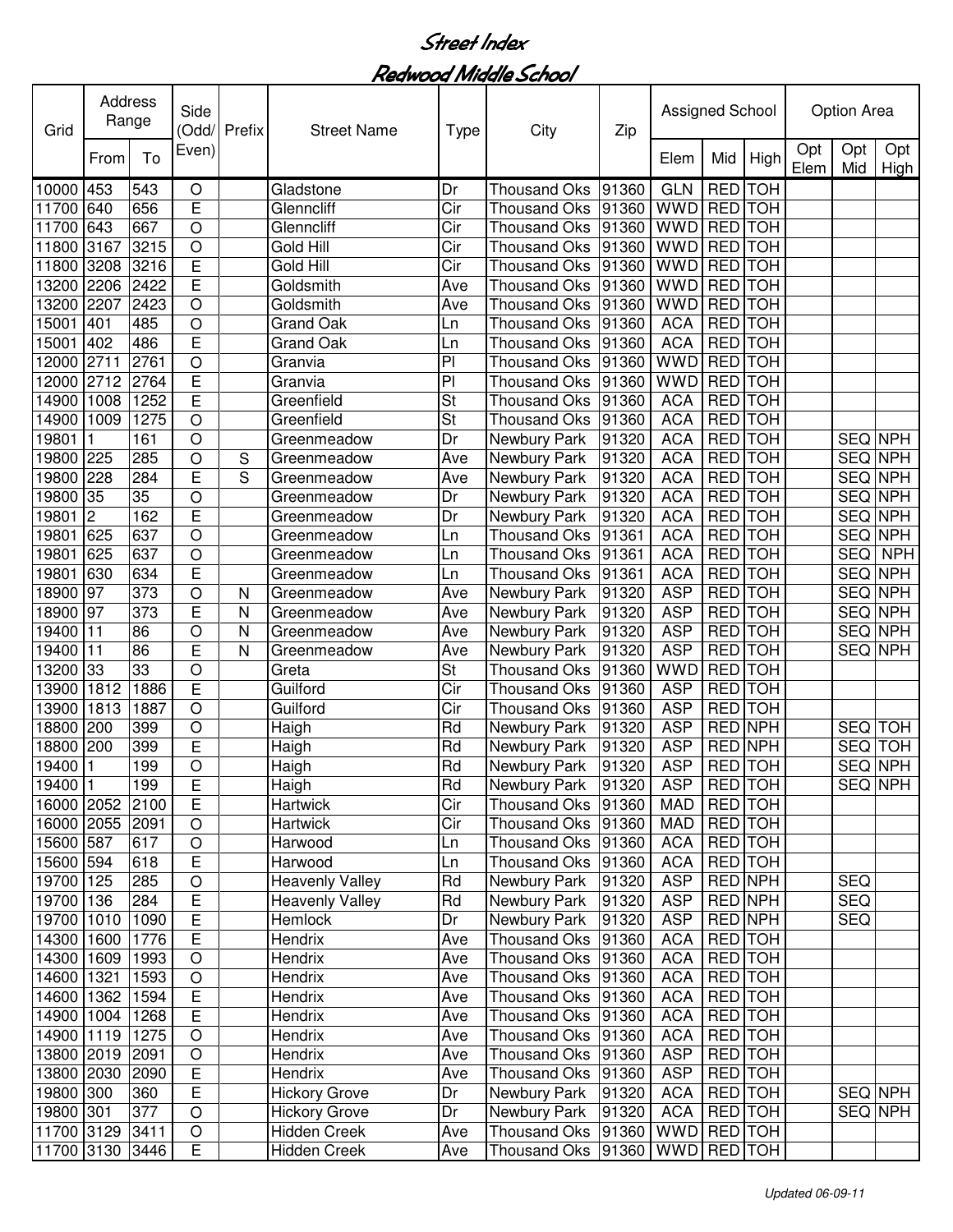| Grid                    | Address<br>Range |             | Side<br>(Odd/  | Prefix  | <b>Street Name</b>  | Type                   | City                         | Zip            | Assigned School          |                           |         |             | <b>Option Area</b> |             |
|-------------------------|------------------|-------------|----------------|---------|---------------------|------------------------|------------------------------|----------------|--------------------------|---------------------------|---------|-------------|--------------------|-------------|
|                         | From             | To          | Even)          |         |                     |                        |                              |                | Elem                     | Mid                       | High    | Opt<br>Elem | Opt<br>Mid         | Opt<br>High |
| 11700                   | 3364             | 3506        | Ε              |         | Hill Canyon         | Ave                    | <b>Thousand Oks</b>          | 91360          | <b>WWD</b>               | RED TOH                   |         |             |                    |             |
| 11700                   | 3365             | 3509        | $\circ$        |         | Hill Canyon         | Ave                    | <b>Thousand Oks</b>          | 91360          | <b>WWD</b>               | RED TOH                   |         |             |                    |             |
| 17400                   | 1200             | 1499        | $\circ$        | W       | Hillcrest           | Dr                     | Newbury Park                 | 91320          | <b>MAD</b>               | RED TOH                   |         |             |                    |             |
| 15900                   | 33               | 148         | $\circ$        | W       | Hillcrest           | Dr                     | <b>Thousand Oks</b>          | 91360          | <b>ACA</b>               | RED TOH                   |         |             |                    |             |
| 15900                   | 33               | 148         | E              | W       | Hillcrest           | Dr                     | <b>Thousand Oks</b>          | 91360          | <b>ACA</b>               | RED TOH                   |         |             |                    |             |
| 17400                   | 1200             | 1499        | E              | W       | <b>Hillcrest</b>    | Dr                     | Newbury Park                 | 91320          | <b>MAD</b>               | RED TOH                   |         |             |                    |             |
| 15600                   | 500              | 656         | E              |         | Hollyburne          | Ln                     | <b>Thousand Oks</b>          | 91360          | <b>ACA</b>               | RED TOH                   |         |             |                    |             |
| 15600                   | 501              | 645         | $\circ$        |         | Hollyburne          | Ln                     | <b>Thousand Oks</b>          | 91360          | <b>ACA</b>               | <b>RED</b> TOH            |         |             |                    |             |
| 19700                   | 121              | 145         | $\overline{O}$ |         | Hope                | Rd                     | Newbury Park                 | 91320          | <b>ASP</b>               | <b>RED NPH</b>            |         |             | <b>SEQ</b>         |             |
| 19700                   | 126              | 162         | $\overline{E}$ |         | Hope                | Rd                     | Newbury Park                 | 91320          | <b>ASP</b>               | <b>RED NPH</b>            |         |             | <b>SEQ</b>         |             |
| 16000                   | 2065             | 2077        | $\overline{O}$ |         | Hopewell            | $\overline{\text{C}t}$ | <b>Thousand Oks</b>          | 91360          | <b>MAD</b>               | <b>RED</b> TOH            |         |             |                    |             |
| 16000                   | 2080             | 2084        | $\overline{E}$ |         | Hopewell            | $\overline{\text{C}t}$ | Thousand Oks                 | 91360          | <b>MAD</b>               | <b>RED</b> TOH            |         |             |                    |             |
| 17400                   | 500              | 508         | Ē              |         | Horizon             | Ln                     | Newbury Park                 | 91320          | <b>MAD</b>               | <b>RED</b> TOH            |         |             |                    |             |
| 13600                   | 158              | 204         | $\overline{E}$ |         | Hunt                | $\overline{\text{C}t}$ | <b>Thousand Oks</b>          | 91360          | <b>ASP</b>               | <b>RED</b> TOH            |         |             |                    |             |
| 11900                   | 2901             | 2933        | $\circ$        |         | Hyacinth            | $\overline{\text{C}t}$ | <b>Thousand Oks</b>          | 91360          | WWD                      | <b>RED</b> TOH            |         |             |                    |             |
| 11900                   | 2908             | 2932        | E              |         | Hyacinth            | $\overline{\text{C}t}$ | <b>Thousand Oks</b>          | 91360          | <b>WWD</b>               | <b>RED</b> TOH            |         |             |                    |             |
| 11700                   | 3085             | 3224        | Ē              |         | <b>Indian Mesa</b>  | $\overline{Dr}$        | Thousand Oks                 | 91360          | <b>WWD</b>               | <b>RED</b> TOH            |         |             |                    |             |
| 11700                   | 3086             | 3224        | O              |         | <b>Indian Mesa</b>  | Dr                     | <b>Thousand Oks</b>          | 91360          | <b>WWD</b>               | RED TOH                   |         |             |                    |             |
| 11701                   | 3288             | 3460        | E              |         | <b>Indian Mesa</b>  | Dr                     | <b>Thousand Oks</b>          | 91360          | <b>WWD</b>               | RED TOH                   |         |             |                    |             |
| 11701                   | 3373             | 3487        | $\circ$        |         | <b>Indian Mesa</b>  | Dr                     | <b>Thousand Oks</b>          | 91360          | <b>WWD</b>               | RED TOH                   |         |             |                    |             |
| 19801                   | 611              | 623         | $\circ$        |         | <b>Indian Wells</b> | Ln                     | Newbury Park                 | 91320          | <b>ACA</b>               | RED TOH                   |         |             | SEQ NPH            |             |
| 19801                   | 612              | 632         | E              |         | <b>Indian Wells</b> | Ln                     | Newbury Park                 | 91320          | <b>ACA</b>               | RED TOH                   |         |             | SEQ NPH            |             |
| 13200                   | 2356             | 2392        | E              |         | Ingelow             | Ct                     | <b>Thousand Oks</b>          | 91360          | WWD                      | RED TOH                   |         |             |                    |             |
| 14300                   | $\overline{2}$   | 128         | E              | W       | Janss               | Rd                     | Thousand Oks                 | 91360          | <b>ACA</b>               | RED TOH                   |         |             |                    |             |
| 14800                   | 100              | 198         | $\overline{E}$ | E       | Janss               | Rd                     | <b>Thousand Oks</b>          | 91360          | <b>ACA</b>               | RED TOH                   |         |             |                    |             |
| 13700                   | 201              | 225         | $\circ$        | W       | Janss               | Rd                     | Thousand Oks                 | 91360          | <b>ASP</b>               | RED TOH                   |         |             |                    |             |
| 13800                   |                  | 199         | $\overline{O}$ | W       | Janss               | Rd                     | Thousand Oks                 | 91360          | <b>ASP</b>               | RED TOH                   |         |             |                    |             |
| 14000                   |                  | 199         | $\circ$        | E       | Janss               | Rd                     | <b>Thousand Oks</b>          | 91360          | <b>ASP</b>               | RED TOH                   |         |             |                    |             |
| 14200                   | 160              | 176         | E<br>E         |         | Janss               | Cir                    | <b>Thousand Oks</b>          | 91360          | <b>ASP</b>               | RED TOH                   |         |             |                    |             |
| 14200                   | 130              | 298         | Ē              | W       | Janss               | Rd                     | Thousand Oks                 | 91360          | <b>ASP</b>               | RED TOH<br><b>RED</b> TOH |         |             |                    |             |
| 09900                   | 800              | 998         |                | E       | Janss               | Rd                     | Thousand Oks                 | 91360          | <b>GLN</b>               |                           |         |             |                    |             |
| 09900 600<br>10100 1000 |                  | 698<br>1098 | F,<br>E        | F.<br>E | Janss               | Rd<br>Rd               | Westlake Vlg<br>Thousand Oks | 91362          | GLN   RED   TOH          | RED TOH                   |         |             |                    |             |
| 19300 89                |                  | 101         | $\circ$        |         | Janss<br>Jeanine    | $\overline{C}$ t       | Newbury Park                 | 91360<br>91320 | <b>GLN</b><br><b>MAD</b> | RED NPH                   |         |             | <b>SEQ</b>         |             |
| 19300 90                |                  | 102         | E              |         | Jeanine             | $\overline{\text{C}t}$ | Newbury Park                 | 91320          | <b>MAD</b>               | RED NPH                   |         |             | <b>SEQ</b>         |             |
| 13300 315               |                  | 369         | $\bigcirc$     |         | Judy                | Cir                    | Thousand Oks                 | 91360          | <b>ASP</b>               | RED TOH                   |         |             |                    |             |
| 13300 336               |                  | 392         | E              |         | Judy                | Cir                    | <b>Thousand Oks</b>          | 91360          | <b>ASP</b>               | <b>RED</b> TOH            |         |             |                    |             |
| 14300 98                |                  | 122         | E              |         | June                | $\overline{\text{C}t}$ | Thousand Oks                 | 91360          | <b>ACA</b>               | RED TOH                   |         |             |                    |             |
| 14300 99                |                  | 117         | $\circ$        |         | June                | $\overline{\text{C}t}$ | <b>Thousand Oks</b>          | 91360          | <b>ACA</b>               |                           | RED TOH |             |                    |             |
| 17200 507               |                  | 597         | $\circ$        |         | Kalinda             | P                      | <b>Thousand Oks</b>          | 91360          | <b>MAD</b>               | <b>RED</b> TOH            |         |             |                    |             |
| 19600 445               |                  | 503         | $\bigcirc$     |         | Kathleen            | Dr                     | Newbury Park                 | 91320          | <b>ASP</b>               | <b>RED NPH</b>            |         |             | <b>SEQ</b>         |             |
| 19600 480               |                  | 480         | $\overline{E}$ |         | Kathleen            | Dr                     | Newbury Park                 | 91320          | <b>ASP</b>               | RED NPH                   |         |             | <b>SEQ</b>         |             |
| 19600 1124              |                  | 1496        | E              |         | Kathleen            | Dr                     | Newbury Park                 | 91320          | <b>ASP</b>               | RED NPH                   |         |             | <b>SEQ</b>         |             |
| 19600 1323              |                  | 1483        | $\bigcirc$     |         | Kathleen            | Dr                     | Newbury Park                 | 91320          | <b>ASP</b>               | RED NPH                   |         |             | <b>SEQ</b>         |             |
| 12900 2617 2765         |                  |             | $\circ$        |         | Keats               | Ave                    | <b>Thousand Oks</b>          | 91360          | WWD RED TOH              |                           |         |             |                    |             |
| 12900 2764              |                  | 2784        | E              |         | Keats               | Ave                    | <b>Thousand Oks</b>          | 91360          | WWD RED TOH              |                           |         |             |                    |             |
| 25500 2802              |                  | 2914        | $\overline{E}$ |         | Keats               | Ave                    | Thousand Oks                 | 91360          | WWD RED TOH              |                           |         |             |                    |             |
| 25500 2803 2915         |                  |             | $\circ$        |         | Keats               | Ave                    | <b>Thousand Oks</b>          | 91360          | <b>WWD</b>               |                           | RED TOH |             |                    |             |
| 15600 616               |                  | 634         | E              |         | Kendale             | Ln                     | <b>Thousand Oks</b>          | 91360          | <b>ACA</b>               |                           | RED TOH |             |                    |             |
| 15600 619               |                  | 649         | O              |         | Kendale             | Ln                     | Thousand Oks                 | 91360          | <b>ACA</b>               | RED TOH                   |         |             |                    |             |
| 19800 608               |                  | 712         | E              |         | Kenwood             | Ct                     | Newbury Park                 | 91320          | <b>ACA</b>               |                           | RED TOH |             |                    | SEQ NPH     |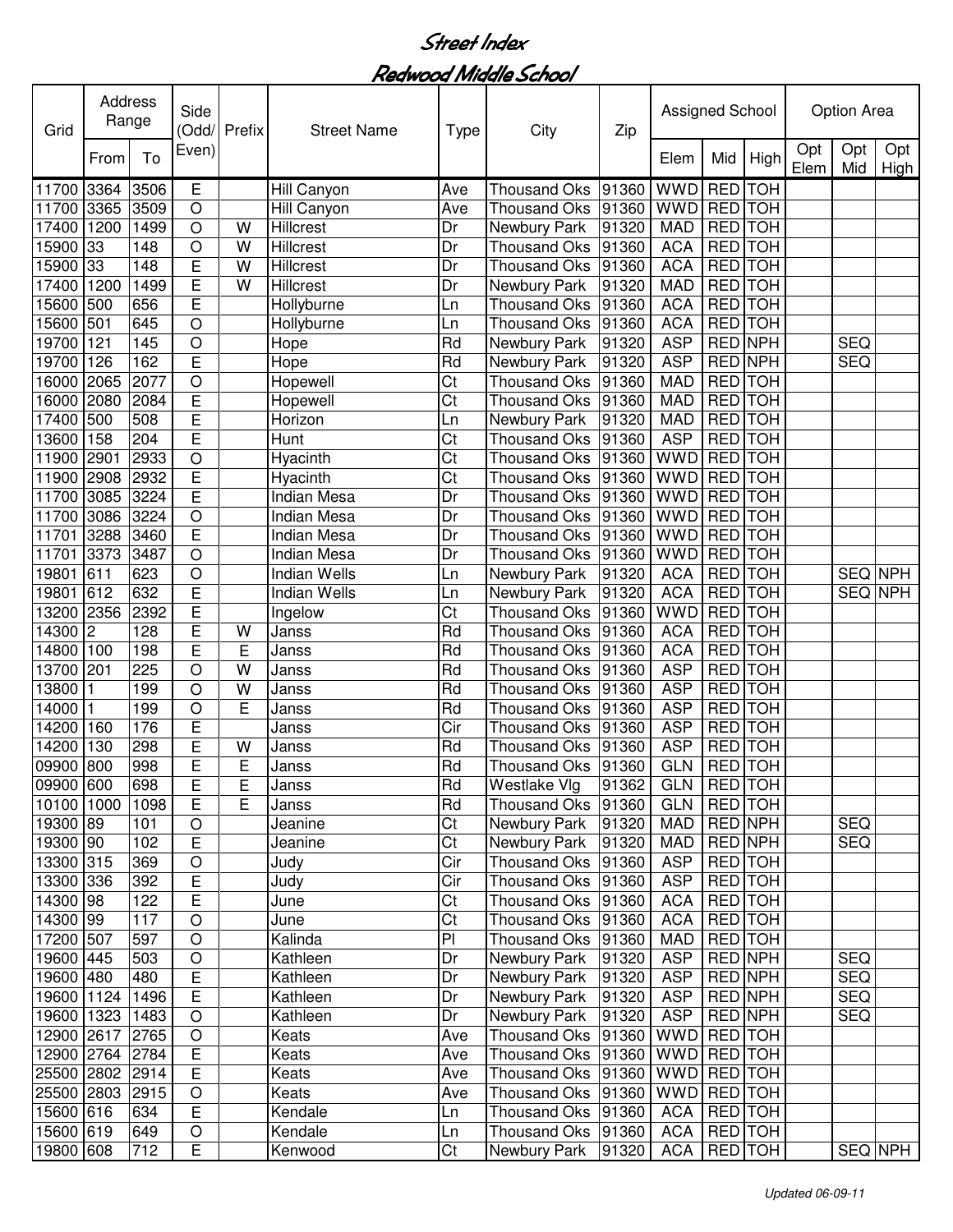| Grid       | Address<br>Range |      | Side           | Odd/ Prefix | <b>Street Name</b> | <b>Type</b>              | City                | Zip   | Assigned School |                |                |             | <b>Option Area</b> |             |
|------------|------------------|------|----------------|-------------|--------------------|--------------------------|---------------------|-------|-----------------|----------------|----------------|-------------|--------------------|-------------|
|            | From             | To   | Even)          |             |                    |                          |                     |       | Elem            | Mid            | High           | Opt<br>Elem | Opt<br>Mid         | Opt<br>High |
| 19800      | 681              | 721  | $\circ$        |             | Kenwood            | Ct                       | Newbury Park        | 91320 | <b>ACA</b>      | <b>RED</b>     | <b>TOH</b>     |             | SEQ NPH            |             |
| 19800      | 539              | 587  | $\circ$        |             | Kenwood            | $\overline{\mathsf{St}}$ | Newbury Park        | 91320 | <b>ACA</b>      | <b>RED</b>     | <b>TOH</b>     |             | <b>SEQ NPH</b>     |             |
| 19800      | 564              | 588  | E              |             | Kenwood            | St                       | Newbury Park        | 91320 | <b>ACA</b>      | <b>RED</b>     | <b>TOH</b>     |             | SEQ NPH            |             |
| 13900      | 109              | 485  | $\circ$        |             | Kevin              | St                       | Thousand Oks        | 91360 | <b>ASP</b>      | <b>RED</b>     | <b>TOH</b>     |             |                    |             |
| 13900      | 110              | 486  | E              |             | Kevin              | $\overline{\mathsf{St}}$ | <b>Thousand Oks</b> | 91360 | <b>ASP</b>      | RED TOH        |                |             |                    |             |
| 10200      | 912              | 960  | Ē              |             | Kingsley           | $\overline{\text{Cir}}$  | <b>Thousand Oks</b> | 91360 | <b>GLN</b>      | RED TOH        |                |             |                    |             |
| 10200      | 913              | 961  | $\overline{O}$ |             | Kingsley           | $\overline{\text{Cir}}$  | <b>Thousand Oks</b> | 91360 | <b>GLN</b>      | <b>RED</b>     | <b>TOH</b>     |             |                    |             |
| 14800      | 1406             | 1594 | $\overline{E}$ |             | Kirk               | Ave                      | <b>Thousand Oks</b> | 91360 | <b>ACA</b>      | <b>RED</b> TOH |                |             |                    |             |
| 14800      | 1409             | 1595 | $\overline{O}$ |             | Kirk               | Ave                      | <b>Thousand Oks</b> | 91360 | <b>ACA</b>      | <b>RED</b> TOH |                |             |                    |             |
| 16000      | 2028             | 2070 | E              |             | Kirtland           | $\overline{\text{Cir}}$  | <b>Thousand Oks</b> | 91360 | <b>MAD</b>      | <b>RED</b> TOH |                |             |                    |             |
| 16000      | 2037             | 2059 | $\circ$        |             | Kirtland           | Cir                      | <b>Thousand Oks</b> | 91360 | <b>MAD</b>      | <b>RED</b>     | <b>TOH</b>     |             |                    |             |
| 15600      | 510              | 618  | E              |             | Knollview          | Ln                       | <b>Thousand Oks</b> | 91360 | <b>ACA</b>      | <b>RED</b>     | TOH            |             |                    |             |
| 14600      | 128              | 144  | E              |             | Knowles            | St                       | <b>Thousand Oks</b> | 91360 | <b>ACA</b>      | <b>RED</b>     | <b>TOH</b>     |             |                    |             |
| 14600      | 143              | 143  | $\circ$        |             | Knowles            | <b>St</b>                | <b>Thousand Oks</b> | 91360 | <b>ACA</b>      | RED TOH        |                |             |                    |             |
| 12100      | 2577             | 2655 | $\circ$        |             | La Paloma          | Cir                      | <b>Thousand Oks</b> | 91360 | <b>WWD</b>      | <b>RED</b> TOH |                |             |                    |             |
| 12100      | 2620             | 2682 | E              |             | La Paloma          | $\overline{\text{Cir}}$  | <b>Thousand Oks</b> | 91360 | <b>WWD</b>      | <b>RED</b> TOH |                |             |                    |             |
| 16000      | 2161             | 2185 | $\circ$        |             | Ladycliff          | Cir                      | <b>Thousand Oks</b> | 91360 | <b>MAD</b>      | <b>RED</b> TOH |                |             |                    |             |
| 16000      | 2162             | 2198 | E              |             | Ladycliff          | Cir                      | <b>Thousand Oks</b> | 91360 | <b>MAD</b>      | RED TOH        |                |             |                    |             |
| 16000      | 1601             | 1615 | $\circ$        |             | Lancaster          | Cir                      | <b>Thousand Oks</b> | 91360 | <b>MAD</b>      | <b>RED</b> TOH |                |             |                    |             |
| 16000      | 1602             | 1626 | E              |             | Lancaster          | Cir                      | <b>Thousand Oks</b> | 91360 | <b>MAD</b>      | <b>RED</b>     | <b>TOH</b>     |             |                    |             |
| 19800      | 284              | 438  | E              |             | Larch Crest        | Ct                       | Newbury Park        | 91320 | <b>ACA</b>      | <b>RED</b>     | <b>TOH</b>     |             | SEQ NPH            |             |
| 19800      | 285              | 439  | $\circ$        |             | Larch Crest        | $\overline{\text{Ct}}$   | Newbury Park        | 91320 | <b>ACA</b>      | <b>RED</b>     | <b>TOH</b>     |             | SEQ NPH            |             |
| 12500      | 251              | 393  | $\circ$        |             | Larcom             | <b>St</b>                | <b>Thousand Oks</b> | 91360 | <b>WWD</b>      | <b>RED</b> TOH |                |             |                    |             |
| 12500      | 264              | 380  | $\overline{E}$ |             | Larcom             | $\overline{\mathsf{St}}$ | <b>Thousand Oks</b> | 91360 | <b>WWD</b>      | <b>RED</b> TOH |                |             |                    |             |
| 18700      | 1010             | 1056 | E              |             | ∟arry              | Ct                       | Newbury Park        | 91320 | <b>MAD</b>      | <b>RED NPH</b> |                |             | <b>SEQ</b>         |             |
| 18700      | 1017             | 1041 | $\circ$        |             | Larry              | Ct                       | Newbury Park        | 91320 | <b>MAD</b>      | RED NPH        |                |             | <b>SEQ</b>         |             |
| 16100      | 512              | 690  | $\overline{E}$ |             | Lautrec            | Ct                       | <b>Thousand Oks</b> | 91360 | <b>MAD</b>      | RED TOH        |                |             |                    |             |
| 16100      | 513              | 691  | O              |             | Lautrec            | Ct                       | <b>Thousand Oks</b> | 91360 | <b>MAD</b>      | <b>RED</b>     | <b>TOH</b>     |             |                    |             |
| 10200      | 118              | 190  | E              |             | Lear               | Cir                      | <b>Thousand Oks</b> | 91360 | <b>GLN</b>      | <b>RED</b>     | <b>TOH</b>     |             |                    |             |
| 10200      | 119              | 179  | O              |             | Lear               | Cir                      | <b>Thousand Oks</b> | 91360 | <b>GLN</b>      | <b>RED</b>     | TOH            |             |                    |             |
| 19400      | 846              | 854  | Ē              |             | Lindawood          | St                       | Newbury Park        | 91320 | <b>ASP</b>      | RED TOH        |                |             | SEQ NPH            |             |
| 19400 853  |                  | 909  | O              |             | Lindawood          | St                       | Newbury Park        | 91320 | <b>ASP</b>      | RED TOH        |                |             |                    | SEQ NPH     |
| 10200 853  |                  | 891  | $\circ$        |             | Linden             | Cir                      | <b>Thousand Oks</b> | 91360 | <b>GLN</b>      |                | RED TOH        |             |                    |             |
| 10200 866  |                  | 890  | $\overline{E}$ |             | Linden             | Cir                      | <b>Thousand Oks</b> | 91360 | <b>GLN</b>      | RED TOH        |                |             |                    |             |
| 19600 1523 |                  | 1565 | $\bigcirc$     |             | Live Oak           | Rd                       | Newbury Park        | 91320 | <b>ASP</b>      |                | RED NPH        |             | <b>SEQ</b>         |             |
| 19600 1584 |                  | 1584 | $\overline{E}$ |             | Live Oak           | Rd                       | Newbury Park        | 91320 | <b>ASP</b>      | <b>RED NPH</b> |                |             | <b>SEQ</b>         |             |
| 10100 706  |                  | 742  | E              |             | London             | $\overline{\text{Cir}}$  | <b>Thousand Oks</b> | 91360 | <b>GLN</b>      | RED TOH        |                |             |                    |             |
| 10100 707  |                  | 743  | $\circ$        |             | London             | $\overline{\text{Cir}}$  | <b>Thousand Oks</b> | 91360 | <b>GLN</b>      |                | <b>RED</b> TOH |             |                    |             |
| 14500 1487 |                  | 1615 | $\circ$        |             | Long Ridge         | $\overline{\text{Ct}}$   | <b>Thousand Oks</b> | 91360 | <b>ASP</b>      | RED TOH        |                |             |                    |             |
| 14500 1488 |                  | 1588 | E              |             | Long Ridge         | $\overline{\text{Ct}}$   | Thousand Oks        | 91360 | <b>ASP</b>      | <b>RED</b> TOH |                |             |                    |             |
| 12900 126  |                  | 142  | E              |             | Longfellow         | $\overline{\text{Ct}}$   | Thousand Oks        | 91360 | WWD RED TOH     |                |                |             |                    |             |
| 12900 139  |                  | 147  | $\circ$        |             | Longfellow         | $\overline{\text{C}t}$   | <b>Thousand Oks</b> | 91360 | WWD RED TOH     |                |                |             |                    |             |
| 12900 64   |                  | 232  | E              |             | Longfellow         | <b>St</b>                | <b>Thousand Oks</b> | 91360 | <b>WWD</b>      | <b>RED</b> TOH |                |             |                    |             |
| 12900 73   |                  | 233  | O              |             | Longfellow         | St                       | Thousand Oks        | 91360 | <b>WWD</b>      |                | RED TOH        |             |                    |             |
| 14500 307  |                  | 391  | O              |             | Longview           | P                        | <b>Thousand Oks</b> | 91360 | <b>ASP</b>      |                | RED TOH        |             |                    |             |
| 14500 314  |                  | 386  | E              |             | Longview           | P                        | <b>Thousand Oks</b> | 91360 | <b>ASP</b>      |                | RED TOH        |             |                    |             |
| 16000 501  |                  | 611  | $\circ$        |             | Lotus              | Ave                      | <b>Thousand Oks</b> | 91360 | <b>MAD</b>      |                | RED TOH        |             |                    |             |
| 16000 572  |                  | 610  | E              |             | Lotus              | Ave                      | Thousand Oks        | 91360 | <b>MAD</b>      | RED TOH        |                |             |                    |             |
| 12700 3206 |                  | 3296 | E              |             | Luther             | Ave                      | Thousand Oks        | 91360 | WWD RED TOH     |                |                |             |                    |             |
| 12700 3241 |                  | 3277 | $\bigcirc$     |             | Luther             | Ave                      | Thousand Oks 91360  |       | WWD RED TOH     |                |                |             |                    |             |
| 15000 900  |                  | 1448 | E              |             | Lynn               | Rd                       | Thousand Oks 91360  |       | ACA   RED   TOH |                |                |             |                    |             |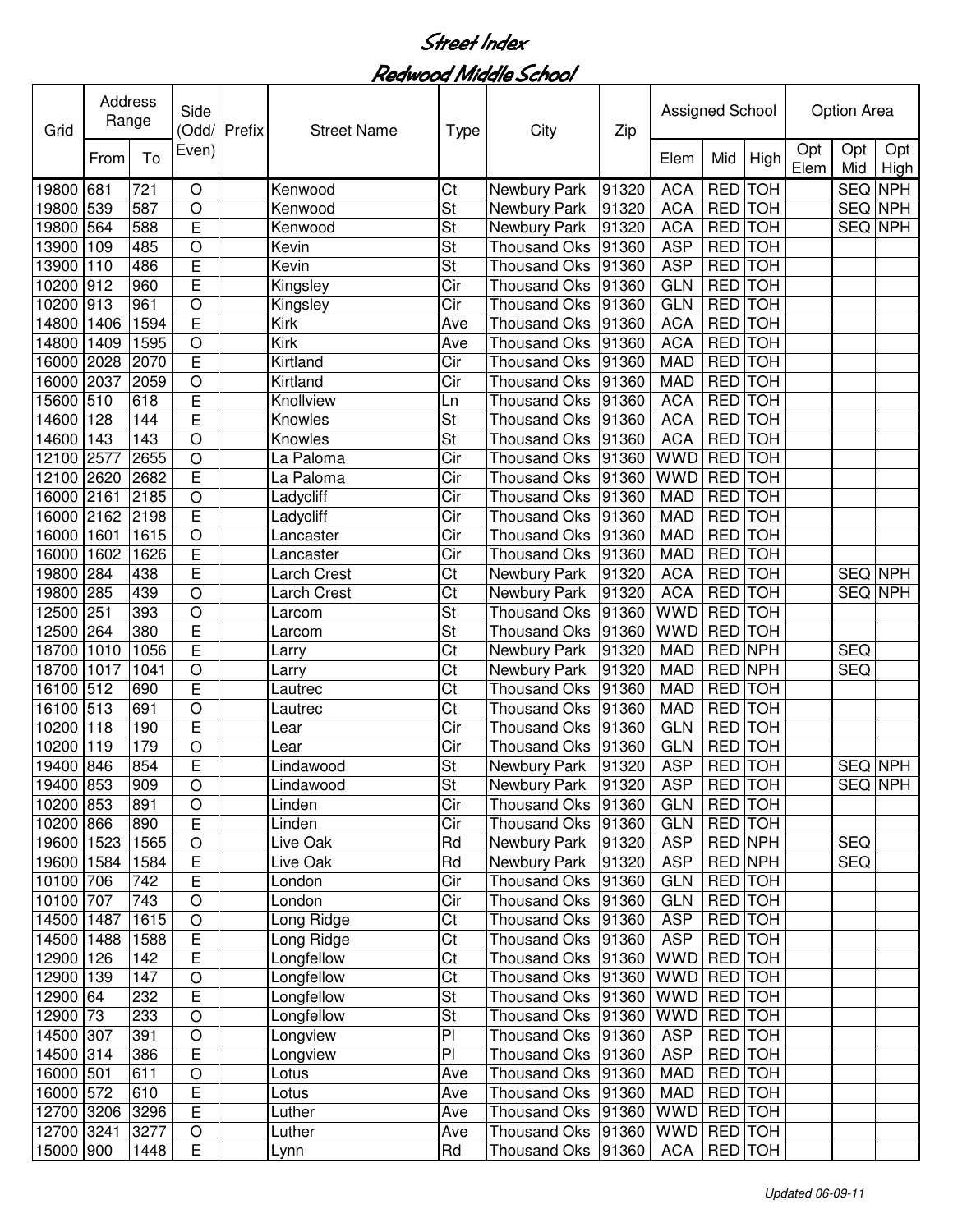| Grid            | Address<br>Range |      | Side<br>(Odd/           | Prefix | <b>Street Name</b> | Type                    | City                | Zip   | Assigned School |                |                |             | <b>Option Area</b> |             |
|-----------------|------------------|------|-------------------------|--------|--------------------|-------------------------|---------------------|-------|-----------------|----------------|----------------|-------------|--------------------|-------------|
|                 | From             | To   | Even)                   |        |                    |                         |                     |       | Elem            | Mid            | High           | Opt<br>Elem | Opt<br>Mid         | Opt<br>High |
| 15600           | 450              | 898  | Е                       |        | _ynn               | Rd                      | <b>Thousand Oks</b> | 91360 | <b>ACA</b>      | <b>RED</b>     | <b>TOH</b>     |             |                    |             |
| 19800           | $\boldsymbol{2}$ | 998  | E                       | W      | Lynn               | Rd                      | Newbury Park        | 91320 | <b>ACA</b>      | RED TOH        |                |             | <b>SEQ</b>         | <b>NPH</b>  |
| 13300           | 2400             | 2448 | E                       |        | Lynn               | Rd                      | <b>Thousand Oks</b> | 91360 | <b>ASP</b>      | RED TOH        |                |             |                    |             |
| 13700           | 2100             | 2398 | E                       |        | Lynn               | Rd                      | <b>Thousand Oks</b> | 91360 | <b>ASP</b>      | RED TOH        |                |             |                    |             |
| 14400           | 1900             | 2098 | E                       |        | Lynn               | Rd                      | <b>Thousand Oks</b> | 91360 | <b>ASP</b>      | RED TOH        |                |             |                    |             |
| 14500           | 1450             | 1898 | E                       |        | Lynn               | Rd                      | <b>Thousand Oks</b> | 91360 | <b>ASP</b>      | RED TOH        |                |             |                    |             |
| 19400           | 701              | 999  | O                       | W      | Lynn               | Rd                      | Newbury Park        | 91320 | <b>ASP</b>      | RED TOH        |                |             | <b>SEQ</b>         | <b>NPH</b>  |
| 19401           |                  | 699  | O                       | W      | Lynn               | Rd                      | Newbury Park        | 91320 | <b>ASP</b>      | <b>RED NPH</b> |                |             | <b>SEQ</b>         | <b>TOH</b>  |
| 19600           | 1400             | 1698 | E                       | W      | Lynn               | Rd                      | Newbury Park        | 91320 | <b>ASP</b>      | <b>RED NPH</b> |                |             | <b>SEQ</b>         |             |
| 19700           | 1000             | 1398 | E                       | W      | Lynn               | $\overline{Rd}$         | Newbury Park        | 91320 | <b>ASP</b>      | <b>RED NPH</b> |                |             | <b>SEQ</b>         |             |
| 16000           | 1901             | 2099 | $\circ$                 |        | Lynn               | Rd                      | <b>Thousand Oks</b> | 91360 | <b>MAD</b>      | <b>RED TOH</b> |                |             |                    |             |
| 16100           | 1501             | 1899 | $\circ$                 |        | Lynn               | Rd                      | <b>Thousand Oks</b> | 91360 | <b>MAD</b>      | <b>RED</b> TOH |                |             |                    |             |
| 17000           | 901              | 1499 | $\circ$                 |        | Lynn               | Rd                      | <b>Thousand Oks</b> | 91360 | <b>MAD</b>      | <b>RED</b> TOH |                |             |                    |             |
| 18600           | 1401             | 1699 | O                       | W      | Lynn               | Rd                      | Newbury Park        | 91320 | <b>MAD</b>      | <b>RED NPH</b> |                |             | <b>SEQ</b>         |             |
| 19300           | 1101             | 1399 | $\circ$                 | W      | Lynn               | Rd                      | Newbury Park        | 91320 | <b>MAD</b>      | <b>RED NPH</b> |                |             | <b>SEQ</b>         |             |
| 22000           | 451              | 899  | O                       |        | Lynn               | Rd                      | <b>Thousand Oks</b> | 91360 | <b>MAD</b>      | <b>RED</b> TOH |                |             |                    |             |
| 11800           | 2901             | 3199 | $\circ$                 |        | _ynn               | Rd                      | <b>Thousand Oks</b> | 91360 | <b>WWD</b>      | <b>RED</b> TOH |                |             |                    |             |
| 11900           | 2701             | 2899 | O                       |        | Lynn               | Rd                      | <b>Thousand Oks</b> | 91360 | <b>WWD</b>      | RED TOH        |                |             |                    |             |
| 12100           | 2551             | 2699 | O                       |        | Lynn               | Rd                      | Thousand Oks        | 91360 | <b>WWD</b>      | RED TOH        |                |             |                    |             |
| 12200           | 2401             | 2549 | $\circ$                 |        | Lynn               | Rd                      | <b>Thousand Oks</b> | 91360 | <b>WWD</b>      | <b>RED</b> TOH |                |             |                    |             |
| 12300           | 2800             | 3198 | E                       |        | Lynn               | Rd                      | <b>Thousand Oks</b> | 91360 | <b>WWD</b>      | RED TOH        |                |             |                    |             |
| 12500           | 2550             | 2698 | E                       |        | Lynn               | Rd                      | <b>Thousand Oks</b> | 91360 | <b>WWD</b>      | RED TOH        |                |             |                    |             |
| 12600           | 2450             | 2548 | E                       |        | Lynn               | Rd                      | <b>Thousand Oks</b> | 91360 | <b>WWD</b>      | RED TOH        |                |             |                    |             |
| 19800           | 158              | 270  | E                       |        | Lynn Oaks          | Ave                     | Newbury Park        | 91320 | <b>ACA</b>      | <b>RED</b>     | <b>TOH</b>     |             | <b>SEQ NPH</b>     |             |
| 19800           | 187              | 271  | O                       |        | Lynn Oaks          | Ave                     | Newbury Park        | 91320 | <b>ACA</b>      | <b>RED</b>     | <b>TOH</b>     |             | SEQ NPH            |             |
| 19800           | 284              | 368  | E                       |        | Lynn Oaks          | Ct                      | Newbury Park        | 91320 | <b>ACA</b>      | RED TOH        |                |             | <b>SEQ</b>         | <b>NPH</b>  |
| 19800           | 311              | 353  | O                       |        | Lynn Oaks          | $\overline{\text{C}t}$  | Newbury Park        | 91320 | <b>ACA</b>      | RED TOH        |                |             | <b>SEQ</b>         | <b>NPH</b>  |
| 16000           | 635              | 1649 | $\circ$                 |        | Lynnmere           | Dr                      | <b>Thousand Oks</b> | 91360 | <b>MAD</b>      | RED TOH        |                |             |                    |             |
| 16000           | 636              | 1648 | E                       |        | Lynnmere           | Dr                      | <b>Thousand Oks</b> | 91360 | <b>MAD</b>      | RED TOH        |                |             |                    |             |
| 16100           | 553              | 685  | O                       |        | Lynwood            | St                      | <b>Thousand Oks</b> | 91360 | <b>MAD</b>      | RED TOH        |                |             |                    |             |
| 16100           | 554              | 688  | E                       |        | Lynwood            | <b>St</b>               | Thousand Oks        | 91360 | <b>MAD</b>      | RED TOH        |                |             |                    |             |
| 19300 89        |                  | 231  | O                       |        | Madonna            | Ln                      | Newbury Park        | 91320 | <b>MAD</b>      | <b>RED NPH</b> |                |             | <b>SEQ</b>         |             |
| 19300 90        |                  | 232  | E                       |        | Madonna            | Ln                      | Newbury Park        | 91320 | <b>MAD</b>      |                | <b>RED NPH</b> |             | <b>SEQ</b>         |             |
| 13700 2314      |                  | 2380 | E                       |        | Magda              | Cir                     | <b>Thousand Oks</b> | 91360 | <b>ASP</b>      |                | <b>RED</b> TOH |             |                    |             |
| 13700 2315 2381 |                  |      | O                       |        | Magda              | $\overline{\text{Cir}}$ | <b>Thousand Oks</b> | 91360 | <b>ASP</b>      |                | <b>RED</b> TOH |             |                    |             |
| 19801           | 381              | 417  | $\circ$                 |        | Maidstone          | Ln                      | Newbury Park        | 91320 | <b>ACA</b>      |                | RED TOH        |             | <b>SEQ NPH</b>     |             |
| 19801 412       |                  | 452  | E                       |        | Maidstone          | Ln                      | <b>Newbury Park</b> | 91320 | <b>ACA</b>      | RED TOH        |                |             | <b>SEQ NPH</b>     |             |
| 12000 2825      |                  | 2851 | $\circ$                 |        | Majorca            | Ct                      | <b>Thousand Oks</b> | 91360 | <b>WWD</b>      | RED TOH        |                |             |                    |             |
| 12000 2826      |                  | 2850 | E                       |        | Majorca            | Ct                      | <b>Thousand Oks</b> | 91360 | <b>WWD</b>      | RED TOH        |                |             |                    |             |
| 19700           | 125              | 287  | O                       |        | Maple              | Rd                      | <b>Newbury Park</b> | 91320 | <b>ASP</b>      | RED NPH        |                |             | <b>SEQ</b>         |             |
| 19700           | 126              | 298  | E                       |        | Maple              | Rd                      | Newbury Park        | 91320 | <b>ASP</b>      | RED NPH        |                |             | <b>SEQ</b>         |             |
| 18800 105       |                  | 291  | O                       | N      | Marcello           | Ave                     | Newbury Park        | 91320 | <b>ASP</b>      | <b>RED NPH</b> |                |             | <b>SEQ TOH</b>     |             |
| 18800 210       |                  | 280  | E                       | N      | Marcello           | Ave                     | Newbury Park        | 91320 | <b>ASP</b>      | RED NPH        |                |             | SEQ TOH            |             |
| 18800 902       |                  | 968  | E                       | W      | Marcello           | Ave                     | Newbury Park        | 91320 | <b>ASP</b>      | RED NPH        |                |             | SEQ TOH            |             |
| 18800 903       |                  | 959  | $\circ$                 | W      | Marcello           | Ave                     | Newbury Park        | 91320 | <b>ASP</b>      | RED NPH        |                |             | SEQ TOH            |             |
| 16000 1900      |                  | 2099 | $\circ$                 |        | Marian             | Ave                     | <b>Thousand Oks</b> | 91360 | <b>MAD</b>      | RED TOH        |                |             |                    |             |
| 16000 1900      |                  | 2099 | E                       |        | Marian             | Ave                     | <b>Thousand Oks</b> | 91360 | <b>MAD</b>      |                | RED TOH        |             |                    |             |
| 16100           | 1300             | 1899 | $\bigcirc$              |        | Marian             | Ave                     | <b>Thousand Oks</b> | 91360 | <b>MAD</b>      |                | RED TOH        |             |                    |             |
| 16100           | 1300             | 1899 | $\overline{E}$          |        | Marian             | Ave                     | <b>Thousand Oks</b> | 91360 | <b>MAD</b>      |                | RED TOH        |             |                    |             |
| 13800 2008 2090 |                  |      | $\overline{\mathsf{E}}$ |        | Maricio            | Cir                     | Thousand Oks        | 91360 | <b>ASP</b>      |                | RED TOH        |             |                    |             |
| 13800 2009 2075 |                  |      | $\bigcirc$              |        | Maricio            | Cir                     | Thousand Oks 91360  |       | <b>ASP</b>      |                | RED TOH        |             |                    |             |
|                 |                  |      |                         |        |                    |                         |                     |       |                 |                |                |             |                    |             |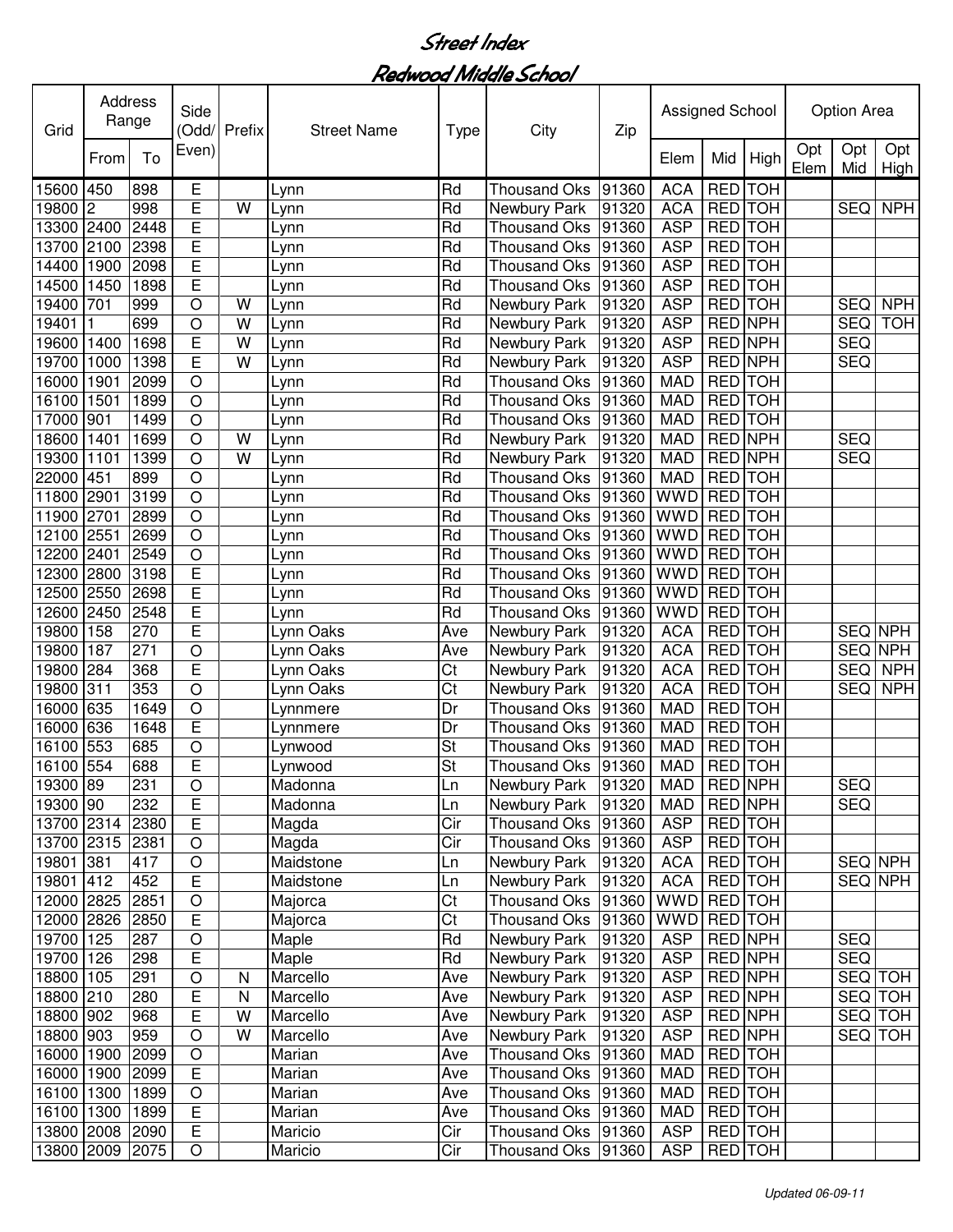| Opt<br>Even)<br>Opt<br>Opt<br>To<br>Mid<br>High<br>From<br>Elem<br>Mid<br>High<br>Elem<br>St<br><b>ASP</b><br>2<br>86<br>Е<br>Marimar<br><b>Thousand Oks</b><br><b>TOH</b><br>13800<br>91360<br><b>RED</b><br>St<br>13800<br>Iз<br>91<br>O<br><b>Thousand Oks</b><br><b>ASP</b><br><b>RED</b> TOH<br>Marimar<br>91360<br>RED TOH<br>19800<br>183<br>297<br>O<br><b>ACA</b><br>SEQ NPH<br>Marjori<br>Ave<br>Newbury Park<br>91320<br>E<br><b>ACA</b><br>RED TOH<br>SEQ NPH<br>19800<br>188<br>332<br>91320<br>Marjori<br>Ave<br>Newbury Park<br>2491<br>$\bigcirc$<br><b>ASP</b><br>RED TOH<br>13400<br>2307<br>Ave<br>Markham<br><b>Thousand Oks</b><br>91360<br>E<br><b>ASP</b><br><b>RED</b> TOH<br>2490<br>Ave<br>91360<br>13400<br>2308<br>Markham<br><b>Thousand Oks</b><br>E<br>2286<br><b>ASP</b><br><b>RED</b> TOH<br>13500<br>2112<br>Ave<br>Markham<br><b>Thousand Oks</b><br>91360<br>2251<br><b>ASP</b><br><b>RED</b> TOH<br>13500<br>2217<br>$\bigcirc$<br>91360<br>Markham<br>Ave<br><b>Thousand Oks</b><br>E<br>$\overline{\mathsf{St}}$<br><b>ASP</b><br><b>RED</b> TOH<br>14200<br>1852<br>1996<br>91360<br>Marlowe<br><b>Thousand Oks</b><br>$\overline{\mathsf{St}}$<br><b>ASP</b><br><b>RED</b> TOH<br>1817<br>1997<br>$\bigcirc$<br>91360<br>14200<br>Marlowe<br><b>Thousand Oks</b><br>Ē<br><b>St</b><br>384<br><b>ASP</b><br><b>RED</b> TOH<br>14400<br>304<br>91360<br><b>Thousand Oks</b><br>Massey<br>305<br>$\overline{O}$<br>$\overline{\mathsf{St}}$<br><b>ASP</b><br><b>RED</b> TOH<br>14400<br>483<br>91360<br><b>Thousand Oks</b><br>Massey<br>$\overline{27}$<br>$\overline{\mathsf{St}}$<br><b>ACA</b><br><b>RED</b> TOH<br>14900<br>$\circ$<br>Mayflower<br>91360<br><b>Thousand Oks</b><br>E<br>$\overline{\text{Cir}}$<br><b>RED</b> TOH<br>768<br>792<br>Maysville<br><b>Thousand Oks</b><br><b>MAD</b><br>16000<br>91360<br>Ē<br>548<br>Mc Cloud<br><b>ACA</b><br><b>RED</b> TOH<br>15300<br>200<br><b>Thousand Oks</b><br>Ave<br>91360<br><b>ACA</b><br><b>RED</b> TOH<br>15300<br>201<br>549<br>O<br>Mc Cloud<br>Ave<br><b>Thousand Oks</b><br>91360<br>E<br><b>ACA</b><br>15700<br>550<br>698<br>Mc Cloud<br><b>RED</b> TOH<br>Ave<br><b>Thousand Oks</b><br>91360<br><b>ACA</b><br>15700<br>551<br>699<br>$\circ$<br>Mc Cloud<br>RED TOH<br>Ave<br><b>Thousand Oks</b><br>91360<br>E<br>19700<br>158<br>1240<br>Rd<br><b>ASP</b><br><b>RED NPH</b><br><b>SEQ</b><br>Mc Knight<br>Newbury Park<br>91320<br>Rd<br>RED NPH<br><b>SEQ</b><br>19700<br>217<br>1181<br>91320<br><b>ASP</b><br>$\circ$<br>Mc Knight<br>Newbury Park<br>Ct<br>RED NPH<br><b>SEQ</b><br>18600<br>1653<br>$\circ$<br>91320<br><b>MAD</b><br>1607<br>Meadowglen<br>Newbury Park<br>E<br>Ct<br><b>MAD</b><br>RED NPH<br>18600<br>1612<br>1660<br>91320<br><b>SEQ</b><br>Meadowglen<br>Newbury Park<br>E<br><b>WWD</b><br>RED TOH<br>12700<br>120<br>120<br>Pkwy<br>91360<br>Memorial<br><b>Thousand Oks</b><br>145<br>$\circ$<br><b>WWD</b><br>RED TOH<br>12700<br>141<br>Pkwy<br>91360<br>Memorial<br><b>Thousand Oks</b><br>285<br>$\circ$<br><b>ASP</b><br>RED NPH<br><b>SEQ</b><br>19700<br>Rd<br>91320<br>141<br>Midbury Hill<br>Newbury Park<br>E<br><b>SEQ</b><br>285<br>Rd<br><b>ASP</b><br>RED NPH<br>19700<br>141<br>Midbury Hill<br>91320<br>Newbury Park<br>$\overline{\text{Ct}}$<br>$\bigcirc$<br>RED TOH<br>1977<br>Millville<br>91360<br><b>MAD</b><br>16000<br>1965<br><b>Thousand Oks</b><br>E<br>$\overline{\text{Ct}}$<br>Millville<br>RED TOH<br>16000<br>1968<br>1992<br><b>MAD</b><br><b>Thousand Oks</b><br>91360<br>$\overline{\text{Ct}}$<br>$\bigcirc$<br>RED TOH<br>2325<br>2433<br>91360<br><b>MAD</b><br>16000<br>Moberly<br><b>Thousand Oks</b><br>E<br>Ct<br>RED TOH<br>2350<br>2432<br><b>MAD</b><br>16000<br>Moberly<br><b>Thousand Oks</b><br>91360<br>E<br>P <sub>1</sub><br><b>RED</b> TOH<br>758<br>W<br><b>WWD</b><br>12000<br>716<br>Mondego<br>Thousand Oks<br>91360<br>WWD RED TOH<br>$\overline{O}$<br>$\overline{\mathsf{W}}$<br>777<br>Thousand Oks  91360  <br>12000 717<br>Mondego<br>PI<br>$\overline{E}$<br>RED TOH<br>1270<br>Dr<br>Thousand Oks<br>91360<br><b>ACA</b><br>15000 1070<br>Monte Sereno<br><b>ACA</b><br>RED TOH<br>15000 1077<br>1309<br>O<br>Monte Sereno<br>Dr<br>Thousand Oks<br>91360<br>$\overline{E}$<br>Rd<br><b>Thousand Oks</b><br><b>RED</b> TOH<br>09900 1300<br>1598<br>Montgomery<br>91360<br><b>GLN</b><br>Rd<br><b>GLN</b><br>RED TOH<br>09900 1301<br>1599<br>Montgomery<br>Thousand Oks<br>91360<br>O<br>E<br>Cir<br>WWD RED TOH<br>12000 812<br>842<br>Montilla<br><b>Thousand Oks</b><br>91360<br>12000 823<br>841<br>Montilla<br>Cir<br>WWD RED TOH<br>O<br>Thousand Oks<br>91360<br>E<br>11800 412<br>522<br><b>St</b><br>WWD RED TOH<br>Moondance<br>Thousand Oks<br>91360<br>$\overline{O}$<br>$\overline{\mathsf{St}}$<br>541<br><b>WWD</b><br><b>RED</b> TOH<br>11800 437<br>Moondance<br><b>Thousand Oks</b><br>91360<br>14800 1301<br>1599<br>$\circ$<br>Rd<br><b>ACA</b><br>RED TOH<br>Moorpark<br><b>Thousand Oks</b><br>91360<br>14900<br>Rd<br><b>ACA</b><br>RED TOH<br>1299<br>$\circ$<br>Moorpark<br>Thousand Oks<br>91360<br>1001<br>15500 601<br>999<br>$\circ$<br>Rd<br>Thousand Oks<br><b>ACA</b><br>RED TOH<br>Moorpark<br>91360<br>2199<br>$\bigcirc$<br>Rd<br>RED TOH<br>13600 2001<br>Moorpark<br><b>Thousand Oks</b><br>91360<br><b>ASP</b><br>Rd<br>1999<br>$\bigcirc$<br><b>ASP</b><br>RED TOH<br>13900 1801<br>Moorpark<br>Thousand Oks<br>91360<br>$\bigcirc$<br>Moorpark<br>Rd<br><b>ASP</b><br>RED TOH<br>14000<br>1601<br>1799<br>Thousand Oks<br>91360<br>$\mathsf E$<br>Moorpark<br>Rd<br><b>Thousand Oks</b><br><b>GLN</b><br>RED TOH<br>09900<br>1330<br>1334<br>91360<br>E<br>1532<br>Moorpark<br>Rd<br>RED TOH<br>09900<br>1338<br><b>Thousand Oks</b><br>91360<br><b>GLN</b><br>$\overline{\mathsf{E}}$<br>RED TOH<br>1536<br>Rd<br><b>GLN</b><br>09900<br>1598<br>Moorpark<br>Thousand Oks<br>91360<br>$\overline{\mathsf{E}}$<br><b>Thousand Oks</b><br><b>GLN</b><br>RED TOH<br>10000<br>1300<br>1328<br>Moorpark<br>Rd<br>91360<br>RED TOH | Grid  | Address<br>Range |      | Side<br>(Odd/  | Prefix | <b>Street Name</b> | <b>Type</b> | City         | Zip   | Assigned School |  | <b>Option Area</b> |  |
|----------------------------------------------------------------------------------------------------------------------------------------------------------------------------------------------------------------------------------------------------------------------------------------------------------------------------------------------------------------------------------------------------------------------------------------------------------------------------------------------------------------------------------------------------------------------------------------------------------------------------------------------------------------------------------------------------------------------------------------------------------------------------------------------------------------------------------------------------------------------------------------------------------------------------------------------------------------------------------------------------------------------------------------------------------------------------------------------------------------------------------------------------------------------------------------------------------------------------------------------------------------------------------------------------------------------------------------------------------------------------------------------------------------------------------------------------------------------------------------------------------------------------------------------------------------------------------------------------------------------------------------------------------------------------------------------------------------------------------------------------------------------------------------------------------------------------------------------------------------------------------------------------------------------------------------------------------------------------------------------------------------------------------------------------------------------------------------------------------------------------------------------------------------------------------------------------------------------------------------------------------------------------------------------------------------------------------------------------------------------------------------------------------------------------------------------------------------------------------------------------------------------------------------------------------------------------------------------------------------------------------------------------------------------------------------------------------------------------------------------------------------------------------------------------------------------------------------------------------------------------------------------------------------------------------------------------------------------------------------------------------------------------------------------------------------------------------------------------------------------------------------------------------------------------------------------------------------------------------------------------------------------------------------------------------------------------------------------------------------------------------------------------------------------------------------------------------------------------------------------------------------------------------------------------------------------------------------------------------------------------------------------------------------------------------------------------------------------------------------------------------------------------------------------------------------------------------------------------------------------------------------------------------------------------------------------------------------------------------------------------------------------------------------------------------------------------------------------------------------------------------------------------------------------------------------------------------------------------------------------------------------------------------------------------------------------------------------------------------------------------------------------------------------------------------------------------------------------------------------------------------------------------------------------------------------------------------------------------------------------------------------------------------------------------------------------------------------------------------------------------------------------------------------------------------------------------------------------------------------------------------------------------------------------------------------------------------------------------------------------------------------------------------------------------------------------------------------------------------------------------------------------------------------------------------------------------------------------------------------------------------------------------------------------------------------------------------------------------------------------------------------------------------------------------------------------------------------------------------------------------------------------------------------------------------------------------------------------------------------------------------------------------------------------------------------------------------------------------------------------------------------------------------------------------------------------------------------------------------------------------------------------------------------------------------------------------------------------------------------------------------------------------------------------------------------------------------------|-------|------------------|------|----------------|--------|--------------------|-------------|--------------|-------|-----------------|--|--------------------|--|
|                                                                                                                                                                                                                                                                                                                                                                                                                                                                                                                                                                                                                                                                                                                                                                                                                                                                                                                                                                                                                                                                                                                                                                                                                                                                                                                                                                                                                                                                                                                                                                                                                                                                                                                                                                                                                                                                                                                                                                                                                                                                                                                                                                                                                                                                                                                                                                                                                                                                                                                                                                                                                                                                                                                                                                                                                                                                                                                                                                                                                                                                                                                                                                                                                                                                                                                                                                                                                                                                                                                                                                                                                                                                                                                                                                                                                                                                                                                                                                                                                                                                                                                                                                                                                                                                                                                                                                                                                                                                                                                                                                                                                                                                                                                                                                                                                                                                                                                                                                                                                                                                                                                                                                                                                                                                                                                                                                                                                                                                                                                                                                                                                                                                                                                                                                                                                                                                                                                                                                                                                                                                                        |       |                  |      |                |        |                    |             |              |       |                 |  |                    |  |
|                                                                                                                                                                                                                                                                                                                                                                                                                                                                                                                                                                                                                                                                                                                                                                                                                                                                                                                                                                                                                                                                                                                                                                                                                                                                                                                                                                                                                                                                                                                                                                                                                                                                                                                                                                                                                                                                                                                                                                                                                                                                                                                                                                                                                                                                                                                                                                                                                                                                                                                                                                                                                                                                                                                                                                                                                                                                                                                                                                                                                                                                                                                                                                                                                                                                                                                                                                                                                                                                                                                                                                                                                                                                                                                                                                                                                                                                                                                                                                                                                                                                                                                                                                                                                                                                                                                                                                                                                                                                                                                                                                                                                                                                                                                                                                                                                                                                                                                                                                                                                                                                                                                                                                                                                                                                                                                                                                                                                                                                                                                                                                                                                                                                                                                                                                                                                                                                                                                                                                                                                                                                                        |       |                  |      |                |        |                    |             |              |       |                 |  |                    |  |
|                                                                                                                                                                                                                                                                                                                                                                                                                                                                                                                                                                                                                                                                                                                                                                                                                                                                                                                                                                                                                                                                                                                                                                                                                                                                                                                                                                                                                                                                                                                                                                                                                                                                                                                                                                                                                                                                                                                                                                                                                                                                                                                                                                                                                                                                                                                                                                                                                                                                                                                                                                                                                                                                                                                                                                                                                                                                                                                                                                                                                                                                                                                                                                                                                                                                                                                                                                                                                                                                                                                                                                                                                                                                                                                                                                                                                                                                                                                                                                                                                                                                                                                                                                                                                                                                                                                                                                                                                                                                                                                                                                                                                                                                                                                                                                                                                                                                                                                                                                                                                                                                                                                                                                                                                                                                                                                                                                                                                                                                                                                                                                                                                                                                                                                                                                                                                                                                                                                                                                                                                                                                                        |       |                  |      |                |        |                    |             |              |       |                 |  |                    |  |
|                                                                                                                                                                                                                                                                                                                                                                                                                                                                                                                                                                                                                                                                                                                                                                                                                                                                                                                                                                                                                                                                                                                                                                                                                                                                                                                                                                                                                                                                                                                                                                                                                                                                                                                                                                                                                                                                                                                                                                                                                                                                                                                                                                                                                                                                                                                                                                                                                                                                                                                                                                                                                                                                                                                                                                                                                                                                                                                                                                                                                                                                                                                                                                                                                                                                                                                                                                                                                                                                                                                                                                                                                                                                                                                                                                                                                                                                                                                                                                                                                                                                                                                                                                                                                                                                                                                                                                                                                                                                                                                                                                                                                                                                                                                                                                                                                                                                                                                                                                                                                                                                                                                                                                                                                                                                                                                                                                                                                                                                                                                                                                                                                                                                                                                                                                                                                                                                                                                                                                                                                                                                                        |       |                  |      |                |        |                    |             |              |       |                 |  |                    |  |
|                                                                                                                                                                                                                                                                                                                                                                                                                                                                                                                                                                                                                                                                                                                                                                                                                                                                                                                                                                                                                                                                                                                                                                                                                                                                                                                                                                                                                                                                                                                                                                                                                                                                                                                                                                                                                                                                                                                                                                                                                                                                                                                                                                                                                                                                                                                                                                                                                                                                                                                                                                                                                                                                                                                                                                                                                                                                                                                                                                                                                                                                                                                                                                                                                                                                                                                                                                                                                                                                                                                                                                                                                                                                                                                                                                                                                                                                                                                                                                                                                                                                                                                                                                                                                                                                                                                                                                                                                                                                                                                                                                                                                                                                                                                                                                                                                                                                                                                                                                                                                                                                                                                                                                                                                                                                                                                                                                                                                                                                                                                                                                                                                                                                                                                                                                                                                                                                                                                                                                                                                                                                                        |       |                  |      |                |        |                    |             |              |       |                 |  |                    |  |
|                                                                                                                                                                                                                                                                                                                                                                                                                                                                                                                                                                                                                                                                                                                                                                                                                                                                                                                                                                                                                                                                                                                                                                                                                                                                                                                                                                                                                                                                                                                                                                                                                                                                                                                                                                                                                                                                                                                                                                                                                                                                                                                                                                                                                                                                                                                                                                                                                                                                                                                                                                                                                                                                                                                                                                                                                                                                                                                                                                                                                                                                                                                                                                                                                                                                                                                                                                                                                                                                                                                                                                                                                                                                                                                                                                                                                                                                                                                                                                                                                                                                                                                                                                                                                                                                                                                                                                                                                                                                                                                                                                                                                                                                                                                                                                                                                                                                                                                                                                                                                                                                                                                                                                                                                                                                                                                                                                                                                                                                                                                                                                                                                                                                                                                                                                                                                                                                                                                                                                                                                                                                                        |       |                  |      |                |        |                    |             |              |       |                 |  |                    |  |
|                                                                                                                                                                                                                                                                                                                                                                                                                                                                                                                                                                                                                                                                                                                                                                                                                                                                                                                                                                                                                                                                                                                                                                                                                                                                                                                                                                                                                                                                                                                                                                                                                                                                                                                                                                                                                                                                                                                                                                                                                                                                                                                                                                                                                                                                                                                                                                                                                                                                                                                                                                                                                                                                                                                                                                                                                                                                                                                                                                                                                                                                                                                                                                                                                                                                                                                                                                                                                                                                                                                                                                                                                                                                                                                                                                                                                                                                                                                                                                                                                                                                                                                                                                                                                                                                                                                                                                                                                                                                                                                                                                                                                                                                                                                                                                                                                                                                                                                                                                                                                                                                                                                                                                                                                                                                                                                                                                                                                                                                                                                                                                                                                                                                                                                                                                                                                                                                                                                                                                                                                                                                                        |       |                  |      |                |        |                    |             |              |       |                 |  |                    |  |
|                                                                                                                                                                                                                                                                                                                                                                                                                                                                                                                                                                                                                                                                                                                                                                                                                                                                                                                                                                                                                                                                                                                                                                                                                                                                                                                                                                                                                                                                                                                                                                                                                                                                                                                                                                                                                                                                                                                                                                                                                                                                                                                                                                                                                                                                                                                                                                                                                                                                                                                                                                                                                                                                                                                                                                                                                                                                                                                                                                                                                                                                                                                                                                                                                                                                                                                                                                                                                                                                                                                                                                                                                                                                                                                                                                                                                                                                                                                                                                                                                                                                                                                                                                                                                                                                                                                                                                                                                                                                                                                                                                                                                                                                                                                                                                                                                                                                                                                                                                                                                                                                                                                                                                                                                                                                                                                                                                                                                                                                                                                                                                                                                                                                                                                                                                                                                                                                                                                                                                                                                                                                                        |       |                  |      |                |        |                    |             |              |       |                 |  |                    |  |
|                                                                                                                                                                                                                                                                                                                                                                                                                                                                                                                                                                                                                                                                                                                                                                                                                                                                                                                                                                                                                                                                                                                                                                                                                                                                                                                                                                                                                                                                                                                                                                                                                                                                                                                                                                                                                                                                                                                                                                                                                                                                                                                                                                                                                                                                                                                                                                                                                                                                                                                                                                                                                                                                                                                                                                                                                                                                                                                                                                                                                                                                                                                                                                                                                                                                                                                                                                                                                                                                                                                                                                                                                                                                                                                                                                                                                                                                                                                                                                                                                                                                                                                                                                                                                                                                                                                                                                                                                                                                                                                                                                                                                                                                                                                                                                                                                                                                                                                                                                                                                                                                                                                                                                                                                                                                                                                                                                                                                                                                                                                                                                                                                                                                                                                                                                                                                                                                                                                                                                                                                                                                                        |       |                  |      |                |        |                    |             |              |       |                 |  |                    |  |
|                                                                                                                                                                                                                                                                                                                                                                                                                                                                                                                                                                                                                                                                                                                                                                                                                                                                                                                                                                                                                                                                                                                                                                                                                                                                                                                                                                                                                                                                                                                                                                                                                                                                                                                                                                                                                                                                                                                                                                                                                                                                                                                                                                                                                                                                                                                                                                                                                                                                                                                                                                                                                                                                                                                                                                                                                                                                                                                                                                                                                                                                                                                                                                                                                                                                                                                                                                                                                                                                                                                                                                                                                                                                                                                                                                                                                                                                                                                                                                                                                                                                                                                                                                                                                                                                                                                                                                                                                                                                                                                                                                                                                                                                                                                                                                                                                                                                                                                                                                                                                                                                                                                                                                                                                                                                                                                                                                                                                                                                                                                                                                                                                                                                                                                                                                                                                                                                                                                                                                                                                                                                                        |       |                  |      |                |        |                    |             |              |       |                 |  |                    |  |
|                                                                                                                                                                                                                                                                                                                                                                                                                                                                                                                                                                                                                                                                                                                                                                                                                                                                                                                                                                                                                                                                                                                                                                                                                                                                                                                                                                                                                                                                                                                                                                                                                                                                                                                                                                                                                                                                                                                                                                                                                                                                                                                                                                                                                                                                                                                                                                                                                                                                                                                                                                                                                                                                                                                                                                                                                                                                                                                                                                                                                                                                                                                                                                                                                                                                                                                                                                                                                                                                                                                                                                                                                                                                                                                                                                                                                                                                                                                                                                                                                                                                                                                                                                                                                                                                                                                                                                                                                                                                                                                                                                                                                                                                                                                                                                                                                                                                                                                                                                                                                                                                                                                                                                                                                                                                                                                                                                                                                                                                                                                                                                                                                                                                                                                                                                                                                                                                                                                                                                                                                                                                                        |       |                  |      |                |        |                    |             |              |       |                 |  |                    |  |
|                                                                                                                                                                                                                                                                                                                                                                                                                                                                                                                                                                                                                                                                                                                                                                                                                                                                                                                                                                                                                                                                                                                                                                                                                                                                                                                                                                                                                                                                                                                                                                                                                                                                                                                                                                                                                                                                                                                                                                                                                                                                                                                                                                                                                                                                                                                                                                                                                                                                                                                                                                                                                                                                                                                                                                                                                                                                                                                                                                                                                                                                                                                                                                                                                                                                                                                                                                                                                                                                                                                                                                                                                                                                                                                                                                                                                                                                                                                                                                                                                                                                                                                                                                                                                                                                                                                                                                                                                                                                                                                                                                                                                                                                                                                                                                                                                                                                                                                                                                                                                                                                                                                                                                                                                                                                                                                                                                                                                                                                                                                                                                                                                                                                                                                                                                                                                                                                                                                                                                                                                                                                                        |       |                  |      |                |        |                    |             |              |       |                 |  |                    |  |
|                                                                                                                                                                                                                                                                                                                                                                                                                                                                                                                                                                                                                                                                                                                                                                                                                                                                                                                                                                                                                                                                                                                                                                                                                                                                                                                                                                                                                                                                                                                                                                                                                                                                                                                                                                                                                                                                                                                                                                                                                                                                                                                                                                                                                                                                                                                                                                                                                                                                                                                                                                                                                                                                                                                                                                                                                                                                                                                                                                                                                                                                                                                                                                                                                                                                                                                                                                                                                                                                                                                                                                                                                                                                                                                                                                                                                                                                                                                                                                                                                                                                                                                                                                                                                                                                                                                                                                                                                                                                                                                                                                                                                                                                                                                                                                                                                                                                                                                                                                                                                                                                                                                                                                                                                                                                                                                                                                                                                                                                                                                                                                                                                                                                                                                                                                                                                                                                                                                                                                                                                                                                                        |       |                  |      |                |        |                    |             |              |       |                 |  |                    |  |
|                                                                                                                                                                                                                                                                                                                                                                                                                                                                                                                                                                                                                                                                                                                                                                                                                                                                                                                                                                                                                                                                                                                                                                                                                                                                                                                                                                                                                                                                                                                                                                                                                                                                                                                                                                                                                                                                                                                                                                                                                                                                                                                                                                                                                                                                                                                                                                                                                                                                                                                                                                                                                                                                                                                                                                                                                                                                                                                                                                                                                                                                                                                                                                                                                                                                                                                                                                                                                                                                                                                                                                                                                                                                                                                                                                                                                                                                                                                                                                                                                                                                                                                                                                                                                                                                                                                                                                                                                                                                                                                                                                                                                                                                                                                                                                                                                                                                                                                                                                                                                                                                                                                                                                                                                                                                                                                                                                                                                                                                                                                                                                                                                                                                                                                                                                                                                                                                                                                                                                                                                                                                                        |       |                  |      |                |        |                    |             |              |       |                 |  |                    |  |
|                                                                                                                                                                                                                                                                                                                                                                                                                                                                                                                                                                                                                                                                                                                                                                                                                                                                                                                                                                                                                                                                                                                                                                                                                                                                                                                                                                                                                                                                                                                                                                                                                                                                                                                                                                                                                                                                                                                                                                                                                                                                                                                                                                                                                                                                                                                                                                                                                                                                                                                                                                                                                                                                                                                                                                                                                                                                                                                                                                                                                                                                                                                                                                                                                                                                                                                                                                                                                                                                                                                                                                                                                                                                                                                                                                                                                                                                                                                                                                                                                                                                                                                                                                                                                                                                                                                                                                                                                                                                                                                                                                                                                                                                                                                                                                                                                                                                                                                                                                                                                                                                                                                                                                                                                                                                                                                                                                                                                                                                                                                                                                                                                                                                                                                                                                                                                                                                                                                                                                                                                                                                                        |       |                  |      |                |        |                    |             |              |       |                 |  |                    |  |
|                                                                                                                                                                                                                                                                                                                                                                                                                                                                                                                                                                                                                                                                                                                                                                                                                                                                                                                                                                                                                                                                                                                                                                                                                                                                                                                                                                                                                                                                                                                                                                                                                                                                                                                                                                                                                                                                                                                                                                                                                                                                                                                                                                                                                                                                                                                                                                                                                                                                                                                                                                                                                                                                                                                                                                                                                                                                                                                                                                                                                                                                                                                                                                                                                                                                                                                                                                                                                                                                                                                                                                                                                                                                                                                                                                                                                                                                                                                                                                                                                                                                                                                                                                                                                                                                                                                                                                                                                                                                                                                                                                                                                                                                                                                                                                                                                                                                                                                                                                                                                                                                                                                                                                                                                                                                                                                                                                                                                                                                                                                                                                                                                                                                                                                                                                                                                                                                                                                                                                                                                                                                                        |       |                  |      |                |        |                    |             |              |       |                 |  |                    |  |
|                                                                                                                                                                                                                                                                                                                                                                                                                                                                                                                                                                                                                                                                                                                                                                                                                                                                                                                                                                                                                                                                                                                                                                                                                                                                                                                                                                                                                                                                                                                                                                                                                                                                                                                                                                                                                                                                                                                                                                                                                                                                                                                                                                                                                                                                                                                                                                                                                                                                                                                                                                                                                                                                                                                                                                                                                                                                                                                                                                                                                                                                                                                                                                                                                                                                                                                                                                                                                                                                                                                                                                                                                                                                                                                                                                                                                                                                                                                                                                                                                                                                                                                                                                                                                                                                                                                                                                                                                                                                                                                                                                                                                                                                                                                                                                                                                                                                                                                                                                                                                                                                                                                                                                                                                                                                                                                                                                                                                                                                                                                                                                                                                                                                                                                                                                                                                                                                                                                                                                                                                                                                                        |       |                  |      |                |        |                    |             |              |       |                 |  |                    |  |
|                                                                                                                                                                                                                                                                                                                                                                                                                                                                                                                                                                                                                                                                                                                                                                                                                                                                                                                                                                                                                                                                                                                                                                                                                                                                                                                                                                                                                                                                                                                                                                                                                                                                                                                                                                                                                                                                                                                                                                                                                                                                                                                                                                                                                                                                                                                                                                                                                                                                                                                                                                                                                                                                                                                                                                                                                                                                                                                                                                                                                                                                                                                                                                                                                                                                                                                                                                                                                                                                                                                                                                                                                                                                                                                                                                                                                                                                                                                                                                                                                                                                                                                                                                                                                                                                                                                                                                                                                                                                                                                                                                                                                                                                                                                                                                                                                                                                                                                                                                                                                                                                                                                                                                                                                                                                                                                                                                                                                                                                                                                                                                                                                                                                                                                                                                                                                                                                                                                                                                                                                                                                                        |       |                  |      |                |        |                    |             |              |       |                 |  |                    |  |
|                                                                                                                                                                                                                                                                                                                                                                                                                                                                                                                                                                                                                                                                                                                                                                                                                                                                                                                                                                                                                                                                                                                                                                                                                                                                                                                                                                                                                                                                                                                                                                                                                                                                                                                                                                                                                                                                                                                                                                                                                                                                                                                                                                                                                                                                                                                                                                                                                                                                                                                                                                                                                                                                                                                                                                                                                                                                                                                                                                                                                                                                                                                                                                                                                                                                                                                                                                                                                                                                                                                                                                                                                                                                                                                                                                                                                                                                                                                                                                                                                                                                                                                                                                                                                                                                                                                                                                                                                                                                                                                                                                                                                                                                                                                                                                                                                                                                                                                                                                                                                                                                                                                                                                                                                                                                                                                                                                                                                                                                                                                                                                                                                                                                                                                                                                                                                                                                                                                                                                                                                                                                                        |       |                  |      |                |        |                    |             |              |       |                 |  |                    |  |
|                                                                                                                                                                                                                                                                                                                                                                                                                                                                                                                                                                                                                                                                                                                                                                                                                                                                                                                                                                                                                                                                                                                                                                                                                                                                                                                                                                                                                                                                                                                                                                                                                                                                                                                                                                                                                                                                                                                                                                                                                                                                                                                                                                                                                                                                                                                                                                                                                                                                                                                                                                                                                                                                                                                                                                                                                                                                                                                                                                                                                                                                                                                                                                                                                                                                                                                                                                                                                                                                                                                                                                                                                                                                                                                                                                                                                                                                                                                                                                                                                                                                                                                                                                                                                                                                                                                                                                                                                                                                                                                                                                                                                                                                                                                                                                                                                                                                                                                                                                                                                                                                                                                                                                                                                                                                                                                                                                                                                                                                                                                                                                                                                                                                                                                                                                                                                                                                                                                                                                                                                                                                                        |       |                  |      |                |        |                    |             |              |       |                 |  |                    |  |
|                                                                                                                                                                                                                                                                                                                                                                                                                                                                                                                                                                                                                                                                                                                                                                                                                                                                                                                                                                                                                                                                                                                                                                                                                                                                                                                                                                                                                                                                                                                                                                                                                                                                                                                                                                                                                                                                                                                                                                                                                                                                                                                                                                                                                                                                                                                                                                                                                                                                                                                                                                                                                                                                                                                                                                                                                                                                                                                                                                                                                                                                                                                                                                                                                                                                                                                                                                                                                                                                                                                                                                                                                                                                                                                                                                                                                                                                                                                                                                                                                                                                                                                                                                                                                                                                                                                                                                                                                                                                                                                                                                                                                                                                                                                                                                                                                                                                                                                                                                                                                                                                                                                                                                                                                                                                                                                                                                                                                                                                                                                                                                                                                                                                                                                                                                                                                                                                                                                                                                                                                                                                                        |       |                  |      |                |        |                    |             |              |       |                 |  |                    |  |
|                                                                                                                                                                                                                                                                                                                                                                                                                                                                                                                                                                                                                                                                                                                                                                                                                                                                                                                                                                                                                                                                                                                                                                                                                                                                                                                                                                                                                                                                                                                                                                                                                                                                                                                                                                                                                                                                                                                                                                                                                                                                                                                                                                                                                                                                                                                                                                                                                                                                                                                                                                                                                                                                                                                                                                                                                                                                                                                                                                                                                                                                                                                                                                                                                                                                                                                                                                                                                                                                                                                                                                                                                                                                                                                                                                                                                                                                                                                                                                                                                                                                                                                                                                                                                                                                                                                                                                                                                                                                                                                                                                                                                                                                                                                                                                                                                                                                                                                                                                                                                                                                                                                                                                                                                                                                                                                                                                                                                                                                                                                                                                                                                                                                                                                                                                                                                                                                                                                                                                                                                                                                                        |       |                  |      |                |        |                    |             |              |       |                 |  |                    |  |
|                                                                                                                                                                                                                                                                                                                                                                                                                                                                                                                                                                                                                                                                                                                                                                                                                                                                                                                                                                                                                                                                                                                                                                                                                                                                                                                                                                                                                                                                                                                                                                                                                                                                                                                                                                                                                                                                                                                                                                                                                                                                                                                                                                                                                                                                                                                                                                                                                                                                                                                                                                                                                                                                                                                                                                                                                                                                                                                                                                                                                                                                                                                                                                                                                                                                                                                                                                                                                                                                                                                                                                                                                                                                                                                                                                                                                                                                                                                                                                                                                                                                                                                                                                                                                                                                                                                                                                                                                                                                                                                                                                                                                                                                                                                                                                                                                                                                                                                                                                                                                                                                                                                                                                                                                                                                                                                                                                                                                                                                                                                                                                                                                                                                                                                                                                                                                                                                                                                                                                                                                                                                                        |       |                  |      |                |        |                    |             |              |       |                 |  |                    |  |
|                                                                                                                                                                                                                                                                                                                                                                                                                                                                                                                                                                                                                                                                                                                                                                                                                                                                                                                                                                                                                                                                                                                                                                                                                                                                                                                                                                                                                                                                                                                                                                                                                                                                                                                                                                                                                                                                                                                                                                                                                                                                                                                                                                                                                                                                                                                                                                                                                                                                                                                                                                                                                                                                                                                                                                                                                                                                                                                                                                                                                                                                                                                                                                                                                                                                                                                                                                                                                                                                                                                                                                                                                                                                                                                                                                                                                                                                                                                                                                                                                                                                                                                                                                                                                                                                                                                                                                                                                                                                                                                                                                                                                                                                                                                                                                                                                                                                                                                                                                                                                                                                                                                                                                                                                                                                                                                                                                                                                                                                                                                                                                                                                                                                                                                                                                                                                                                                                                                                                                                                                                                                                        |       |                  |      |                |        |                    |             |              |       |                 |  |                    |  |
|                                                                                                                                                                                                                                                                                                                                                                                                                                                                                                                                                                                                                                                                                                                                                                                                                                                                                                                                                                                                                                                                                                                                                                                                                                                                                                                                                                                                                                                                                                                                                                                                                                                                                                                                                                                                                                                                                                                                                                                                                                                                                                                                                                                                                                                                                                                                                                                                                                                                                                                                                                                                                                                                                                                                                                                                                                                                                                                                                                                                                                                                                                                                                                                                                                                                                                                                                                                                                                                                                                                                                                                                                                                                                                                                                                                                                                                                                                                                                                                                                                                                                                                                                                                                                                                                                                                                                                                                                                                                                                                                                                                                                                                                                                                                                                                                                                                                                                                                                                                                                                                                                                                                                                                                                                                                                                                                                                                                                                                                                                                                                                                                                                                                                                                                                                                                                                                                                                                                                                                                                                                                                        |       |                  |      |                |        |                    |             |              |       |                 |  |                    |  |
|                                                                                                                                                                                                                                                                                                                                                                                                                                                                                                                                                                                                                                                                                                                                                                                                                                                                                                                                                                                                                                                                                                                                                                                                                                                                                                                                                                                                                                                                                                                                                                                                                                                                                                                                                                                                                                                                                                                                                                                                                                                                                                                                                                                                                                                                                                                                                                                                                                                                                                                                                                                                                                                                                                                                                                                                                                                                                                                                                                                                                                                                                                                                                                                                                                                                                                                                                                                                                                                                                                                                                                                                                                                                                                                                                                                                                                                                                                                                                                                                                                                                                                                                                                                                                                                                                                                                                                                                                                                                                                                                                                                                                                                                                                                                                                                                                                                                                                                                                                                                                                                                                                                                                                                                                                                                                                                                                                                                                                                                                                                                                                                                                                                                                                                                                                                                                                                                                                                                                                                                                                                                                        |       |                  |      |                |        |                    |             |              |       |                 |  |                    |  |
|                                                                                                                                                                                                                                                                                                                                                                                                                                                                                                                                                                                                                                                                                                                                                                                                                                                                                                                                                                                                                                                                                                                                                                                                                                                                                                                                                                                                                                                                                                                                                                                                                                                                                                                                                                                                                                                                                                                                                                                                                                                                                                                                                                                                                                                                                                                                                                                                                                                                                                                                                                                                                                                                                                                                                                                                                                                                                                                                                                                                                                                                                                                                                                                                                                                                                                                                                                                                                                                                                                                                                                                                                                                                                                                                                                                                                                                                                                                                                                                                                                                                                                                                                                                                                                                                                                                                                                                                                                                                                                                                                                                                                                                                                                                                                                                                                                                                                                                                                                                                                                                                                                                                                                                                                                                                                                                                                                                                                                                                                                                                                                                                                                                                                                                                                                                                                                                                                                                                                                                                                                                                                        |       |                  |      |                |        |                    |             |              |       |                 |  |                    |  |
|                                                                                                                                                                                                                                                                                                                                                                                                                                                                                                                                                                                                                                                                                                                                                                                                                                                                                                                                                                                                                                                                                                                                                                                                                                                                                                                                                                                                                                                                                                                                                                                                                                                                                                                                                                                                                                                                                                                                                                                                                                                                                                                                                                                                                                                                                                                                                                                                                                                                                                                                                                                                                                                                                                                                                                                                                                                                                                                                                                                                                                                                                                                                                                                                                                                                                                                                                                                                                                                                                                                                                                                                                                                                                                                                                                                                                                                                                                                                                                                                                                                                                                                                                                                                                                                                                                                                                                                                                                                                                                                                                                                                                                                                                                                                                                                                                                                                                                                                                                                                                                                                                                                                                                                                                                                                                                                                                                                                                                                                                                                                                                                                                                                                                                                                                                                                                                                                                                                                                                                                                                                                                        |       |                  |      |                |        |                    |             |              |       |                 |  |                    |  |
|                                                                                                                                                                                                                                                                                                                                                                                                                                                                                                                                                                                                                                                                                                                                                                                                                                                                                                                                                                                                                                                                                                                                                                                                                                                                                                                                                                                                                                                                                                                                                                                                                                                                                                                                                                                                                                                                                                                                                                                                                                                                                                                                                                                                                                                                                                                                                                                                                                                                                                                                                                                                                                                                                                                                                                                                                                                                                                                                                                                                                                                                                                                                                                                                                                                                                                                                                                                                                                                                                                                                                                                                                                                                                                                                                                                                                                                                                                                                                                                                                                                                                                                                                                                                                                                                                                                                                                                                                                                                                                                                                                                                                                                                                                                                                                                                                                                                                                                                                                                                                                                                                                                                                                                                                                                                                                                                                                                                                                                                                                                                                                                                                                                                                                                                                                                                                                                                                                                                                                                                                                                                                        |       |                  |      |                |        |                    |             |              |       |                 |  |                    |  |
|                                                                                                                                                                                                                                                                                                                                                                                                                                                                                                                                                                                                                                                                                                                                                                                                                                                                                                                                                                                                                                                                                                                                                                                                                                                                                                                                                                                                                                                                                                                                                                                                                                                                                                                                                                                                                                                                                                                                                                                                                                                                                                                                                                                                                                                                                                                                                                                                                                                                                                                                                                                                                                                                                                                                                                                                                                                                                                                                                                                                                                                                                                                                                                                                                                                                                                                                                                                                                                                                                                                                                                                                                                                                                                                                                                                                                                                                                                                                                                                                                                                                                                                                                                                                                                                                                                                                                                                                                                                                                                                                                                                                                                                                                                                                                                                                                                                                                                                                                                                                                                                                                                                                                                                                                                                                                                                                                                                                                                                                                                                                                                                                                                                                                                                                                                                                                                                                                                                                                                                                                                                                                        |       |                  |      |                |        |                    |             |              |       |                 |  |                    |  |
|                                                                                                                                                                                                                                                                                                                                                                                                                                                                                                                                                                                                                                                                                                                                                                                                                                                                                                                                                                                                                                                                                                                                                                                                                                                                                                                                                                                                                                                                                                                                                                                                                                                                                                                                                                                                                                                                                                                                                                                                                                                                                                                                                                                                                                                                                                                                                                                                                                                                                                                                                                                                                                                                                                                                                                                                                                                                                                                                                                                                                                                                                                                                                                                                                                                                                                                                                                                                                                                                                                                                                                                                                                                                                                                                                                                                                                                                                                                                                                                                                                                                                                                                                                                                                                                                                                                                                                                                                                                                                                                                                                                                                                                                                                                                                                                                                                                                                                                                                                                                                                                                                                                                                                                                                                                                                                                                                                                                                                                                                                                                                                                                                                                                                                                                                                                                                                                                                                                                                                                                                                                                                        |       |                  |      |                |        |                    |             |              |       |                 |  |                    |  |
|                                                                                                                                                                                                                                                                                                                                                                                                                                                                                                                                                                                                                                                                                                                                                                                                                                                                                                                                                                                                                                                                                                                                                                                                                                                                                                                                                                                                                                                                                                                                                                                                                                                                                                                                                                                                                                                                                                                                                                                                                                                                                                                                                                                                                                                                                                                                                                                                                                                                                                                                                                                                                                                                                                                                                                                                                                                                                                                                                                                                                                                                                                                                                                                                                                                                                                                                                                                                                                                                                                                                                                                                                                                                                                                                                                                                                                                                                                                                                                                                                                                                                                                                                                                                                                                                                                                                                                                                                                                                                                                                                                                                                                                                                                                                                                                                                                                                                                                                                                                                                                                                                                                                                                                                                                                                                                                                                                                                                                                                                                                                                                                                                                                                                                                                                                                                                                                                                                                                                                                                                                                                                        |       |                  |      |                |        |                    |             |              |       |                 |  |                    |  |
|                                                                                                                                                                                                                                                                                                                                                                                                                                                                                                                                                                                                                                                                                                                                                                                                                                                                                                                                                                                                                                                                                                                                                                                                                                                                                                                                                                                                                                                                                                                                                                                                                                                                                                                                                                                                                                                                                                                                                                                                                                                                                                                                                                                                                                                                                                                                                                                                                                                                                                                                                                                                                                                                                                                                                                                                                                                                                                                                                                                                                                                                                                                                                                                                                                                                                                                                                                                                                                                                                                                                                                                                                                                                                                                                                                                                                                                                                                                                                                                                                                                                                                                                                                                                                                                                                                                                                                                                                                                                                                                                                                                                                                                                                                                                                                                                                                                                                                                                                                                                                                                                                                                                                                                                                                                                                                                                                                                                                                                                                                                                                                                                                                                                                                                                                                                                                                                                                                                                                                                                                                                                                        |       |                  |      |                |        |                    |             |              |       |                 |  |                    |  |
|                                                                                                                                                                                                                                                                                                                                                                                                                                                                                                                                                                                                                                                                                                                                                                                                                                                                                                                                                                                                                                                                                                                                                                                                                                                                                                                                                                                                                                                                                                                                                                                                                                                                                                                                                                                                                                                                                                                                                                                                                                                                                                                                                                                                                                                                                                                                                                                                                                                                                                                                                                                                                                                                                                                                                                                                                                                                                                                                                                                                                                                                                                                                                                                                                                                                                                                                                                                                                                                                                                                                                                                                                                                                                                                                                                                                                                                                                                                                                                                                                                                                                                                                                                                                                                                                                                                                                                                                                                                                                                                                                                                                                                                                                                                                                                                                                                                                                                                                                                                                                                                                                                                                                                                                                                                                                                                                                                                                                                                                                                                                                                                                                                                                                                                                                                                                                                                                                                                                                                                                                                                                                        |       |                  |      |                |        |                    |             |              |       |                 |  |                    |  |
|                                                                                                                                                                                                                                                                                                                                                                                                                                                                                                                                                                                                                                                                                                                                                                                                                                                                                                                                                                                                                                                                                                                                                                                                                                                                                                                                                                                                                                                                                                                                                                                                                                                                                                                                                                                                                                                                                                                                                                                                                                                                                                                                                                                                                                                                                                                                                                                                                                                                                                                                                                                                                                                                                                                                                                                                                                                                                                                                                                                                                                                                                                                                                                                                                                                                                                                                                                                                                                                                                                                                                                                                                                                                                                                                                                                                                                                                                                                                                                                                                                                                                                                                                                                                                                                                                                                                                                                                                                                                                                                                                                                                                                                                                                                                                                                                                                                                                                                                                                                                                                                                                                                                                                                                                                                                                                                                                                                                                                                                                                                                                                                                                                                                                                                                                                                                                                                                                                                                                                                                                                                                                        |       |                  |      |                |        |                    |             |              |       |                 |  |                    |  |
|                                                                                                                                                                                                                                                                                                                                                                                                                                                                                                                                                                                                                                                                                                                                                                                                                                                                                                                                                                                                                                                                                                                                                                                                                                                                                                                                                                                                                                                                                                                                                                                                                                                                                                                                                                                                                                                                                                                                                                                                                                                                                                                                                                                                                                                                                                                                                                                                                                                                                                                                                                                                                                                                                                                                                                                                                                                                                                                                                                                                                                                                                                                                                                                                                                                                                                                                                                                                                                                                                                                                                                                                                                                                                                                                                                                                                                                                                                                                                                                                                                                                                                                                                                                                                                                                                                                                                                                                                                                                                                                                                                                                                                                                                                                                                                                                                                                                                                                                                                                                                                                                                                                                                                                                                                                                                                                                                                                                                                                                                                                                                                                                                                                                                                                                                                                                                                                                                                                                                                                                                                                                                        |       |                  |      |                |        |                    |             |              |       |                 |  |                    |  |
|                                                                                                                                                                                                                                                                                                                                                                                                                                                                                                                                                                                                                                                                                                                                                                                                                                                                                                                                                                                                                                                                                                                                                                                                                                                                                                                                                                                                                                                                                                                                                                                                                                                                                                                                                                                                                                                                                                                                                                                                                                                                                                                                                                                                                                                                                                                                                                                                                                                                                                                                                                                                                                                                                                                                                                                                                                                                                                                                                                                                                                                                                                                                                                                                                                                                                                                                                                                                                                                                                                                                                                                                                                                                                                                                                                                                                                                                                                                                                                                                                                                                                                                                                                                                                                                                                                                                                                                                                                                                                                                                                                                                                                                                                                                                                                                                                                                                                                                                                                                                                                                                                                                                                                                                                                                                                                                                                                                                                                                                                                                                                                                                                                                                                                                                                                                                                                                                                                                                                                                                                                                                                        |       |                  |      |                |        |                    |             |              |       |                 |  |                    |  |
|                                                                                                                                                                                                                                                                                                                                                                                                                                                                                                                                                                                                                                                                                                                                                                                                                                                                                                                                                                                                                                                                                                                                                                                                                                                                                                                                                                                                                                                                                                                                                                                                                                                                                                                                                                                                                                                                                                                                                                                                                                                                                                                                                                                                                                                                                                                                                                                                                                                                                                                                                                                                                                                                                                                                                                                                                                                                                                                                                                                                                                                                                                                                                                                                                                                                                                                                                                                                                                                                                                                                                                                                                                                                                                                                                                                                                                                                                                                                                                                                                                                                                                                                                                                                                                                                                                                                                                                                                                                                                                                                                                                                                                                                                                                                                                                                                                                                                                                                                                                                                                                                                                                                                                                                                                                                                                                                                                                                                                                                                                                                                                                                                                                                                                                                                                                                                                                                                                                                                                                                                                                                                        |       |                  |      |                |        |                    |             |              |       |                 |  |                    |  |
|                                                                                                                                                                                                                                                                                                                                                                                                                                                                                                                                                                                                                                                                                                                                                                                                                                                                                                                                                                                                                                                                                                                                                                                                                                                                                                                                                                                                                                                                                                                                                                                                                                                                                                                                                                                                                                                                                                                                                                                                                                                                                                                                                                                                                                                                                                                                                                                                                                                                                                                                                                                                                                                                                                                                                                                                                                                                                                                                                                                                                                                                                                                                                                                                                                                                                                                                                                                                                                                                                                                                                                                                                                                                                                                                                                                                                                                                                                                                                                                                                                                                                                                                                                                                                                                                                                                                                                                                                                                                                                                                                                                                                                                                                                                                                                                                                                                                                                                                                                                                                                                                                                                                                                                                                                                                                                                                                                                                                                                                                                                                                                                                                                                                                                                                                                                                                                                                                                                                                                                                                                                                                        |       |                  |      |                |        |                    |             |              |       |                 |  |                    |  |
|                                                                                                                                                                                                                                                                                                                                                                                                                                                                                                                                                                                                                                                                                                                                                                                                                                                                                                                                                                                                                                                                                                                                                                                                                                                                                                                                                                                                                                                                                                                                                                                                                                                                                                                                                                                                                                                                                                                                                                                                                                                                                                                                                                                                                                                                                                                                                                                                                                                                                                                                                                                                                                                                                                                                                                                                                                                                                                                                                                                                                                                                                                                                                                                                                                                                                                                                                                                                                                                                                                                                                                                                                                                                                                                                                                                                                                                                                                                                                                                                                                                                                                                                                                                                                                                                                                                                                                                                                                                                                                                                                                                                                                                                                                                                                                                                                                                                                                                                                                                                                                                                                                                                                                                                                                                                                                                                                                                                                                                                                                                                                                                                                                                                                                                                                                                                                                                                                                                                                                                                                                                                                        |       |                  |      |                |        |                    |             |              |       |                 |  |                    |  |
|                                                                                                                                                                                                                                                                                                                                                                                                                                                                                                                                                                                                                                                                                                                                                                                                                                                                                                                                                                                                                                                                                                                                                                                                                                                                                                                                                                                                                                                                                                                                                                                                                                                                                                                                                                                                                                                                                                                                                                                                                                                                                                                                                                                                                                                                                                                                                                                                                                                                                                                                                                                                                                                                                                                                                                                                                                                                                                                                                                                                                                                                                                                                                                                                                                                                                                                                                                                                                                                                                                                                                                                                                                                                                                                                                                                                                                                                                                                                                                                                                                                                                                                                                                                                                                                                                                                                                                                                                                                                                                                                                                                                                                                                                                                                                                                                                                                                                                                                                                                                                                                                                                                                                                                                                                                                                                                                                                                                                                                                                                                                                                                                                                                                                                                                                                                                                                                                                                                                                                                                                                                                                        |       |                  |      |                |        |                    |             |              |       |                 |  |                    |  |
|                                                                                                                                                                                                                                                                                                                                                                                                                                                                                                                                                                                                                                                                                                                                                                                                                                                                                                                                                                                                                                                                                                                                                                                                                                                                                                                                                                                                                                                                                                                                                                                                                                                                                                                                                                                                                                                                                                                                                                                                                                                                                                                                                                                                                                                                                                                                                                                                                                                                                                                                                                                                                                                                                                                                                                                                                                                                                                                                                                                                                                                                                                                                                                                                                                                                                                                                                                                                                                                                                                                                                                                                                                                                                                                                                                                                                                                                                                                                                                                                                                                                                                                                                                                                                                                                                                                                                                                                                                                                                                                                                                                                                                                                                                                                                                                                                                                                                                                                                                                                                                                                                                                                                                                                                                                                                                                                                                                                                                                                                                                                                                                                                                                                                                                                                                                                                                                                                                                                                                                                                                                                                        |       |                  |      |                |        |                    |             |              |       |                 |  |                    |  |
|                                                                                                                                                                                                                                                                                                                                                                                                                                                                                                                                                                                                                                                                                                                                                                                                                                                                                                                                                                                                                                                                                                                                                                                                                                                                                                                                                                                                                                                                                                                                                                                                                                                                                                                                                                                                                                                                                                                                                                                                                                                                                                                                                                                                                                                                                                                                                                                                                                                                                                                                                                                                                                                                                                                                                                                                                                                                                                                                                                                                                                                                                                                                                                                                                                                                                                                                                                                                                                                                                                                                                                                                                                                                                                                                                                                                                                                                                                                                                                                                                                                                                                                                                                                                                                                                                                                                                                                                                                                                                                                                                                                                                                                                                                                                                                                                                                                                                                                                                                                                                                                                                                                                                                                                                                                                                                                                                                                                                                                                                                                                                                                                                                                                                                                                                                                                                                                                                                                                                                                                                                                                                        |       |                  |      |                |        |                    |             |              |       |                 |  |                    |  |
|                                                                                                                                                                                                                                                                                                                                                                                                                                                                                                                                                                                                                                                                                                                                                                                                                                                                                                                                                                                                                                                                                                                                                                                                                                                                                                                                                                                                                                                                                                                                                                                                                                                                                                                                                                                                                                                                                                                                                                                                                                                                                                                                                                                                                                                                                                                                                                                                                                                                                                                                                                                                                                                                                                                                                                                                                                                                                                                                                                                                                                                                                                                                                                                                                                                                                                                                                                                                                                                                                                                                                                                                                                                                                                                                                                                                                                                                                                                                                                                                                                                                                                                                                                                                                                                                                                                                                                                                                                                                                                                                                                                                                                                                                                                                                                                                                                                                                                                                                                                                                                                                                                                                                                                                                                                                                                                                                                                                                                                                                                                                                                                                                                                                                                                                                                                                                                                                                                                                                                                                                                                                                        |       |                  |      |                |        |                    |             |              |       |                 |  |                    |  |
|                                                                                                                                                                                                                                                                                                                                                                                                                                                                                                                                                                                                                                                                                                                                                                                                                                                                                                                                                                                                                                                                                                                                                                                                                                                                                                                                                                                                                                                                                                                                                                                                                                                                                                                                                                                                                                                                                                                                                                                                                                                                                                                                                                                                                                                                                                                                                                                                                                                                                                                                                                                                                                                                                                                                                                                                                                                                                                                                                                                                                                                                                                                                                                                                                                                                                                                                                                                                                                                                                                                                                                                                                                                                                                                                                                                                                                                                                                                                                                                                                                                                                                                                                                                                                                                                                                                                                                                                                                                                                                                                                                                                                                                                                                                                                                                                                                                                                                                                                                                                                                                                                                                                                                                                                                                                                                                                                                                                                                                                                                                                                                                                                                                                                                                                                                                                                                                                                                                                                                                                                                                                                        |       |                  |      |                |        |                    |             |              |       |                 |  |                    |  |
|                                                                                                                                                                                                                                                                                                                                                                                                                                                                                                                                                                                                                                                                                                                                                                                                                                                                                                                                                                                                                                                                                                                                                                                                                                                                                                                                                                                                                                                                                                                                                                                                                                                                                                                                                                                                                                                                                                                                                                                                                                                                                                                                                                                                                                                                                                                                                                                                                                                                                                                                                                                                                                                                                                                                                                                                                                                                                                                                                                                                                                                                                                                                                                                                                                                                                                                                                                                                                                                                                                                                                                                                                                                                                                                                                                                                                                                                                                                                                                                                                                                                                                                                                                                                                                                                                                                                                                                                                                                                                                                                                                                                                                                                                                                                                                                                                                                                                                                                                                                                                                                                                                                                                                                                                                                                                                                                                                                                                                                                                                                                                                                                                                                                                                                                                                                                                                                                                                                                                                                                                                                                                        |       |                  |      |                |        |                    |             |              |       |                 |  |                    |  |
|                                                                                                                                                                                                                                                                                                                                                                                                                                                                                                                                                                                                                                                                                                                                                                                                                                                                                                                                                                                                                                                                                                                                                                                                                                                                                                                                                                                                                                                                                                                                                                                                                                                                                                                                                                                                                                                                                                                                                                                                                                                                                                                                                                                                                                                                                                                                                                                                                                                                                                                                                                                                                                                                                                                                                                                                                                                                                                                                                                                                                                                                                                                                                                                                                                                                                                                                                                                                                                                                                                                                                                                                                                                                                                                                                                                                                                                                                                                                                                                                                                                                                                                                                                                                                                                                                                                                                                                                                                                                                                                                                                                                                                                                                                                                                                                                                                                                                                                                                                                                                                                                                                                                                                                                                                                                                                                                                                                                                                                                                                                                                                                                                                                                                                                                                                                                                                                                                                                                                                                                                                                                                        |       |                  |      |                |        |                    |             |              |       |                 |  |                    |  |
|                                                                                                                                                                                                                                                                                                                                                                                                                                                                                                                                                                                                                                                                                                                                                                                                                                                                                                                                                                                                                                                                                                                                                                                                                                                                                                                                                                                                                                                                                                                                                                                                                                                                                                                                                                                                                                                                                                                                                                                                                                                                                                                                                                                                                                                                                                                                                                                                                                                                                                                                                                                                                                                                                                                                                                                                                                                                                                                                                                                                                                                                                                                                                                                                                                                                                                                                                                                                                                                                                                                                                                                                                                                                                                                                                                                                                                                                                                                                                                                                                                                                                                                                                                                                                                                                                                                                                                                                                                                                                                                                                                                                                                                                                                                                                                                                                                                                                                                                                                                                                                                                                                                                                                                                                                                                                                                                                                                                                                                                                                                                                                                                                                                                                                                                                                                                                                                                                                                                                                                                                                                                                        |       |                  |      |                |        |                    |             |              |       |                 |  |                    |  |
|                                                                                                                                                                                                                                                                                                                                                                                                                                                                                                                                                                                                                                                                                                                                                                                                                                                                                                                                                                                                                                                                                                                                                                                                                                                                                                                                                                                                                                                                                                                                                                                                                                                                                                                                                                                                                                                                                                                                                                                                                                                                                                                                                                                                                                                                                                                                                                                                                                                                                                                                                                                                                                                                                                                                                                                                                                                                                                                                                                                                                                                                                                                                                                                                                                                                                                                                                                                                                                                                                                                                                                                                                                                                                                                                                                                                                                                                                                                                                                                                                                                                                                                                                                                                                                                                                                                                                                                                                                                                                                                                                                                                                                                                                                                                                                                                                                                                                                                                                                                                                                                                                                                                                                                                                                                                                                                                                                                                                                                                                                                                                                                                                                                                                                                                                                                                                                                                                                                                                                                                                                                                                        |       |                  |      |                |        |                    |             |              |       |                 |  |                    |  |
|                                                                                                                                                                                                                                                                                                                                                                                                                                                                                                                                                                                                                                                                                                                                                                                                                                                                                                                                                                                                                                                                                                                                                                                                                                                                                                                                                                                                                                                                                                                                                                                                                                                                                                                                                                                                                                                                                                                                                                                                                                                                                                                                                                                                                                                                                                                                                                                                                                                                                                                                                                                                                                                                                                                                                                                                                                                                                                                                                                                                                                                                                                                                                                                                                                                                                                                                                                                                                                                                                                                                                                                                                                                                                                                                                                                                                                                                                                                                                                                                                                                                                                                                                                                                                                                                                                                                                                                                                                                                                                                                                                                                                                                                                                                                                                                                                                                                                                                                                                                                                                                                                                                                                                                                                                                                                                                                                                                                                                                                                                                                                                                                                                                                                                                                                                                                                                                                                                                                                                                                                                                                                        |       |                  |      |                |        |                    |             |              |       |                 |  |                    |  |
|                                                                                                                                                                                                                                                                                                                                                                                                                                                                                                                                                                                                                                                                                                                                                                                                                                                                                                                                                                                                                                                                                                                                                                                                                                                                                                                                                                                                                                                                                                                                                                                                                                                                                                                                                                                                                                                                                                                                                                                                                                                                                                                                                                                                                                                                                                                                                                                                                                                                                                                                                                                                                                                                                                                                                                                                                                                                                                                                                                                                                                                                                                                                                                                                                                                                                                                                                                                                                                                                                                                                                                                                                                                                                                                                                                                                                                                                                                                                                                                                                                                                                                                                                                                                                                                                                                                                                                                                                                                                                                                                                                                                                                                                                                                                                                                                                                                                                                                                                                                                                                                                                                                                                                                                                                                                                                                                                                                                                                                                                                                                                                                                                                                                                                                                                                                                                                                                                                                                                                                                                                                                                        |       |                  |      |                |        |                    |             |              |       |                 |  |                    |  |
|                                                                                                                                                                                                                                                                                                                                                                                                                                                                                                                                                                                                                                                                                                                                                                                                                                                                                                                                                                                                                                                                                                                                                                                                                                                                                                                                                                                                                                                                                                                                                                                                                                                                                                                                                                                                                                                                                                                                                                                                                                                                                                                                                                                                                                                                                                                                                                                                                                                                                                                                                                                                                                                                                                                                                                                                                                                                                                                                                                                                                                                                                                                                                                                                                                                                                                                                                                                                                                                                                                                                                                                                                                                                                                                                                                                                                                                                                                                                                                                                                                                                                                                                                                                                                                                                                                                                                                                                                                                                                                                                                                                                                                                                                                                                                                                                                                                                                                                                                                                                                                                                                                                                                                                                                                                                                                                                                                                                                                                                                                                                                                                                                                                                                                                                                                                                                                                                                                                                                                                                                                                                                        | 10200 | 600              | 1298 | $\overline{E}$ |        | Moorpark           | Rd          | Thousand Oks | 91360 | <b>GLN</b>      |  |                    |  |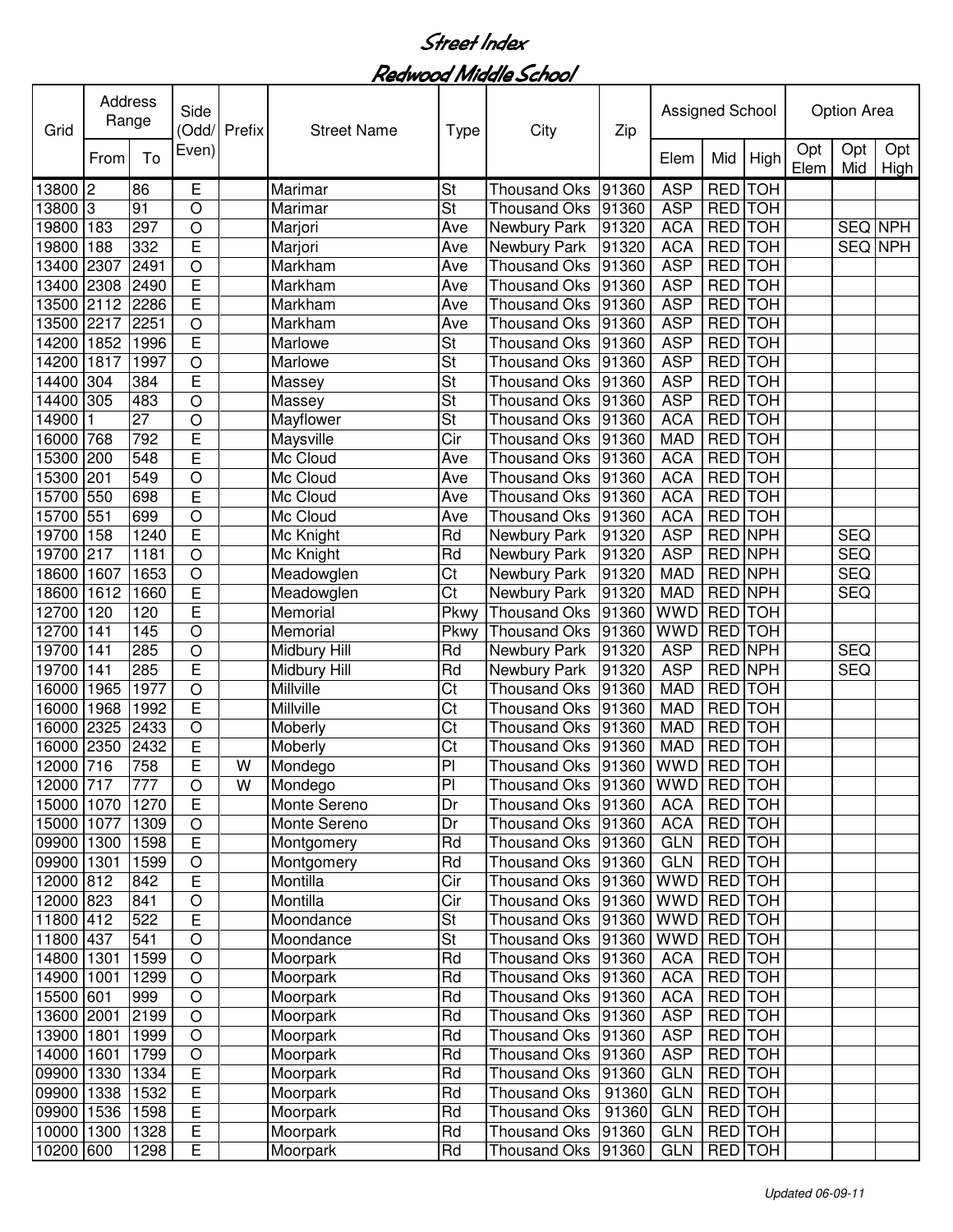| Grid            | Address<br>Range |                  | Side<br>(Odd/  | Prefix | <b>Street Name</b>   | <b>Type</b>              | City                | Zip   | Assigned School |                |            |                 | <b>Option Area</b> |             |
|-----------------|------------------|------------------|----------------|--------|----------------------|--------------------------|---------------------|-------|-----------------|----------------|------------|-----------------|--------------------|-------------|
|                 | From             | To               | Even)          |        |                      |                          |                     |       | Elem            | Mid            | High       | Opt<br>Elem     | Opt<br>Mid         | Opt<br>High |
| 13200           | 2201             | 2499             | O              |        | Moorpark             | Rd                       | <b>Thousand Oks</b> | 91360 | <b>WWD</b>      | <b>RED</b>     | <b>TOH</b> |                 |                    |             |
| 24400           | 716              | 748              | E              |        | Morelia              | Ct                       | <b>Thousand Oks</b> | 91360 | <b>MAD</b>      | RED TOH        |            |                 |                    |             |
| 24400           | 743              | 743              | $\circ$        |        | Morelia              | Ct                       | <b>Thousand Oks</b> | 91360 | <b>MAD</b>      | RED TOH        |            |                 |                    |             |
| 18701           | 1000             | 1094             | E              |        | Mountain Oak         | P <sub>1</sub>           | Newbury Park        | 91320 | <b>MAD</b>      | <b>RED NPH</b> |            |                 | <b>SEQ</b>         |             |
| 18701           | 1039             | 1051             | $\bigcirc$     |        | Mountain Oak         | P                        | Newbury Park        | 91320 | <b>MAD</b>      | RED NPH        |            |                 | <b>SEQ</b>         |             |
| 19700           | 1245             | 1387             | $\circ$        |        | Mountain View        | Rd                       | Newbury Park        | 91320 | <b>ASP</b>      | RED NPH        |            |                 | <b>SEQ</b>         |             |
| 19700           | 1400             | 1400             | E              |        | <b>Mountain View</b> | Rd                       | Newbury Park        | 91320 | <b>ASP</b>      | RED NPH        |            |                 | <b>SEQ</b>         |             |
| 12700           | 3201             | 3499             | $\circ$        |        | Mountclef            | <b>Blvd</b>              | <b>Thousand Oks</b> | 91360 | <b>WWD</b>      | <b>RED</b> TOH |            |                 |                    |             |
| 25100           | 2901             | 3199             | $\circ$        |        | Mountclef            | <b>Blvd</b>              | <b>Thousand Oks</b> | 91360 | <b>WWD</b>      | <b>RED</b> TOH |            |                 |                    |             |
| 26200           | 3501             | 3949             | $\overline{O}$ |        | Mountclef            | <b>Blvd</b>              | <b>Thousand Oks</b> | 91360 | <b>WWD</b>      | <b>RED</b> TOH |            |                 |                    |             |
| 18800           | 882              | 998              | Ē              |        | Newbury              | Rd                       | Newbury Park        | 91320 | <b>ASP</b>      | <b>RED NPH</b> |            |                 | <b>SEQ</b>         | <b>TOH</b>  |
| 19401           | 847              | 999              | $\circ$        |        | Newbury              | Rd                       | Newbury Park        | 91320 | <b>ASP</b>      | <b>RED NPH</b> |            |                 | <b>SEQ</b>         | TOH         |
| 19600           | 120              | 382              | $\overline{E}$ |        | Newbury              | Ln                       | Newbury Park        | 91320 | <b>ASP</b>      | <b>RED NPH</b> |            |                 | SEQ                |             |
| 19600           | 125              | $\overline{341}$ | $\overline{O}$ |        | Newbury              | Ln                       | Newbury Park        | 91320 | <b>ASP</b>      | <b>RED NPH</b> |            |                 | <b>SEQ</b>         |             |
| 18600           | 1400             | 1699             | $\circ$        |        | Newbury              | Rd                       | Newbury Park        | 91320 | <b>MAD</b>      | <b>RED NPH</b> |            |                 | SEQ                |             |
| 18600           | 1400             | 1558             | Ē              |        | Newbury              | Rd                       | Newbury Park        | 91320 | <b>MAD</b>      | <b>RED NPH</b> |            |                 | <b>SEQ</b>         |             |
| 18600           | 1562             | 1698             | E              |        | Newbury              | Rd                       | Newbury Park        | 91320 | <b>MAD</b>      | <b>RED NPH</b> |            |                 | <b>SEQ</b>         |             |
| 18700           | 1000             | 1399             | $\bigcirc$     |        | Newbury              | Rd                       | Newbury Park        | 91320 | <b>MAD</b>      | RED NPH        |            |                 | <b>SEQ</b>         |             |
| 18700           | 1000             | 1399             | E              |        | Newbury              | Rd                       | Newbury Park        | 91320 | <b>MAD</b>      | RED NPH        |            |                 | <b>SEQ</b>         |             |
| 14800           | 1320             | 1334             | E              |        | Newport              | Cir                      | <b>Thousand Oks</b> | 91360 | <b>ACA</b>      | RED TOH        |            |                 |                    |             |
| 14800           | 1321             | 1335             | $\bigcirc$     |        | Newport              | Cir                      | <b>Thousand Oks</b> | 91360 | <b>ACA</b>      | RED TOH        |            |                 |                    |             |
| 14800           | $\overline{4}$   | 1594             | E              |        | Norman               | Ave                      | <b>Thousand Oks</b> | 91360 | <b>ACA</b>      | RED TOH        |            |                 |                    |             |
| 14800           | 55               | 1595             | $\bigcirc$     |        | Norman               | Ave                      | <b>Thousand Oks</b> | 91360 | <b>ACA</b>      | RED TOH        |            |                 |                    |             |
| 14800           | 1406             | 1590             | E              |        | Norwich              | Ave                      | <b>Thousand Oks</b> | 91360 | <b>ACA</b>      | RED TOH        |            |                 |                    |             |
| 14800           | 1407             | 1591             | $\bigcirc$     |        | Norwich              | Ave                      | <b>Thousand Oks</b> | 91360 | <b>ACA</b>      | RED TOH        |            |                 |                    |             |
| 14200           | 1812             | 1984             | E              |        | Nowak                | St                       | <b>Thousand Oks</b> | 91360 | <b>ASP</b>      | RED TOH        |            |                 |                    |             |
| 14200           | 1813             | 1983             | $\overline{O}$ |        | Nowak                | $\overline{\mathsf{St}}$ | <b>Thousand Oks</b> | 91360 | <b>ASP</b>      | RED TOH        |            |                 |                    |             |
| 15300           | 200              | 286              | Ē              |        | Oak Leaf             | Dr                       | <b>Thousand Oks</b> | 91360 | <b>ACA</b>      | RED TOH        |            |                 |                    |             |
| 15300           | 221              | 245              | $\circ$        |        | Oak Leaf             | Dr                       | <b>Thousand Oks</b> | 91360 | <b>ACA</b>      | RED TOH        |            |                 |                    |             |
| 19401           | 675              | 711              | O              |        | Oak Shadow View      | P <sub>1</sub>           | Newbury Park        | 91320 | <b>ASP</b>      | RED NPH        |            |                 | <b>SEQ</b>         | <b>TOH</b>  |
| 19401           | 676              | 706              | E              |        | Oak Shadow View      | PI                       | Newbury Park        | 91320 | <b>ASP</b>      | RED NPH        |            |                 | <b>SEQ</b>         | <b>TOH</b>  |
| 11901 515       |                  | 517              | O              |        | Oakbury              | Ct                       | Thousand Oks  91360 |       | WWD RED TOH     |                |            |                 |                    |             |
| 14400 1870      |                  | 1988             | E              |        | Oberlin              | Ave                      | Thousand Oks        | 91360 | <b>ASP</b>      | RED TOH        |            |                 |                    |             |
| 14400 1875 2003 |                  |                  | O              |        | Oberlin              | Ave                      | Thousand Oks        | 91360 | <b>ASP</b>      | RED TOH        |            |                 |                    |             |
| 14500 1406      |                  | 1586             | $\overline{E}$ |        | Oberlin              | Ave                      | Thousand Oks        | 91360 | <b>ASP</b>      | RED TOH        |            |                 |                    |             |
| 14500 1419      |                  | 1587             | $\circ$        |        | Oberlin              | Ave                      | <b>Thousand Oks</b> | 91360 | <b>ASP</b>      | RED TOH        |            |                 |                    |             |
| 25500 150       |                  | 326              | E              |        | Odebolt              | Dr                       | <b>Thousand Oks</b> | 91360 | WWD RED TOH     |                |            |                 |                    |             |
| 25500           | 151              | 319              | $\circ$        |        | Odebolt              | Dr                       | <b>Thousand Oks</b> | 91360 | WWD RED TOH     |                |            |                 |                    |             |
| 07503 15        |                  | 15               | $\circ$        | W      | Olsen                | Rd                       | <b>Thousand Oks</b> | 91360 | <b>WFL</b>      |                |            | LCR TOH WWD RED |                    |             |
| 07503 25        |                  | 25               | $\circ$        | W      | Olsen                | Rd                       | <b>Thousand Oks</b> | 91360 | <b>WFL</b>      |                |            | LCR TOH WWD RED |                    |             |
| 07503 83        |                  | 83               | $\circ$        | W      | Olsen                | Rd                       | <b>Thousand Oks</b> | 91360 | <b>WFL</b>      |                |            | LCR TOH WWD RED |                    |             |
| 19300           | 11               | 269              | $\circ$        |        | Ortega               | Dr                       | Newbury Park        | 91320 | <b>MAD</b>      | <b>RED NPH</b> |            |                 | <b>SEQ</b>         |             |
| 19300 2         |                  | 268              | E              |        | Ortega               | Dr                       | Newbury Park        | 91320 | <b>MAD</b>      | RED NPH        |            |                 | <b>SEQ</b>         |             |
| 19400 847       |                  | 865              | $\circ$        |        | Palmgrove            | Ave                      | Newbury Park        | 91320 | <b>ASP</b>      | RED TOH        |            |                 |                    | SEQ NPH     |
| 19400 711       |                  | 825              | $\bigcirc$     |        | Pamela Wood          | <b>St</b>                | Newbury Park        | 91320 | <b>ASP</b>      | RED TOH        |            |                 |                    | SEQ NPH     |
| 19400 714       |                  | 832              | $\mathsf E$    |        | Pamela Wood          | <b>St</b>                | Newbury Park        | 91320 | <b>ASP</b>      | RED TOH        |            |                 |                    | SEQ NPH     |
| 18701           | 1012             | 1180             | $\overline{E}$ |        | Pan                  | Ct                       | Newbury Park        | 91320 | <b>MAD</b>      | RED NPH        |            |                 | <b>SEQ</b>         |             |
| 18701           | 1057             | 1177             | O              |        | Pan                  | Ct                       | Newbury Park        | 91320 | <b>MAD</b>      | RED NPH        |            |                 | <b>SEQ</b>         |             |
| 11400 3564 3588 |                  |                  | $\overline{E}$ |        | Paseo De Invierno    |                          | Thousand Oks        | 91360 | <b>WWD</b>      | RED TOH        |            |                 |                    |             |
| 11400 3575 3575 |                  |                  | $\bigcirc$     |        | Paseo De Invierno    |                          | Thousand Oks 91360  |       | WWD RED TOH     |                |            |                 |                    |             |
| 11400 3641      |                  | 3679             | O              |        | Paseo De Nublado     |                          | Thousand Oks 91360  |       | WWD RED TOH     |                |            |                 |                    |             |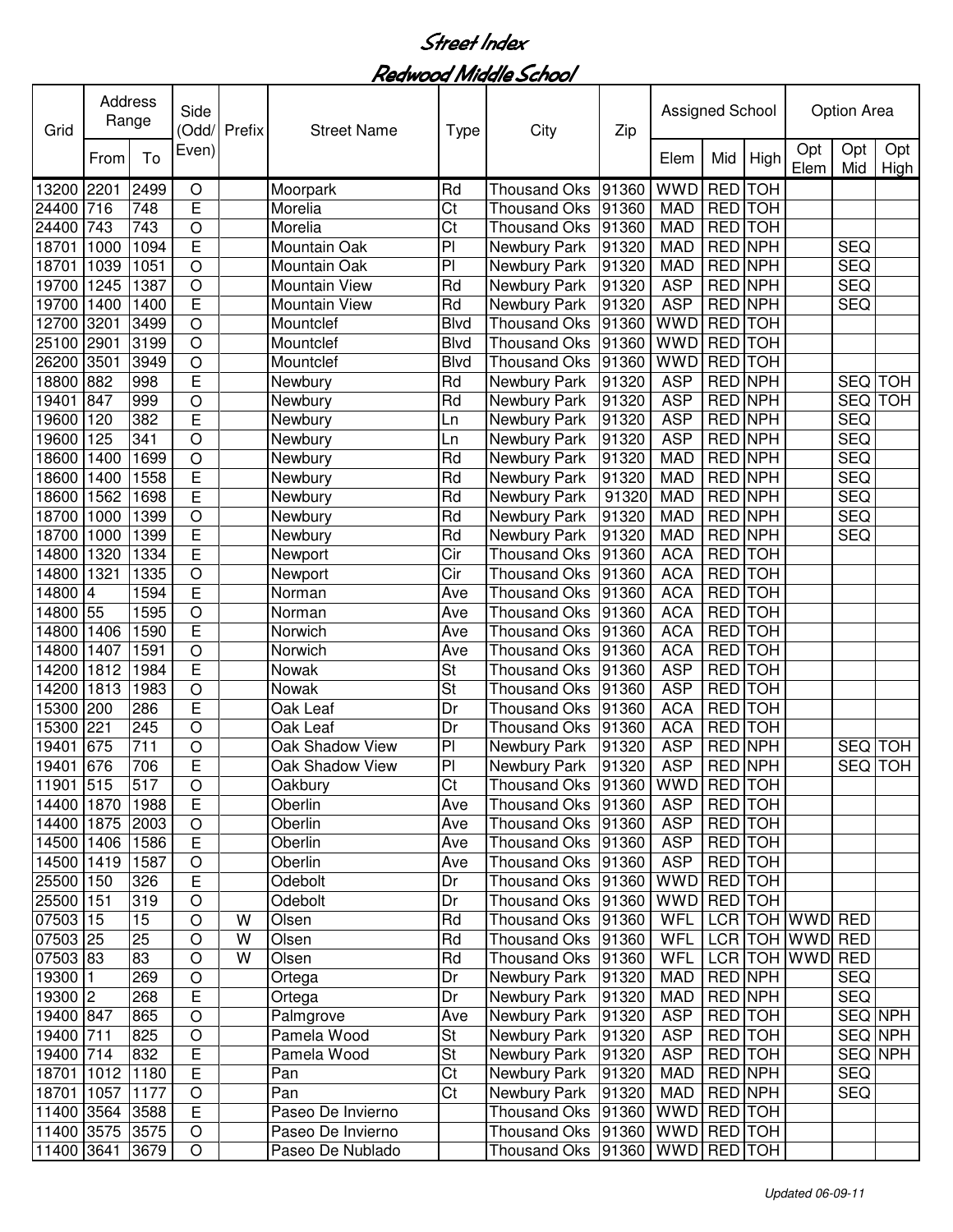| Grid            | <b>Address</b><br>Range |      | Side<br>(Odd/      | Prefix | <b>Street Name</b>   | <b>Type</b>              | City                 | Zip   | Assigned School |                |                |             | <b>Option Area</b> |             |
|-----------------|-------------------------|------|--------------------|--------|----------------------|--------------------------|----------------------|-------|-----------------|----------------|----------------|-------------|--------------------|-------------|
|                 | From                    | To   | Even)              |        |                      |                          |                      |       | Elem            | Mid            | High           | Opt<br>Elem | Opt<br>Mid         | Opt<br>High |
| 11400           | 3652                    | 3676 | Ε                  |        | Paseo De Nublado     |                          | <b>Thousand Oks</b>  | 91360 | <b>WWD</b>      | RED TOH        |                |             |                    |             |
| 17200           | 805                     | 855  | $\circ$            |        | Paseo Del Robledo    |                          | <b>Thousand Oks</b>  | 91360 | <b>MAD</b>      | RED TOH        |                |             |                    |             |
| 17300           | 499                     | 627  | $\circ$            |        | Paseo Grande         |                          | Newbury Park         | 91320 | <b>MAD</b>      | RED TOH        |                |             |                    |             |
| 17300           | 504                     | 592  | E                  |        | Paseo Grande         |                          | Newbury Park         | 91320 | <b>MAD</b>      | <b>RED</b> TOH |                |             |                    |             |
| 17300           | 614                     | 702  | E                  |        | Paseo Vista          |                          | Newbury Park         | 91320 | <b>MAD</b>      | RED TOH        |                |             |                    |             |
| 17300           | 651                     | 695  | $\overline{O}$     |        | Paseo Vista          |                          | Newbury Park         | 91320 | <b>MAD</b>      | RED TOH        |                |             |                    |             |
| 19801           | 132                     | 332  | E                  |        | Pebble Beach         | Dr                       | Newbury Park         | 91320 | <b>ACA</b>      | <b>RED</b> TOH |                |             | SEQ NPH            |             |
| 19801           | 133                     | 323  | O                  |        | Pebble Beach         | Dr                       | Newbury Park         | 91320 | <b>ACA</b>      | <b>RED</b> TOH |                |             | <b>SEQ NPH</b>     |             |
| 19700           | 122                     | 228  | E                  |        | Pepper               | Rd                       | Newbury Park         | 91320 | <b>ASP</b>      | <b>RED NPH</b> |                |             | <b>SEQ</b>         |             |
| 19700           | 123                     | 215  | $\overline{O}$     |        | Pepper               | Rd                       | Newbury Park         | 91320 | <b>ASP</b>      | <b>RED NPH</b> |                |             | <b>SEQ</b>         |             |
| 11900           | 459                     | 515  | $\overline{\rm o}$ |        | Periwinkle           | $\overline{\text{C}t}$   | <b>Thousand Oks</b>  | 91360 | <b>WWD</b>      | <b>RED</b> TOH |                |             |                    |             |
| 11900           | 472                     | 500  | Ē                  |        | Periwinkle           | $\overline{\text{C}t}$   | <b>Thousand Oks</b>  | 91360 | <b>WWD</b>      | <b>RED</b> TOH |                |             |                    |             |
| 11900           | 432                     | 516  | Ē                  |        | Phlox                | $\overline{\text{Ct}}$   | <b>Thousand Oks</b>  | 91360 | <b>WWD</b>      | <b>RED</b> TOH |                |             |                    |             |
| 11900           | 443                     | 471  | O                  |        | Phlox                | $\overline{\text{C}t}$   | <b>Thousand Oks</b>  | 91360 | <b>WWD</b>      | <b>RED</b> TOH |                |             |                    |             |
| 19300           | 136                     | 166  | Ē                  |        | Phyllis              |                          | Newbury Park         | 91320 | <b>MAD</b>      | <b>RED NPH</b> |                |             | <b>SEQ</b>         |             |
| 19300           | 167                     | 167  | O                  |        | Phyllis              |                          | Newbury Park         | 91320 | <b>MAD</b>      | <b>RED NPH</b> |                |             | <b>SEQ</b>         |             |
| 15300           | 788                     | 824  | Ē                  |        | Pinetree             | Cir                      | <b>Thousand Oks</b>  | 91360 | <b>ACA</b>      | RED TOH        |                |             |                    |             |
| 15300           | 801                     | 801  | $\circ$            |        | Pinetree             | Cir                      | <b>Thousand Oks</b>  | 91360 | <b>ACA</b>      | <b>RED</b> TOH |                |             |                    |             |
| 12700           | 3203                    | 3275 | $\circ$            |        | Pioneer              | Ave                      | <b>Thousand Oks</b>  | 91360 | WWD             | RED TOH        |                |             |                    |             |
| 12700           | 3260                    | 3260 | E                  |        | Pioneer              | Ave                      | <b>Thousand Oks</b>  | 91360 | <b>WWD</b>      | RED TOH        |                |             |                    |             |
| 10100           | 1407                    | 1477 | $\circ$            |        | Plymouth             | Cir                      | <b>Thousand Oks</b>  | 91360 | <b>GLN</b>      | RED TOH        |                |             |                    |             |
| 10100           | 1408                    | 1468 | E                  |        | Plymouth             | Cir                      | <b>Thousand Oks</b>  | 91360 | <b>GLN</b>      | RED TOH        |                |             |                    |             |
| 19800           | 186                     | 326  | E                  |        | Poplar Crest         | Ave                      | Newbury Park         | 91320 | <b>ACA</b>      | RED TOH        |                |             | SEQ NPH            |             |
| 19800           | 187                     | 311  | $\overline{O}$     |        | Poplar Crest         | Ave                      | Newbury Park         | 91320 | <b>ACA</b>      | RED TOH        |                |             | SEQ NPH            |             |
| 11900           | 2999                    | 3035 | $\circ$            |        | Poppy                | Ct                       | Thousand Oks         | 91360 | <b>WWD</b>      | RED TOH        |                |             |                    |             |
| 11900           | 3012                    | 3036 | E                  |        | Poppy                | $\overline{\text{C}t}$   | <b>Thousand Oks</b>  | 91360 | <b>WWD</b>      | RED TOH        |                |             |                    |             |
| 13400           | 104                     | 208  | Ē                  |        | Prentiss             | <b>St</b>                | <b>Thousand Oks</b>  | 91360 | <b>ASP</b>      | RED TOH        |                |             |                    |             |
| 13400           | 125                     | 193  | $\circ$            |        | Prentiss             | $\overline{\mathsf{St}}$ | <b>Thousand Oks</b>  | 91360 | <b>ASP</b>      | RED TOH        |                |             |                    |             |
| 11900           | 712                     | 736  | E                  |        | Primrose             | St                       | <b>Thousand Oks</b>  | 91360 | <b>WWD</b>      | RED TOH        |                |             |                    |             |
| 11900           | 733                     | 737  | O                  |        | Primrose             | St                       | <b>Thousand Oks</b>  | 91360 | <b>WWD</b>      | <b>RED</b>     | <b>TOH</b>     |             |                    |             |
| 19300           | 25                      | 39   | O                  |        | Pringle              | Ct                       | Newbury Park         | 91320 | <b>MAD</b>      | RED NPH        |                |             | <b>SEQ</b>         |             |
| 19300 26        |                         | 38   | F.                 |        | Pringle              | Ct                       | Newbury Park   91320 |       | MAD             |                | RED NPH        |             | SEQ.               |             |
| 17200 750       |                         | 949  | $\circ$            |        | Puesta Del Sol       |                          | Thousand Oks 91360   |       | MAD             |                | <b>RED</b> TOH |             |                    |             |
| 17200 784       |                         | 950  | E                  |        | Puesta Del Sol       |                          | Thousand Oks 91360   |       | MAD             |                | RED TOH        |             |                    |             |
| 14400 304       |                         | 490  | E                  |        | Queensbury           | St                       | Thousand Oks         | 91360 | <b>ASP</b>      |                | RED TOH        |             |                    |             |
| 14400 317       |                         | 489  | $\bigcirc$         |        | Queensbury           | St                       | <b>Thousand Oks</b>  | 91360 | <b>ASP</b>      |                | RED TOH        |             |                    |             |
| 16000 2250      |                         | 2296 | E                  |        | Queensland           | Ct                       | <b>Thousand Oks</b>  | 91360 | <b>MAD</b>      |                | RED TOH        |             |                    |             |
| 16000 2283      |                         | 2283 | $\bigcirc$         |        | Queensland           | Ct                       | <b>Thousand Oks</b>  | 91360 | <b>MAD</b>      |                | <b>RED</b> TOH |             |                    |             |
| 15600 524       |                         | 676  | E                  |        | Racquet Club         | Ln                       | <b>Thousand Oks</b>  | 91360 | <b>ACA</b>      |                | RED TOH        |             |                    |             |
| 15600 525       |                         | 675  | $\circ$            |        | Racquet Club         | Ln                       | <b>Thousand Oks</b>  | 91360 | <b>ACA</b>      |                | RED TOH        |             |                    |             |
| 11700 3305      |                         | 3327 | $\circ$            |        | <b>Rainbow Creek</b> | $\overline{C}$ ir        | Thousand Oks         | 91360 | WWD RED TOH     |                |                |             |                    |             |
| 11700 3308 3324 |                         |      | E                  |        | <b>Rainbow Creek</b> | Cir                      | Thousand Oks 91360   |       | WWD RED TOH     |                |                |             |                    |             |
| 11800 333       |                         | 533  | $\bigcirc$         |        | Raindance            | St                       | Thousand Oks 91360   |       | WWD RED TOH     |                |                |             |                    |             |
| 11800 342       |                         | 526  | E                  |        | Raindance            | $\overline{\mathsf{St}}$ | Thousand Oks 91360   |       | WWD RED TOH     |                |                |             |                    |             |
| 18700 1000      |                         | 1146 | E                  |        | Ramona               | Dr                       | Newbury Park         | 91320 | MAD             |                | RED NPH        |             | <b>SEQ</b>         |             |
| 18700           | 1001                    | 1147 | $\bigcirc$         |        | Ramona               | Dr                       | Newbury Park         | 91320 | MAD             | RED NPH        |                |             | <b>SEQ</b>         |             |
| 18600           | 1500                    | 1698 | E                  |        | Ramona               | Dr                       | Newbury Park         | 91320 | MAD             |                | RED NPH        |             | <b>SEQ</b>         |             |
| 18600 1501      |                         | 1699 | $\bigcirc$         |        | Ramona               | Dr                       | Newbury Park         | 91320 | MAD             |                | RED NPH        |             | <b>SEQ</b>         |             |
| 18700 1176      |                         | 1178 | E                  |        | Ramona               | Dr                       | Newbury Park         | 91320 | <b>MAD</b>      |                | RED NPH        |             | <b>SEQ</b>         |             |
| 18700 1177 1179 |                         |      | $\circ$            |        | Ramona               | Dr                       | Newbury Park         | 91320 | <b>MAD</b>      |                | RED NPH        |             | SEQ                |             |
| 19301 1148 1462 |                         |      | E                  |        | Ramona               | Dr                       | Newbury Park         | 91320 | MAD             |                | RED NPH        |             | <b>SEQ</b>         |             |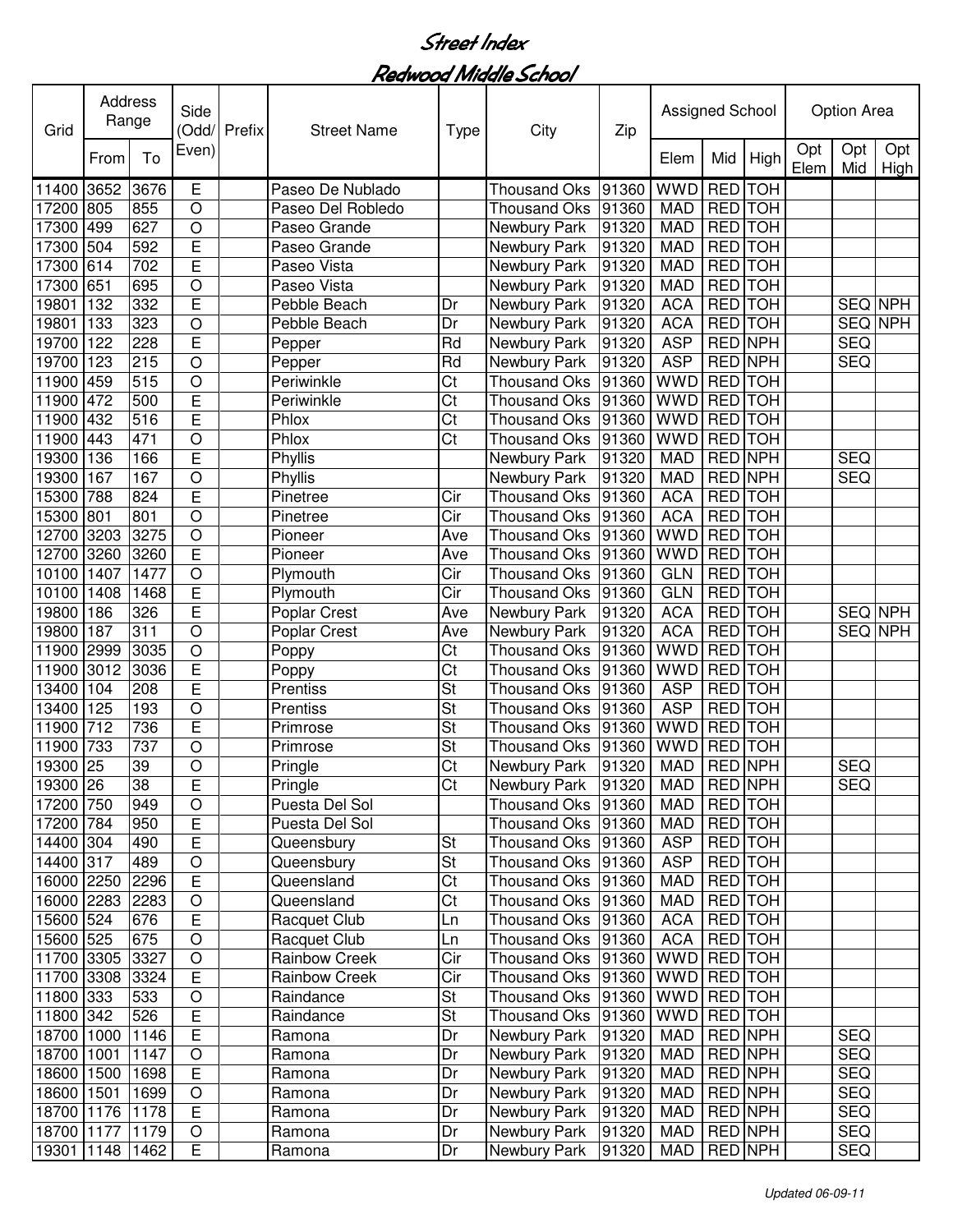| Opt<br>Opt<br>Even)<br>Opt<br>To<br>Mid<br>High<br>From<br>Elem<br>Elem<br>Mid<br><b>RED NPH</b><br><b>MAD</b><br><b>SEQ</b><br>19301<br>1149<br>1461<br>Dr<br>Newbury Park<br>91320<br>O<br>Ramona<br>Cir<br>RED TOH<br>1901<br>1989<br>$\circ$<br><b>MAD</b><br>16000<br>Ramsgate<br><b>Thousand Oks</b><br>91360<br>E<br>RED TOH<br>1934<br>1984<br>Cir<br><b>MAD</b><br>16000<br><b>Thousand Oks</b><br>91360<br>Ramsgate<br>Ct<br><b>WWD</b><br>RED TOH<br>3061<br>3093<br>$\bigcirc$<br>91360<br>11800<br>Ranger<br><b>Thousand Oks</b><br>237<br>$\circ$<br><b>ACA</b><br>RED TOH<br>19801<br>207<br><b>Red Oak</b><br>Ave<br>91320<br>SEQ NPH<br>Newbury Park<br>$\circ$<br><b>WWD</b><br>RED TOH<br>3239<br>3285<br>91360<br>12700<br>Regent<br>Ave<br><b>Thousand Oks</b><br>E<br>91360<br><b>WWD</b><br>RED TOH<br>12400<br>2664<br>2872<br>Ave<br>Regina<br><b>Thousand Oks</b><br><b>RED</b> TOH<br>12500<br>$\circ$<br><b>WWD</b><br>2659<br>2861<br>Regina<br>Ave<br><b>Thousand Oks</b><br>91360<br>Ē<br>$\overline{P}$<br><b>RED</b> TOH<br>10200<br>1116<br>1186<br>91360<br><b>GLN</b><br>Rexford<br><b>Thousand Oks</b><br>$\overline{P}$<br><b>GLN</b><br><b>RED</b> TOH<br>10200<br>1117<br>1153<br>$\circ$<br>91360<br>Rexford<br><b>Thousand Oks</b><br>551<br>$\overline{\text{Cir}}$<br><b>WWD</b><br><b>RED</b> TOH<br>12100<br>613<br>$\circ$<br>Rio Grande<br>91360<br><b>Thousand Oks</b><br>E<br><b>RED</b> TOH<br>564<br>604<br>Rio Grande<br>Cir<br><b>Thousand Oks</b><br><b>WWD</b><br>12100<br>91360<br>$\overline{23}$<br><b>RED NPH</b><br>19300<br>$\circ$<br>$\overline{W}$ ay<br>Newbury Park<br>91320<br><b>MAD</b><br><b>SEQ</b><br>Robertson<br>Ē<br>$\overline{24}$<br><b>RED NPH</b><br><b>SEQ</b><br>19300<br>91320<br><b>MAD</b><br>2<br>Robertson<br>Way<br>Newbury Park<br><b>WWD</b><br><b>RED</b> TOH<br>2605<br>2639<br>$\circ$<br><b>Thousand Oks</b><br>91360<br>12000<br>Roca<br>Ave<br>E<br><b>RED</b> TOH<br>RockRidge<br>PI<br><b>Thousand Oks</b><br><b>WWD</b><br>25500<br>2862<br>2960<br>91360<br>$\overline{P}$<br><b>RED</b> TOH<br>25500<br>2905<br>2967<br>$\circ$<br><b>WWD</b><br>RockRidge<br><b>Thousand Oks</b><br>91360<br>Ct<br>RED TOH<br>525<br>525<br>91320<br><b>MAD</b><br>17400<br>$\circ$<br><b>Rolling Meadow</b><br>Newbury Park<br>3099<br>Cir<br><b>WWD</b><br>RED TOH<br>11600<br>3025<br>$\circ$<br><b>Thousand Oks</b><br>91360<br>Roundup<br>E<br>Cir<br>RED TOH<br>11600<br>3026<br>3094<br>Roundup<br>91360<br><b>WWD</b><br><b>Thousand Oks</b><br>E<br>PI<br>RED TOH<br>10200<br>1116<br>91360<br><b>GLN</b><br>1186<br>Roxbury<br><b>Thousand Oks</b><br>PI<br><b>GLN</b><br>RED TOH<br>10200<br>1117<br>1187<br>$\bigcirc$<br>91360<br>Roxbury<br><b>Thousand Oks</b><br><b>ASP</b><br>RED NPH<br><b>SEQ</b><br>393<br>$\circ$<br>Rudolph<br>91320<br>19700<br>1999<br>Dr<br>Newbury Park<br>E<br>1324<br><b>ASP</b><br><b>RED NPH</b><br><b>SEQ</b><br>19700<br>394<br>Rudolph<br>91320<br>Dr<br>Newbury Park<br>E<br>$\overline{\text{Cir}}$<br>RED TOH<br>1506<br>1590<br>91360<br><b>ACA</b><br>14800<br>Rugby<br><b>Thousand Oks</b><br>$\overline{O}$<br>$\overline{\text{Cir}}$<br>RED TOH<br>14800<br>1507<br>1591<br><b>ACA</b><br>Rugby<br>91360<br><b>Thousand Oks</b><br>Ē<br><b>ASP</b><br>RED TOH<br>2104<br>2192<br>Ruskin<br>13600<br>Ave<br>91360<br><b>Thousand Oks</b><br>$\circ$<br><b>ASP</b><br>RED TOH<br>2105<br>2193<br>13600<br>Ruskin<br>Ave<br><b>Thousand Oks</b><br>91360<br>$\circ$<br><b>WWD</b><br>RED TOH<br>3055<br>3185<br>Ct<br>11600<br>Saddleback<br>91360<br>Thousand Oks<br>E<br><b>RED</b><br>3058<br>3162<br>Ct<br><b>WWD</b><br><b>TOH</b><br>11600<br>91360<br>Saddleback<br>Thousand Oks<br>Ē<br>604<br>748<br>Cir<br><b>WWD</b><br>RED TOH<br>12000<br><b>Thousand Oks</b><br>91360<br>San Andres<br>12000 659<br>725<br>O<br>San Andres<br>Cir<br>Thousand Oks  91360   WWD   RED   TOH  <br>$\mathsf E$<br>P <sub>1</sub><br>12000 630<br>790<br>Thousand Oks  91360   WWD   RED   TOH<br>San Doval<br>12000 631<br>677<br>PI<br>Thousand Oks<br>$ 91360 $ WWD RED TOH<br>O<br>San Doval<br>12000 681<br>P<br>91360 WWD RED TOH<br>791<br>$\circ$<br>San Doval<br>Thousand Oks<br>$\overline{P}$<br>12000 701<br>773<br>91360<br>WWD RED TOH<br>$\bigcirc$<br>San Martin<br><b>Thousand Oks</b><br>$\overline{E}$<br>786<br>PI<br>WWD RED TOH<br>12000 702<br>San Martin<br><b>Thousand Oks</b><br>91360<br>12000 2607<br>2709<br>Cir<br>91360<br>WWD RED TOH<br>$\bigcirc$<br>San Miguel<br><b>Thousand Oks</b><br>12000 2620<br>2708<br>E<br>Cir<br>WWD RED TOH<br>San Miguel<br><b>Thousand Oks</b><br>91360<br>$\overline{\mathsf{St}}$<br>13100 102<br>242<br>E<br>91360<br>WWD RED TOH<br>Sandberg<br>Thousand Oks<br>13100 135<br>$\bigcirc$<br><b>St</b><br><b>Thousand Oks</b><br>WWD RED TOH<br>243<br>Sandberg<br>91360<br>$\overline{E}$<br>$\overline{\text{Ct}}$<br>13600 2108 2138<br>91360<br><b>ASP</b><br><b>RED</b> TOH<br>Saxe<br>Thousand Oks<br>Ct<br>13600 2109 2159<br>Saxe<br><b>ASP</b><br>RED TOH<br>$\bigcirc$<br>Thousand Oks<br>91360<br>$\overline{P}$<br>E<br>RED TOH<br>10200 1016 1052<br>Thousand Oks<br>91360<br>GLN  <br>Saxon<br><b>RED</b> TOH | Grid | Address<br>Range | Side<br>(Odd/ | Prefix | <b>Street Name</b> | <b>Type</b> | City | Zip | Assigned School |  | <b>Option Area</b> |             |
|---------------------------------------------------------------------------------------------------------------------------------------------------------------------------------------------------------------------------------------------------------------------------------------------------------------------------------------------------------------------------------------------------------------------------------------------------------------------------------------------------------------------------------------------------------------------------------------------------------------------------------------------------------------------------------------------------------------------------------------------------------------------------------------------------------------------------------------------------------------------------------------------------------------------------------------------------------------------------------------------------------------------------------------------------------------------------------------------------------------------------------------------------------------------------------------------------------------------------------------------------------------------------------------------------------------------------------------------------------------------------------------------------------------------------------------------------------------------------------------------------------------------------------------------------------------------------------------------------------------------------------------------------------------------------------------------------------------------------------------------------------------------------------------------------------------------------------------------------------------------------------------------------------------------------------------------------------------------------------------------------------------------------------------------------------------------------------------------------------------------------------------------------------------------------------------------------------------------------------------------------------------------------------------------------------------------------------------------------------------------------------------------------------------------------------------------------------------------------------------------------------------------------------------------------------------------------------------------------------------------------------------------------------------------------------------------------------------------------------------------------------------------------------------------------------------------------------------------------------------------------------------------------------------------------------------------------------------------------------------------------------------------------------------------------------------------------------------------------------------------------------------------------------------------------------------------------------------------------------------------------------------------------------------------------------------------------------------------------------------------------------------------------------------------------------------------------------------------------------------------------------------------------------------------------------------------------------------------------------------------------------------------------------------------------------------------------------------------------------------------------------------------------------------------------------------------------------------------------------------------------------------------------------------------------------------------------------------------------------------------------------------------------------------------------------------------------------------------------------------------------------------------------------------------------------------------------------------------------------------------------------------------------------------------------------------------------------------------------------------------------------------------------------------------------------------------------------------------------------------------------------------------------------------------------------------------------------------------------------------------------------------------------------------------------------------------------------------------------------------------------------------------------------------------------------------------------------------------------------------------------------------------------------------------------------------------------------------------------------------------------------------------------------------------------------------------------------------------------------------------------------------------------------------------------------------------------------------------------------------|------|------------------|---------------|--------|--------------------|-------------|------|-----|-----------------|--|--------------------|-------------|
|                                                                                                                                                                                                                                                                                                                                                                                                                                                                                                                                                                                                                                                                                                                                                                                                                                                                                                                                                                                                                                                                                                                                                                                                                                                                                                                                                                                                                                                                                                                                                                                                                                                                                                                                                                                                                                                                                                                                                                                                                                                                                                                                                                                                                                                                                                                                                                                                                                                                                                                                                                                                                                                                                                                                                                                                                                                                                                                                                                                                                                                                                                                                                                                                                                                                                                                                                                                                                                                                                                                                                                                                                                                                                                                                                                                                                                                                                                                                                                                                                                                                                                                                                                                                                                                                                                                                                                                                                                                                                                                                                                                                                                                                                                                                                                                                                                                                                                                                                                                                                                                                                                                                                                                                                                       |      |                  |               |        |                    |             |      |     |                 |  |                    | <b>High</b> |
|                                                                                                                                                                                                                                                                                                                                                                                                                                                                                                                                                                                                                                                                                                                                                                                                                                                                                                                                                                                                                                                                                                                                                                                                                                                                                                                                                                                                                                                                                                                                                                                                                                                                                                                                                                                                                                                                                                                                                                                                                                                                                                                                                                                                                                                                                                                                                                                                                                                                                                                                                                                                                                                                                                                                                                                                                                                                                                                                                                                                                                                                                                                                                                                                                                                                                                                                                                                                                                                                                                                                                                                                                                                                                                                                                                                                                                                                                                                                                                                                                                                                                                                                                                                                                                                                                                                                                                                                                                                                                                                                                                                                                                                                                                                                                                                                                                                                                                                                                                                                                                                                                                                                                                                                                                       |      |                  |               |        |                    |             |      |     |                 |  |                    |             |
|                                                                                                                                                                                                                                                                                                                                                                                                                                                                                                                                                                                                                                                                                                                                                                                                                                                                                                                                                                                                                                                                                                                                                                                                                                                                                                                                                                                                                                                                                                                                                                                                                                                                                                                                                                                                                                                                                                                                                                                                                                                                                                                                                                                                                                                                                                                                                                                                                                                                                                                                                                                                                                                                                                                                                                                                                                                                                                                                                                                                                                                                                                                                                                                                                                                                                                                                                                                                                                                                                                                                                                                                                                                                                                                                                                                                                                                                                                                                                                                                                                                                                                                                                                                                                                                                                                                                                                                                                                                                                                                                                                                                                                                                                                                                                                                                                                                                                                                                                                                                                                                                                                                                                                                                                                       |      |                  |               |        |                    |             |      |     |                 |  |                    |             |
|                                                                                                                                                                                                                                                                                                                                                                                                                                                                                                                                                                                                                                                                                                                                                                                                                                                                                                                                                                                                                                                                                                                                                                                                                                                                                                                                                                                                                                                                                                                                                                                                                                                                                                                                                                                                                                                                                                                                                                                                                                                                                                                                                                                                                                                                                                                                                                                                                                                                                                                                                                                                                                                                                                                                                                                                                                                                                                                                                                                                                                                                                                                                                                                                                                                                                                                                                                                                                                                                                                                                                                                                                                                                                                                                                                                                                                                                                                                                                                                                                                                                                                                                                                                                                                                                                                                                                                                                                                                                                                                                                                                                                                                                                                                                                                                                                                                                                                                                                                                                                                                                                                                                                                                                                                       |      |                  |               |        |                    |             |      |     |                 |  |                    |             |
|                                                                                                                                                                                                                                                                                                                                                                                                                                                                                                                                                                                                                                                                                                                                                                                                                                                                                                                                                                                                                                                                                                                                                                                                                                                                                                                                                                                                                                                                                                                                                                                                                                                                                                                                                                                                                                                                                                                                                                                                                                                                                                                                                                                                                                                                                                                                                                                                                                                                                                                                                                                                                                                                                                                                                                                                                                                                                                                                                                                                                                                                                                                                                                                                                                                                                                                                                                                                                                                                                                                                                                                                                                                                                                                                                                                                                                                                                                                                                                                                                                                                                                                                                                                                                                                                                                                                                                                                                                                                                                                                                                                                                                                                                                                                                                                                                                                                                                                                                                                                                                                                                                                                                                                                                                       |      |                  |               |        |                    |             |      |     |                 |  |                    |             |
|                                                                                                                                                                                                                                                                                                                                                                                                                                                                                                                                                                                                                                                                                                                                                                                                                                                                                                                                                                                                                                                                                                                                                                                                                                                                                                                                                                                                                                                                                                                                                                                                                                                                                                                                                                                                                                                                                                                                                                                                                                                                                                                                                                                                                                                                                                                                                                                                                                                                                                                                                                                                                                                                                                                                                                                                                                                                                                                                                                                                                                                                                                                                                                                                                                                                                                                                                                                                                                                                                                                                                                                                                                                                                                                                                                                                                                                                                                                                                                                                                                                                                                                                                                                                                                                                                                                                                                                                                                                                                                                                                                                                                                                                                                                                                                                                                                                                                                                                                                                                                                                                                                                                                                                                                                       |      |                  |               |        |                    |             |      |     |                 |  |                    |             |
|                                                                                                                                                                                                                                                                                                                                                                                                                                                                                                                                                                                                                                                                                                                                                                                                                                                                                                                                                                                                                                                                                                                                                                                                                                                                                                                                                                                                                                                                                                                                                                                                                                                                                                                                                                                                                                                                                                                                                                                                                                                                                                                                                                                                                                                                                                                                                                                                                                                                                                                                                                                                                                                                                                                                                                                                                                                                                                                                                                                                                                                                                                                                                                                                                                                                                                                                                                                                                                                                                                                                                                                                                                                                                                                                                                                                                                                                                                                                                                                                                                                                                                                                                                                                                                                                                                                                                                                                                                                                                                                                                                                                                                                                                                                                                                                                                                                                                                                                                                                                                                                                                                                                                                                                                                       |      |                  |               |        |                    |             |      |     |                 |  |                    |             |
|                                                                                                                                                                                                                                                                                                                                                                                                                                                                                                                                                                                                                                                                                                                                                                                                                                                                                                                                                                                                                                                                                                                                                                                                                                                                                                                                                                                                                                                                                                                                                                                                                                                                                                                                                                                                                                                                                                                                                                                                                                                                                                                                                                                                                                                                                                                                                                                                                                                                                                                                                                                                                                                                                                                                                                                                                                                                                                                                                                                                                                                                                                                                                                                                                                                                                                                                                                                                                                                                                                                                                                                                                                                                                                                                                                                                                                                                                                                                                                                                                                                                                                                                                                                                                                                                                                                                                                                                                                                                                                                                                                                                                                                                                                                                                                                                                                                                                                                                                                                                                                                                                                                                                                                                                                       |      |                  |               |        |                    |             |      |     |                 |  |                    |             |
|                                                                                                                                                                                                                                                                                                                                                                                                                                                                                                                                                                                                                                                                                                                                                                                                                                                                                                                                                                                                                                                                                                                                                                                                                                                                                                                                                                                                                                                                                                                                                                                                                                                                                                                                                                                                                                                                                                                                                                                                                                                                                                                                                                                                                                                                                                                                                                                                                                                                                                                                                                                                                                                                                                                                                                                                                                                                                                                                                                                                                                                                                                                                                                                                                                                                                                                                                                                                                                                                                                                                                                                                                                                                                                                                                                                                                                                                                                                                                                                                                                                                                                                                                                                                                                                                                                                                                                                                                                                                                                                                                                                                                                                                                                                                                                                                                                                                                                                                                                                                                                                                                                                                                                                                                                       |      |                  |               |        |                    |             |      |     |                 |  |                    |             |
|                                                                                                                                                                                                                                                                                                                                                                                                                                                                                                                                                                                                                                                                                                                                                                                                                                                                                                                                                                                                                                                                                                                                                                                                                                                                                                                                                                                                                                                                                                                                                                                                                                                                                                                                                                                                                                                                                                                                                                                                                                                                                                                                                                                                                                                                                                                                                                                                                                                                                                                                                                                                                                                                                                                                                                                                                                                                                                                                                                                                                                                                                                                                                                                                                                                                                                                                                                                                                                                                                                                                                                                                                                                                                                                                                                                                                                                                                                                                                                                                                                                                                                                                                                                                                                                                                                                                                                                                                                                                                                                                                                                                                                                                                                                                                                                                                                                                                                                                                                                                                                                                                                                                                                                                                                       |      |                  |               |        |                    |             |      |     |                 |  |                    |             |
|                                                                                                                                                                                                                                                                                                                                                                                                                                                                                                                                                                                                                                                                                                                                                                                                                                                                                                                                                                                                                                                                                                                                                                                                                                                                                                                                                                                                                                                                                                                                                                                                                                                                                                                                                                                                                                                                                                                                                                                                                                                                                                                                                                                                                                                                                                                                                                                                                                                                                                                                                                                                                                                                                                                                                                                                                                                                                                                                                                                                                                                                                                                                                                                                                                                                                                                                                                                                                                                                                                                                                                                                                                                                                                                                                                                                                                                                                                                                                                                                                                                                                                                                                                                                                                                                                                                                                                                                                                                                                                                                                                                                                                                                                                                                                                                                                                                                                                                                                                                                                                                                                                                                                                                                                                       |      |                  |               |        |                    |             |      |     |                 |  |                    |             |
|                                                                                                                                                                                                                                                                                                                                                                                                                                                                                                                                                                                                                                                                                                                                                                                                                                                                                                                                                                                                                                                                                                                                                                                                                                                                                                                                                                                                                                                                                                                                                                                                                                                                                                                                                                                                                                                                                                                                                                                                                                                                                                                                                                                                                                                                                                                                                                                                                                                                                                                                                                                                                                                                                                                                                                                                                                                                                                                                                                                                                                                                                                                                                                                                                                                                                                                                                                                                                                                                                                                                                                                                                                                                                                                                                                                                                                                                                                                                                                                                                                                                                                                                                                                                                                                                                                                                                                                                                                                                                                                                                                                                                                                                                                                                                                                                                                                                                                                                                                                                                                                                                                                                                                                                                                       |      |                  |               |        |                    |             |      |     |                 |  |                    |             |
|                                                                                                                                                                                                                                                                                                                                                                                                                                                                                                                                                                                                                                                                                                                                                                                                                                                                                                                                                                                                                                                                                                                                                                                                                                                                                                                                                                                                                                                                                                                                                                                                                                                                                                                                                                                                                                                                                                                                                                                                                                                                                                                                                                                                                                                                                                                                                                                                                                                                                                                                                                                                                                                                                                                                                                                                                                                                                                                                                                                                                                                                                                                                                                                                                                                                                                                                                                                                                                                                                                                                                                                                                                                                                                                                                                                                                                                                                                                                                                                                                                                                                                                                                                                                                                                                                                                                                                                                                                                                                                                                                                                                                                                                                                                                                                                                                                                                                                                                                                                                                                                                                                                                                                                                                                       |      |                  |               |        |                    |             |      |     |                 |  |                    |             |
|                                                                                                                                                                                                                                                                                                                                                                                                                                                                                                                                                                                                                                                                                                                                                                                                                                                                                                                                                                                                                                                                                                                                                                                                                                                                                                                                                                                                                                                                                                                                                                                                                                                                                                                                                                                                                                                                                                                                                                                                                                                                                                                                                                                                                                                                                                                                                                                                                                                                                                                                                                                                                                                                                                                                                                                                                                                                                                                                                                                                                                                                                                                                                                                                                                                                                                                                                                                                                                                                                                                                                                                                                                                                                                                                                                                                                                                                                                                                                                                                                                                                                                                                                                                                                                                                                                                                                                                                                                                                                                                                                                                                                                                                                                                                                                                                                                                                                                                                                                                                                                                                                                                                                                                                                                       |      |                  |               |        |                    |             |      |     |                 |  |                    |             |
|                                                                                                                                                                                                                                                                                                                                                                                                                                                                                                                                                                                                                                                                                                                                                                                                                                                                                                                                                                                                                                                                                                                                                                                                                                                                                                                                                                                                                                                                                                                                                                                                                                                                                                                                                                                                                                                                                                                                                                                                                                                                                                                                                                                                                                                                                                                                                                                                                                                                                                                                                                                                                                                                                                                                                                                                                                                                                                                                                                                                                                                                                                                                                                                                                                                                                                                                                                                                                                                                                                                                                                                                                                                                                                                                                                                                                                                                                                                                                                                                                                                                                                                                                                                                                                                                                                                                                                                                                                                                                                                                                                                                                                                                                                                                                                                                                                                                                                                                                                                                                                                                                                                                                                                                                                       |      |                  |               |        |                    |             |      |     |                 |  |                    |             |
|                                                                                                                                                                                                                                                                                                                                                                                                                                                                                                                                                                                                                                                                                                                                                                                                                                                                                                                                                                                                                                                                                                                                                                                                                                                                                                                                                                                                                                                                                                                                                                                                                                                                                                                                                                                                                                                                                                                                                                                                                                                                                                                                                                                                                                                                                                                                                                                                                                                                                                                                                                                                                                                                                                                                                                                                                                                                                                                                                                                                                                                                                                                                                                                                                                                                                                                                                                                                                                                                                                                                                                                                                                                                                                                                                                                                                                                                                                                                                                                                                                                                                                                                                                                                                                                                                                                                                                                                                                                                                                                                                                                                                                                                                                                                                                                                                                                                                                                                                                                                                                                                                                                                                                                                                                       |      |                  |               |        |                    |             |      |     |                 |  |                    |             |
|                                                                                                                                                                                                                                                                                                                                                                                                                                                                                                                                                                                                                                                                                                                                                                                                                                                                                                                                                                                                                                                                                                                                                                                                                                                                                                                                                                                                                                                                                                                                                                                                                                                                                                                                                                                                                                                                                                                                                                                                                                                                                                                                                                                                                                                                                                                                                                                                                                                                                                                                                                                                                                                                                                                                                                                                                                                                                                                                                                                                                                                                                                                                                                                                                                                                                                                                                                                                                                                                                                                                                                                                                                                                                                                                                                                                                                                                                                                                                                                                                                                                                                                                                                                                                                                                                                                                                                                                                                                                                                                                                                                                                                                                                                                                                                                                                                                                                                                                                                                                                                                                                                                                                                                                                                       |      |                  |               |        |                    |             |      |     |                 |  |                    |             |
|                                                                                                                                                                                                                                                                                                                                                                                                                                                                                                                                                                                                                                                                                                                                                                                                                                                                                                                                                                                                                                                                                                                                                                                                                                                                                                                                                                                                                                                                                                                                                                                                                                                                                                                                                                                                                                                                                                                                                                                                                                                                                                                                                                                                                                                                                                                                                                                                                                                                                                                                                                                                                                                                                                                                                                                                                                                                                                                                                                                                                                                                                                                                                                                                                                                                                                                                                                                                                                                                                                                                                                                                                                                                                                                                                                                                                                                                                                                                                                                                                                                                                                                                                                                                                                                                                                                                                                                                                                                                                                                                                                                                                                                                                                                                                                                                                                                                                                                                                                                                                                                                                                                                                                                                                                       |      |                  |               |        |                    |             |      |     |                 |  |                    |             |
|                                                                                                                                                                                                                                                                                                                                                                                                                                                                                                                                                                                                                                                                                                                                                                                                                                                                                                                                                                                                                                                                                                                                                                                                                                                                                                                                                                                                                                                                                                                                                                                                                                                                                                                                                                                                                                                                                                                                                                                                                                                                                                                                                                                                                                                                                                                                                                                                                                                                                                                                                                                                                                                                                                                                                                                                                                                                                                                                                                                                                                                                                                                                                                                                                                                                                                                                                                                                                                                                                                                                                                                                                                                                                                                                                                                                                                                                                                                                                                                                                                                                                                                                                                                                                                                                                                                                                                                                                                                                                                                                                                                                                                                                                                                                                                                                                                                                                                                                                                                                                                                                                                                                                                                                                                       |      |                  |               |        |                    |             |      |     |                 |  |                    |             |
|                                                                                                                                                                                                                                                                                                                                                                                                                                                                                                                                                                                                                                                                                                                                                                                                                                                                                                                                                                                                                                                                                                                                                                                                                                                                                                                                                                                                                                                                                                                                                                                                                                                                                                                                                                                                                                                                                                                                                                                                                                                                                                                                                                                                                                                                                                                                                                                                                                                                                                                                                                                                                                                                                                                                                                                                                                                                                                                                                                                                                                                                                                                                                                                                                                                                                                                                                                                                                                                                                                                                                                                                                                                                                                                                                                                                                                                                                                                                                                                                                                                                                                                                                                                                                                                                                                                                                                                                                                                                                                                                                                                                                                                                                                                                                                                                                                                                                                                                                                                                                                                                                                                                                                                                                                       |      |                  |               |        |                    |             |      |     |                 |  |                    |             |
|                                                                                                                                                                                                                                                                                                                                                                                                                                                                                                                                                                                                                                                                                                                                                                                                                                                                                                                                                                                                                                                                                                                                                                                                                                                                                                                                                                                                                                                                                                                                                                                                                                                                                                                                                                                                                                                                                                                                                                                                                                                                                                                                                                                                                                                                                                                                                                                                                                                                                                                                                                                                                                                                                                                                                                                                                                                                                                                                                                                                                                                                                                                                                                                                                                                                                                                                                                                                                                                                                                                                                                                                                                                                                                                                                                                                                                                                                                                                                                                                                                                                                                                                                                                                                                                                                                                                                                                                                                                                                                                                                                                                                                                                                                                                                                                                                                                                                                                                                                                                                                                                                                                                                                                                                                       |      |                  |               |        |                    |             |      |     |                 |  |                    |             |
|                                                                                                                                                                                                                                                                                                                                                                                                                                                                                                                                                                                                                                                                                                                                                                                                                                                                                                                                                                                                                                                                                                                                                                                                                                                                                                                                                                                                                                                                                                                                                                                                                                                                                                                                                                                                                                                                                                                                                                                                                                                                                                                                                                                                                                                                                                                                                                                                                                                                                                                                                                                                                                                                                                                                                                                                                                                                                                                                                                                                                                                                                                                                                                                                                                                                                                                                                                                                                                                                                                                                                                                                                                                                                                                                                                                                                                                                                                                                                                                                                                                                                                                                                                                                                                                                                                                                                                                                                                                                                                                                                                                                                                                                                                                                                                                                                                                                                                                                                                                                                                                                                                                                                                                                                                       |      |                  |               |        |                    |             |      |     |                 |  |                    |             |
|                                                                                                                                                                                                                                                                                                                                                                                                                                                                                                                                                                                                                                                                                                                                                                                                                                                                                                                                                                                                                                                                                                                                                                                                                                                                                                                                                                                                                                                                                                                                                                                                                                                                                                                                                                                                                                                                                                                                                                                                                                                                                                                                                                                                                                                                                                                                                                                                                                                                                                                                                                                                                                                                                                                                                                                                                                                                                                                                                                                                                                                                                                                                                                                                                                                                                                                                                                                                                                                                                                                                                                                                                                                                                                                                                                                                                                                                                                                                                                                                                                                                                                                                                                                                                                                                                                                                                                                                                                                                                                                                                                                                                                                                                                                                                                                                                                                                                                                                                                                                                                                                                                                                                                                                                                       |      |                  |               |        |                    |             |      |     |                 |  |                    |             |
|                                                                                                                                                                                                                                                                                                                                                                                                                                                                                                                                                                                                                                                                                                                                                                                                                                                                                                                                                                                                                                                                                                                                                                                                                                                                                                                                                                                                                                                                                                                                                                                                                                                                                                                                                                                                                                                                                                                                                                                                                                                                                                                                                                                                                                                                                                                                                                                                                                                                                                                                                                                                                                                                                                                                                                                                                                                                                                                                                                                                                                                                                                                                                                                                                                                                                                                                                                                                                                                                                                                                                                                                                                                                                                                                                                                                                                                                                                                                                                                                                                                                                                                                                                                                                                                                                                                                                                                                                                                                                                                                                                                                                                                                                                                                                                                                                                                                                                                                                                                                                                                                                                                                                                                                                                       |      |                  |               |        |                    |             |      |     |                 |  |                    |             |
|                                                                                                                                                                                                                                                                                                                                                                                                                                                                                                                                                                                                                                                                                                                                                                                                                                                                                                                                                                                                                                                                                                                                                                                                                                                                                                                                                                                                                                                                                                                                                                                                                                                                                                                                                                                                                                                                                                                                                                                                                                                                                                                                                                                                                                                                                                                                                                                                                                                                                                                                                                                                                                                                                                                                                                                                                                                                                                                                                                                                                                                                                                                                                                                                                                                                                                                                                                                                                                                                                                                                                                                                                                                                                                                                                                                                                                                                                                                                                                                                                                                                                                                                                                                                                                                                                                                                                                                                                                                                                                                                                                                                                                                                                                                                                                                                                                                                                                                                                                                                                                                                                                                                                                                                                                       |      |                  |               |        |                    |             |      |     |                 |  |                    |             |
|                                                                                                                                                                                                                                                                                                                                                                                                                                                                                                                                                                                                                                                                                                                                                                                                                                                                                                                                                                                                                                                                                                                                                                                                                                                                                                                                                                                                                                                                                                                                                                                                                                                                                                                                                                                                                                                                                                                                                                                                                                                                                                                                                                                                                                                                                                                                                                                                                                                                                                                                                                                                                                                                                                                                                                                                                                                                                                                                                                                                                                                                                                                                                                                                                                                                                                                                                                                                                                                                                                                                                                                                                                                                                                                                                                                                                                                                                                                                                                                                                                                                                                                                                                                                                                                                                                                                                                                                                                                                                                                                                                                                                                                                                                                                                                                                                                                                                                                                                                                                                                                                                                                                                                                                                                       |      |                  |               |        |                    |             |      |     |                 |  |                    |             |
|                                                                                                                                                                                                                                                                                                                                                                                                                                                                                                                                                                                                                                                                                                                                                                                                                                                                                                                                                                                                                                                                                                                                                                                                                                                                                                                                                                                                                                                                                                                                                                                                                                                                                                                                                                                                                                                                                                                                                                                                                                                                                                                                                                                                                                                                                                                                                                                                                                                                                                                                                                                                                                                                                                                                                                                                                                                                                                                                                                                                                                                                                                                                                                                                                                                                                                                                                                                                                                                                                                                                                                                                                                                                                                                                                                                                                                                                                                                                                                                                                                                                                                                                                                                                                                                                                                                                                                                                                                                                                                                                                                                                                                                                                                                                                                                                                                                                                                                                                                                                                                                                                                                                                                                                                                       |      |                  |               |        |                    |             |      |     |                 |  |                    |             |
|                                                                                                                                                                                                                                                                                                                                                                                                                                                                                                                                                                                                                                                                                                                                                                                                                                                                                                                                                                                                                                                                                                                                                                                                                                                                                                                                                                                                                                                                                                                                                                                                                                                                                                                                                                                                                                                                                                                                                                                                                                                                                                                                                                                                                                                                                                                                                                                                                                                                                                                                                                                                                                                                                                                                                                                                                                                                                                                                                                                                                                                                                                                                                                                                                                                                                                                                                                                                                                                                                                                                                                                                                                                                                                                                                                                                                                                                                                                                                                                                                                                                                                                                                                                                                                                                                                                                                                                                                                                                                                                                                                                                                                                                                                                                                                                                                                                                                                                                                                                                                                                                                                                                                                                                                                       |      |                  |               |        |                    |             |      |     |                 |  |                    |             |
|                                                                                                                                                                                                                                                                                                                                                                                                                                                                                                                                                                                                                                                                                                                                                                                                                                                                                                                                                                                                                                                                                                                                                                                                                                                                                                                                                                                                                                                                                                                                                                                                                                                                                                                                                                                                                                                                                                                                                                                                                                                                                                                                                                                                                                                                                                                                                                                                                                                                                                                                                                                                                                                                                                                                                                                                                                                                                                                                                                                                                                                                                                                                                                                                                                                                                                                                                                                                                                                                                                                                                                                                                                                                                                                                                                                                                                                                                                                                                                                                                                                                                                                                                                                                                                                                                                                                                                                                                                                                                                                                                                                                                                                                                                                                                                                                                                                                                                                                                                                                                                                                                                                                                                                                                                       |      |                  |               |        |                    |             |      |     |                 |  |                    |             |
|                                                                                                                                                                                                                                                                                                                                                                                                                                                                                                                                                                                                                                                                                                                                                                                                                                                                                                                                                                                                                                                                                                                                                                                                                                                                                                                                                                                                                                                                                                                                                                                                                                                                                                                                                                                                                                                                                                                                                                                                                                                                                                                                                                                                                                                                                                                                                                                                                                                                                                                                                                                                                                                                                                                                                                                                                                                                                                                                                                                                                                                                                                                                                                                                                                                                                                                                                                                                                                                                                                                                                                                                                                                                                                                                                                                                                                                                                                                                                                                                                                                                                                                                                                                                                                                                                                                                                                                                                                                                                                                                                                                                                                                                                                                                                                                                                                                                                                                                                                                                                                                                                                                                                                                                                                       |      |                  |               |        |                    |             |      |     |                 |  |                    |             |
|                                                                                                                                                                                                                                                                                                                                                                                                                                                                                                                                                                                                                                                                                                                                                                                                                                                                                                                                                                                                                                                                                                                                                                                                                                                                                                                                                                                                                                                                                                                                                                                                                                                                                                                                                                                                                                                                                                                                                                                                                                                                                                                                                                                                                                                                                                                                                                                                                                                                                                                                                                                                                                                                                                                                                                                                                                                                                                                                                                                                                                                                                                                                                                                                                                                                                                                                                                                                                                                                                                                                                                                                                                                                                                                                                                                                                                                                                                                                                                                                                                                                                                                                                                                                                                                                                                                                                                                                                                                                                                                                                                                                                                                                                                                                                                                                                                                                                                                                                                                                                                                                                                                                                                                                                                       |      |                  |               |        |                    |             |      |     |                 |  |                    |             |
|                                                                                                                                                                                                                                                                                                                                                                                                                                                                                                                                                                                                                                                                                                                                                                                                                                                                                                                                                                                                                                                                                                                                                                                                                                                                                                                                                                                                                                                                                                                                                                                                                                                                                                                                                                                                                                                                                                                                                                                                                                                                                                                                                                                                                                                                                                                                                                                                                                                                                                                                                                                                                                                                                                                                                                                                                                                                                                                                                                                                                                                                                                                                                                                                                                                                                                                                                                                                                                                                                                                                                                                                                                                                                                                                                                                                                                                                                                                                                                                                                                                                                                                                                                                                                                                                                                                                                                                                                                                                                                                                                                                                                                                                                                                                                                                                                                                                                                                                                                                                                                                                                                                                                                                                                                       |      |                  |               |        |                    |             |      |     |                 |  |                    |             |
|                                                                                                                                                                                                                                                                                                                                                                                                                                                                                                                                                                                                                                                                                                                                                                                                                                                                                                                                                                                                                                                                                                                                                                                                                                                                                                                                                                                                                                                                                                                                                                                                                                                                                                                                                                                                                                                                                                                                                                                                                                                                                                                                                                                                                                                                                                                                                                                                                                                                                                                                                                                                                                                                                                                                                                                                                                                                                                                                                                                                                                                                                                                                                                                                                                                                                                                                                                                                                                                                                                                                                                                                                                                                                                                                                                                                                                                                                                                                                                                                                                                                                                                                                                                                                                                                                                                                                                                                                                                                                                                                                                                                                                                                                                                                                                                                                                                                                                                                                                                                                                                                                                                                                                                                                                       |      |                  |               |        |                    |             |      |     |                 |  |                    |             |
|                                                                                                                                                                                                                                                                                                                                                                                                                                                                                                                                                                                                                                                                                                                                                                                                                                                                                                                                                                                                                                                                                                                                                                                                                                                                                                                                                                                                                                                                                                                                                                                                                                                                                                                                                                                                                                                                                                                                                                                                                                                                                                                                                                                                                                                                                                                                                                                                                                                                                                                                                                                                                                                                                                                                                                                                                                                                                                                                                                                                                                                                                                                                                                                                                                                                                                                                                                                                                                                                                                                                                                                                                                                                                                                                                                                                                                                                                                                                                                                                                                                                                                                                                                                                                                                                                                                                                                                                                                                                                                                                                                                                                                                                                                                                                                                                                                                                                                                                                                                                                                                                                                                                                                                                                                       |      |                  |               |        |                    |             |      |     |                 |  |                    |             |
|                                                                                                                                                                                                                                                                                                                                                                                                                                                                                                                                                                                                                                                                                                                                                                                                                                                                                                                                                                                                                                                                                                                                                                                                                                                                                                                                                                                                                                                                                                                                                                                                                                                                                                                                                                                                                                                                                                                                                                                                                                                                                                                                                                                                                                                                                                                                                                                                                                                                                                                                                                                                                                                                                                                                                                                                                                                                                                                                                                                                                                                                                                                                                                                                                                                                                                                                                                                                                                                                                                                                                                                                                                                                                                                                                                                                                                                                                                                                                                                                                                                                                                                                                                                                                                                                                                                                                                                                                                                                                                                                                                                                                                                                                                                                                                                                                                                                                                                                                                                                                                                                                                                                                                                                                                       |      |                  |               |        |                    |             |      |     |                 |  |                    |             |
|                                                                                                                                                                                                                                                                                                                                                                                                                                                                                                                                                                                                                                                                                                                                                                                                                                                                                                                                                                                                                                                                                                                                                                                                                                                                                                                                                                                                                                                                                                                                                                                                                                                                                                                                                                                                                                                                                                                                                                                                                                                                                                                                                                                                                                                                                                                                                                                                                                                                                                                                                                                                                                                                                                                                                                                                                                                                                                                                                                                                                                                                                                                                                                                                                                                                                                                                                                                                                                                                                                                                                                                                                                                                                                                                                                                                                                                                                                                                                                                                                                                                                                                                                                                                                                                                                                                                                                                                                                                                                                                                                                                                                                                                                                                                                                                                                                                                                                                                                                                                                                                                                                                                                                                                                                       |      |                  |               |        |                    |             |      |     |                 |  |                    |             |
|                                                                                                                                                                                                                                                                                                                                                                                                                                                                                                                                                                                                                                                                                                                                                                                                                                                                                                                                                                                                                                                                                                                                                                                                                                                                                                                                                                                                                                                                                                                                                                                                                                                                                                                                                                                                                                                                                                                                                                                                                                                                                                                                                                                                                                                                                                                                                                                                                                                                                                                                                                                                                                                                                                                                                                                                                                                                                                                                                                                                                                                                                                                                                                                                                                                                                                                                                                                                                                                                                                                                                                                                                                                                                                                                                                                                                                                                                                                                                                                                                                                                                                                                                                                                                                                                                                                                                                                                                                                                                                                                                                                                                                                                                                                                                                                                                                                                                                                                                                                                                                                                                                                                                                                                                                       |      |                  |               |        |                    |             |      |     |                 |  |                    |             |
|                                                                                                                                                                                                                                                                                                                                                                                                                                                                                                                                                                                                                                                                                                                                                                                                                                                                                                                                                                                                                                                                                                                                                                                                                                                                                                                                                                                                                                                                                                                                                                                                                                                                                                                                                                                                                                                                                                                                                                                                                                                                                                                                                                                                                                                                                                                                                                                                                                                                                                                                                                                                                                                                                                                                                                                                                                                                                                                                                                                                                                                                                                                                                                                                                                                                                                                                                                                                                                                                                                                                                                                                                                                                                                                                                                                                                                                                                                                                                                                                                                                                                                                                                                                                                                                                                                                                                                                                                                                                                                                                                                                                                                                                                                                                                                                                                                                                                                                                                                                                                                                                                                                                                                                                                                       |      |                  |               |        |                    |             |      |     |                 |  |                    |             |
|                                                                                                                                                                                                                                                                                                                                                                                                                                                                                                                                                                                                                                                                                                                                                                                                                                                                                                                                                                                                                                                                                                                                                                                                                                                                                                                                                                                                                                                                                                                                                                                                                                                                                                                                                                                                                                                                                                                                                                                                                                                                                                                                                                                                                                                                                                                                                                                                                                                                                                                                                                                                                                                                                                                                                                                                                                                                                                                                                                                                                                                                                                                                                                                                                                                                                                                                                                                                                                                                                                                                                                                                                                                                                                                                                                                                                                                                                                                                                                                                                                                                                                                                                                                                                                                                                                                                                                                                                                                                                                                                                                                                                                                                                                                                                                                                                                                                                                                                                                                                                                                                                                                                                                                                                                       |      |                  |               |        |                    |             |      |     |                 |  |                    |             |
|                                                                                                                                                                                                                                                                                                                                                                                                                                                                                                                                                                                                                                                                                                                                                                                                                                                                                                                                                                                                                                                                                                                                                                                                                                                                                                                                                                                                                                                                                                                                                                                                                                                                                                                                                                                                                                                                                                                                                                                                                                                                                                                                                                                                                                                                                                                                                                                                                                                                                                                                                                                                                                                                                                                                                                                                                                                                                                                                                                                                                                                                                                                                                                                                                                                                                                                                                                                                                                                                                                                                                                                                                                                                                                                                                                                                                                                                                                                                                                                                                                                                                                                                                                                                                                                                                                                                                                                                                                                                                                                                                                                                                                                                                                                                                                                                                                                                                                                                                                                                                                                                                                                                                                                                                                       |      |                  |               |        |                    |             |      |     |                 |  |                    |             |
|                                                                                                                                                                                                                                                                                                                                                                                                                                                                                                                                                                                                                                                                                                                                                                                                                                                                                                                                                                                                                                                                                                                                                                                                                                                                                                                                                                                                                                                                                                                                                                                                                                                                                                                                                                                                                                                                                                                                                                                                                                                                                                                                                                                                                                                                                                                                                                                                                                                                                                                                                                                                                                                                                                                                                                                                                                                                                                                                                                                                                                                                                                                                                                                                                                                                                                                                                                                                                                                                                                                                                                                                                                                                                                                                                                                                                                                                                                                                                                                                                                                                                                                                                                                                                                                                                                                                                                                                                                                                                                                                                                                                                                                                                                                                                                                                                                                                                                                                                                                                                                                                                                                                                                                                                                       |      |                  |               |        |                    |             |      |     |                 |  |                    |             |
|                                                                                                                                                                                                                                                                                                                                                                                                                                                                                                                                                                                                                                                                                                                                                                                                                                                                                                                                                                                                                                                                                                                                                                                                                                                                                                                                                                                                                                                                                                                                                                                                                                                                                                                                                                                                                                                                                                                                                                                                                                                                                                                                                                                                                                                                                                                                                                                                                                                                                                                                                                                                                                                                                                                                                                                                                                                                                                                                                                                                                                                                                                                                                                                                                                                                                                                                                                                                                                                                                                                                                                                                                                                                                                                                                                                                                                                                                                                                                                                                                                                                                                                                                                                                                                                                                                                                                                                                                                                                                                                                                                                                                                                                                                                                                                                                                                                                                                                                                                                                                                                                                                                                                                                                                                       |      |                  |               |        |                    |             |      |     |                 |  |                    |             |
|                                                                                                                                                                                                                                                                                                                                                                                                                                                                                                                                                                                                                                                                                                                                                                                                                                                                                                                                                                                                                                                                                                                                                                                                                                                                                                                                                                                                                                                                                                                                                                                                                                                                                                                                                                                                                                                                                                                                                                                                                                                                                                                                                                                                                                                                                                                                                                                                                                                                                                                                                                                                                                                                                                                                                                                                                                                                                                                                                                                                                                                                                                                                                                                                                                                                                                                                                                                                                                                                                                                                                                                                                                                                                                                                                                                                                                                                                                                                                                                                                                                                                                                                                                                                                                                                                                                                                                                                                                                                                                                                                                                                                                                                                                                                                                                                                                                                                                                                                                                                                                                                                                                                                                                                                                       |      |                  |               |        |                    |             |      |     |                 |  |                    |             |
|                                                                                                                                                                                                                                                                                                                                                                                                                                                                                                                                                                                                                                                                                                                                                                                                                                                                                                                                                                                                                                                                                                                                                                                                                                                                                                                                                                                                                                                                                                                                                                                                                                                                                                                                                                                                                                                                                                                                                                                                                                                                                                                                                                                                                                                                                                                                                                                                                                                                                                                                                                                                                                                                                                                                                                                                                                                                                                                                                                                                                                                                                                                                                                                                                                                                                                                                                                                                                                                                                                                                                                                                                                                                                                                                                                                                                                                                                                                                                                                                                                                                                                                                                                                                                                                                                                                                                                                                                                                                                                                                                                                                                                                                                                                                                                                                                                                                                                                                                                                                                                                                                                                                                                                                                                       |      |                  |               |        |                    |             |      |     |                 |  |                    |             |
|                                                                                                                                                                                                                                                                                                                                                                                                                                                                                                                                                                                                                                                                                                                                                                                                                                                                                                                                                                                                                                                                                                                                                                                                                                                                                                                                                                                                                                                                                                                                                                                                                                                                                                                                                                                                                                                                                                                                                                                                                                                                                                                                                                                                                                                                                                                                                                                                                                                                                                                                                                                                                                                                                                                                                                                                                                                                                                                                                                                                                                                                                                                                                                                                                                                                                                                                                                                                                                                                                                                                                                                                                                                                                                                                                                                                                                                                                                                                                                                                                                                                                                                                                                                                                                                                                                                                                                                                                                                                                                                                                                                                                                                                                                                                                                                                                                                                                                                                                                                                                                                                                                                                                                                                                                       |      |                  | $\bigcirc$    |        | Saxon              | P           |      |     | <b>GLN</b>      |  |                    |             |
| Thousand Oks 91360<br>10200 1017 1039<br>$\mathsf E$<br>P<br>Thousand Oks 91360<br>WWD RED TOH<br>12600 2508 2590<br>Scott                                                                                                                                                                                                                                                                                                                                                                                                                                                                                                                                                                                                                                                                                                                                                                                                                                                                                                                                                                                                                                                                                                                                                                                                                                                                                                                                                                                                                                                                                                                                                                                                                                                                                                                                                                                                                                                                                                                                                                                                                                                                                                                                                                                                                                                                                                                                                                                                                                                                                                                                                                                                                                                                                                                                                                                                                                                                                                                                                                                                                                                                                                                                                                                                                                                                                                                                                                                                                                                                                                                                                                                                                                                                                                                                                                                                                                                                                                                                                                                                                                                                                                                                                                                                                                                                                                                                                                                                                                                                                                                                                                                                                                                                                                                                                                                                                                                                                                                                                                                                                                                                                                            |      |                  |               |        |                    |             |      |     |                 |  |                    |             |
| P<br>WWD RED TOH<br>12600 2509 2591<br>Scott<br>Thousand Oks 91360<br>O                                                                                                                                                                                                                                                                                                                                                                                                                                                                                                                                                                                                                                                                                                                                                                                                                                                                                                                                                                                                                                                                                                                                                                                                                                                                                                                                                                                                                                                                                                                                                                                                                                                                                                                                                                                                                                                                                                                                                                                                                                                                                                                                                                                                                                                                                                                                                                                                                                                                                                                                                                                                                                                                                                                                                                                                                                                                                                                                                                                                                                                                                                                                                                                                                                                                                                                                                                                                                                                                                                                                                                                                                                                                                                                                                                                                                                                                                                                                                                                                                                                                                                                                                                                                                                                                                                                                                                                                                                                                                                                                                                                                                                                                                                                                                                                                                                                                                                                                                                                                                                                                                                                                                               |      |                  |               |        |                    |             |      |     |                 |  |                    |             |
| E<br>Ct<br>Thousand Oks 91360<br>RED TOH<br>15300 254<br>Sequoia<br><b>ACA</b><br>290                                                                                                                                                                                                                                                                                                                                                                                                                                                                                                                                                                                                                                                                                                                                                                                                                                                                                                                                                                                                                                                                                                                                                                                                                                                                                                                                                                                                                                                                                                                                                                                                                                                                                                                                                                                                                                                                                                                                                                                                                                                                                                                                                                                                                                                                                                                                                                                                                                                                                                                                                                                                                                                                                                                                                                                                                                                                                                                                                                                                                                                                                                                                                                                                                                                                                                                                                                                                                                                                                                                                                                                                                                                                                                                                                                                                                                                                                                                                                                                                                                                                                                                                                                                                                                                                                                                                                                                                                                                                                                                                                                                                                                                                                                                                                                                                                                                                                                                                                                                                                                                                                                                                                 |      |                  |               |        |                    |             |      |     |                 |  |                    |             |
| $\bigcirc$<br>Ct<br>Thousand Oks 91360<br>ACA  <br>15300 255<br>291<br>RED TOH<br>Sequoia                                                                                                                                                                                                                                                                                                                                                                                                                                                                                                                                                                                                                                                                                                                                                                                                                                                                                                                                                                                                                                                                                                                                                                                                                                                                                                                                                                                                                                                                                                                                                                                                                                                                                                                                                                                                                                                                                                                                                                                                                                                                                                                                                                                                                                                                                                                                                                                                                                                                                                                                                                                                                                                                                                                                                                                                                                                                                                                                                                                                                                                                                                                                                                                                                                                                                                                                                                                                                                                                                                                                                                                                                                                                                                                                                                                                                                                                                                                                                                                                                                                                                                                                                                                                                                                                                                                                                                                                                                                                                                                                                                                                                                                                                                                                                                                                                                                                                                                                                                                                                                                                                                                                             |      |                  |               |        |                    |             |      |     |                 |  |                    |             |
| E<br>12100 452<br>532<br>Serento<br>Cir<br>Thousand Oks 91360<br>WWD RED TOH                                                                                                                                                                                                                                                                                                                                                                                                                                                                                                                                                                                                                                                                                                                                                                                                                                                                                                                                                                                                                                                                                                                                                                                                                                                                                                                                                                                                                                                                                                                                                                                                                                                                                                                                                                                                                                                                                                                                                                                                                                                                                                                                                                                                                                                                                                                                                                                                                                                                                                                                                                                                                                                                                                                                                                                                                                                                                                                                                                                                                                                                                                                                                                                                                                                                                                                                                                                                                                                                                                                                                                                                                                                                                                                                                                                                                                                                                                                                                                                                                                                                                                                                                                                                                                                                                                                                                                                                                                                                                                                                                                                                                                                                                                                                                                                                                                                                                                                                                                                                                                                                                                                                                          |      |                  |               |        |                    |             |      |     |                 |  |                    |             |
| Cir<br>WWD RED TOH<br>12100 453<br>571<br>O<br>Serento<br>Thousand Oks 91360                                                                                                                                                                                                                                                                                                                                                                                                                                                                                                                                                                                                                                                                                                                                                                                                                                                                                                                                                                                                                                                                                                                                                                                                                                                                                                                                                                                                                                                                                                                                                                                                                                                                                                                                                                                                                                                                                                                                                                                                                                                                                                                                                                                                                                                                                                                                                                                                                                                                                                                                                                                                                                                                                                                                                                                                                                                                                                                                                                                                                                                                                                                                                                                                                                                                                                                                                                                                                                                                                                                                                                                                                                                                                                                                                                                                                                                                                                                                                                                                                                                                                                                                                                                                                                                                                                                                                                                                                                                                                                                                                                                                                                                                                                                                                                                                                                                                                                                                                                                                                                                                                                                                                          |      |                  |               |        |                    |             |      |     |                 |  |                    |             |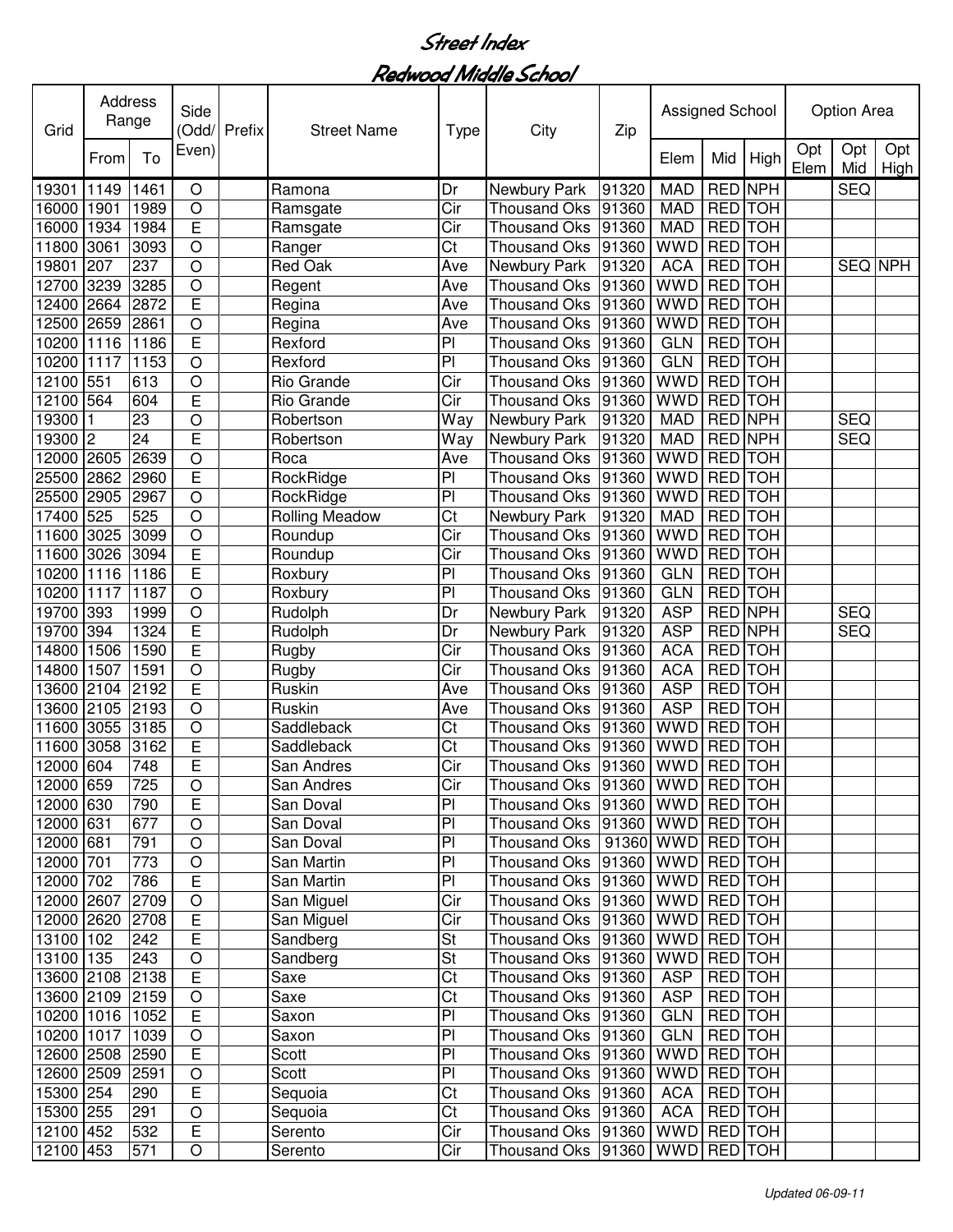| Grid            | Address<br>Range |      | Side<br>Odd/   | Prefix | <b>Street Name</b>  | Type                     | City                | Zip   | Assigned School |                |            |             | <b>Option Area</b> |                    |
|-----------------|------------------|------|----------------|--------|---------------------|--------------------------|---------------------|-------|-----------------|----------------|------------|-------------|--------------------|--------------------|
|                 | From             | To   | Even)          |        |                     |                          |                     |       | Elem            | Mid            | High       | Opt<br>Elem | Opt<br>Mid         | Opt<br><b>High</b> |
| 25801           | 3019             | 3055 | O              |        | Shadow Hill         | Cir                      | <b>Thousand Oks</b> | 91360 | <b>WWD</b>      | <b>RED</b>     | <b>TOH</b> |             |                    |                    |
| 25801           | 3020             | 3056 | $\overline{E}$ |        | Shadow Hill         | Cir                      | <b>Thousand Oks</b> | 91360 | <b>WWD</b>      | RED TOH        |            |             |                    |                    |
| 25801           | 3017             | 3047 | O              |        | Shadow Mesa         | Cir                      | <b>Thousand Oks</b> | 91360 | <b>WWD</b>      | RED TOH        |            |             |                    |                    |
| 25801           | 3022             | 3046 | E              |        | Shadow Mesa         | Cir                      | <b>Thousand Oks</b> | 91360 | <b>WWD</b>      | RED TOH        |            |             |                    |                    |
| 15600           | 600              | 698  | E              |        | Shadowlake          | Dr                       | <b>Thousand Oks</b> | 91360 | <b>ACA</b>      | RED TOH        |            |             |                    |                    |
| 15600           | 601              | 999  | $\bigcirc$     |        | Shadowlake          | Dr                       | <b>Thousand Oks</b> | 91360 | <b>ACA</b>      | <b>RED</b> TOH |            |             |                    |                    |
| 10000           | 1305             | 1395 | $\bigcirc$     |        | Sheffield           | P <sub>1</sub>           | <b>Thousand Oks</b> | 91360 | <b>GLN</b>      | RED TOH        |            |             |                    |                    |
| 10000           | 1306             | 1396 | E              |        | Sheffield           | P <sub>1</sub>           | <b>Thousand Oks</b> | 91360 | <b>GLN</b>      | <b>RED</b> TOH |            |             |                    |                    |
| 10200           | 807              | 1273 | $\bigcirc$     |        | Sheffield           | P <sub>1</sub>           | Thousand Oks        | 91360 | GLN             | <b>RED</b> TOH |            |             |                    |                    |
| 10200           | 872              | 1274 | E              |        | Sheffield           | P <sub>1</sub>           | Thousand Oks        | 91360 | <b>GLN</b>      | <b>RED</b> TOH |            |             |                    |                    |
| 12200           | 432              | 656  | E              |        | Shenandoah          | $\overline{\mathsf{St}}$ | Thousand Oks        | 91360 | <b>WWD</b>      | <b>RED</b> TOH |            |             |                    |                    |
| 12200           | 437              | 675  | $\circ$        |        | Shenandoah          | $\overline{\mathsf{St}}$ | Thousand Oks        | 91360 | <b>WWD</b>      | <b>RED</b> TOH |            |             |                    |                    |
| 12500           | 2727             | 2791 | $\circ$        | N      | Shields             | $\overline{\text{Ct}}$   | <b>Thousand Oks</b> | 91360 | <b>WWD</b>      | <b>RED</b> TOH |            |             |                    |                    |
| 12500           | 2762             | 2790 | E              | N      | <b>Shields</b>      | Ct                       | <b>Thousand Oks</b> | 91360 | <b>WWD</b>      | <b>RED</b> TOH |            |             |                    |                    |
| 13700           | 163              | 271  | $\circ$        | W      | Sidlee              | $\overline{\mathsf{St}}$ | <b>Thousand Oks</b> | 91360 | <b>ASP</b>      | <b>RED</b> TOH |            |             |                    |                    |
| 13700           | 164              | 292  | E              | W      | Sidlee              | $\overline{\mathsf{St}}$ | <b>Thousand Oks</b> | 91360 | <b>ASP</b>      | <b>RED</b> TOH |            |             |                    |                    |
| 13800           | 9                | 9    | O              | E      | Sidlee              | $\overline{\mathsf{St}}$ | <b>Thousand Oks</b> | 91360 | <b>ASP</b>      | RED TOH        |            |             |                    |                    |
| 13800           | 11               | 159  | O              | W      | Sidlee              | St                       | Thousand Oks        | 91360 | <b>ASP</b>      | <b>RED</b>     | <b>TOH</b> |             |                    |                    |
| 13800           | 18               | 152  | E              | W      | Sidlee              | St                       | <b>Thousand Oks</b> | 91360 | <b>ASP</b>      | RED TOH        |            |             |                    |                    |
| 13900           | 31               | 489  | O              | E      | Sidlee              | St                       | <b>Thousand Oks</b> | 91360 | <b>ASP</b>      | RED TOH        |            |             |                    |                    |
| 13900           | 82               | 460  | E              | E      | Sidlee              | St                       | <b>Thousand Oks</b> | 91360 | <b>ASP</b>      | <b>RED</b> TOH |            |             |                    |                    |
| 13300           | 102              | 350  | E              |        | Siesta              | Ave                      | <b>Thousand Oks</b> | 91360 | <b>ASP</b>      | <b>RED</b> TOH |            |             |                    |                    |
| 13300           | 135              | 367  | $\bigcirc$     |        | Siesta              | Ave                      | <b>Thousand Oks</b> | 91360 | <b>ASP</b>      | RED TOH        |            |             |                    |                    |
| 11600           | 752              | 926  | $\overline{E}$ |        | <b>Silver Cloud</b> | St                       | <b>Thousand Oks</b> | 91360 | <b>WWD</b>      | RED TOH        |            |             |                    |                    |
| 11600           | 2965             | 2995 | $\bigcirc$     |        | <b>Silver Cloud</b> | St                       | <b>Thousand Oks</b> | 91360 | <b>WWD</b>      | <b>RED</b> TOH |            |             |                    |                    |
| 11701           | 3284             | 3328 | E              |        | Silver Spur         | Ct                       | Thousand Oks        | 91360 | <b>WWD</b>      | <b>RED</b> TOH |            |             |                    |                    |
| 11701           | 3299             | 3329 | $\bigcirc$     |        | Silver Spur         | Ct                       | Thousand Oks        | 91360 | <b>WWD</b>      | RED TOH        |            |             |                    |                    |
| 16000           | 2006             | 2024 | E              |        | Simsbury            | Ct                       | Thousand Oks        | 91360 | <b>MAD</b>      | RED TOH        |            |             |                    |                    |
| 16000           | 2007             | 2021 | $\circ$        |        | Simsbury            | Ct                       | Thousand Oks        | 91360 | <b>MAD</b>      | RED TOH        |            |             |                    |                    |
| 12500           | 405              | 405  | $\circ$        |        | <b>Sirius</b>       | St                       | <b>Thousand Oks</b> | 91360 | <b>WWD</b>      | RED TOH        |            |             |                    |                    |
| 12500           | 2055             | 2275 | $\circ$        |        | <b>Sirius</b>       | St                       | Thousand Oks        | 91360 | <b>WWD</b>      | <b>RED</b> TOH |            |             |                    |                    |
| 12500 2122 2274 |                  |      | E              |        | Sirius              | St                       | Thousand Oks  91360 |       | WWD RED TOH     |                |            |             |                    |                    |
| 12900 2306 2590 |                  |      | E              |        | <b>Sirius</b>       | $\overline{\mathsf{St}}$ | Thousand Oks        | 91360 | WWD RED TOH     |                |            |             |                    |                    |
| 12900 2307      |                  | 2591 | O              |        | <b>Sirius</b>       | $\overline{\mathsf{St}}$ | Thousand Oks        | 91360 | <b>WWD</b>      | RED TOH        |            |             |                    |                    |
| 14900 207       |                  | 397  | $\bigcirc$     |        | Somerset            | Cir                      | <b>Thousand Oks</b> | 91360 | <b>ACA</b>      | RED TOH        |            |             |                    |                    |
| 14900 208       |                  | 390  | E              |        | Somerset            | Cir                      | <b>Thousand Oks</b> | 91360 | <b>ACA</b>      | RED TOH        |            |             |                    |                    |
| 10100 714       |                  | 790  | E              |        | Spalding            | <b>St</b>                | <b>Thousand Oks</b> | 91360 | <b>GLN</b>      | RED TOH        |            |             |                    |                    |
| 10100 719       |                  | 779  | $\mathsf O$    |        | Spalding            | St                       | <b>Thousand Oks</b> | 91360 | <b>GLN</b>      | RED TOH        |            |             |                    |                    |
| 18600           | 1640             | 1696 | $\overline{E}$ |        | Spring Haven        | Ave                      | <b>Newbury Park</b> | 91320 | <b>MAD</b>      | <b>RED NPH</b> |            |             | <b>SEQ</b>         |                    |
| 18600           | 1651             | 1691 | $\bigcirc$     |        | Spring Haven        | Ave                      | Newbury Park        | 91320 | <b>MAD</b>      | RED NPH        |            |             | <b>SEQ</b>         |                    |
| 19800           | 694              | 808  | E              |        | <b>Spring Wood</b>  | $\overline{\mathsf{St}}$ | <b>Newbury Park</b> | 91320 | <b>ACA</b>      | RED TOH        |            |             | <b>SEQ NPH</b>     |                    |
| 19800 789       |                  | 807  | $\circ$        |        | Spring Wood         | $\overline{\mathsf{St}}$ | Newbury Park        | 91320 | <b>ACA</b>      | RED TOH        |            |             | SEQ NPH            |                    |
| 19800 887       |                  | 899  | $\bigcirc$     |        | Spruce Hill         | Ct                       | Newbury Park        | 91320 | <b>ACA</b>      | RED TOH        |            |             | SEQ NPH            |                    |
| 19800 892       |                  | 898  | E              |        | Spruce Hill         | Ct                       | Newbury Park        | 91320 | <b>ACA</b>      | RED TOH        |            |             | SEQ NPH            |                    |
| 19801 539       |                  | 583  | $\mathsf O$    |        | Spyglass            | Ln                       | Newbury Park        | 91320 | <b>ACA</b>      | RED TOH        |            |             | SEQ NPH            |                    |
| 19801           | 564              | 572  | E              |        | Spyglass            | Ln                       | Newbury Park        | 91320 | <b>ACA</b>      | RED TOH        |            |             | SEQ NPH            |                    |
| 15300 901       |                  | 1099 | $\bigcirc$     |        | <b>St Charles</b>   | P <sub>1</sub>           | <b>Thousand Oks</b> | 91360 | <b>ACA</b>      | RED TOH        |            |             |                    |                    |
| 15400           | 500              | 900  | O              |        | St Charles          | Dr                       | <b>Thousand Oks</b> | 91360 | <b>ACA</b>      |                | RED TOH    |             |                    |                    |
| 15400 500       |                  | 900  | E              |        | <b>St Charles</b>   | Dr                       | Thousand Oks        | 91360 | <b>ACA</b>      |                | RED TOH    |             |                    |                    |
| 19300           | l 1              | 53   | O              |        | <b>St Charles</b>   | Ct                       | Newbury Park        | 91320 | <b>MAD</b>      |                | RED NPH    |             | <b>SEQ</b>         |                    |
| 19300 2         |                  | 54   | E              |        | <b>St Charles</b>   | Ct                       | Newbury Park        | 91320 | <b>MAD</b>      |                | RED NPH    |             | <b>SEQ</b>         |                    |
|                 |                  |      |                |        |                     |                          |                     |       |                 |                |            |             |                    |                    |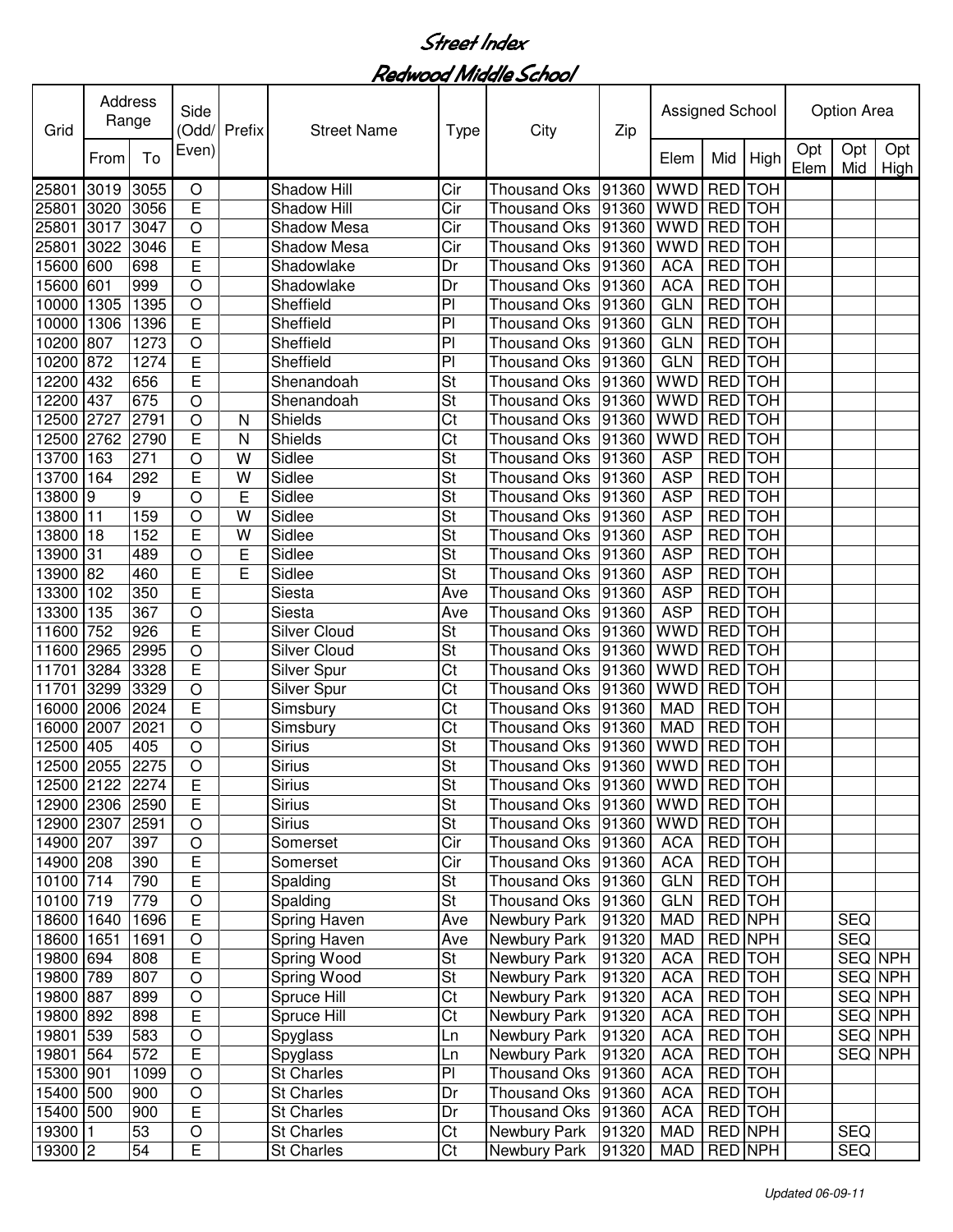| Grid            | Address<br>Range |      | Side           | Odd/ Prefix | <b>Street Name</b>     | <b>Type</b>              | City                                  | Zip   | Assigned School |                |            |             | Option Area |                |
|-----------------|------------------|------|----------------|-------------|------------------------|--------------------------|---------------------------------------|-------|-----------------|----------------|------------|-------------|-------------|----------------|
|                 | From             | To   | Even)          |             |                        |                          |                                       |       | Elem            | Mid            | High       | Opt<br>Elem | Opt<br>Mid  | Opt<br>High    |
| 19300           | 103              | 115  | $\circ$        |             | St James               | Ct                       | Newbury Park                          | 91320 | <b>MAD</b>      | <b>RED NPH</b> |            |             | <b>SEQ</b>  |                |
| 19300           | 104              | 116  | Ē              |             | St James               | $\overline{\text{Ct}}$   | Newbury Park                          | 91320 | <b>MAD</b>      | RED NPH        |            |             | <b>SEQ</b>  |                |
| 19300           | 55               | 65   | O              |             | St John                | Ct                       | Newbury Park                          | 91320 | <b>MAD</b>      | RED NPH        |            |             | <b>SEQ</b>  |                |
| 19300           | 56               | 66   | E              |             | St John                | Ct                       | Newbury Park                          | 91320 | <b>MAD</b>      | RED NPH        |            |             | <b>SEQ</b>  |                |
| 19300           | 77               | 87   | $\circ$        |             | St Stephen             | Ct                       | Newbury Park                          | 91320 | <b>MAD</b>      | <b>RED NPH</b> |            |             | <b>SEQ</b>  |                |
| 19300           | 78               | 88   | Ē              |             | St Stephen             | $\overline{\text{Ct}}$   | Newbury Park                          | 91320 | <b>MAD</b>      | RED NPH        |            |             | <b>SEQ</b>  |                |
| 11800           | 3199             | 3199 | $\overline{O}$ |             | <b>Starfire</b>        | Ave                      | <b>Thousand Oks</b>                   | 91360 | <b>WWD</b>      | <b>RED</b> TOH |            |             |             |                |
| 11800           | 3200             | 3208 | E              |             | <b>Starfire</b>        | Ave                      | <b>Thousand Oks</b>                   | 91360 | <b>WWD</b>      | <b>RED</b> TOH |            |             |             |                |
| 10000           | 1307             | 1377 | $\circ$        |             | Sterling               | Dr                       | <b>Thousand Oks</b>                   | 91360 | <b>GLN</b>      | <b>RED</b> TOH |            |             |             |                |
| 16000           | 685              | 685  | $\circ$        |             | Stetson                | $\overline{\text{Ct}}$   | <b>Thousand Oks</b>                   | 91360 | <b>MAD</b>      | <b>RED</b> TOH |            |             |             |                |
| 16000           | 692              | 712  | $\overline{E}$ |             | Stetson                | Ct                       | <b>Thousand Oks</b>                   | 91360 | <b>MAD</b>      | <b>RED</b> TOH |            |             |             |                |
| 14500           | 1507             | 1771 | $\circ$        |             | Stoddard               | Ave                      | <b>Thousand Oks</b>                   | 91360 | <b>ASP</b>      | <b>RED</b>     | TOH        |             |             |                |
| 14500           | 1530             | 1738 | E              |             | Stoddard               | Ave                      | <b>Thousand Oks</b>                   | 91360 | <b>ASP</b>      | <b>RED</b>     | <b>TOH</b> |             |             |                |
| 16000           | 2014             | 2096 | Ē              |             | <b>Stonehill</b>       | $\overline{\text{Cir}}$  | <b>Thousand Oks</b>                   | 91360 | <b>MAD</b>      | RED TOH        |            |             |             |                |
| 16000           | 2019             | 2025 | $\circ$        |             | <b>Stonehill</b>       | Cir                      | Thousand Oks                          | 91360 | <b>MAD</b>      | <b>RED</b> TOH |            |             |             |                |
| 11700           | 3298             | 3548 | E              |             | <b>Storm Cloud</b>     | St                       | Thousand Oks                          | 91360 | <b>WWD</b>      | <b>RED</b> TOH |            |             |             |                |
| 11700           | 3300             | 3547 | $\circ$        |             | <b>Storm Cloud</b>     | $\overline{\mathsf{St}}$ | Thousand Oks                          | 91360 | <b>WWD</b>      | <b>RED</b> TOH |            |             |             |                |
| 14800           | 8                | 90   | E              |             | Stratford              | St                       | <b>Thousand Oks</b>                   | 91360 | <b>ACA</b>      | RED TOH        |            |             |             |                |
| 09900           | 1351             | 1493 | $\circ$        |             | <b>Strawberry Hill</b> | Rd                       | <b>Thousand Oks</b>                   | 91360 | <b>GLN</b>      | RED TOH        |            |             |             |                |
| 09900           | 1352             | 1452 | E              |             | Strawberry Hill        | Rd                       | <b>Thousand Oks</b>                   | 91360 | <b>GLN</b>      | <b>RED</b>     | <b>TOH</b> |             |             |                |
| 14800           | 1404             | 1590 | E              |             | Suffolk                | Ave                      | <b>Thousand Oks</b>                   | 91360 | <b>ACA</b>      | <b>RED</b>     | <b>TOH</b> |             |             |                |
| 14800           | 1405             | 1591 | $\circ$        |             | Suffolk                | Ave                      | <b>Thousand Oks</b>                   | 91360 | <b>ACA</b>      | <b>RED</b>     | <b>TOH</b> |             |             |                |
| 19800           | 553              | 565  | $\circ$        |             | Sugarpine              | Ct                       | Newbury Park                          | 91320 | <b>ACA</b>      | <b>RED</b>     | <b>TOH</b> |             | SEQ NPH     |                |
| 19800           | 562              | 568  | $\overline{E}$ |             | Sugarpine              | $\overline{\text{Ct}}$   | Newbury Park                          | 91320 | <b>ACA</b>      | <b>RED</b>     | <b>TOH</b> |             | <b>SEQ</b>  | <b>NPH</b>     |
| 16000           | 701              | 727  | $\circ$        |             | Sumter                 | Ct                       | <b>Thousand Oks</b>                   | 91360 | <b>MAD</b>      | RED TOH        |            |             |             |                |
| 11800           | 355              | 523  | $\circ$        |             | Sundance               | St                       | <b>Thousand Oks</b>                   | 91360 | <b>WWD</b>      | RED TOH        |            |             |             |                |
| 11800           | 356              | 552  | E              |             | Sundance               | St                       | Thousand Oks                          | 91360 | <b>WWD</b>      | <b>RED</b>     | <b>TOH</b> |             |             |                |
| 11900           | 2904             | 3096 | $\overline{E}$ |             | Sunflower              | St                       | <b>Thousand Oks</b>                   | 91360 | <b>WWD</b>      | <b>RED</b>     | <b>TOH</b> |             |             |                |
| 11900           | 2905             | 3073 | O              |             | Sunflower              | St                       | <b>Thousand Oks</b>                   | 91360 | <b>WWD</b>      | <b>RED</b>     | <b>TOH</b> |             |             |                |
| 18701           | 1001             | 1037 | $\circ$        |             | <b>Sunset Oak</b>      | Cir                      | Newbury Park                          | 91320 | <b>MAD</b>      | RED NPH        |            |             | <b>SEQ</b>  |                |
| 16000           | 2041             | 2053 | O              |             | Surrey                 | Ct                       | Thousand Oks                          | 91360 | <b>MAD</b>      | RED TOH        |            |             |             |                |
| 16000 2042 2066 |                  |      | E              |             | Surrey                 | Ct                       | Thousand Oks 91360                    |       | MAD             | <b>RED</b> TOH |            |             |             |                |
| 18600 1511      |                  | 1617 | $\circ$        |             | Susan                  | Dr                       | Newbury Park                          | 91320 | <b>MAD</b>      | RED NPH        |            |             | <b>SEQ</b>  |                |
| 10100 812       |                  | 886  | $\overline{E}$ |             | Sussex                 | Cir                      | <b>Thousand Oks</b>                   | 91360 | <b>GLN</b>      | RED TOH        |            |             |             |                |
| 10100 813       |                  | 887  | $\bigcirc$     |             | Sussex                 | Cir                      | <b>Thousand Oks</b>                   | 91360 | <b>GLN</b>      | RED TOH        |            |             |             |                |
| 19300 67        |                  | 75   | $\circ$        |             | Suzanne                | $\overline{\text{C}t}$   | Newbury Park                          | 91320 | <b>MAD</b>      | RED NPH        |            |             | <b>SEQ</b>  |                |
| 19300 68        |                  | 76   | E              |             | Suzanne                | $\overline{\text{C}t}$   | Newbury Park                          | 91320 | <b>MAD</b>      | <b>RED NPH</b> |            |             | <b>SEQ</b>  |                |
| 12400 424       |                  | 448  | $\overline{E}$ |             | Syringa                | St                       | <b>Thousand Oks</b>                   | 91360 | <b>WWD</b>      | <b>RED</b> TOH |            |             |             |                |
| 13800 104       |                  | 196  | E              |             | Tarkio                 | <b>St</b>                | <b>Thousand Oks</b>                   | 91360 | <b>ASP</b>      | RED TOH        |            |             |             |                |
| 13800 121       |                  | 183  | $\circ$        |             | Tarkio                 | St                       | <b>Thousand Oks</b>                   | 91360 | <b>ASP</b>      | <b>RED</b> TOH |            |             |             |                |
| 19800 875       |                  | 891  | $\circ$        |             | Teakwood               | $\overline{\text{C}t}$   | Newbury Park                          | 91320 | <b>ACA</b>      | <b>RED</b> TOH |            |             |             | SEQ NPH        |
| 19800 884       |                  | 892  | E              |             | Teakwood               | $\overline{\text{C}t}$   | Newbury Park                          | 91320 | <b>ACA</b>      | <b>RED</b> TOH |            |             |             | <b>SEQ NPH</b> |
| 13500 5         |                  | 91   | $\circ$        |             | Teasdale               | <b>St</b>                | <b>Thousand Oks</b>                   | 91360 | <b>ASP</b>      |                | RED TOH    |             |             |                |
| 13500 5         |                  | 88   | E              |             | Teasdale               | <b>St</b>                | Thousand Oks                          | 91360 | <b>ASP</b>      |                | RED TOH    |             |             |                |
| 13600 108       |                  | 392  | E              |             | Teasdale               | <b>St</b>                | <b>Thousand Oks</b>                   | 91360 | <b>ASP</b>      |                | RED TOH    |             |             |                |
| 13600 113       |                  | 391  | O              |             | Teasdale               | <b>St</b>                | Thousand Oks                          | 91360 | <b>ASP</b>      |                | RED TOH    |             |             |                |
| 15600 690       |                  | 790  | E              |             | Tennis Club            | Ln                       | Thousand Oks                          | 91360 | <b>ACA</b>      | RED TOH        |            |             |             |                |
| 12500 2536      |                  | 2746 | E              |             | Tennyson               | <b>St</b>                | Thousand Oks                          | 91360 | WWD RED TOH     |                |            |             |             |                |
| 12500 2567      |                  | 2745 | $\circ$        |             | Tennyson               | <b>St</b>                | Thousand Oks                          | 91360 | WWD RED TOH     |                |            |             |             |                |
| 12600 239       |                  | 297  | $\circ$        |             | Tennyson               | Ct                       | Thousand Oks 91360                    |       | WWD RED TOH     |                |            |             |             |                |
| 12600 239       |                  | 297  | $\bigcirc$     |             | Tennyson               | St                       | Thousand Oks  91360   WWD   RED   TOH |       |                 |                |            |             |             |                |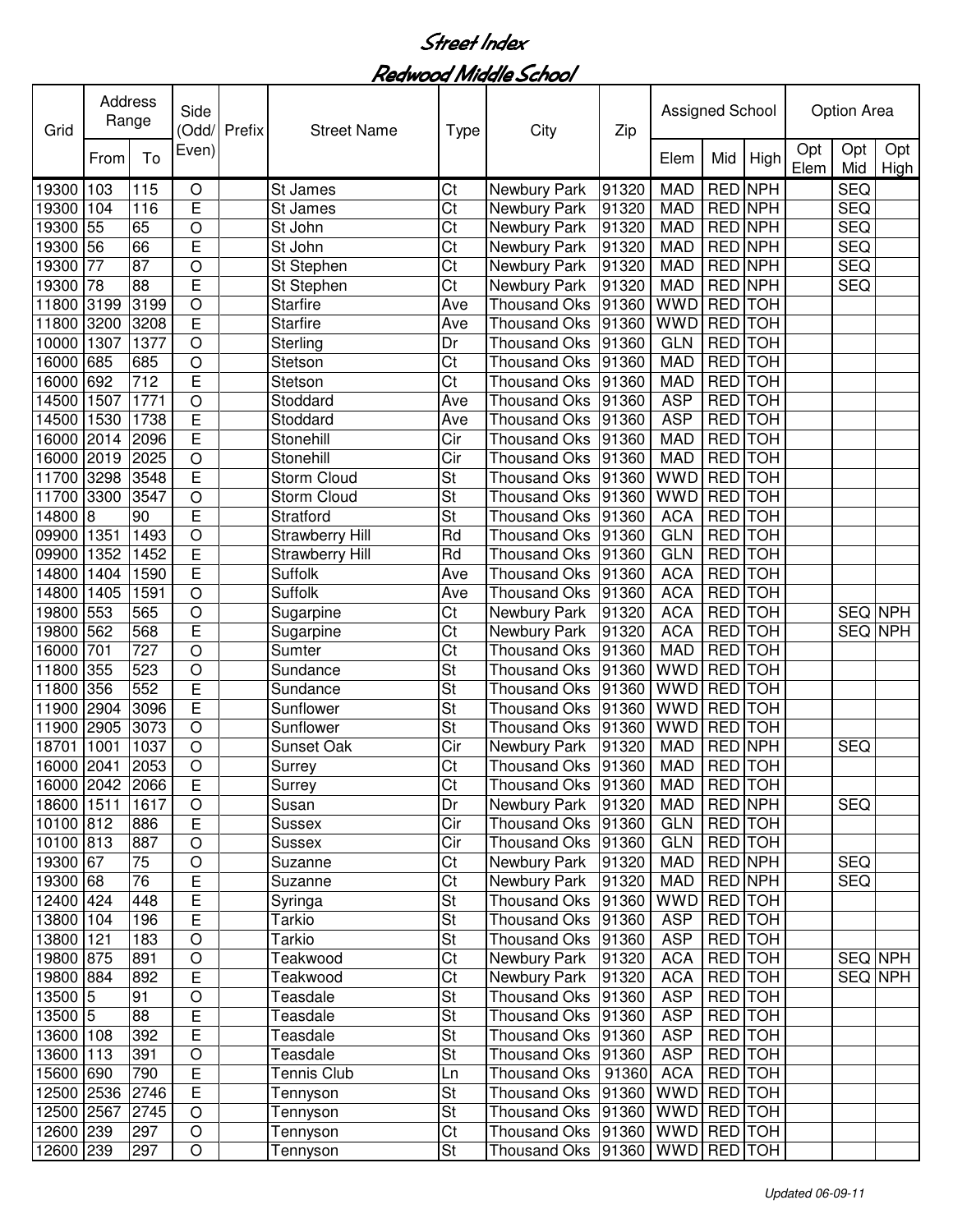| Opt<br>Opt<br>Opt<br>Even)<br>To<br>From<br>Mid<br>High<br>Elem<br>Mid<br>Elem<br>High<br><b>WWD</b><br><b>RED</b><br>138<br>232<br>E<br>St<br>91360<br><b>TOH</b><br>13100<br><b>Thousand Oks</b><br>Tennyson<br>233<br>St<br>139<br><b>WWD</b><br>RED TOH<br>13100<br>O<br><b>Thousand Oks</b><br>91360<br>Tennyson<br>$\circ$<br>St<br>RED TOH<br>14600<br>103<br>191<br>91360<br><b>ACA</b><br><b>Thousand Oks</b><br><b>Thames</b><br>E<br>St<br><b>ACA</b><br>14600<br>132<br>178<br>RED TOH<br><b>Thames</b><br><b>Thousand Oks</b><br>91360<br>E<br>210<br>St<br>RED NPH<br>19300<br>202<br>Third<br>Newbury Park<br>91320<br><b>MAD</b><br><b>SEQ</b><br>211<br>$\circ$<br>St<br><b>RED NPH</b><br><b>SEQ</b><br>19300<br>203<br>Third<br>91320<br><b>MAD</b><br>Newbury Park<br>E<br>290<br>Cir<br><b>GLN</b><br>RED TOH<br>10200<br>108<br><b>Thousand Oks</b><br>91360<br>Thoreau<br>275<br>10200<br>153<br>$\overline{\text{Cir}}$<br><b>GLN</b><br><b>RED</b> TOH<br>$\circ$<br>91360<br>Thoreau<br><b>Thousand Oks</b><br>380<br>E<br>$\overline{\text{Cir}}$<br><b>ASP</b><br><b>RED</b> TOH<br>14500<br>350<br>91360<br>Thorpe<br><b>Thousand Oks</b><br>Cir<br>351<br>383<br><b>ASP</b><br><b>RED</b> TOH<br>14500<br>$\circ$<br>91360<br>Thorpe<br><b>Thousand Oks</b><br>75<br>$\overline{75}$<br><b>RED</b> TOH<br>15900<br>$\circ$<br><b>Blvd</b><br>91360<br><b>ACA</b><br><b>Thousand Oks</b><br><b>Thousand Oks</b><br>W<br><b>RED TOH</b><br>382<br>494<br>E<br><b>WWD</b><br>12300<br>Thunderhead<br>St<br>91360<br><b>Thousand Oks</b><br>$\overline{\mathsf{St}}$<br><b>RED</b> TOH<br>397<br>499<br>$\circ$<br><b>Thousand Oks</b><br><b>WWD</b><br>12300<br>Thunderhead<br>91360<br>$\overline{\text{Ct}}$<br><b>RED</b> TOH<br>16000<br>2045<br>2093<br>$\circ$<br><b>Thousand Oks</b><br>91360<br><b>MAD</b><br>Tilbury<br>E<br>$\overline{\text{Ct}}$<br><b>RED</b> TOH<br>2048<br>2084<br><b>Thousand Oks</b><br><b>MAD</b><br>16000<br>91360<br>Tilbury<br><b>ASP</b><br><b>RED NPH</b><br>19600<br>137<br>267<br>$\circ$<br>Timber<br>Rd<br>Newbury Park<br>91320<br><b>SEQ</b><br>E<br><b>ASP</b><br>19600<br>Timber<br>Rd<br>Newbury Park<br><b>RED NPH</b><br><b>SEQ</b><br>142<br>162<br>91320<br>E<br>11901<br>568<br><b>WWD</b><br>RED TOH<br>500<br>Timberwood<br>Ave<br><b>Thousand Oks</b><br>91360<br><b>RED</b> TOH<br>11901<br>511<br>569<br><b>WWD</b><br>$\bigcirc$<br>Timberwood<br>Ave<br><b>Thousand Oks</b><br>91360<br>E<br>RED NPH<br>19700<br>1450<br>1500<br>Trl<br>91320<br><b>ASP</b><br><b>SEQ</b><br><b>Topa View</b><br>Newbury Park<br>Trl<br><b>ASP</b><br>RED NPH<br><b>SEQ</b><br>19700<br>1455<br>1495<br><b>Topa View</b><br>91320<br>$\bigcirc$<br>Newbury Park<br>E<br>Ct<br><b>ASP</b><br>RED NPH<br>SEQ TOH<br>19401<br>292<br>310<br>Trailside<br>91320<br>Newbury Park<br>309<br>Ct<br><b>ASP</b><br><b>RED NPH</b><br>SEQ<br><b>TOH</b><br>19401<br>297<br>$\bigcirc$<br>Trailside<br>91320<br>Newbury Park<br>567<br>597<br><b>ACA</b><br>RED TOH<br>15000<br>$\circ$<br>91360<br><b>Tree Top</b><br><b>Thousand Oks</b><br>Ln<br>E<br>634<br><b>ACA</b><br>RED TOH<br>15000<br>568<br>Tree Top<br>91360<br><b>Thousand Oks</b><br>Ln<br>$\overline{76}$<br>E<br>St<br>RED TOH<br>13800<br>64<br>Triangle<br>91360<br><b>ASP</b><br><b>Thousand Oks</b><br>$\overline{75}$<br>$\overline{O}$<br>$\overline{\mathsf{St}}$<br>67<br>RED TOH<br>13800<br><b>ASP</b><br>Triangle<br><b>Thousand Oks</b><br>91360<br>485<br>$\circ$<br>St<br>RED TOH<br>109<br><b>ASP</b><br>13900<br>Triangle<br>91360<br><b>Thousand Oks</b><br>E<br>360<br>St<br><b>ASP</b><br>RED TOH<br>13900<br>138<br>Triangle<br><b>Thousand Oks</b><br>91360<br>2863<br>$\circ$<br>St<br><b>WWD</b><br><b>TOH</b><br>2815<br>Trillium<br><b>RED</b><br>12400<br>91360<br>Thousand Oks<br>E<br>2838<br>2862<br>Trillium<br>St<br><b>WWD</b><br>RED TOH<br>12400<br>91360<br>Thousand Oks<br>16000 2026 2098<br>Е<br>Truett<br>Cir<br>Thousand Oks  91360<br>MAD<br><b>IREDITOH</b><br>Cir<br>Truett<br>RED TOH<br>16000 2027<br>2099<br>O<br>Thousand Oks<br>91360<br>MAD<br>E<br>Cir<br>10100 706<br>754<br>Tudor<br>Thousand Oks<br><b>GLN</b><br>RED TOH<br>91360<br>755<br>Cir<br>10100 719<br>Tudor<br><b>Thousand Oks</b><br>91360<br><b>GLN</b><br>RED TOH<br>O<br>15300 401<br>599<br><b>ACA</b><br>RED TOH<br>$\circ$<br>Tuolumne<br><b>Thousand Oks</b><br>91360<br>Ave<br>15600 714<br>798<br>E<br><b>ACA</b><br>RED TOH<br>Tuolumne<br><b>Thousand Oks</b><br>91360<br>Ave<br>E<br><b>ACA</b><br>RED TOH<br>15700 400<br>698<br>Tuolumne<br>Ave<br><b>Thousand Oks</b><br>91360<br>$\overline{\text{C}t}$<br>19400 855<br>927<br>$\bigcirc$<br><b>ASP</b><br>RED TOH<br>SEQ NPH<br>Tupelo Wood<br>Newbury Park<br>91320<br>E<br>$\overline{\text{C}t}$<br><b>SEQ NPH</b><br>19400 856<br>926<br><b>ASP</b><br>RED TOH<br>Tupelo Wood<br>Newbury Park<br>91320<br>$\overline{\text{C}t}$<br><b>SEQ</b><br>18600 205<br>261<br>91320<br><b>MAD</b><br>RED NPH<br>$\circ$<br><b>Twin Falls</b><br>Newbury Park<br>E<br>$\overline{\text{Ct}}$<br>270<br>RED NPH<br><b>SEQ</b><br>18600 206<br><b>Twin Falls</b><br>Newbury Park<br>91320<br><b>MAD</b><br>E<br>Cir<br>12000 2650<br>2680<br>Valencia<br>Thousand Oks<br>91360<br>WWD RED TOH<br>Cir<br>WWD RED TOH<br>12000 2657<br>2669<br>$\bigcirc$<br><b>Thousand Oks</b><br>91360<br>Valencia<br>RED TOH<br>SEQ NPH<br>19801 601<br>671<br>O<br>Valley Oak<br>Newbury Park<br>91320<br><b>ACA</b><br>Ln<br>$\mathsf E$<br>Valley Oak<br><b>ACA</b><br>RED TOH<br>SEQ NPH<br>19801<br>606<br>668<br>Newbury Park<br>91320<br>Ln<br>$\circ$<br>16000 2103<br>2339<br>Valleyfield<br>RED TOH<br>Ave<br>Thousand Oks<br><b>MAD</b><br>91360<br>E<br>RED TOH<br>16000 2108<br>2356<br>Thousand Oks<br>91360<br><b>MAD</b><br>Valleyfield<br>Ave<br>E<br>13500 2<br><b>St</b><br>Thousand Oks<br><b>ASP</b><br>RED TOH<br>160<br>Van Dyke<br>91360<br>13500 15<br>O<br><b>St</b><br>185<br>Thousand Oks 91360<br><b>ASP</b><br>RED TOH<br>Van Dyke<br>12000 605<br>Thousand Oks 91360<br>WWD RED TOH | Grid | Address<br>Range |      | Side<br>(Odd/ | Prefix | <b>Street Name</b> | Type | City | Zip | Assigned School |  | <b>Option Area</b> |  |
|---------------------------------------------------------------------------------------------------------------------------------------------------------------------------------------------------------------------------------------------------------------------------------------------------------------------------------------------------------------------------------------------------------------------------------------------------------------------------------------------------------------------------------------------------------------------------------------------------------------------------------------------------------------------------------------------------------------------------------------------------------------------------------------------------------------------------------------------------------------------------------------------------------------------------------------------------------------------------------------------------------------------------------------------------------------------------------------------------------------------------------------------------------------------------------------------------------------------------------------------------------------------------------------------------------------------------------------------------------------------------------------------------------------------------------------------------------------------------------------------------------------------------------------------------------------------------------------------------------------------------------------------------------------------------------------------------------------------------------------------------------------------------------------------------------------------------------------------------------------------------------------------------------------------------------------------------------------------------------------------------------------------------------------------------------------------------------------------------------------------------------------------------------------------------------------------------------------------------------------------------------------------------------------------------------------------------------------------------------------------------------------------------------------------------------------------------------------------------------------------------------------------------------------------------------------------------------------------------------------------------------------------------------------------------------------------------------------------------------------------------------------------------------------------------------------------------------------------------------------------------------------------------------------------------------------------------------------------------------------------------------------------------------------------------------------------------------------------------------------------------------------------------------------------------------------------------------------------------------------------------------------------------------------------------------------------------------------------------------------------------------------------------------------------------------------------------------------------------------------------------------------------------------------------------------------------------------------------------------------------------------------------------------------------------------------------------------------------------------------------------------------------------------------------------------------------------------------------------------------------------------------------------------------------------------------------------------------------------------------------------------------------------------------------------------------------------------------------------------------------------------------------------------------------------------------------------------------------------------------------------------------------------------------------------------------------------------------------------------------------------------------------------------------------------------------------------------------------------------------------------------------------------------------------------------------------------------------------------------------------------------------------------------------------------------------------------------------------------------------------------------------------------------------------------------------------------------------------------------------------------------------------------------------------------------------------------------------------------------------------------------------------------------------------------------------------------------------------------------------------------------------------------------------------------------------------------------------------------------------------------------------------------------------------------------------------------------------------------------------------------------------------------------------------------------------------------------------------------------------------------------------------------------------------------------------------------------------------------------------------------------------------------------------------------------------------------------------------------------------------------------------------------------------------------------------------------------------------------------------------------------------------------------------------------------------------------------------------------------------------------------------------------------------------------------------------------------------------------------------|------|------------------|------|---------------|--------|--------------------|------|------|-----|-----------------|--|--------------------|--|
|                                                                                                                                                                                                                                                                                                                                                                                                                                                                                                                                                                                                                                                                                                                                                                                                                                                                                                                                                                                                                                                                                                                                                                                                                                                                                                                                                                                                                                                                                                                                                                                                                                                                                                                                                                                                                                                                                                                                                                                                                                                                                                                                                                                                                                                                                                                                                                                                                                                                                                                                                                                                                                                                                                                                                                                                                                                                                                                                                                                                                                                                                                                                                                                                                                                                                                                                                                                                                                                                                                                                                                                                                                                                                                                                                                                                                                                                                                                                                                                                                                                                                                                                                                                                                                                                                                                                                                                                                                                                                                                                                                                                                                                                                                                                                                                                                                                                                                                                                                                                                                                                                                                                                                                                                                                                                                                                                                                                                                                                                                                                                                                                                                                                                                                                                                                                                                                                                                                                                                                                                                                                                                               |      |                  |      |               |        |                    |      |      |     |                 |  |                    |  |
|                                                                                                                                                                                                                                                                                                                                                                                                                                                                                                                                                                                                                                                                                                                                                                                                                                                                                                                                                                                                                                                                                                                                                                                                                                                                                                                                                                                                                                                                                                                                                                                                                                                                                                                                                                                                                                                                                                                                                                                                                                                                                                                                                                                                                                                                                                                                                                                                                                                                                                                                                                                                                                                                                                                                                                                                                                                                                                                                                                                                                                                                                                                                                                                                                                                                                                                                                                                                                                                                                                                                                                                                                                                                                                                                                                                                                                                                                                                                                                                                                                                                                                                                                                                                                                                                                                                                                                                                                                                                                                                                                                                                                                                                                                                                                                                                                                                                                                                                                                                                                                                                                                                                                                                                                                                                                                                                                                                                                                                                                                                                                                                                                                                                                                                                                                                                                                                                                                                                                                                                                                                                                                               |      |                  |      |               |        |                    |      |      |     |                 |  |                    |  |
|                                                                                                                                                                                                                                                                                                                                                                                                                                                                                                                                                                                                                                                                                                                                                                                                                                                                                                                                                                                                                                                                                                                                                                                                                                                                                                                                                                                                                                                                                                                                                                                                                                                                                                                                                                                                                                                                                                                                                                                                                                                                                                                                                                                                                                                                                                                                                                                                                                                                                                                                                                                                                                                                                                                                                                                                                                                                                                                                                                                                                                                                                                                                                                                                                                                                                                                                                                                                                                                                                                                                                                                                                                                                                                                                                                                                                                                                                                                                                                                                                                                                                                                                                                                                                                                                                                                                                                                                                                                                                                                                                                                                                                                                                                                                                                                                                                                                                                                                                                                                                                                                                                                                                                                                                                                                                                                                                                                                                                                                                                                                                                                                                                                                                                                                                                                                                                                                                                                                                                                                                                                                                                               |      |                  |      |               |        |                    |      |      |     |                 |  |                    |  |
|                                                                                                                                                                                                                                                                                                                                                                                                                                                                                                                                                                                                                                                                                                                                                                                                                                                                                                                                                                                                                                                                                                                                                                                                                                                                                                                                                                                                                                                                                                                                                                                                                                                                                                                                                                                                                                                                                                                                                                                                                                                                                                                                                                                                                                                                                                                                                                                                                                                                                                                                                                                                                                                                                                                                                                                                                                                                                                                                                                                                                                                                                                                                                                                                                                                                                                                                                                                                                                                                                                                                                                                                                                                                                                                                                                                                                                                                                                                                                                                                                                                                                                                                                                                                                                                                                                                                                                                                                                                                                                                                                                                                                                                                                                                                                                                                                                                                                                                                                                                                                                                                                                                                                                                                                                                                                                                                                                                                                                                                                                                                                                                                                                                                                                                                                                                                                                                                                                                                                                                                                                                                                                               |      |                  |      |               |        |                    |      |      |     |                 |  |                    |  |
|                                                                                                                                                                                                                                                                                                                                                                                                                                                                                                                                                                                                                                                                                                                                                                                                                                                                                                                                                                                                                                                                                                                                                                                                                                                                                                                                                                                                                                                                                                                                                                                                                                                                                                                                                                                                                                                                                                                                                                                                                                                                                                                                                                                                                                                                                                                                                                                                                                                                                                                                                                                                                                                                                                                                                                                                                                                                                                                                                                                                                                                                                                                                                                                                                                                                                                                                                                                                                                                                                                                                                                                                                                                                                                                                                                                                                                                                                                                                                                                                                                                                                                                                                                                                                                                                                                                                                                                                                                                                                                                                                                                                                                                                                                                                                                                                                                                                                                                                                                                                                                                                                                                                                                                                                                                                                                                                                                                                                                                                                                                                                                                                                                                                                                                                                                                                                                                                                                                                                                                                                                                                                                               |      |                  |      |               |        |                    |      |      |     |                 |  |                    |  |
|                                                                                                                                                                                                                                                                                                                                                                                                                                                                                                                                                                                                                                                                                                                                                                                                                                                                                                                                                                                                                                                                                                                                                                                                                                                                                                                                                                                                                                                                                                                                                                                                                                                                                                                                                                                                                                                                                                                                                                                                                                                                                                                                                                                                                                                                                                                                                                                                                                                                                                                                                                                                                                                                                                                                                                                                                                                                                                                                                                                                                                                                                                                                                                                                                                                                                                                                                                                                                                                                                                                                                                                                                                                                                                                                                                                                                                                                                                                                                                                                                                                                                                                                                                                                                                                                                                                                                                                                                                                                                                                                                                                                                                                                                                                                                                                                                                                                                                                                                                                                                                                                                                                                                                                                                                                                                                                                                                                                                                                                                                                                                                                                                                                                                                                                                                                                                                                                                                                                                                                                                                                                                                               |      |                  |      |               |        |                    |      |      |     |                 |  |                    |  |
|                                                                                                                                                                                                                                                                                                                                                                                                                                                                                                                                                                                                                                                                                                                                                                                                                                                                                                                                                                                                                                                                                                                                                                                                                                                                                                                                                                                                                                                                                                                                                                                                                                                                                                                                                                                                                                                                                                                                                                                                                                                                                                                                                                                                                                                                                                                                                                                                                                                                                                                                                                                                                                                                                                                                                                                                                                                                                                                                                                                                                                                                                                                                                                                                                                                                                                                                                                                                                                                                                                                                                                                                                                                                                                                                                                                                                                                                                                                                                                                                                                                                                                                                                                                                                                                                                                                                                                                                                                                                                                                                                                                                                                                                                                                                                                                                                                                                                                                                                                                                                                                                                                                                                                                                                                                                                                                                                                                                                                                                                                                                                                                                                                                                                                                                                                                                                                                                                                                                                                                                                                                                                                               |      |                  |      |               |        |                    |      |      |     |                 |  |                    |  |
|                                                                                                                                                                                                                                                                                                                                                                                                                                                                                                                                                                                                                                                                                                                                                                                                                                                                                                                                                                                                                                                                                                                                                                                                                                                                                                                                                                                                                                                                                                                                                                                                                                                                                                                                                                                                                                                                                                                                                                                                                                                                                                                                                                                                                                                                                                                                                                                                                                                                                                                                                                                                                                                                                                                                                                                                                                                                                                                                                                                                                                                                                                                                                                                                                                                                                                                                                                                                                                                                                                                                                                                                                                                                                                                                                                                                                                                                                                                                                                                                                                                                                                                                                                                                                                                                                                                                                                                                                                                                                                                                                                                                                                                                                                                                                                                                                                                                                                                                                                                                                                                                                                                                                                                                                                                                                                                                                                                                                                                                                                                                                                                                                                                                                                                                                                                                                                                                                                                                                                                                                                                                                                               |      |                  |      |               |        |                    |      |      |     |                 |  |                    |  |
|                                                                                                                                                                                                                                                                                                                                                                                                                                                                                                                                                                                                                                                                                                                                                                                                                                                                                                                                                                                                                                                                                                                                                                                                                                                                                                                                                                                                                                                                                                                                                                                                                                                                                                                                                                                                                                                                                                                                                                                                                                                                                                                                                                                                                                                                                                                                                                                                                                                                                                                                                                                                                                                                                                                                                                                                                                                                                                                                                                                                                                                                                                                                                                                                                                                                                                                                                                                                                                                                                                                                                                                                                                                                                                                                                                                                                                                                                                                                                                                                                                                                                                                                                                                                                                                                                                                                                                                                                                                                                                                                                                                                                                                                                                                                                                                                                                                                                                                                                                                                                                                                                                                                                                                                                                                                                                                                                                                                                                                                                                                                                                                                                                                                                                                                                                                                                                                                                                                                                                                                                                                                                                               |      |                  |      |               |        |                    |      |      |     |                 |  |                    |  |
|                                                                                                                                                                                                                                                                                                                                                                                                                                                                                                                                                                                                                                                                                                                                                                                                                                                                                                                                                                                                                                                                                                                                                                                                                                                                                                                                                                                                                                                                                                                                                                                                                                                                                                                                                                                                                                                                                                                                                                                                                                                                                                                                                                                                                                                                                                                                                                                                                                                                                                                                                                                                                                                                                                                                                                                                                                                                                                                                                                                                                                                                                                                                                                                                                                                                                                                                                                                                                                                                                                                                                                                                                                                                                                                                                                                                                                                                                                                                                                                                                                                                                                                                                                                                                                                                                                                                                                                                                                                                                                                                                                                                                                                                                                                                                                                                                                                                                                                                                                                                                                                                                                                                                                                                                                                                                                                                                                                                                                                                                                                                                                                                                                                                                                                                                                                                                                                                                                                                                                                                                                                                                                               |      |                  |      |               |        |                    |      |      |     |                 |  |                    |  |
|                                                                                                                                                                                                                                                                                                                                                                                                                                                                                                                                                                                                                                                                                                                                                                                                                                                                                                                                                                                                                                                                                                                                                                                                                                                                                                                                                                                                                                                                                                                                                                                                                                                                                                                                                                                                                                                                                                                                                                                                                                                                                                                                                                                                                                                                                                                                                                                                                                                                                                                                                                                                                                                                                                                                                                                                                                                                                                                                                                                                                                                                                                                                                                                                                                                                                                                                                                                                                                                                                                                                                                                                                                                                                                                                                                                                                                                                                                                                                                                                                                                                                                                                                                                                                                                                                                                                                                                                                                                                                                                                                                                                                                                                                                                                                                                                                                                                                                                                                                                                                                                                                                                                                                                                                                                                                                                                                                                                                                                                                                                                                                                                                                                                                                                                                                                                                                                                                                                                                                                                                                                                                                               |      |                  |      |               |        |                    |      |      |     |                 |  |                    |  |
|                                                                                                                                                                                                                                                                                                                                                                                                                                                                                                                                                                                                                                                                                                                                                                                                                                                                                                                                                                                                                                                                                                                                                                                                                                                                                                                                                                                                                                                                                                                                                                                                                                                                                                                                                                                                                                                                                                                                                                                                                                                                                                                                                                                                                                                                                                                                                                                                                                                                                                                                                                                                                                                                                                                                                                                                                                                                                                                                                                                                                                                                                                                                                                                                                                                                                                                                                                                                                                                                                                                                                                                                                                                                                                                                                                                                                                                                                                                                                                                                                                                                                                                                                                                                                                                                                                                                                                                                                                                                                                                                                                                                                                                                                                                                                                                                                                                                                                                                                                                                                                                                                                                                                                                                                                                                                                                                                                                                                                                                                                                                                                                                                                                                                                                                                                                                                                                                                                                                                                                                                                                                                                               |      |                  |      |               |        |                    |      |      |     |                 |  |                    |  |
|                                                                                                                                                                                                                                                                                                                                                                                                                                                                                                                                                                                                                                                                                                                                                                                                                                                                                                                                                                                                                                                                                                                                                                                                                                                                                                                                                                                                                                                                                                                                                                                                                                                                                                                                                                                                                                                                                                                                                                                                                                                                                                                                                                                                                                                                                                                                                                                                                                                                                                                                                                                                                                                                                                                                                                                                                                                                                                                                                                                                                                                                                                                                                                                                                                                                                                                                                                                                                                                                                                                                                                                                                                                                                                                                                                                                                                                                                                                                                                                                                                                                                                                                                                                                                                                                                                                                                                                                                                                                                                                                                                                                                                                                                                                                                                                                                                                                                                                                                                                                                                                                                                                                                                                                                                                                                                                                                                                                                                                                                                                                                                                                                                                                                                                                                                                                                                                                                                                                                                                                                                                                                                               |      |                  |      |               |        |                    |      |      |     |                 |  |                    |  |
|                                                                                                                                                                                                                                                                                                                                                                                                                                                                                                                                                                                                                                                                                                                                                                                                                                                                                                                                                                                                                                                                                                                                                                                                                                                                                                                                                                                                                                                                                                                                                                                                                                                                                                                                                                                                                                                                                                                                                                                                                                                                                                                                                                                                                                                                                                                                                                                                                                                                                                                                                                                                                                                                                                                                                                                                                                                                                                                                                                                                                                                                                                                                                                                                                                                                                                                                                                                                                                                                                                                                                                                                                                                                                                                                                                                                                                                                                                                                                                                                                                                                                                                                                                                                                                                                                                                                                                                                                                                                                                                                                                                                                                                                                                                                                                                                                                                                                                                                                                                                                                                                                                                                                                                                                                                                                                                                                                                                                                                                                                                                                                                                                                                                                                                                                                                                                                                                                                                                                                                                                                                                                                               |      |                  |      |               |        |                    |      |      |     |                 |  |                    |  |
|                                                                                                                                                                                                                                                                                                                                                                                                                                                                                                                                                                                                                                                                                                                                                                                                                                                                                                                                                                                                                                                                                                                                                                                                                                                                                                                                                                                                                                                                                                                                                                                                                                                                                                                                                                                                                                                                                                                                                                                                                                                                                                                                                                                                                                                                                                                                                                                                                                                                                                                                                                                                                                                                                                                                                                                                                                                                                                                                                                                                                                                                                                                                                                                                                                                                                                                                                                                                                                                                                                                                                                                                                                                                                                                                                                                                                                                                                                                                                                                                                                                                                                                                                                                                                                                                                                                                                                                                                                                                                                                                                                                                                                                                                                                                                                                                                                                                                                                                                                                                                                                                                                                                                                                                                                                                                                                                                                                                                                                                                                                                                                                                                                                                                                                                                                                                                                                                                                                                                                                                                                                                                                               |      |                  |      |               |        |                    |      |      |     |                 |  |                    |  |
|                                                                                                                                                                                                                                                                                                                                                                                                                                                                                                                                                                                                                                                                                                                                                                                                                                                                                                                                                                                                                                                                                                                                                                                                                                                                                                                                                                                                                                                                                                                                                                                                                                                                                                                                                                                                                                                                                                                                                                                                                                                                                                                                                                                                                                                                                                                                                                                                                                                                                                                                                                                                                                                                                                                                                                                                                                                                                                                                                                                                                                                                                                                                                                                                                                                                                                                                                                                                                                                                                                                                                                                                                                                                                                                                                                                                                                                                                                                                                                                                                                                                                                                                                                                                                                                                                                                                                                                                                                                                                                                                                                                                                                                                                                                                                                                                                                                                                                                                                                                                                                                                                                                                                                                                                                                                                                                                                                                                                                                                                                                                                                                                                                                                                                                                                                                                                                                                                                                                                                                                                                                                                                               |      |                  |      |               |        |                    |      |      |     |                 |  |                    |  |
|                                                                                                                                                                                                                                                                                                                                                                                                                                                                                                                                                                                                                                                                                                                                                                                                                                                                                                                                                                                                                                                                                                                                                                                                                                                                                                                                                                                                                                                                                                                                                                                                                                                                                                                                                                                                                                                                                                                                                                                                                                                                                                                                                                                                                                                                                                                                                                                                                                                                                                                                                                                                                                                                                                                                                                                                                                                                                                                                                                                                                                                                                                                                                                                                                                                                                                                                                                                                                                                                                                                                                                                                                                                                                                                                                                                                                                                                                                                                                                                                                                                                                                                                                                                                                                                                                                                                                                                                                                                                                                                                                                                                                                                                                                                                                                                                                                                                                                                                                                                                                                                                                                                                                                                                                                                                                                                                                                                                                                                                                                                                                                                                                                                                                                                                                                                                                                                                                                                                                                                                                                                                                                               |      |                  |      |               |        |                    |      |      |     |                 |  |                    |  |
|                                                                                                                                                                                                                                                                                                                                                                                                                                                                                                                                                                                                                                                                                                                                                                                                                                                                                                                                                                                                                                                                                                                                                                                                                                                                                                                                                                                                                                                                                                                                                                                                                                                                                                                                                                                                                                                                                                                                                                                                                                                                                                                                                                                                                                                                                                                                                                                                                                                                                                                                                                                                                                                                                                                                                                                                                                                                                                                                                                                                                                                                                                                                                                                                                                                                                                                                                                                                                                                                                                                                                                                                                                                                                                                                                                                                                                                                                                                                                                                                                                                                                                                                                                                                                                                                                                                                                                                                                                                                                                                                                                                                                                                                                                                                                                                                                                                                                                                                                                                                                                                                                                                                                                                                                                                                                                                                                                                                                                                                                                                                                                                                                                                                                                                                                                                                                                                                                                                                                                                                                                                                                                               |      |                  |      |               |        |                    |      |      |     |                 |  |                    |  |
|                                                                                                                                                                                                                                                                                                                                                                                                                                                                                                                                                                                                                                                                                                                                                                                                                                                                                                                                                                                                                                                                                                                                                                                                                                                                                                                                                                                                                                                                                                                                                                                                                                                                                                                                                                                                                                                                                                                                                                                                                                                                                                                                                                                                                                                                                                                                                                                                                                                                                                                                                                                                                                                                                                                                                                                                                                                                                                                                                                                                                                                                                                                                                                                                                                                                                                                                                                                                                                                                                                                                                                                                                                                                                                                                                                                                                                                                                                                                                                                                                                                                                                                                                                                                                                                                                                                                                                                                                                                                                                                                                                                                                                                                                                                                                                                                                                                                                                                                                                                                                                                                                                                                                                                                                                                                                                                                                                                                                                                                                                                                                                                                                                                                                                                                                                                                                                                                                                                                                                                                                                                                                                               |      |                  |      |               |        |                    |      |      |     |                 |  |                    |  |
|                                                                                                                                                                                                                                                                                                                                                                                                                                                                                                                                                                                                                                                                                                                                                                                                                                                                                                                                                                                                                                                                                                                                                                                                                                                                                                                                                                                                                                                                                                                                                                                                                                                                                                                                                                                                                                                                                                                                                                                                                                                                                                                                                                                                                                                                                                                                                                                                                                                                                                                                                                                                                                                                                                                                                                                                                                                                                                                                                                                                                                                                                                                                                                                                                                                                                                                                                                                                                                                                                                                                                                                                                                                                                                                                                                                                                                                                                                                                                                                                                                                                                                                                                                                                                                                                                                                                                                                                                                                                                                                                                                                                                                                                                                                                                                                                                                                                                                                                                                                                                                                                                                                                                                                                                                                                                                                                                                                                                                                                                                                                                                                                                                                                                                                                                                                                                                                                                                                                                                                                                                                                                                               |      |                  |      |               |        |                    |      |      |     |                 |  |                    |  |
|                                                                                                                                                                                                                                                                                                                                                                                                                                                                                                                                                                                                                                                                                                                                                                                                                                                                                                                                                                                                                                                                                                                                                                                                                                                                                                                                                                                                                                                                                                                                                                                                                                                                                                                                                                                                                                                                                                                                                                                                                                                                                                                                                                                                                                                                                                                                                                                                                                                                                                                                                                                                                                                                                                                                                                                                                                                                                                                                                                                                                                                                                                                                                                                                                                                                                                                                                                                                                                                                                                                                                                                                                                                                                                                                                                                                                                                                                                                                                                                                                                                                                                                                                                                                                                                                                                                                                                                                                                                                                                                                                                                                                                                                                                                                                                                                                                                                                                                                                                                                                                                                                                                                                                                                                                                                                                                                                                                                                                                                                                                                                                                                                                                                                                                                                                                                                                                                                                                                                                                                                                                                                                               |      |                  |      |               |        |                    |      |      |     |                 |  |                    |  |
|                                                                                                                                                                                                                                                                                                                                                                                                                                                                                                                                                                                                                                                                                                                                                                                                                                                                                                                                                                                                                                                                                                                                                                                                                                                                                                                                                                                                                                                                                                                                                                                                                                                                                                                                                                                                                                                                                                                                                                                                                                                                                                                                                                                                                                                                                                                                                                                                                                                                                                                                                                                                                                                                                                                                                                                                                                                                                                                                                                                                                                                                                                                                                                                                                                                                                                                                                                                                                                                                                                                                                                                                                                                                                                                                                                                                                                                                                                                                                                                                                                                                                                                                                                                                                                                                                                                                                                                                                                                                                                                                                                                                                                                                                                                                                                                                                                                                                                                                                                                                                                                                                                                                                                                                                                                                                                                                                                                                                                                                                                                                                                                                                                                                                                                                                                                                                                                                                                                                                                                                                                                                                                               |      |                  |      |               |        |                    |      |      |     |                 |  |                    |  |
|                                                                                                                                                                                                                                                                                                                                                                                                                                                                                                                                                                                                                                                                                                                                                                                                                                                                                                                                                                                                                                                                                                                                                                                                                                                                                                                                                                                                                                                                                                                                                                                                                                                                                                                                                                                                                                                                                                                                                                                                                                                                                                                                                                                                                                                                                                                                                                                                                                                                                                                                                                                                                                                                                                                                                                                                                                                                                                                                                                                                                                                                                                                                                                                                                                                                                                                                                                                                                                                                                                                                                                                                                                                                                                                                                                                                                                                                                                                                                                                                                                                                                                                                                                                                                                                                                                                                                                                                                                                                                                                                                                                                                                                                                                                                                                                                                                                                                                                                                                                                                                                                                                                                                                                                                                                                                                                                                                                                                                                                                                                                                                                                                                                                                                                                                                                                                                                                                                                                                                                                                                                                                                               |      |                  |      |               |        |                    |      |      |     |                 |  |                    |  |
|                                                                                                                                                                                                                                                                                                                                                                                                                                                                                                                                                                                                                                                                                                                                                                                                                                                                                                                                                                                                                                                                                                                                                                                                                                                                                                                                                                                                                                                                                                                                                                                                                                                                                                                                                                                                                                                                                                                                                                                                                                                                                                                                                                                                                                                                                                                                                                                                                                                                                                                                                                                                                                                                                                                                                                                                                                                                                                                                                                                                                                                                                                                                                                                                                                                                                                                                                                                                                                                                                                                                                                                                                                                                                                                                                                                                                                                                                                                                                                                                                                                                                                                                                                                                                                                                                                                                                                                                                                                                                                                                                                                                                                                                                                                                                                                                                                                                                                                                                                                                                                                                                                                                                                                                                                                                                                                                                                                                                                                                                                                                                                                                                                                                                                                                                                                                                                                                                                                                                                                                                                                                                                               |      |                  |      |               |        |                    |      |      |     |                 |  |                    |  |
|                                                                                                                                                                                                                                                                                                                                                                                                                                                                                                                                                                                                                                                                                                                                                                                                                                                                                                                                                                                                                                                                                                                                                                                                                                                                                                                                                                                                                                                                                                                                                                                                                                                                                                                                                                                                                                                                                                                                                                                                                                                                                                                                                                                                                                                                                                                                                                                                                                                                                                                                                                                                                                                                                                                                                                                                                                                                                                                                                                                                                                                                                                                                                                                                                                                                                                                                                                                                                                                                                                                                                                                                                                                                                                                                                                                                                                                                                                                                                                                                                                                                                                                                                                                                                                                                                                                                                                                                                                                                                                                                                                                                                                                                                                                                                                                                                                                                                                                                                                                                                                                                                                                                                                                                                                                                                                                                                                                                                                                                                                                                                                                                                                                                                                                                                                                                                                                                                                                                                                                                                                                                                                               |      |                  |      |               |        |                    |      |      |     |                 |  |                    |  |
|                                                                                                                                                                                                                                                                                                                                                                                                                                                                                                                                                                                                                                                                                                                                                                                                                                                                                                                                                                                                                                                                                                                                                                                                                                                                                                                                                                                                                                                                                                                                                                                                                                                                                                                                                                                                                                                                                                                                                                                                                                                                                                                                                                                                                                                                                                                                                                                                                                                                                                                                                                                                                                                                                                                                                                                                                                                                                                                                                                                                                                                                                                                                                                                                                                                                                                                                                                                                                                                                                                                                                                                                                                                                                                                                                                                                                                                                                                                                                                                                                                                                                                                                                                                                                                                                                                                                                                                                                                                                                                                                                                                                                                                                                                                                                                                                                                                                                                                                                                                                                                                                                                                                                                                                                                                                                                                                                                                                                                                                                                                                                                                                                                                                                                                                                                                                                                                                                                                                                                                                                                                                                                               |      |                  |      |               |        |                    |      |      |     |                 |  |                    |  |
|                                                                                                                                                                                                                                                                                                                                                                                                                                                                                                                                                                                                                                                                                                                                                                                                                                                                                                                                                                                                                                                                                                                                                                                                                                                                                                                                                                                                                                                                                                                                                                                                                                                                                                                                                                                                                                                                                                                                                                                                                                                                                                                                                                                                                                                                                                                                                                                                                                                                                                                                                                                                                                                                                                                                                                                                                                                                                                                                                                                                                                                                                                                                                                                                                                                                                                                                                                                                                                                                                                                                                                                                                                                                                                                                                                                                                                                                                                                                                                                                                                                                                                                                                                                                                                                                                                                                                                                                                                                                                                                                                                                                                                                                                                                                                                                                                                                                                                                                                                                                                                                                                                                                                                                                                                                                                                                                                                                                                                                                                                                                                                                                                                                                                                                                                                                                                                                                                                                                                                                                                                                                                                               |      |                  |      |               |        |                    |      |      |     |                 |  |                    |  |
|                                                                                                                                                                                                                                                                                                                                                                                                                                                                                                                                                                                                                                                                                                                                                                                                                                                                                                                                                                                                                                                                                                                                                                                                                                                                                                                                                                                                                                                                                                                                                                                                                                                                                                                                                                                                                                                                                                                                                                                                                                                                                                                                                                                                                                                                                                                                                                                                                                                                                                                                                                                                                                                                                                                                                                                                                                                                                                                                                                                                                                                                                                                                                                                                                                                                                                                                                                                                                                                                                                                                                                                                                                                                                                                                                                                                                                                                                                                                                                                                                                                                                                                                                                                                                                                                                                                                                                                                                                                                                                                                                                                                                                                                                                                                                                                                                                                                                                                                                                                                                                                                                                                                                                                                                                                                                                                                                                                                                                                                                                                                                                                                                                                                                                                                                                                                                                                                                                                                                                                                                                                                                                               |      |                  |      |               |        |                    |      |      |     |                 |  |                    |  |
|                                                                                                                                                                                                                                                                                                                                                                                                                                                                                                                                                                                                                                                                                                                                                                                                                                                                                                                                                                                                                                                                                                                                                                                                                                                                                                                                                                                                                                                                                                                                                                                                                                                                                                                                                                                                                                                                                                                                                                                                                                                                                                                                                                                                                                                                                                                                                                                                                                                                                                                                                                                                                                                                                                                                                                                                                                                                                                                                                                                                                                                                                                                                                                                                                                                                                                                                                                                                                                                                                                                                                                                                                                                                                                                                                                                                                                                                                                                                                                                                                                                                                                                                                                                                                                                                                                                                                                                                                                                                                                                                                                                                                                                                                                                                                                                                                                                                                                                                                                                                                                                                                                                                                                                                                                                                                                                                                                                                                                                                                                                                                                                                                                                                                                                                                                                                                                                                                                                                                                                                                                                                                                               |      |                  |      |               |        |                    |      |      |     |                 |  |                    |  |
|                                                                                                                                                                                                                                                                                                                                                                                                                                                                                                                                                                                                                                                                                                                                                                                                                                                                                                                                                                                                                                                                                                                                                                                                                                                                                                                                                                                                                                                                                                                                                                                                                                                                                                                                                                                                                                                                                                                                                                                                                                                                                                                                                                                                                                                                                                                                                                                                                                                                                                                                                                                                                                                                                                                                                                                                                                                                                                                                                                                                                                                                                                                                                                                                                                                                                                                                                                                                                                                                                                                                                                                                                                                                                                                                                                                                                                                                                                                                                                                                                                                                                                                                                                                                                                                                                                                                                                                                                                                                                                                                                                                                                                                                                                                                                                                                                                                                                                                                                                                                                                                                                                                                                                                                                                                                                                                                                                                                                                                                                                                                                                                                                                                                                                                                                                                                                                                                                                                                                                                                                                                                                                               |      |                  |      |               |        |                    |      |      |     |                 |  |                    |  |
|                                                                                                                                                                                                                                                                                                                                                                                                                                                                                                                                                                                                                                                                                                                                                                                                                                                                                                                                                                                                                                                                                                                                                                                                                                                                                                                                                                                                                                                                                                                                                                                                                                                                                                                                                                                                                                                                                                                                                                                                                                                                                                                                                                                                                                                                                                                                                                                                                                                                                                                                                                                                                                                                                                                                                                                                                                                                                                                                                                                                                                                                                                                                                                                                                                                                                                                                                                                                                                                                                                                                                                                                                                                                                                                                                                                                                                                                                                                                                                                                                                                                                                                                                                                                                                                                                                                                                                                                                                                                                                                                                                                                                                                                                                                                                                                                                                                                                                                                                                                                                                                                                                                                                                                                                                                                                                                                                                                                                                                                                                                                                                                                                                                                                                                                                                                                                                                                                                                                                                                                                                                                                                               |      |                  |      |               |        |                    |      |      |     |                 |  |                    |  |
|                                                                                                                                                                                                                                                                                                                                                                                                                                                                                                                                                                                                                                                                                                                                                                                                                                                                                                                                                                                                                                                                                                                                                                                                                                                                                                                                                                                                                                                                                                                                                                                                                                                                                                                                                                                                                                                                                                                                                                                                                                                                                                                                                                                                                                                                                                                                                                                                                                                                                                                                                                                                                                                                                                                                                                                                                                                                                                                                                                                                                                                                                                                                                                                                                                                                                                                                                                                                                                                                                                                                                                                                                                                                                                                                                                                                                                                                                                                                                                                                                                                                                                                                                                                                                                                                                                                                                                                                                                                                                                                                                                                                                                                                                                                                                                                                                                                                                                                                                                                                                                                                                                                                                                                                                                                                                                                                                                                                                                                                                                                                                                                                                                                                                                                                                                                                                                                                                                                                                                                                                                                                                                               |      |                  |      |               |        |                    |      |      |     |                 |  |                    |  |
|                                                                                                                                                                                                                                                                                                                                                                                                                                                                                                                                                                                                                                                                                                                                                                                                                                                                                                                                                                                                                                                                                                                                                                                                                                                                                                                                                                                                                                                                                                                                                                                                                                                                                                                                                                                                                                                                                                                                                                                                                                                                                                                                                                                                                                                                                                                                                                                                                                                                                                                                                                                                                                                                                                                                                                                                                                                                                                                                                                                                                                                                                                                                                                                                                                                                                                                                                                                                                                                                                                                                                                                                                                                                                                                                                                                                                                                                                                                                                                                                                                                                                                                                                                                                                                                                                                                                                                                                                                                                                                                                                                                                                                                                                                                                                                                                                                                                                                                                                                                                                                                                                                                                                                                                                                                                                                                                                                                                                                                                                                                                                                                                                                                                                                                                                                                                                                                                                                                                                                                                                                                                                                               |      |                  |      |               |        |                    |      |      |     |                 |  |                    |  |
|                                                                                                                                                                                                                                                                                                                                                                                                                                                                                                                                                                                                                                                                                                                                                                                                                                                                                                                                                                                                                                                                                                                                                                                                                                                                                                                                                                                                                                                                                                                                                                                                                                                                                                                                                                                                                                                                                                                                                                                                                                                                                                                                                                                                                                                                                                                                                                                                                                                                                                                                                                                                                                                                                                                                                                                                                                                                                                                                                                                                                                                                                                                                                                                                                                                                                                                                                                                                                                                                                                                                                                                                                                                                                                                                                                                                                                                                                                                                                                                                                                                                                                                                                                                                                                                                                                                                                                                                                                                                                                                                                                                                                                                                                                                                                                                                                                                                                                                                                                                                                                                                                                                                                                                                                                                                                                                                                                                                                                                                                                                                                                                                                                                                                                                                                                                                                                                                                                                                                                                                                                                                                                               |      |                  |      |               |        |                    |      |      |     |                 |  |                    |  |
|                                                                                                                                                                                                                                                                                                                                                                                                                                                                                                                                                                                                                                                                                                                                                                                                                                                                                                                                                                                                                                                                                                                                                                                                                                                                                                                                                                                                                                                                                                                                                                                                                                                                                                                                                                                                                                                                                                                                                                                                                                                                                                                                                                                                                                                                                                                                                                                                                                                                                                                                                                                                                                                                                                                                                                                                                                                                                                                                                                                                                                                                                                                                                                                                                                                                                                                                                                                                                                                                                                                                                                                                                                                                                                                                                                                                                                                                                                                                                                                                                                                                                                                                                                                                                                                                                                                                                                                                                                                                                                                                                                                                                                                                                                                                                                                                                                                                                                                                                                                                                                                                                                                                                                                                                                                                                                                                                                                                                                                                                                                                                                                                                                                                                                                                                                                                                                                                                                                                                                                                                                                                                                               |      |                  |      |               |        |                    |      |      |     |                 |  |                    |  |
|                                                                                                                                                                                                                                                                                                                                                                                                                                                                                                                                                                                                                                                                                                                                                                                                                                                                                                                                                                                                                                                                                                                                                                                                                                                                                                                                                                                                                                                                                                                                                                                                                                                                                                                                                                                                                                                                                                                                                                                                                                                                                                                                                                                                                                                                                                                                                                                                                                                                                                                                                                                                                                                                                                                                                                                                                                                                                                                                                                                                                                                                                                                                                                                                                                                                                                                                                                                                                                                                                                                                                                                                                                                                                                                                                                                                                                                                                                                                                                                                                                                                                                                                                                                                                                                                                                                                                                                                                                                                                                                                                                                                                                                                                                                                                                                                                                                                                                                                                                                                                                                                                                                                                                                                                                                                                                                                                                                                                                                                                                                                                                                                                                                                                                                                                                                                                                                                                                                                                                                                                                                                                                               |      |                  |      |               |        |                    |      |      |     |                 |  |                    |  |
|                                                                                                                                                                                                                                                                                                                                                                                                                                                                                                                                                                                                                                                                                                                                                                                                                                                                                                                                                                                                                                                                                                                                                                                                                                                                                                                                                                                                                                                                                                                                                                                                                                                                                                                                                                                                                                                                                                                                                                                                                                                                                                                                                                                                                                                                                                                                                                                                                                                                                                                                                                                                                                                                                                                                                                                                                                                                                                                                                                                                                                                                                                                                                                                                                                                                                                                                                                                                                                                                                                                                                                                                                                                                                                                                                                                                                                                                                                                                                                                                                                                                                                                                                                                                                                                                                                                                                                                                                                                                                                                                                                                                                                                                                                                                                                                                                                                                                                                                                                                                                                                                                                                                                                                                                                                                                                                                                                                                                                                                                                                                                                                                                                                                                                                                                                                                                                                                                                                                                                                                                                                                                                               |      |                  |      |               |        |                    |      |      |     |                 |  |                    |  |
|                                                                                                                                                                                                                                                                                                                                                                                                                                                                                                                                                                                                                                                                                                                                                                                                                                                                                                                                                                                                                                                                                                                                                                                                                                                                                                                                                                                                                                                                                                                                                                                                                                                                                                                                                                                                                                                                                                                                                                                                                                                                                                                                                                                                                                                                                                                                                                                                                                                                                                                                                                                                                                                                                                                                                                                                                                                                                                                                                                                                                                                                                                                                                                                                                                                                                                                                                                                                                                                                                                                                                                                                                                                                                                                                                                                                                                                                                                                                                                                                                                                                                                                                                                                                                                                                                                                                                                                                                                                                                                                                                                                                                                                                                                                                                                                                                                                                                                                                                                                                                                                                                                                                                                                                                                                                                                                                                                                                                                                                                                                                                                                                                                                                                                                                                                                                                                                                                                                                                                                                                                                                                                               |      |                  |      |               |        |                    |      |      |     |                 |  |                    |  |
|                                                                                                                                                                                                                                                                                                                                                                                                                                                                                                                                                                                                                                                                                                                                                                                                                                                                                                                                                                                                                                                                                                                                                                                                                                                                                                                                                                                                                                                                                                                                                                                                                                                                                                                                                                                                                                                                                                                                                                                                                                                                                                                                                                                                                                                                                                                                                                                                                                                                                                                                                                                                                                                                                                                                                                                                                                                                                                                                                                                                                                                                                                                                                                                                                                                                                                                                                                                                                                                                                                                                                                                                                                                                                                                                                                                                                                                                                                                                                                                                                                                                                                                                                                                                                                                                                                                                                                                                                                                                                                                                                                                                                                                                                                                                                                                                                                                                                                                                                                                                                                                                                                                                                                                                                                                                                                                                                                                                                                                                                                                                                                                                                                                                                                                                                                                                                                                                                                                                                                                                                                                                                                               |      |                  |      |               |        |                    |      |      |     |                 |  |                    |  |
|                                                                                                                                                                                                                                                                                                                                                                                                                                                                                                                                                                                                                                                                                                                                                                                                                                                                                                                                                                                                                                                                                                                                                                                                                                                                                                                                                                                                                                                                                                                                                                                                                                                                                                                                                                                                                                                                                                                                                                                                                                                                                                                                                                                                                                                                                                                                                                                                                                                                                                                                                                                                                                                                                                                                                                                                                                                                                                                                                                                                                                                                                                                                                                                                                                                                                                                                                                                                                                                                                                                                                                                                                                                                                                                                                                                                                                                                                                                                                                                                                                                                                                                                                                                                                                                                                                                                                                                                                                                                                                                                                                                                                                                                                                                                                                                                                                                                                                                                                                                                                                                                                                                                                                                                                                                                                                                                                                                                                                                                                                                                                                                                                                                                                                                                                                                                                                                                                                                                                                                                                                                                                                               |      |                  |      |               |        |                    |      |      |     |                 |  |                    |  |
|                                                                                                                                                                                                                                                                                                                                                                                                                                                                                                                                                                                                                                                                                                                                                                                                                                                                                                                                                                                                                                                                                                                                                                                                                                                                                                                                                                                                                                                                                                                                                                                                                                                                                                                                                                                                                                                                                                                                                                                                                                                                                                                                                                                                                                                                                                                                                                                                                                                                                                                                                                                                                                                                                                                                                                                                                                                                                                                                                                                                                                                                                                                                                                                                                                                                                                                                                                                                                                                                                                                                                                                                                                                                                                                                                                                                                                                                                                                                                                                                                                                                                                                                                                                                                                                                                                                                                                                                                                                                                                                                                                                                                                                                                                                                                                                                                                                                                                                                                                                                                                                                                                                                                                                                                                                                                                                                                                                                                                                                                                                                                                                                                                                                                                                                                                                                                                                                                                                                                                                                                                                                                                               |      |                  |      |               |        |                    |      |      |     |                 |  |                    |  |
|                                                                                                                                                                                                                                                                                                                                                                                                                                                                                                                                                                                                                                                                                                                                                                                                                                                                                                                                                                                                                                                                                                                                                                                                                                                                                                                                                                                                                                                                                                                                                                                                                                                                                                                                                                                                                                                                                                                                                                                                                                                                                                                                                                                                                                                                                                                                                                                                                                                                                                                                                                                                                                                                                                                                                                                                                                                                                                                                                                                                                                                                                                                                                                                                                                                                                                                                                                                                                                                                                                                                                                                                                                                                                                                                                                                                                                                                                                                                                                                                                                                                                                                                                                                                                                                                                                                                                                                                                                                                                                                                                                                                                                                                                                                                                                                                                                                                                                                                                                                                                                                                                                                                                                                                                                                                                                                                                                                                                                                                                                                                                                                                                                                                                                                                                                                                                                                                                                                                                                                                                                                                                                               |      |                  |      |               |        |                    |      |      |     |                 |  |                    |  |
|                                                                                                                                                                                                                                                                                                                                                                                                                                                                                                                                                                                                                                                                                                                                                                                                                                                                                                                                                                                                                                                                                                                                                                                                                                                                                                                                                                                                                                                                                                                                                                                                                                                                                                                                                                                                                                                                                                                                                                                                                                                                                                                                                                                                                                                                                                                                                                                                                                                                                                                                                                                                                                                                                                                                                                                                                                                                                                                                                                                                                                                                                                                                                                                                                                                                                                                                                                                                                                                                                                                                                                                                                                                                                                                                                                                                                                                                                                                                                                                                                                                                                                                                                                                                                                                                                                                                                                                                                                                                                                                                                                                                                                                                                                                                                                                                                                                                                                                                                                                                                                                                                                                                                                                                                                                                                                                                                                                                                                                                                                                                                                                                                                                                                                                                                                                                                                                                                                                                                                                                                                                                                                               |      |                  |      |               |        |                    |      |      |     |                 |  |                    |  |
|                                                                                                                                                                                                                                                                                                                                                                                                                                                                                                                                                                                                                                                                                                                                                                                                                                                                                                                                                                                                                                                                                                                                                                                                                                                                                                                                                                                                                                                                                                                                                                                                                                                                                                                                                                                                                                                                                                                                                                                                                                                                                                                                                                                                                                                                                                                                                                                                                                                                                                                                                                                                                                                                                                                                                                                                                                                                                                                                                                                                                                                                                                                                                                                                                                                                                                                                                                                                                                                                                                                                                                                                                                                                                                                                                                                                                                                                                                                                                                                                                                                                                                                                                                                                                                                                                                                                                                                                                                                                                                                                                                                                                                                                                                                                                                                                                                                                                                                                                                                                                                                                                                                                                                                                                                                                                                                                                                                                                                                                                                                                                                                                                                                                                                                                                                                                                                                                                                                                                                                                                                                                                                               |      |                  |      |               |        |                    |      |      |     |                 |  |                    |  |
|                                                                                                                                                                                                                                                                                                                                                                                                                                                                                                                                                                                                                                                                                                                                                                                                                                                                                                                                                                                                                                                                                                                                                                                                                                                                                                                                                                                                                                                                                                                                                                                                                                                                                                                                                                                                                                                                                                                                                                                                                                                                                                                                                                                                                                                                                                                                                                                                                                                                                                                                                                                                                                                                                                                                                                                                                                                                                                                                                                                                                                                                                                                                                                                                                                                                                                                                                                                                                                                                                                                                                                                                                                                                                                                                                                                                                                                                                                                                                                                                                                                                                                                                                                                                                                                                                                                                                                                                                                                                                                                                                                                                                                                                                                                                                                                                                                                                                                                                                                                                                                                                                                                                                                                                                                                                                                                                                                                                                                                                                                                                                                                                                                                                                                                                                                                                                                                                                                                                                                                                                                                                                                               |      |                  |      |               |        |                    |      |      |     |                 |  |                    |  |
|                                                                                                                                                                                                                                                                                                                                                                                                                                                                                                                                                                                                                                                                                                                                                                                                                                                                                                                                                                                                                                                                                                                                                                                                                                                                                                                                                                                                                                                                                                                                                                                                                                                                                                                                                                                                                                                                                                                                                                                                                                                                                                                                                                                                                                                                                                                                                                                                                                                                                                                                                                                                                                                                                                                                                                                                                                                                                                                                                                                                                                                                                                                                                                                                                                                                                                                                                                                                                                                                                                                                                                                                                                                                                                                                                                                                                                                                                                                                                                                                                                                                                                                                                                                                                                                                                                                                                                                                                                                                                                                                                                                                                                                                                                                                                                                                                                                                                                                                                                                                                                                                                                                                                                                                                                                                                                                                                                                                                                                                                                                                                                                                                                                                                                                                                                                                                                                                                                                                                                                                                                                                                                               |      |                  |      |               |        |                    |      |      |     |                 |  |                    |  |
|                                                                                                                                                                                                                                                                                                                                                                                                                                                                                                                                                                                                                                                                                                                                                                                                                                                                                                                                                                                                                                                                                                                                                                                                                                                                                                                                                                                                                                                                                                                                                                                                                                                                                                                                                                                                                                                                                                                                                                                                                                                                                                                                                                                                                                                                                                                                                                                                                                                                                                                                                                                                                                                                                                                                                                                                                                                                                                                                                                                                                                                                                                                                                                                                                                                                                                                                                                                                                                                                                                                                                                                                                                                                                                                                                                                                                                                                                                                                                                                                                                                                                                                                                                                                                                                                                                                                                                                                                                                                                                                                                                                                                                                                                                                                                                                                                                                                                                                                                                                                                                                                                                                                                                                                                                                                                                                                                                                                                                                                                                                                                                                                                                                                                                                                                                                                                                                                                                                                                                                                                                                                                                               |      |                  |      |               |        |                    |      |      |     |                 |  |                    |  |
|                                                                                                                                                                                                                                                                                                                                                                                                                                                                                                                                                                                                                                                                                                                                                                                                                                                                                                                                                                                                                                                                                                                                                                                                                                                                                                                                                                                                                                                                                                                                                                                                                                                                                                                                                                                                                                                                                                                                                                                                                                                                                                                                                                                                                                                                                                                                                                                                                                                                                                                                                                                                                                                                                                                                                                                                                                                                                                                                                                                                                                                                                                                                                                                                                                                                                                                                                                                                                                                                                                                                                                                                                                                                                                                                                                                                                                                                                                                                                                                                                                                                                                                                                                                                                                                                                                                                                                                                                                                                                                                                                                                                                                                                                                                                                                                                                                                                                                                                                                                                                                                                                                                                                                                                                                                                                                                                                                                                                                                                                                                                                                                                                                                                                                                                                                                                                                                                                                                                                                                                                                                                                                               |      |                  |      |               |        |                    |      |      |     |                 |  |                    |  |
|                                                                                                                                                                                                                                                                                                                                                                                                                                                                                                                                                                                                                                                                                                                                                                                                                                                                                                                                                                                                                                                                                                                                                                                                                                                                                                                                                                                                                                                                                                                                                                                                                                                                                                                                                                                                                                                                                                                                                                                                                                                                                                                                                                                                                                                                                                                                                                                                                                                                                                                                                                                                                                                                                                                                                                                                                                                                                                                                                                                                                                                                                                                                                                                                                                                                                                                                                                                                                                                                                                                                                                                                                                                                                                                                                                                                                                                                                                                                                                                                                                                                                                                                                                                                                                                                                                                                                                                                                                                                                                                                                                                                                                                                                                                                                                                                                                                                                                                                                                                                                                                                                                                                                                                                                                                                                                                                                                                                                                                                                                                                                                                                                                                                                                                                                                                                                                                                                                                                                                                                                                                                                                               |      |                  |      |               |        |                    |      |      |     |                 |  |                    |  |
|                                                                                                                                                                                                                                                                                                                                                                                                                                                                                                                                                                                                                                                                                                                                                                                                                                                                                                                                                                                                                                                                                                                                                                                                                                                                                                                                                                                                                                                                                                                                                                                                                                                                                                                                                                                                                                                                                                                                                                                                                                                                                                                                                                                                                                                                                                                                                                                                                                                                                                                                                                                                                                                                                                                                                                                                                                                                                                                                                                                                                                                                                                                                                                                                                                                                                                                                                                                                                                                                                                                                                                                                                                                                                                                                                                                                                                                                                                                                                                                                                                                                                                                                                                                                                                                                                                                                                                                                                                                                                                                                                                                                                                                                                                                                                                                                                                                                                                                                                                                                                                                                                                                                                                                                                                                                                                                                                                                                                                                                                                                                                                                                                                                                                                                                                                                                                                                                                                                                                                                                                                                                                                               |      |                  |      |               |        |                    |      |      |     |                 |  |                    |  |
|                                                                                                                                                                                                                                                                                                                                                                                                                                                                                                                                                                                                                                                                                                                                                                                                                                                                                                                                                                                                                                                                                                                                                                                                                                                                                                                                                                                                                                                                                                                                                                                                                                                                                                                                                                                                                                                                                                                                                                                                                                                                                                                                                                                                                                                                                                                                                                                                                                                                                                                                                                                                                                                                                                                                                                                                                                                                                                                                                                                                                                                                                                                                                                                                                                                                                                                                                                                                                                                                                                                                                                                                                                                                                                                                                                                                                                                                                                                                                                                                                                                                                                                                                                                                                                                                                                                                                                                                                                                                                                                                                                                                                                                                                                                                                                                                                                                                                                                                                                                                                                                                                                                                                                                                                                                                                                                                                                                                                                                                                                                                                                                                                                                                                                                                                                                                                                                                                                                                                                                                                                                                                                               |      |                  |      |               |        |                    |      |      |     |                 |  |                    |  |
|                                                                                                                                                                                                                                                                                                                                                                                                                                                                                                                                                                                                                                                                                                                                                                                                                                                                                                                                                                                                                                                                                                                                                                                                                                                                                                                                                                                                                                                                                                                                                                                                                                                                                                                                                                                                                                                                                                                                                                                                                                                                                                                                                                                                                                                                                                                                                                                                                                                                                                                                                                                                                                                                                                                                                                                                                                                                                                                                                                                                                                                                                                                                                                                                                                                                                                                                                                                                                                                                                                                                                                                                                                                                                                                                                                                                                                                                                                                                                                                                                                                                                                                                                                                                                                                                                                                                                                                                                                                                                                                                                                                                                                                                                                                                                                                                                                                                                                                                                                                                                                                                                                                                                                                                                                                                                                                                                                                                                                                                                                                                                                                                                                                                                                                                                                                                                                                                                                                                                                                                                                                                                                               |      |                  | 2875 | $\bigcirc$    |        | Velarde            | Dr   |      |     |                 |  |                    |  |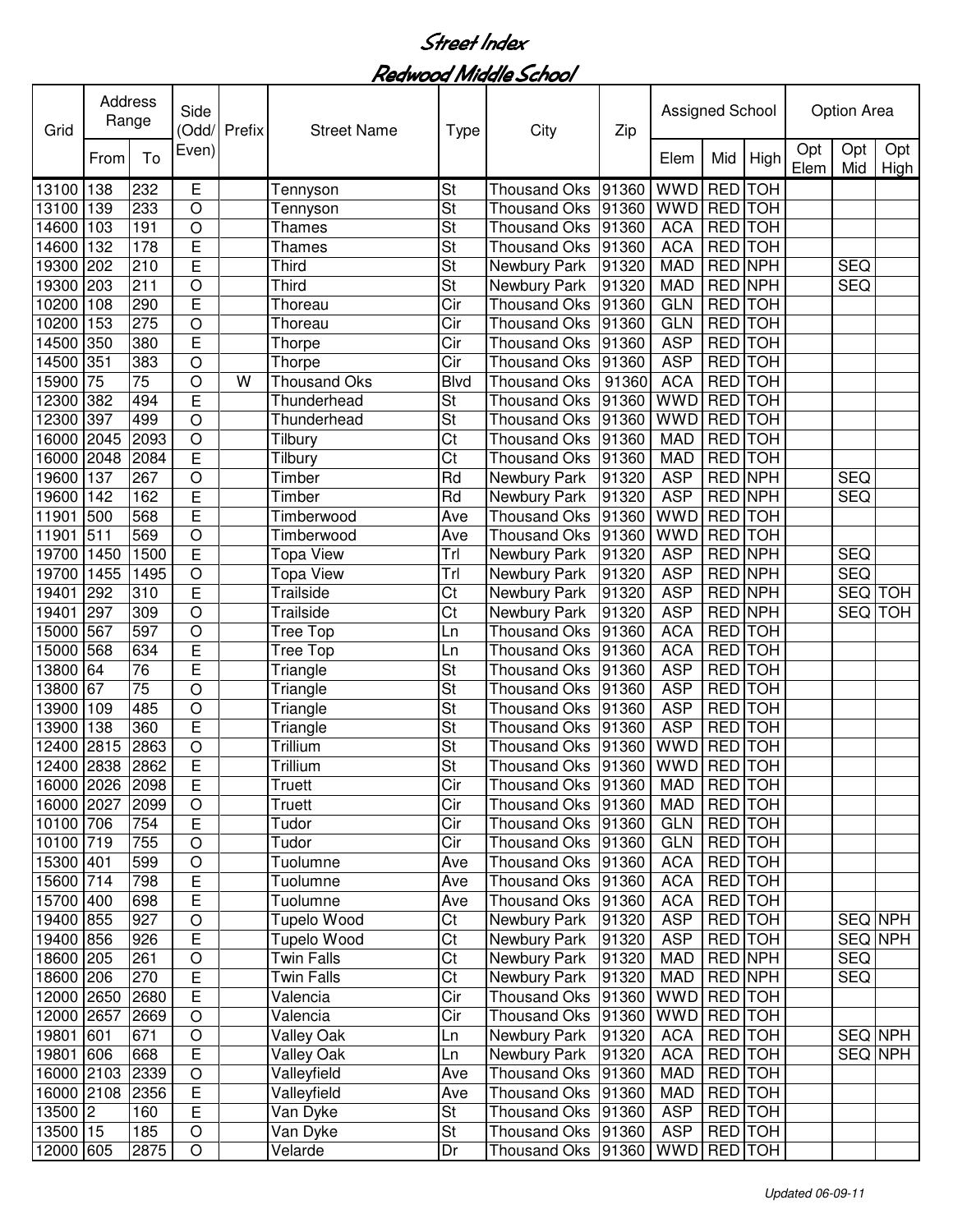| Grid       | Address<br>Range |      | Side<br>(Odd/  | Prefix         | <b>Street Name</b>    | <b>Type</b>            | City                | Zip   | Assigned School |                |         |             | <b>Option Area</b> |                |
|------------|------------------|------|----------------|----------------|-----------------------|------------------------|---------------------|-------|-----------------|----------------|---------|-------------|--------------------|----------------|
|            | From             | To   | Even)          |                |                       |                        |                     |       | Elem            | Mid            | High    | Opt<br>Elem | Opt<br>Mid         | Opt<br>High    |
| 12000      | 620              | 2860 | Е              |                | Velarde               | Dr                     | <b>Thousand Oks</b> | 91360 | <b>WWD</b>      | RED TOH        |         |             |                    |                |
| 18900      | 108              | 290  | E              |                | Venado                | Ave                    | Newbury Park        | 91320 | <b>ASP</b>      | <b>RED</b> TOH |         |             | SEQ NPH            |                |
| 18900      | 109              | 279  | $\bigcirc$     |                | Venado                | Ave                    | Newbury Park        | 91320 | <b>ASP</b>      | RED TOH        |         |             | SEQ NPH            |                |
| 19600      | 131              | 201  | $\circ$        |                | Ventu Park            | Rd                     | Newbury Park        | 91320 | <b>ASP</b>      | <b>RED NPH</b> |         |             | <b>SEQ</b>         |                |
| 19700      | 26               | 582  | E              | S              | Ventu Park            | Rd                     | Newbury Park        | 91320 | <b>ASP</b>      | <b>RED NPH</b> |         |             | <b>SEQ</b>         |                |
| 19700      | 51               | 563  | $\circ$        | $\overline{S}$ | Ventu Park            | Rd                     | Newbury Park        | 91320 | <b>ASP</b>      | <b>RED NPH</b> |         |             | <b>SEQ</b>         |                |
| 19700      | 130              | 200  | E              |                | Ventu Park            | Rd                     | Newbury Park        | 91320 | <b>ASP</b>      | <b>RED NPH</b> |         |             | <b>SEQ</b>         |                |
| 19700      | 202              | 553  | $\circ$        |                | Ventu Park            | Rd                     | Newbury Park        | 91320 | <b>ASP</b>      | <b>RED NPH</b> |         |             | <b>SEQ</b>         |                |
| 19700      | 202              | 553  | E              |                | Ventu Park            | Rd                     | Newbury Park        | 91320 | <b>ASP</b>      | <b>RED NPH</b> |         |             | <b>SEQ</b>         |                |
| 19700      | 561              | 561  | $\circ$        | S              | Ventu Park            | Rd                     | Newbury Park        | 91320 | <b>ASP</b>      | <b>RED NPH</b> |         |             | <b>SEQ</b>         |                |
| 20000 700  |                  | 700  | Ē              | S              | Ventu Park            | Rd                     | Newbury Park        | 91320 | <b>ASP</b>      | <b>RED NPH</b> |         |             | SEQ                |                |
| 20000      | 1000             | 1000 | E              |                | Ventu Park            | Rd                     | Newbury Park        | 91320 | <b>ASP</b>      | <b>RED NPH</b> |         |             | SEQ                |                |
| 20000 1000 |                  | 1000 | E              | S              | Ventu Park            | Rd                     | Newbury Park        | 91320 | <b>ASP</b>      | <b>RED NPH</b> |         |             | SEQ                |                |
| 17400      | 500              | 598  | E              | N              | Ventu Park            | Rd                     | Newbury Park        | 91320 | <b>MAD</b>      | <b>RED</b> TOH |         |             |                    |                |
| 18600      |                  | 449  | $\overline{O}$ | N              | Ventu Park            | Rd                     | Newbury Park        | 91320 | <b>MAD</b>      | <b>RED NPH</b> |         |             | <b>SEQ</b>         |                |
| 18600      |                  | 99   | O              | $\mathbf S$    | Ventu Park            | Rd                     | Newbury Park        | 91320 | <b>MAD</b>      | <b>RED NPH</b> |         |             | SEQ                |                |
| 18700      | $\overline{c}$   | 498  | E              | N              | Ventu Park            | Rd                     | Newbury Park        | 91320 | <b>MAD</b>      | <b>RED NPH</b> |         |             | SEQ                |                |
| 19300      |                  | 98   | E              | S              | Ventu Park            | Rd                     | Newbury Park        | 91320 | <b>MAD</b>      | RED NPH        |         |             | <b>SEQ</b>         |                |
| 11400      | 3625             | 3675 | $\bigcirc$     |                | Via De Costa          |                        | <b>Thousand Oks</b> | 91360 | <b>WWD</b>      | RED TOH        |         |             |                    |                |
| 11400      | 3656             | 3680 | E              |                | Via De Costa          |                        | <b>Thousand Oks</b> | 91360 | <b>WWD</b>      | RED TOH        |         |             |                    |                |
| 11400      | 3567             | 3579 | $\bigcirc$     |                | Via La Primavera      |                        | <b>Thousand Oks</b> | 91360 | <b>WWD</b>      | RED TOH        |         |             |                    |                |
| 11400      | 3578             | 3578 | $\mathsf E$    |                | Via La Primavera      |                        | <b>Thousand Oks</b> | 91360 | <b>WWD</b>      | RED TOH        |         |             |                    |                |
| 12700      | 270              | 298  | E              |                | Virgo                 | Ct                     | <b>Thousand Oks</b> | 91360 | <b>WWD</b>      | RED TOH        |         |             |                    |                |
| 12700      | 273              | 285  | $\circ$        |                | Virgo                 | Ct                     | <b>Thousand Oks</b> | 91360 | <b>WWD</b>      | RED TOH        |         |             |                    |                |
| 17200      | 900              | 972  | E              |                | Vivian                | Cir                    | Newbury Park        | 91320 | <b>MAD</b>      | RED TOH        |         |             |                    |                |
| 17200      | 911              | 971  | $\circ$        |                | Vivian                | Cir                    | Newbury Park        | 91320 | <b>MAD</b>      | RED TOH        |         |             |                    |                |
| 14800      | 1519             | 1591 | $\bigcirc$     |                | Wakefield             | Ave                    | <b>Thousand Oks</b> | 91360 | <b>ACA</b>      | RED TOH        |         |             |                    |                |
| 14800      | 1526             | 1590 | E              |                | Wakefield             | Ave                    | <b>Thousand Oks</b> | 91360 | <b>ACA</b>      | RED TOH        |         |             |                    |                |
| 14900      | $\overline{5}$   | 85   | $\bigcirc$     |                | Wales                 | <b>St</b>              | <b>Thousand Oks</b> | 91360 | <b>ACA</b>      | RED TOH        |         |             |                    |                |
| 14900      | 10               | 96   | E              |                | Wales                 | St                     | <b>Thousand Oks</b> | 91360 | <b>ACA</b>      | <b>RED</b> TOH |         |             |                    |                |
| 19800      | 781              | 799  | $\circ$        |                | Walnut                | Ct                     | Newbury Park        | 91320 | <b>ACA</b>      | RED TOH        |         |             | SEQ NPH            |                |
| 19800 788  |                  | 800  | E              |                | Walnut                | Ct                     | Newbury Park        | 91320 | ACA RED TOH     |                |         |             |                    | <b>SEQ NPH</b> |
| 14800 1374 |                  | 1590 | E              |                | Warwick               | Ave                    | <b>Thousand Oks</b> | 91360 | <b>ACA</b>      | RED TOH        |         |             |                    |                |
| 14800 1391 |                  | 1589 | $\bigcirc$     |                | Warwick               | Ave                    | Thousand Oks        | 91360 | <b>ACA</b>      |                | RED TOH |             |                    |                |
| 14900 1001 |                  | 1169 | O              |                | Warwick               | Ave                    | <b>Thousand Oks</b> | 91360 | <b>ACA</b>      | RED TOH        |         |             |                    |                |
| 14900 1034 |                  | 1220 | E              |                | Warwick               | Ave                    | <b>Thousand Oks</b> | 91360 | <b>ACA</b>      | RED TOH        |         |             |                    |                |
| 15500 602  |                  | 950  | E              |                | Warwick               | Ave                    | <b>Thousand Oks</b> | 91360 | <b>ACA</b>      | RED TOH        |         |             |                    |                |
| 15500 605  |                  | 951  | $\bigcirc$     |                | Warwick               | Ave                    | Thousand Oks        | 91360 | <b>ACA</b>      | RED TOH        |         |             |                    |                |
| 16000 2202 |                  | 2390 | $\overline{E}$ |                | Watertown             | Ct                     | <b>Thousand Oks</b> | 91360 | <b>MAD</b>      | RED TOH        |         |             |                    |                |
| 16000      | 2215 2391        |      | $\circ$        |                | Watertown             | $\overline{\text{Ct}}$ | <b>Thousand Oks</b> | 91360 | <b>MAD</b>      | RED TOH        |         |             |                    |                |
| 14900 9    |                  | 91   | $\bigcirc$     |                | Westbury              | $\overline{\text{C}t}$ | <b>Thousand Oks</b> | 91360 | <b>ACA</b>      | RED TOH        |         |             |                    |                |
| 14900 18   |                  | 90   | E              |                | Westbury              | $\overline{\text{Ct}}$ | <b>Thousand Oks</b> | 91360 | <b>ACA</b>      | RED TOH        |         |             |                    |                |
| 14900 3    |                  | 85   | $\bigcirc$     |                | Westbury              | St                     | <b>Thousand Oks</b> | 91360 | <b>ACA</b>      | RED TOH        |         |             |                    |                |
| 14900 6    |                  | 92   | E              |                | Westbury              | St                     | <b>Thousand Oks</b> | 91360 | <b>ACA</b>      | <b>RED</b> TOH |         |             |                    |                |
| 19801 603  |                  | 625  | $\bigcirc$     |                | Westchester           | Ln                     | Newbury Park        | 91320 | <b>ACA</b>      | RED TOH        |         |             | SEQ NPH            |                |
| 19801      | 606              | 626  | E              |                | Westchester           | Ln                     | Newbury Park        | 91320 | <b>ACA</b>      | RED TOH        |         |             |                    | SEQ NPH        |
| 10100 504  |                  | 596  | E              |                | Westminster           | <b>St</b>              | Thousand Oks        | 91360 | <b>GLN</b>      | RED TOH        |         |             |                    |                |
| 10100 539  |                  | 593  | $\bigcirc$     |                | Westminster           | <b>St</b>              | Thousand Oks        | 91360 | <b>GLN</b>      | RED TOH        |         |             |                    |                |
| 11600 2991 |                  | 3049 | $\bigcirc$     | N              | Westridge             | Cir                    | Thousand Oks        | 91360 | <b>WWD</b>      | RED TOH        |         |             |                    |                |
| 11600 2992 |                  | 3042 | $\overline{E}$ | N              | Westridge             | Cir                    | <b>Thousand Oks</b> | 91360 | <b>WWD</b>      | RED TOH        |         |             |                    |                |
| 19401      | 656              | 696  | E              |                | <b>Whispering Oak</b> | P <sub>1</sub>         | Newbury Park        | 91320 | <b>ASP</b>      | RED NPH        |         |             |                    | SEQ TOH        |
|            |                  |      |                |                |                       |                        |                     |       |                 |                |         |             |                    |                |